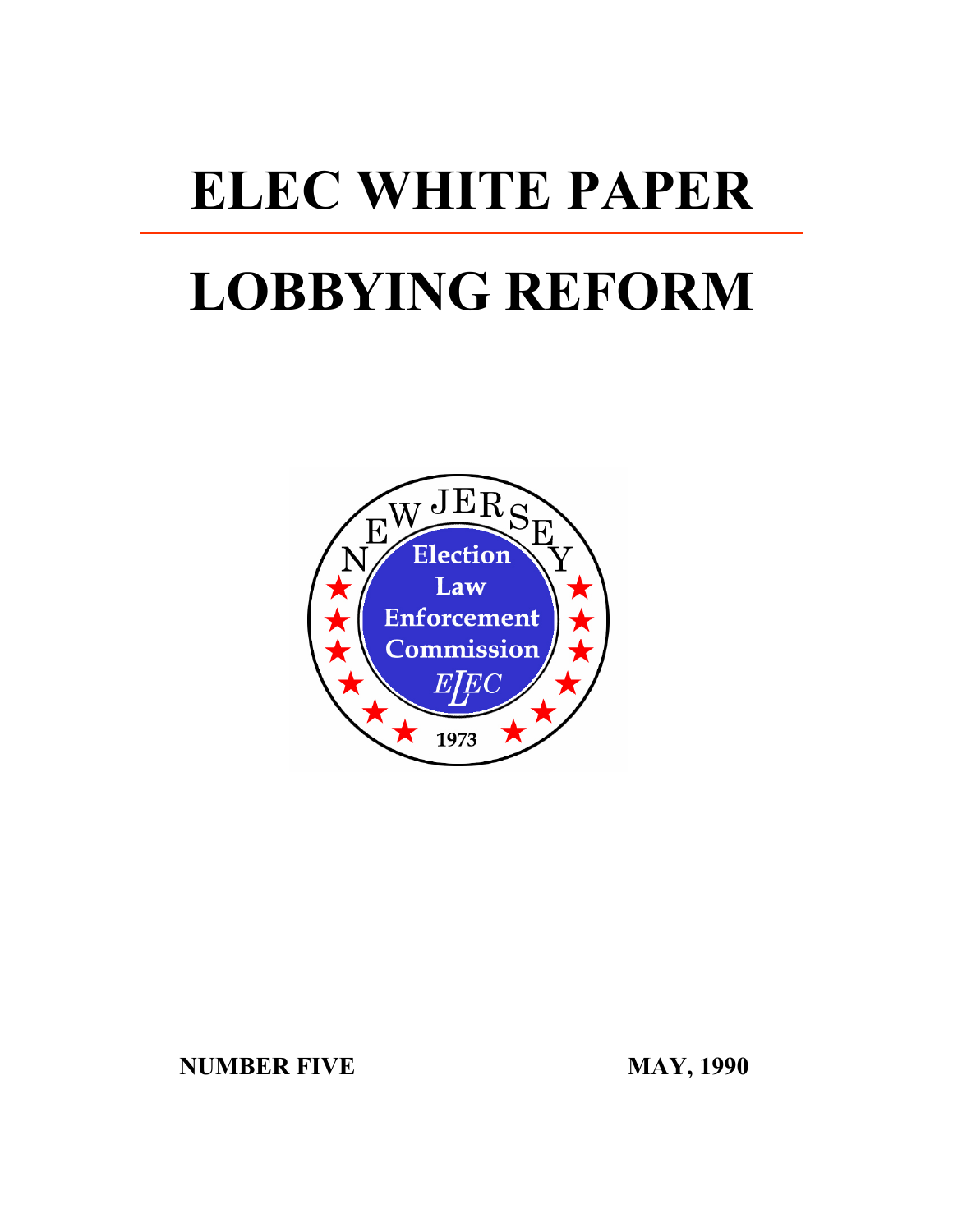

# **ELECTION LAW ENFORCEMENT COMMISSION**

**OWEN V. MCNANY, III CHAIRMAN**

**STANLEY G. BEDFORD COMMISSIONER**

> **DAVID LINETT COMMISSIONER**

**S. ELLIOT MAYO COMMISSIONER**

NATIONAL STATE BANK BLDG., SUITE 1215 28 W. STATE STREET, CN-185 TRENTON, NEW JERSEY 08625-0185

(609) 292-8700

**FREDERICK M. HERRMANN, Ph.D. EXECUTIVE DIRECTOR**

> **JEFFREY M. BRINDLE DEPUTY DIRECTOR**

**GREGORY E. NAGY LEGAL DIRECTOR**

**EDWARD J. FARRELL COUNSEL**

## ACKNOWLEDGMENT AND STATEMENT OF PURPOSE

The Commission takes great pleasure in thanking Its staff members who contributed to this report. Deputy Director Brindle was responsible for writing this far-reaching and comprehensive study. Research Intern Steven B. Kimmelman and Executive Director Herrmann provided various background materials. Director of Compliance and Information Evelyn Ford and Legal Director Nagy contributed their proofreading skills and many helpful comments. Also, thanks to Karen Knowles Brindle for her proofreading and suggestions.

ELEC would also like to thank those members of the Northeastern Regional Conference on Lobbing (NORCOL) and the Council on Governmental Ethics Laws (COGEL) who shared their expertise with its staff. The Commission's membership and participation in these two organizations has proved invaluable over the years in keeping track of the latest innovations and happenings in the governmental ethics community.

Executive Director Herrmann edited the entire manuscript, while Executive Secretary Josephine A. Hall did a marvelous and patient job with its wordprocessing.

This paper is part of a series of occasional analyses that the New Jersey Election Law Enforcement commission (ELEC) is publishing on topics of interest in the field of public disclosure. These studies are based on staff research as well as work by outside persons such as university professors and graduate students. Analyses written by external sources are published with a disclaimer. It is ELEC's goal to contribute substantive research for the ongoing debate on improving the way our State regulates the impact of money on its political process.

> Owen V. McNany, III Chairman

 Stanley G. Bedford Commissioner

 David Linett **Commissioner** 

 S. Elliott Mayo Commissioner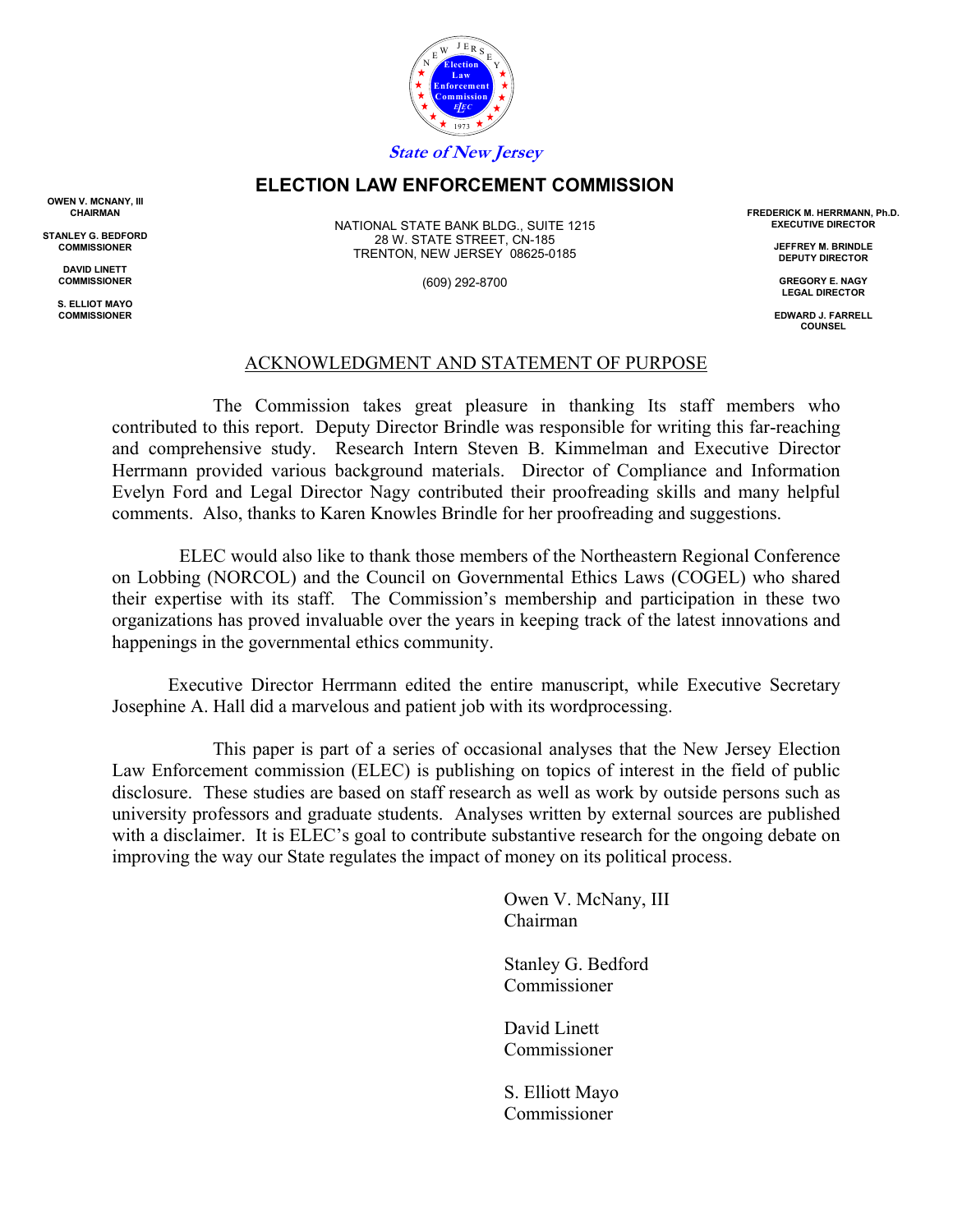# TABLE OF CONTENTS

| <b>LOBBYING REGULATION IN NEW JERSEY:</b>    |  |
|----------------------------------------------|--|
|                                              |  |
|                                              |  |
| "THE LEGISLATIVE ACTIVITIES DISCLOSURE ACT": |  |
|                                              |  |
|                                              |  |
|                                              |  |
|                                              |  |
|                                              |  |
|                                              |  |
|                                              |  |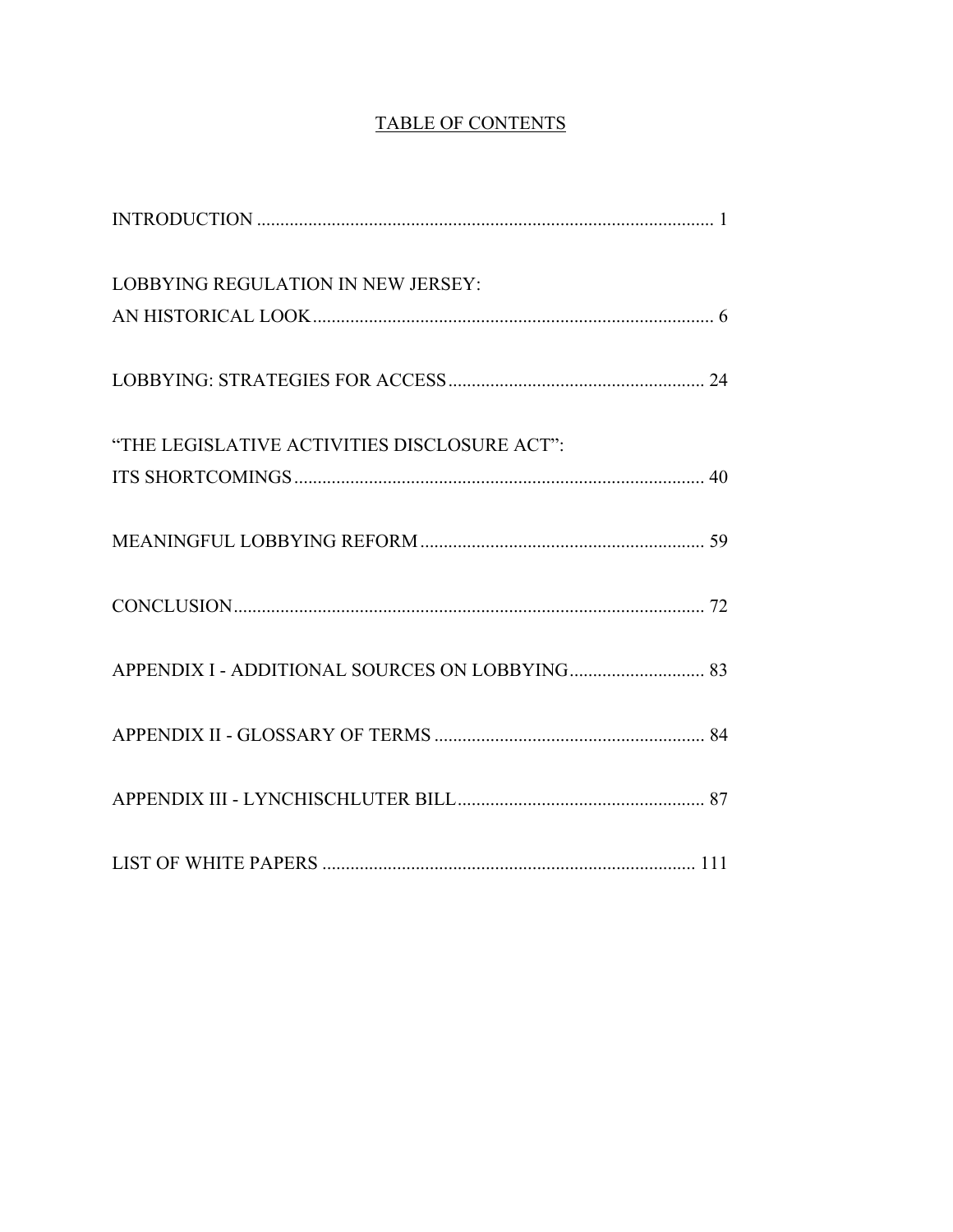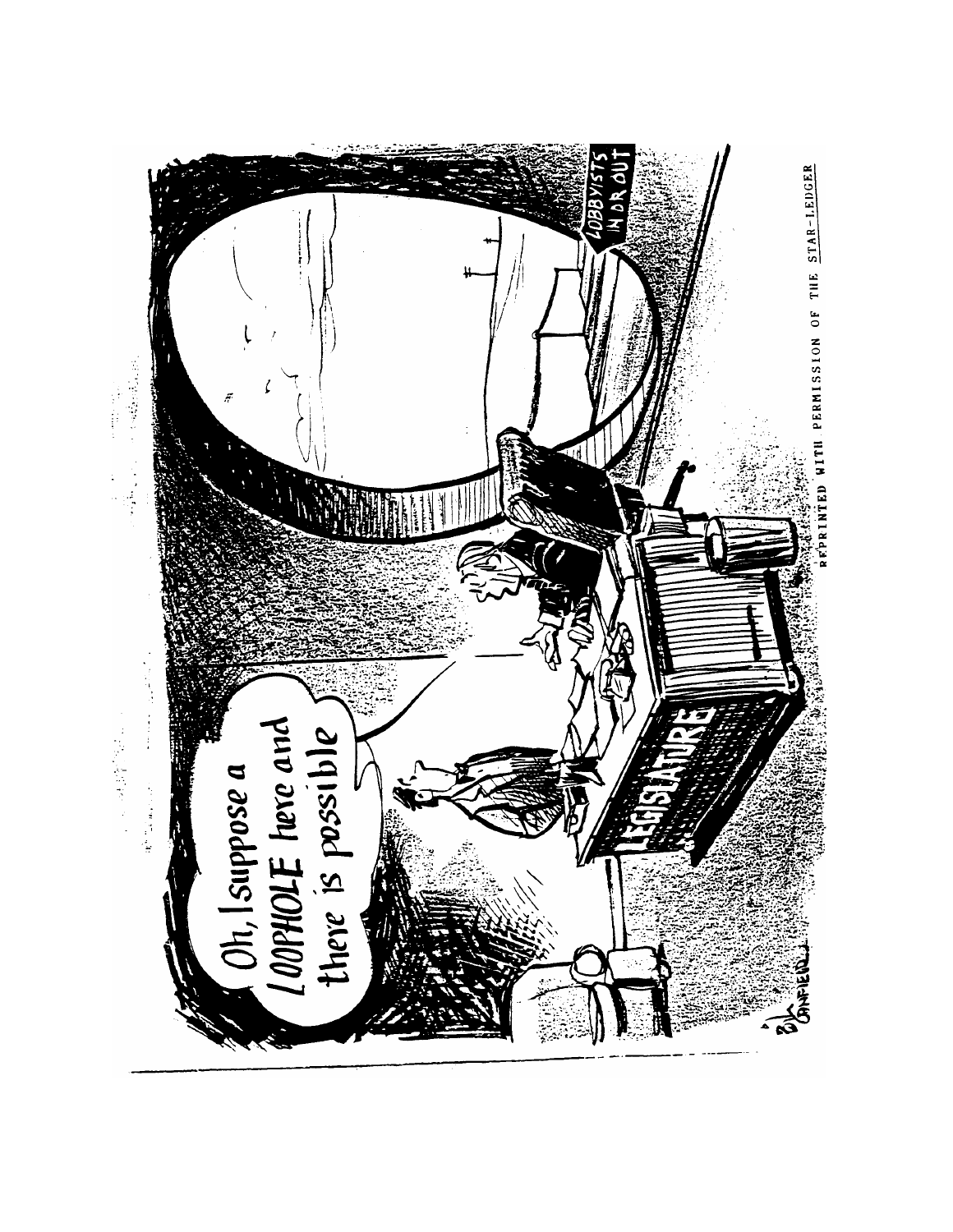"The effect of [undue influence] is literally to change the form of our government from one that is representative of the people to an oligarchy, representative of special interests."

> Lincoln Steffens The Shame of the Cities

"'It's very, very, hard to combat the tobacco industry's money when there's no pressure from constituents,' said Robert Singer, a former GOP Assemblyman from Ocean who sought unsuccessfully to mandate no-smoking areas in restaurants.

'It was a choice of supporting me or the big dollar,' he said of his colleagues, 'and the big dollar won out in the absence of constituent pressure'".

> Chris Conway and Craig R. McCoy The Philadelphia Inquirer March 11, 1990

"[Fred Herrmann] said the law is . . . misguided in focusing on what was said to a legislator rather than what benefits a legislator was given. 'The issue isn't talking to legislators; it's creating them."'

> Robert Schwaneberg The Star Ledger February 21, 1990

"Ed McCool, Executive Director of Common Cause of New Jersey, the citizens' lobby, said the money poured into lobbying gives special interests an advantage in the Statehouse.

'Full-time hired guns,' McCool said, 'are now the thing you have to have to make your legislation move, and to me it's an indication of legislation by special interests. What's the public co do? It can't hire a firm.'"

> Rick Linsk The Asbury Park Press February 22, 1990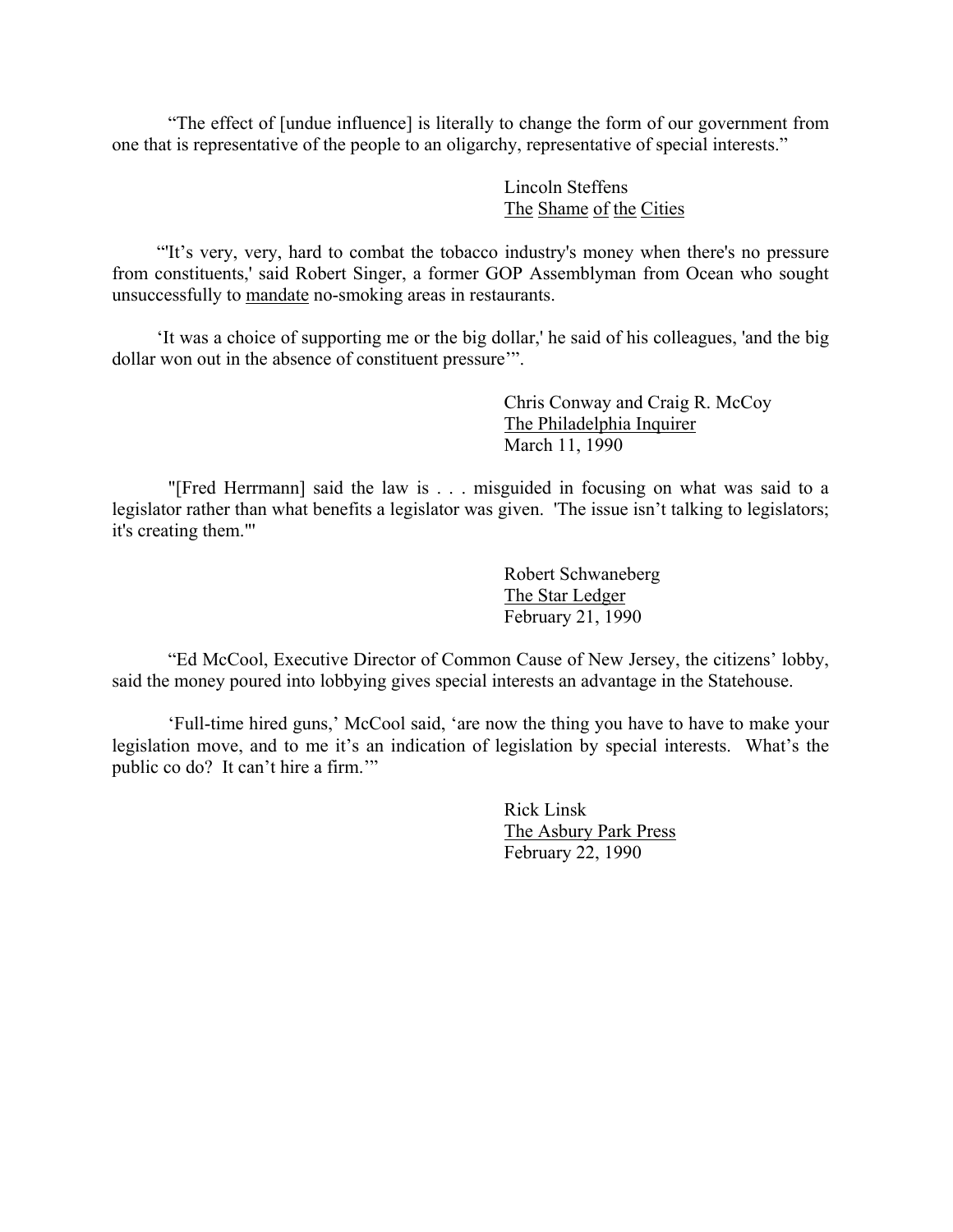"New Jersey's lobbying law is a joke. A bad joke. It's so weak lobbyists don't have to disclose how much they spend wining, dining and courting State legislators unless a specific bill is discussed. And ... lobbying works. Special interests wouldn't waste their money if lobbying didn't pay."

> Home News March 4, 1990

"Much of the responsibility for the poor quality of disclosure today can be assigned co the mischievous one-word amendment enacted in the final hours of the legislative session that ended in January 1982. The word is 'expressly.'

The addition of this modifier was endorsed by the Legislature at midnight before an empty gallery and an inattentive State House press corps. It was approved by [Governor Brendan] Byrne at 8:00 the next morning. Most legislators questioned later about their action said they didn't realize what they were voting on at the time.

[A State House] lobbyist ... called this legislation a 'Hail Mary' bill - one which was requested by the lobbyists, which they never dreamed would win approval, and for which they are forever grateful."

> Neil Upmeyer The Sunshine Boys

"The outcry ... over [undue lobbyist influence on the Legislative process] had to be stilled. The Daily Advertiser [of April 7, 1855] reasoned that New Jersey should be ashamed ... whether the allegations were true or not, 'because such base charges were deemed to be possible, if not probable, even by members themselves, or committees of investigation would not have been appointed.'"

> Fred Herrmann Stress and Structure

"The best lobbyists' work is basically just socializing,' former Speaker [Tip] O'Neill's spokesman, Chris Matthews, advised me."

> Hendrick Smith The Power Game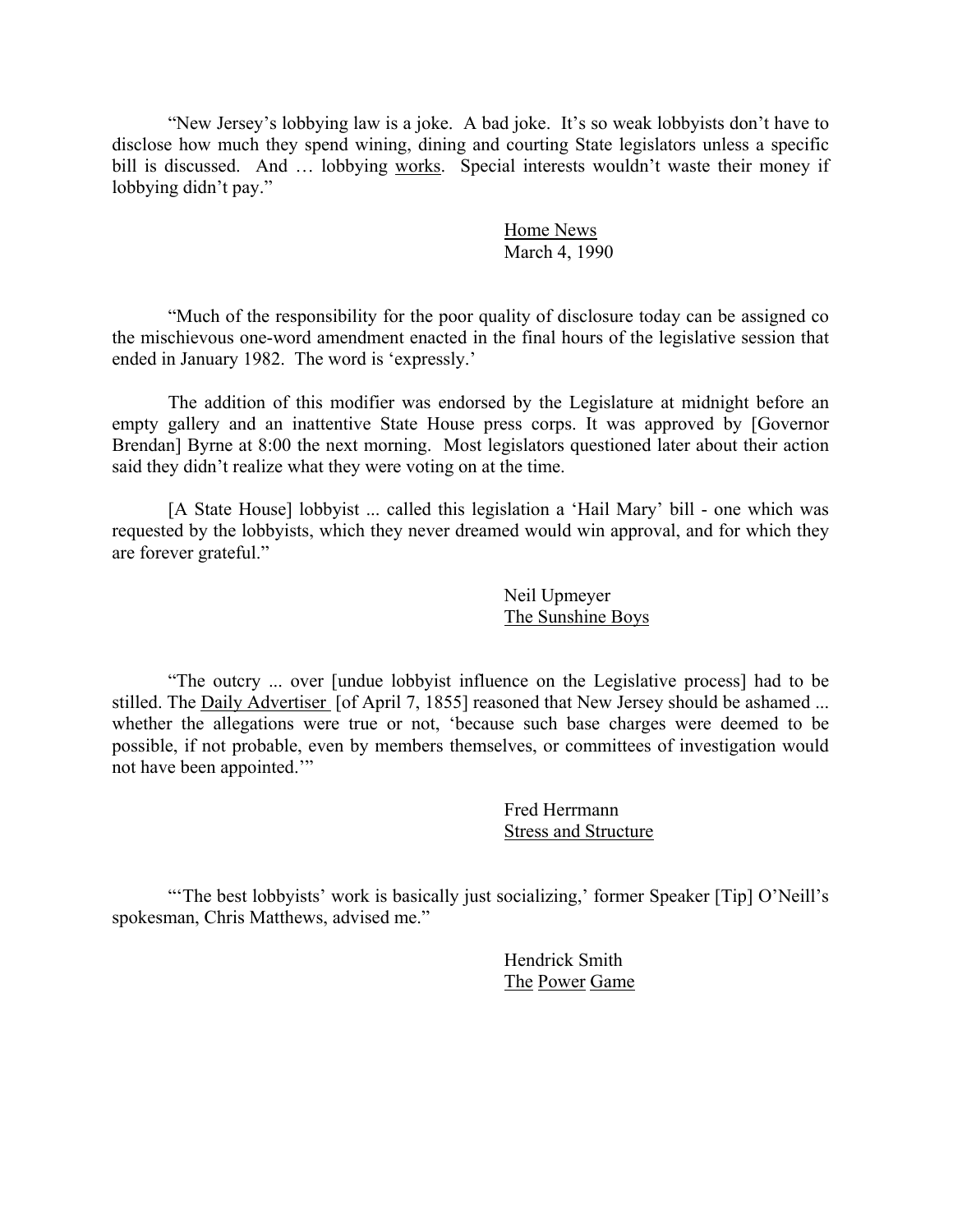# WHITE PAPER NUMBER FIVE **INTRODUCTION**

Rob Stuart, a representative of the New Jersey Public Interest Research Group (PIRC), commented recently about the passing of benefits by lobbyists to public officials:

> If a legislator says, 'I'm not going to talk business,' he might not, but some of these lobbyists are persuasive – that's why they get paid what they get paid …. And that's got to be a motivation for going on … trips … to talk to these legislators. We need to reduce the amount of informal and unregistered contact that goes on in order to improve the legislative process.<sup>1</sup>

Mr. Stuart's comments were made in response to an Associated Press story in early January that reported a group of lobbyists was forming a club called the Monday-Thursday Society, which was designed to encourage lobbyists and lawmakers to travel together at discount rates. The Monday-Thursday Society was aptly named since the Legislature meets on Mondays and Thursdays.

According to the report, the group sent letters to a wide range of lobbyists and legislators stating that the purpose of the undertaking was to offer "custom, discount group travel opportunities for the business of pleasure.<sup>22</sup> Organizers of the group claimed that the "Monday-Thursday Society is an innocent plan by a group of friends to take advantage of group travel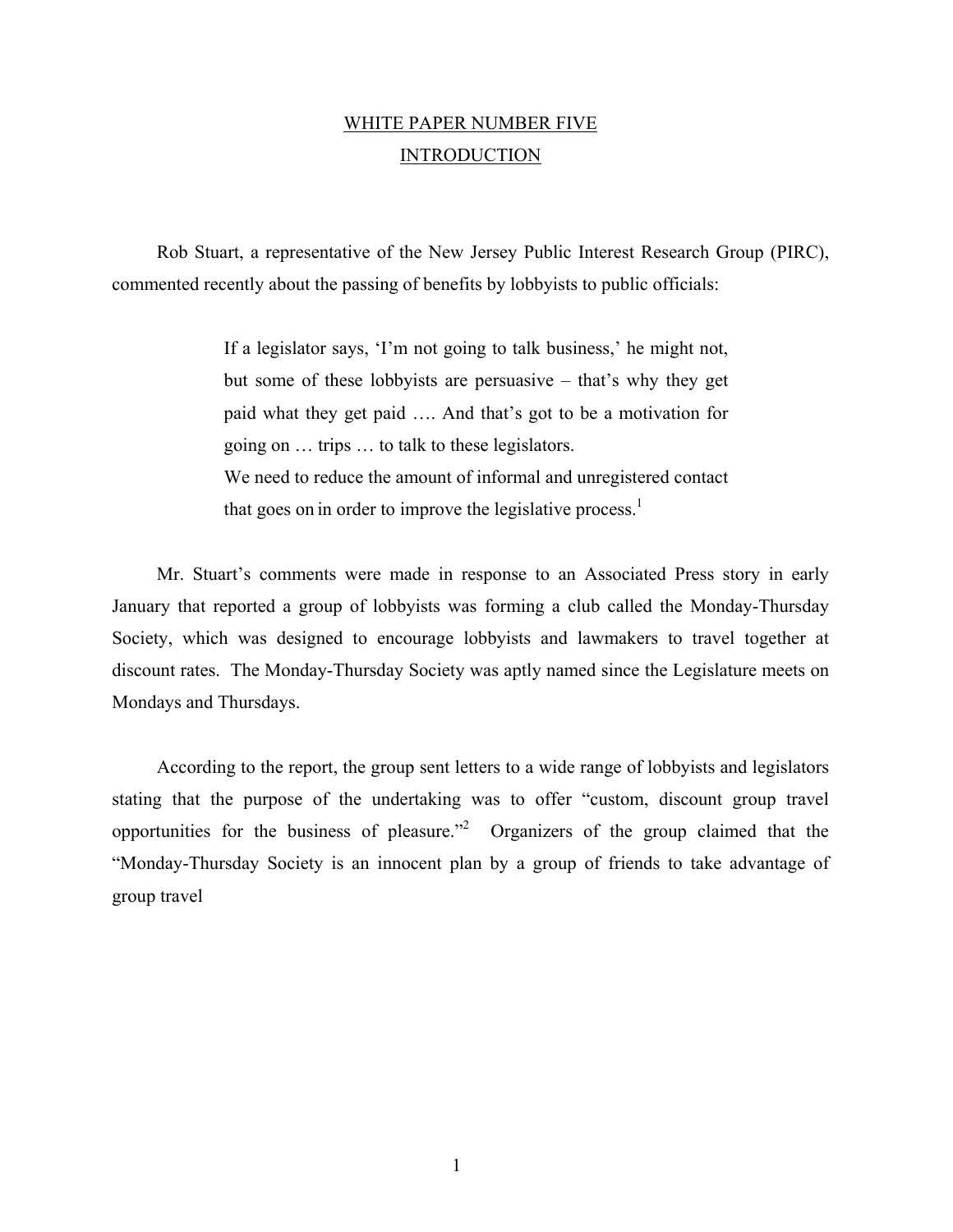rates."<sup>3</sup> They indicated that they believed contact between lobbyists and lawmakers should not be restricted to public hearing rooms.

Under current law, none of the expenditures potentially incurred by the Monday-Thursday Society lobbyists in connection with any vacations taken with legislators would necessarily be reportable. Unless direct communication on specific legislation takes place, none of the costs associated with the vacations would legally be required to be disclosed.

In perspective , this attempt at fraternization represents a formalization of a longheld, but informal, practice of lobbyists and lawmakers meeting together socially. Traditionally, these social outings ranged from simple lunches and dinners at local restaurants to lobbyistsponsored trips to out-of-State conferences and events. Now, however, through the Monday-Thursday Society, there will be an organized and ongoing effort to bring lobbyists and elected officials together in social settings. Throughout the years, such prominent groups as the New Jersey Chamber of Commerce and the New Jersey Bankers Association , for example , have sponsored annual lobbyist/elected official outings, but the Monday-Thursday Society breaks new ground in its orchestrated and unprecedented attempt to bring the lobbying community together with public officials in pleasurable surroundings.

As much as any recent development, the Monday-Thursday Society highlights a most serious flaw in the current lobbying disclosure law; namely, that only expenditures for direct lobbying activity about particular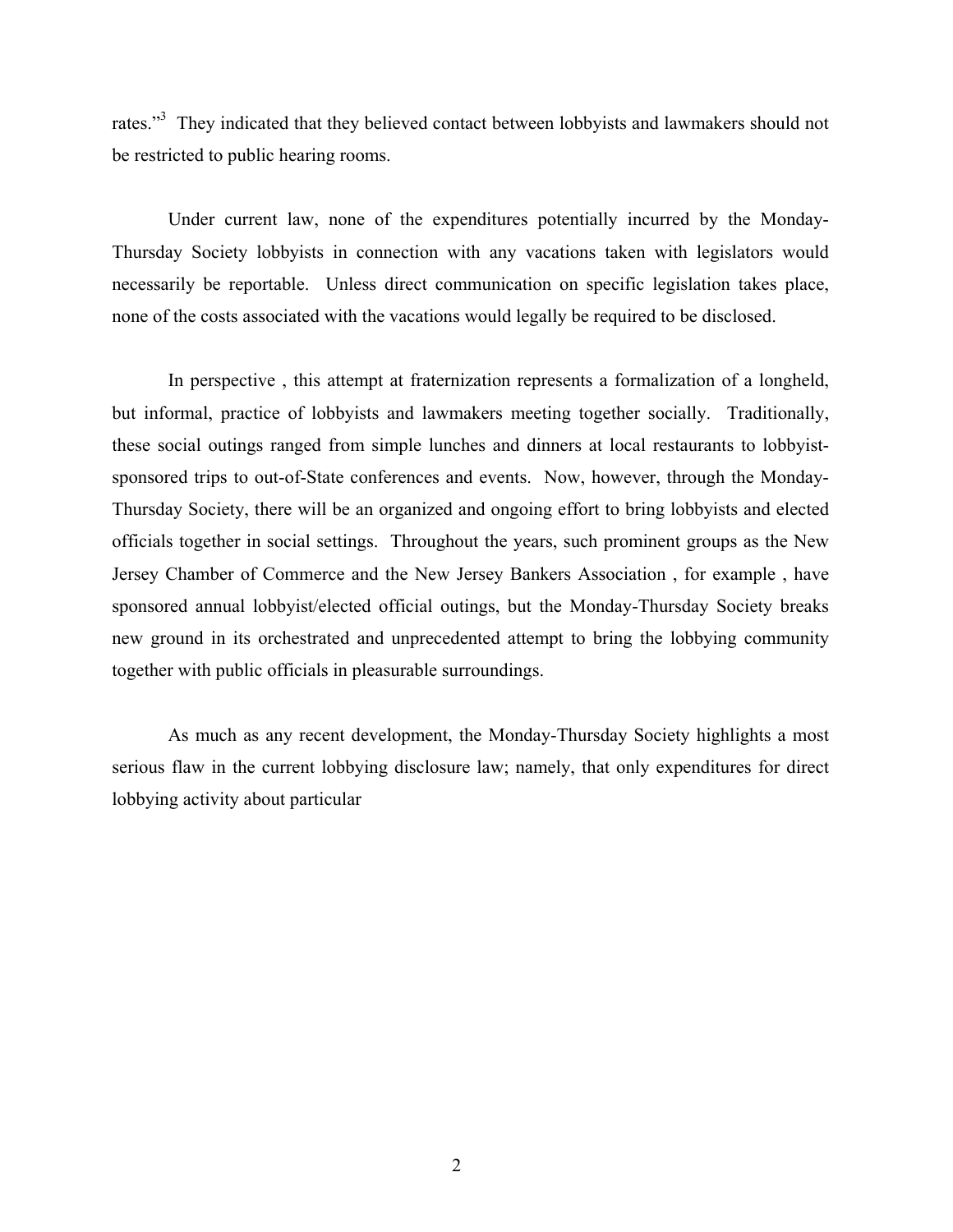legislation need be disclosed to the public. Though there is at least an appearance that benefit passing to and social contact with public officials can be extremely beneficial to lobbyists in influencing public policy, such "goodwill lobbying" is not reportable. Even if a legislator's entire trip is paid for by a lobbyist, the cost of that trip need never be disclosed unless "direct lobbying" takes place. In a word, the "express communication" loophole cheats the public out of adequate disclosure by denying it the right to know about how much money is being spent to influence the process of government and which public officials are receiving the benefits.

In this White Paper, the Commission will call for "goodwill lobbying" expenditures to be reported, especially the passing of benefits to public officials. Public officials would include legislative staff. It will urge that the "New Jersey Legislative Activities Disclosure Act" be amended to close the "express, direct, intentional communication" loophole in the law. But that is not all. It will build upon earlier attempts by the Commission and the Attorney General to reform the lobbying law by calling for one agency, ELEC, to administer it and by arguing that comprehensive lobbying disclosure must also include the reporting of "grassroots" and "executive branch" lobbying activities. "Grassroots lobbying" activity involves the mobilization of public support for a special interest's position on an issue and can include the use of direct mail, broadcast and print media advertising, and polling. "Executive branch lobbying" involves attempting to influence the outcome of regulatory and rulemaking proceedings as well as proceedings dealing with the procurement of contracts and grants.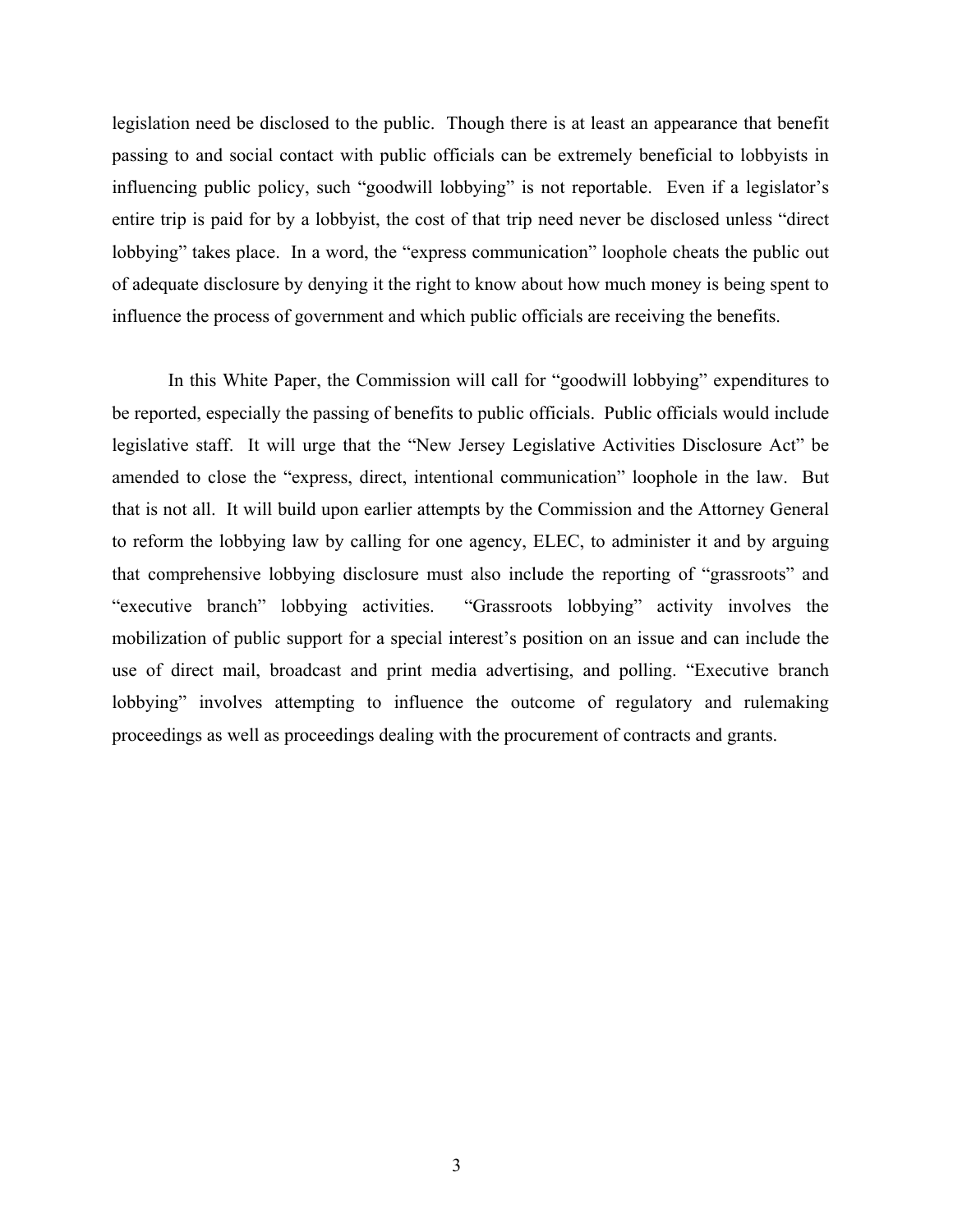The Commission believes that lobbying is a fundamental right in a free society. It feels that it is an honorable profession that has a long history both in the United States and in New Jersey. Indeed, the expertise that lobbyists bring to the governmental process is invaluable and contributes greatly to the important give-and-take that inevitably occurs during a proposal's journey toward enactment. The Commission adheres to the view that the first amendment right of any group or individual to lobby lawmakers should not only be protected but also cherished.

While the Commission supports this right to lobby, it does, however, believe that the public has a right to know the extent of special interest lobbying, the amount of money being spent by these lobbyists in pursuit of their policy goals, and the names of those public officials receiving benefits. Only through adequate disclosure laws that provide a total picture of this activity can the credibility of the governmental process be upheld and trust in government be enhanced. As noted above, this total picture includes the reporting of expenditures for "goodwill lobbying," for "grassroots lobbying," and for "executive branch lobbying," as well as for direct lobbying as singled out in existing law.

In undertaking this report, the Commission intends to provide not only a brief history of lobbying regulation in New Jersey but also a blueprint for reform. Through its analysis of the current law and its discussions of other jurisdictions in which laws are stronger, the Commission hopes that its effort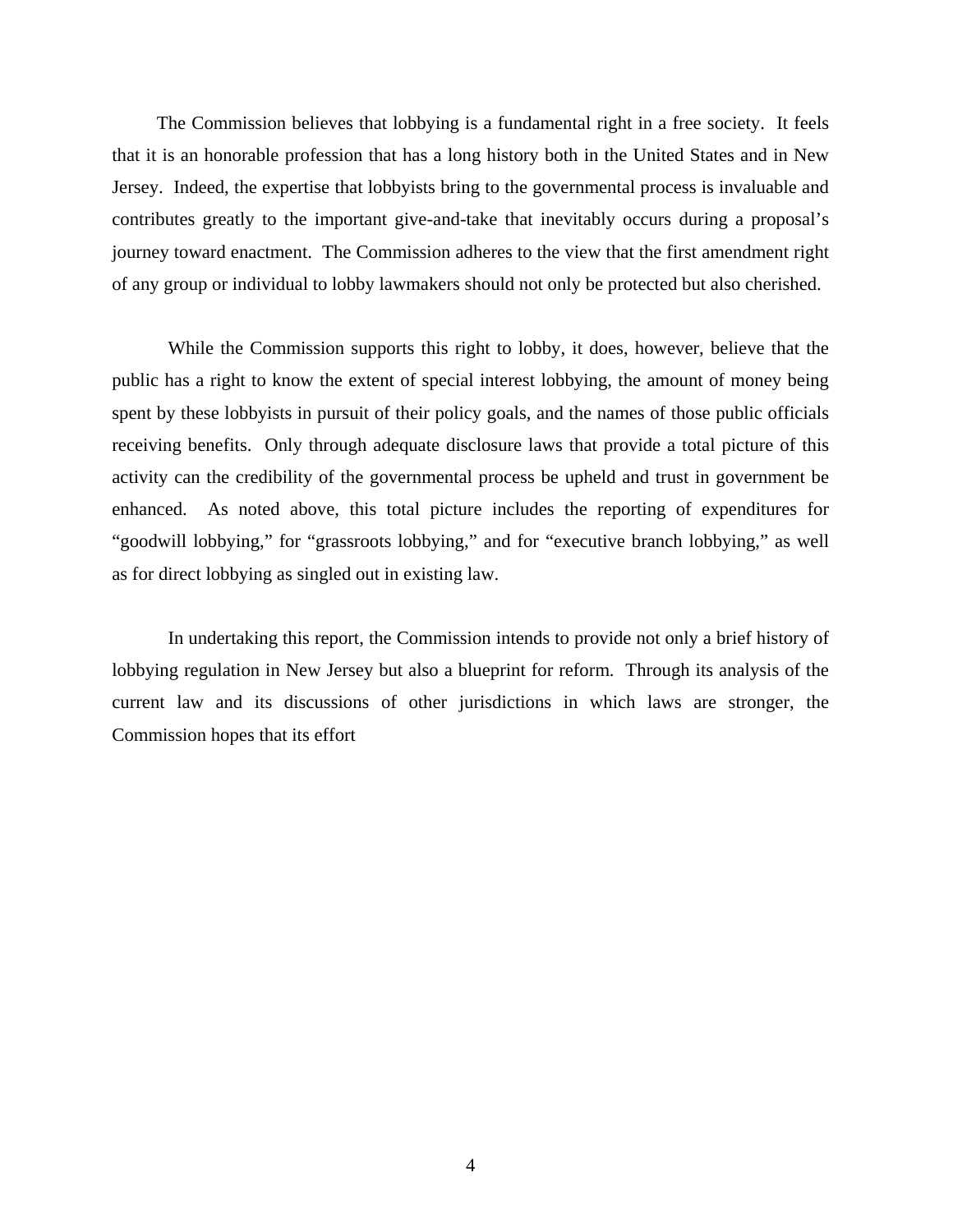will be a springboard for changing New Jersey's system of regulating lobbyists; change that is so critically needed.

As stated in the 1982 joint report of the Attorney General said the Election Law Enforcement Commission:

> Experience under the current financial disclosure program by lobbyists and legislative agents leads to the undeniable conclusion that the current program is not complete, because it does not provide truly meaningful information to the public, and is in fact, impracticable if not impossible to enforce effectively.4

Without question, these words are as true today as eight years ago and serve as a reminder that lobbying reform is urgently needed and long overdue.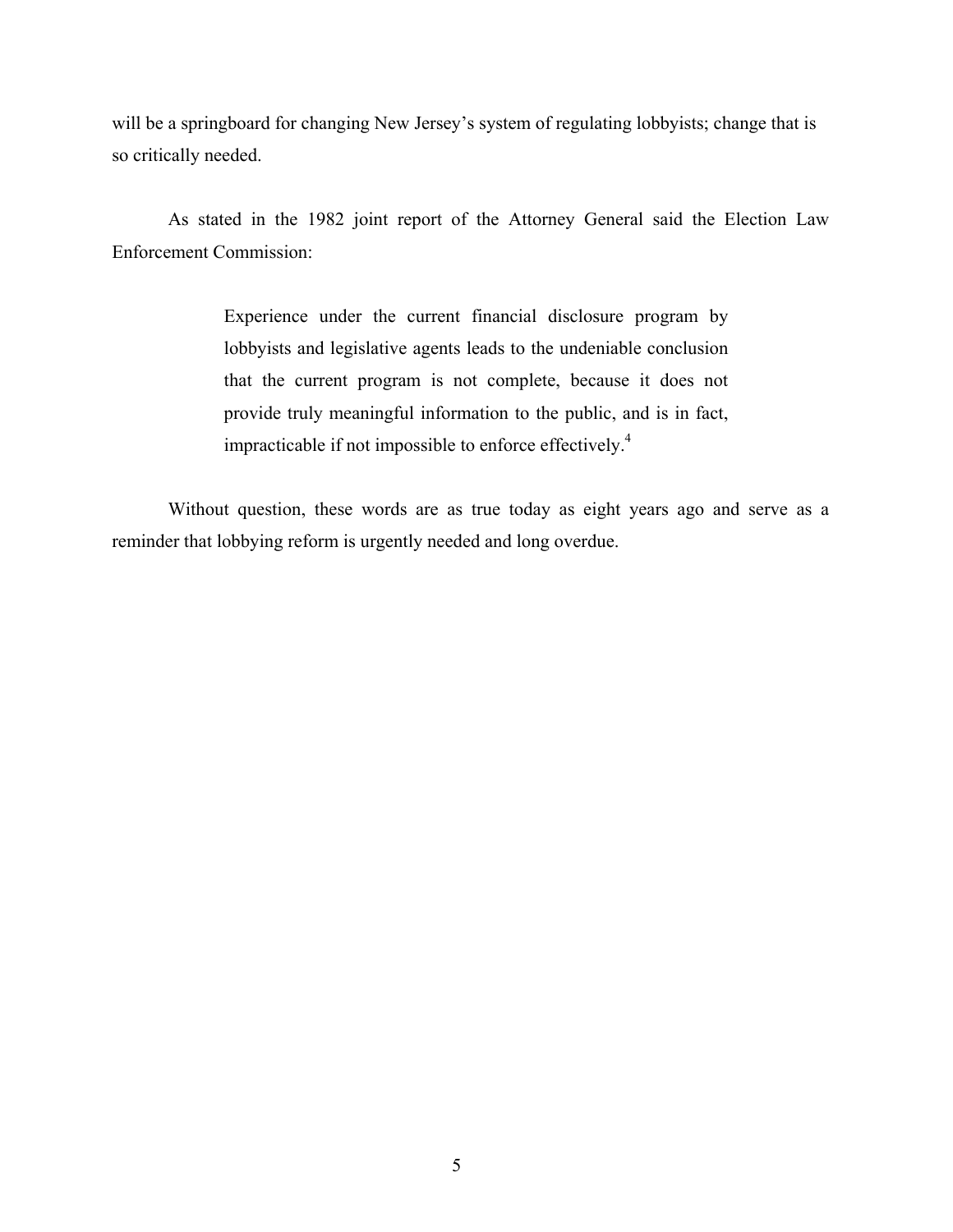#### LOBBYING REGULATION IN NEW JERSEY: AN HISTORICAL LOOK

In his Star-Ledger series, Dan Weissman referred to lobbyists as "a group of people, representing special interests, who endeavor by personal persuasion, to influence legislation."<sup>5</sup>

Indeed, this description is most accurate. In an effort to promote their interests, lawyers, builders, teachers, dentists, engineers, environmentalists, and women's groups, etc. environmentalists, and women's groups, etc., enlist the services of individuals to undertake the business of lobbying. These individuals utilize a number of strategies at their disposal to influence governmental policies, in the process often winning important victories for the special interests they represent.

## Lobbying Profession Endures Poor ReRutation

Assuredly, there is nothing illegal or unethical about this activity. It is an essential part of the governmental process. Unfortunately, however, due to press accounts that have chronicled the improper actions of a few lobbyists, the public's perception of the profession of lobbying may be negative.

For example, in an article in The New Republic, Michael Kinsley wrote:

... the appropriate logo [for the Federal Office of Governmental Ethics] might be Michael Deaver's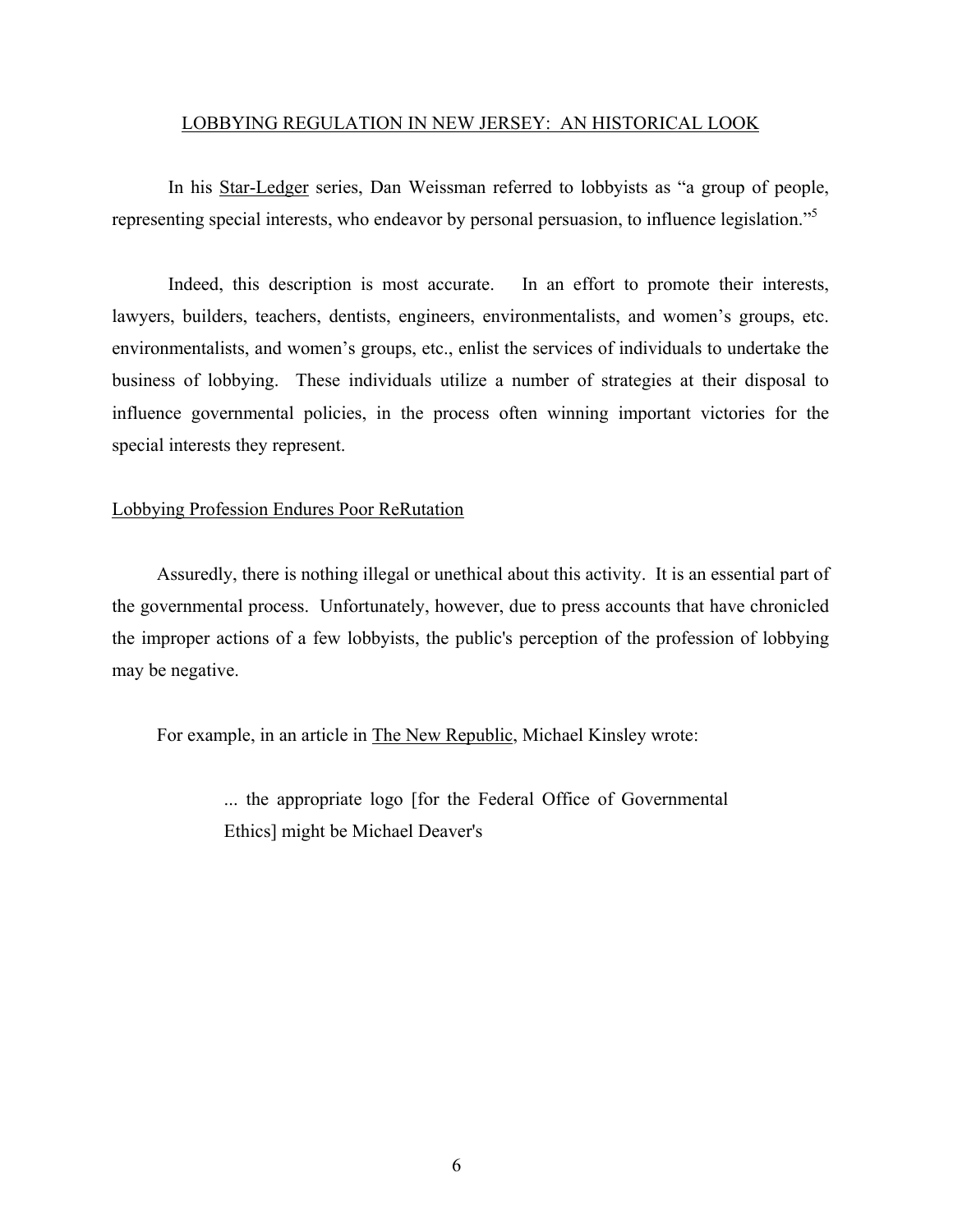outstretched hand on a background of cash, with the slogan \$500,000 please? That's a typical Deaver annual fee. Less than a year out of the gate, the former White House Deputy, Chief of Staff is billing clients at an annual rate of over \$4 million $6$ 

More recently, a New York Times article pointed out:

In earlier congressional testimony, Mr. [James] Watt (Secretary of the Interior in the Reagan administration] acknowledged that despite a limited knowledge of housing issues, he had received more than \$400,000 in fees for lobbying  $H.U.D.<sup>7</sup>$ 

The same article continued:

Another witness before the subcommittee, the former Number Two official at the housing agency, Philip Abrams, acknowledged in testimony that after leaving H.U.D., he had personally lobbied [an agency] executive assistant on behalf of a number of housing projects.8

In 1975, Joseph W. Katz, a prominent New Jersey lobbyist and former gubernatorial press secretary, told the following story: "'My father is a lobbyist,' the young girl responded to the teacher's request that her pupils tell about their fathers' occupations. 'Isn't that illegal?' piped up another youngster"<sup>9</sup>

Mr. Katz's story was story was told in jest and to illustrate the fact that lobbyists suffer from a poor reputation that is often undeserved.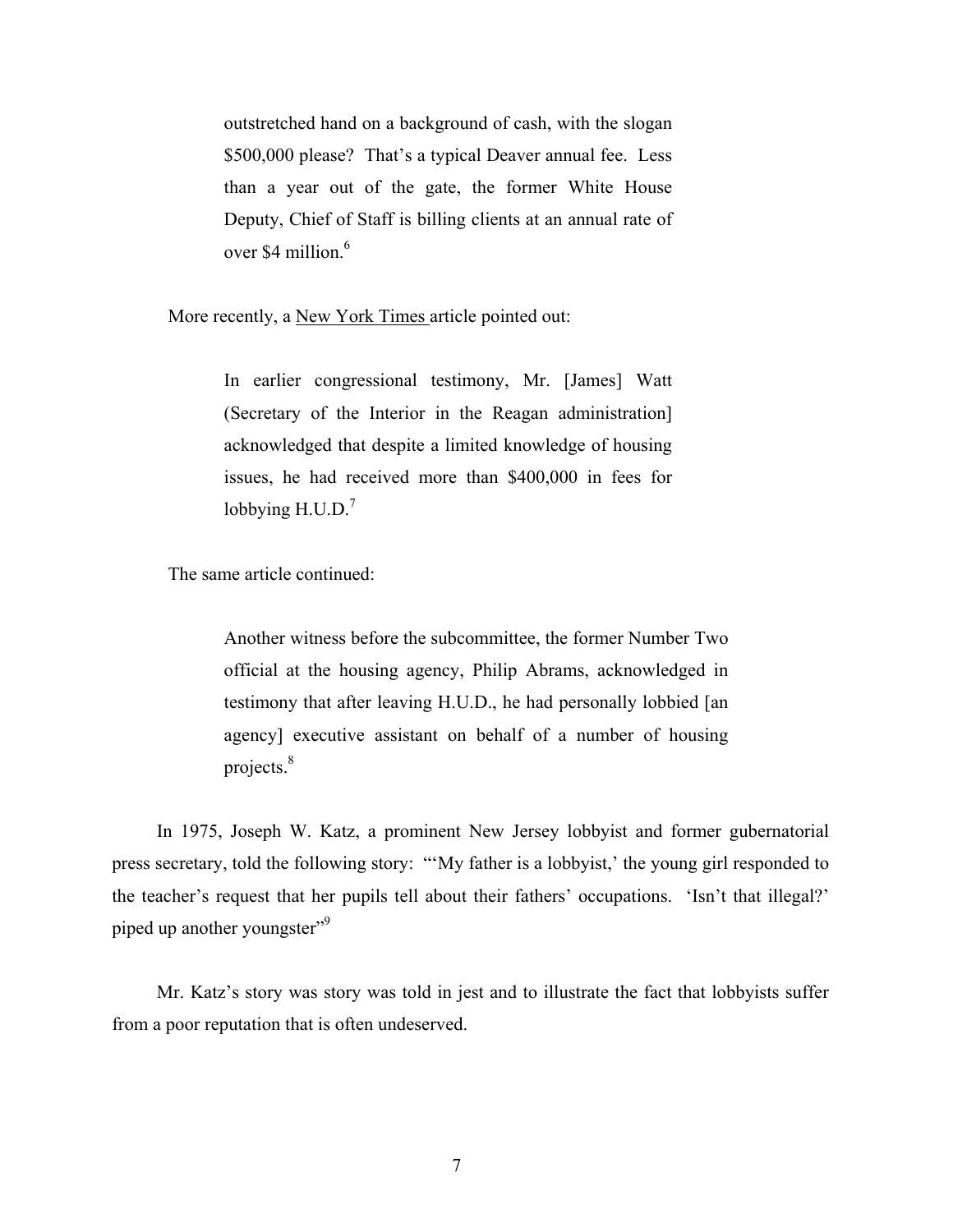Unfortunately, however, in light of the H.U.D. disclosures, as well as other recent revelations about lobbying activity, this story, told fifteen years ago, comes close to describing the perception that many people hold of the business of lobbying and the role that lobbyists play in the governmental process.

This negative impression of the lobbying profession is unfortunate, both for the public and for the lobbyists themselves. Perhaps only through complete disclosure, disclosure that contributes to a better understanding of the lobbyists' role in the democratic process, and one which enhances the public's trust in government, can this impression be changed. If nothing else, meaningful disclosure will enable the public to receive the lobbying information about lobbying it deserves and to which it is entitled.

## Lobbying is Constitutionally Protected

The right to petition the government, or the right to lobby government officials about a particular cause, derives from the United States Constitution.

The First Amendment to the Constitution provides that:

Congress shall make no law ... abridging the freedom of speech or of the press; or the right of the people peaceably to assemble and to petition the Government for redress of grievances.<sup>10</sup>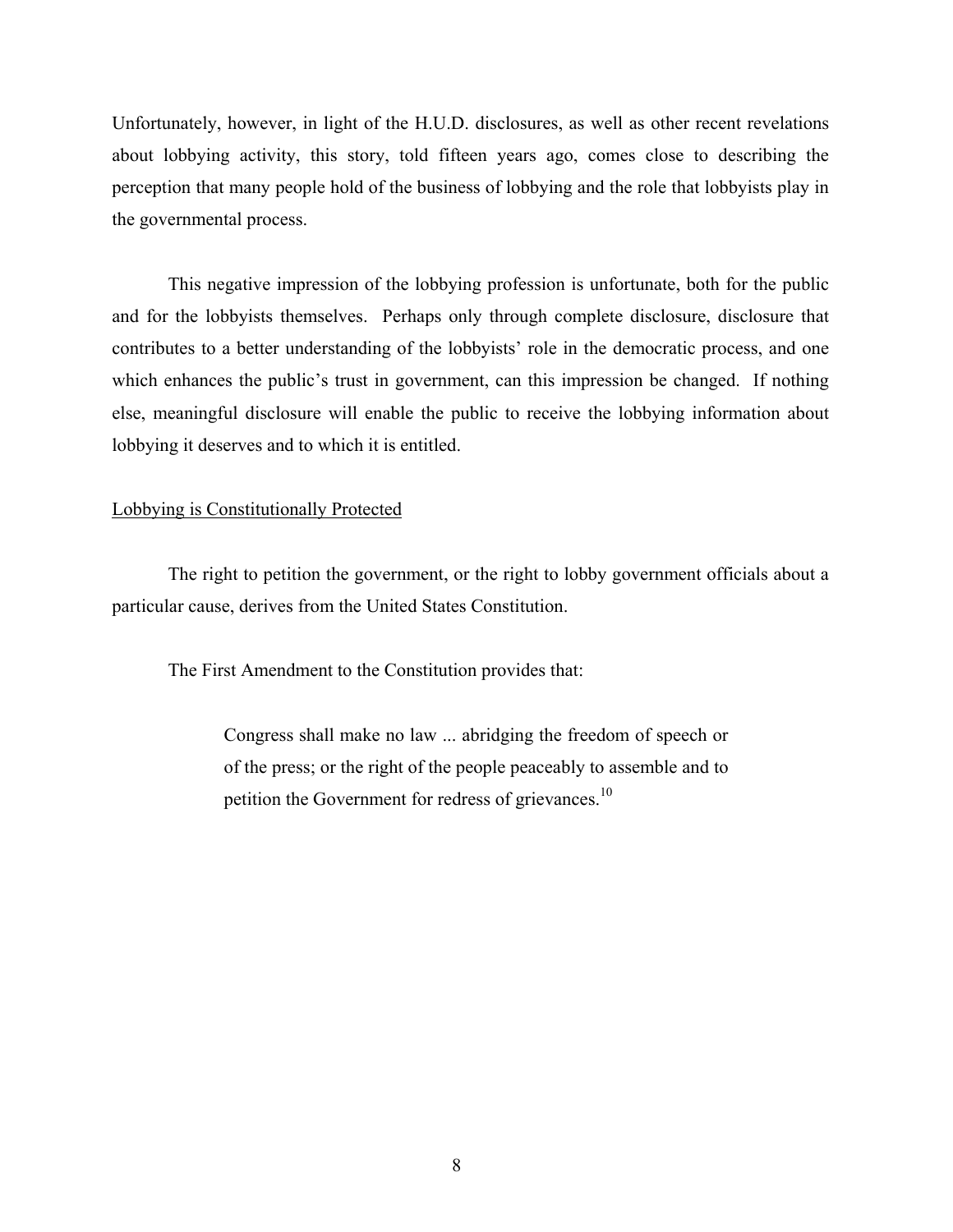In 1946, the United States Congress, consistent with the First Amendment, affirmatively recognized lobbying as indigenous to the process by passing the "Regulation of Lobbying Act" as part of the "Legislative Reorganization Act." In effect, the Lobbying Act, as much as initiating a program for regulating lobbyists, also clarified the fact that lobbying was a rightful activity protected by the Constitution. $11$ 

Years later, in 1989, in accordance with legislation passed by Congress, the U. S. Office of Management and Budget (OMB) issued guidelines for the disclosure of executive branch lobbying, indicating that the sanctioning of lobbying activity is extended to the executive branch as well as the regulating of that activity.<sup>12</sup>

In New Jersey the right to lobby is similarly protected by the State Constitution. Moreover, it was first officially recognized as an organized activity in 1964, when the Legislature passed its first law regulating lobbying.<sup>13</sup> Later, in the 1971 reforms, <sup>14</sup> and in the 1973 Campaign Act,  $^{15}$  the Legislature again recognized the protected status of lobbying even as it endeavored to further refine the laws regulating the disclosure of lobbying activity. The subsequent New Jersey Supreme Court decision in  $1980^{16}$  and the amendments to the "Legislative Activities Disclosure Act,"17 which deleted the lobbying regulatory provision from the Campaign Act, further demonstrated that the right to lobby is accepted.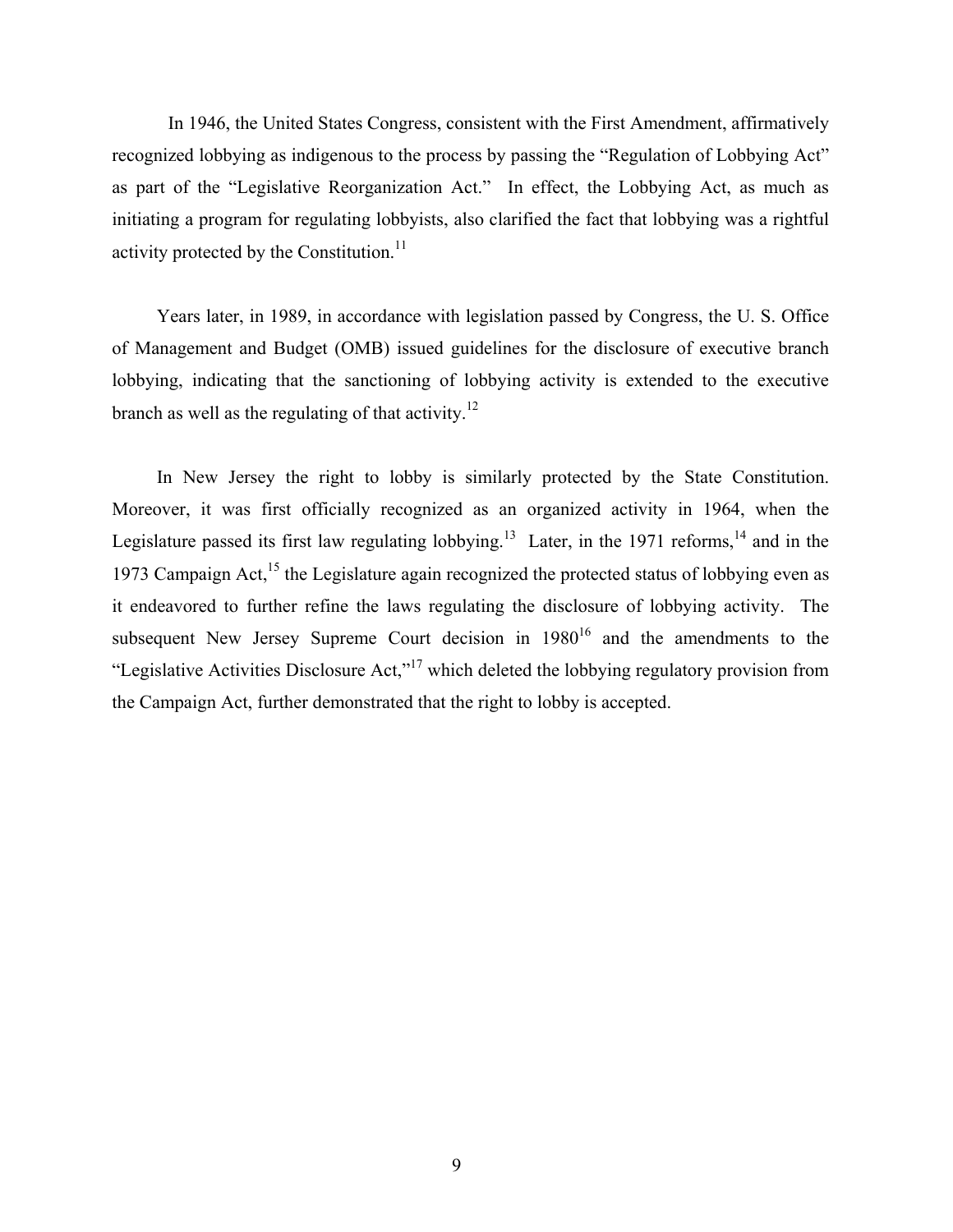Certainly, this right to lobby is not only accepted but also recognized by time and history as an important part of democratic government. While it is true that special interests can undertake organized and well financed campaigns to further their own particular interests, it is equally true that this activity is constitutionally protected. Moreover, the efforts of organized special interest lobbyists are actually beneficial to the process. For instance, lobbyists can and do provide valuable information to legislators and officials of the executive branch that might not otherwise be provided. Certainly, the more information an elected official has the better off he or she will be when it comes to making an informed decision. Undeniably, this function is an integral part of the democratic process.

In New Jersey, during the 1988-89 legislative session, members of the State Senate and Assembly introduced some  $9,000$  bills.<sup>18</sup> Perhaps more than any other statistic, the sheer enormity of the number of bills introduced demonstrates clearly why lobbyists are such an essential part of the system. Despite the fact that there has been an increase in non-partisan and partisan legislative staff throughout the years, and correspondingly in its capacity to provide officials with research support services, lobbyists are needed to supplement a massive informational effort. There are times when specialized information is required and it is only the lobbyist who can provide it. Of course, public officials and their staffs then need to sift and evaluate the lobbyist's information.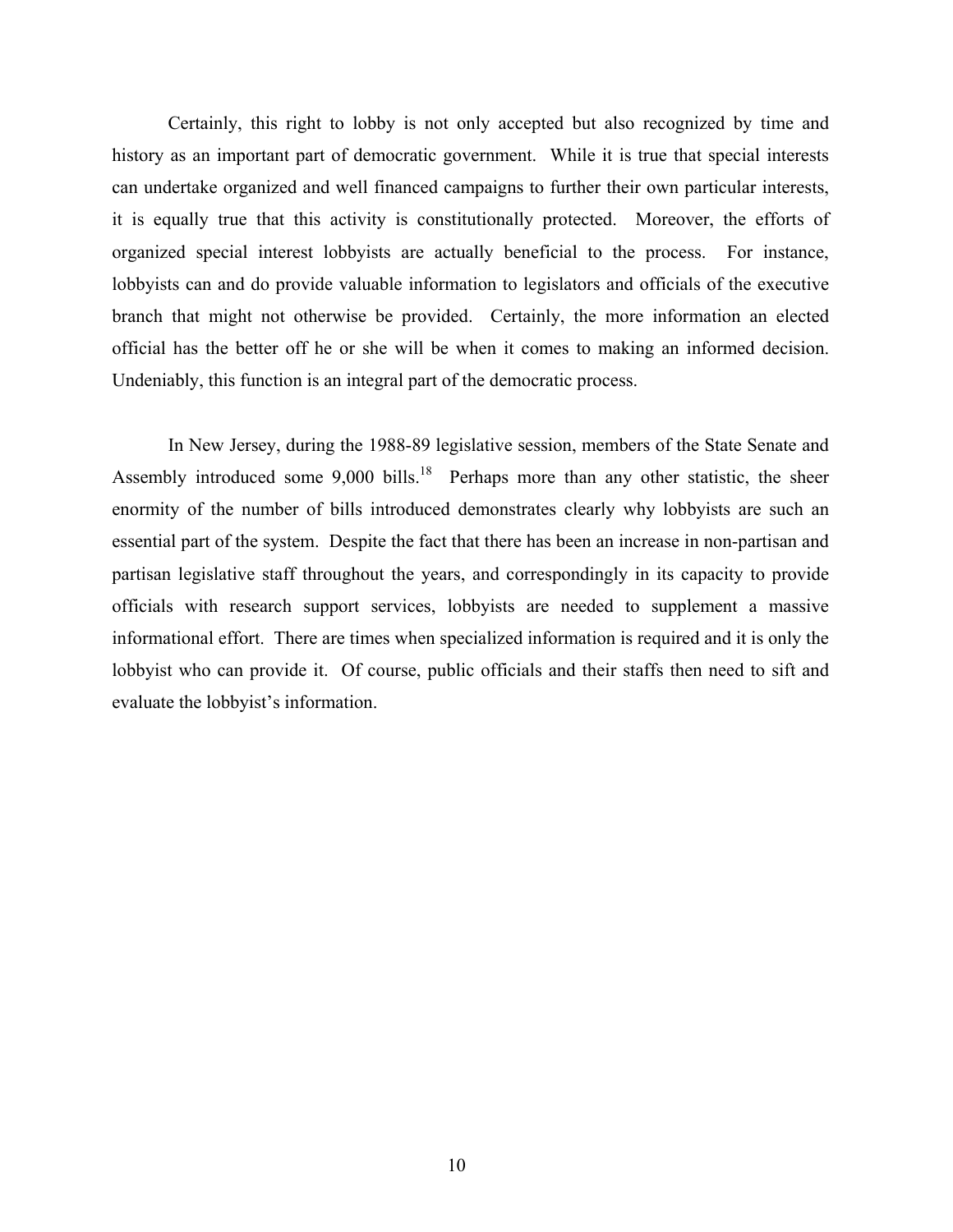## Lobbyists Have Disproportionate Influence

Despite their traditional and important role, it is, nevertheless, crucial to keep in mind that the efforts of lobbyists, in addition to being self-serving, are informed, organized, and well financed. Because of these facts, there is a certain advantage that lobbyists have over ordinary citizens in terms of influencing the governmental process.

As Governor Mario Cuomo of New York said when he was that State's Secretary of State, "some people have a disproportionate voice. Not illegal, not necessarily unethical, but disproportionate."<sup>19</sup>

It is a fair assumption to make that in New Jersey lobbyists have a disproportionate voice vis-a-vis the general public when it comes to influencing legislation and other governmental actions. Certainly, this "voice" is protected by the Constitution, and as noted above, important to the process. But as acknowledged by John Torok, the New Jersey Dental Association's lobbyist, "sixty-five percent of the bills get through on clout."20 Unlike individual citizens "lobbyists have become the fourth branch of New Jersey government, the branch that works in the halls, behind the scenes and in committee rooms to shape the laws the Legislature passes and the Governor signs. $^{221}$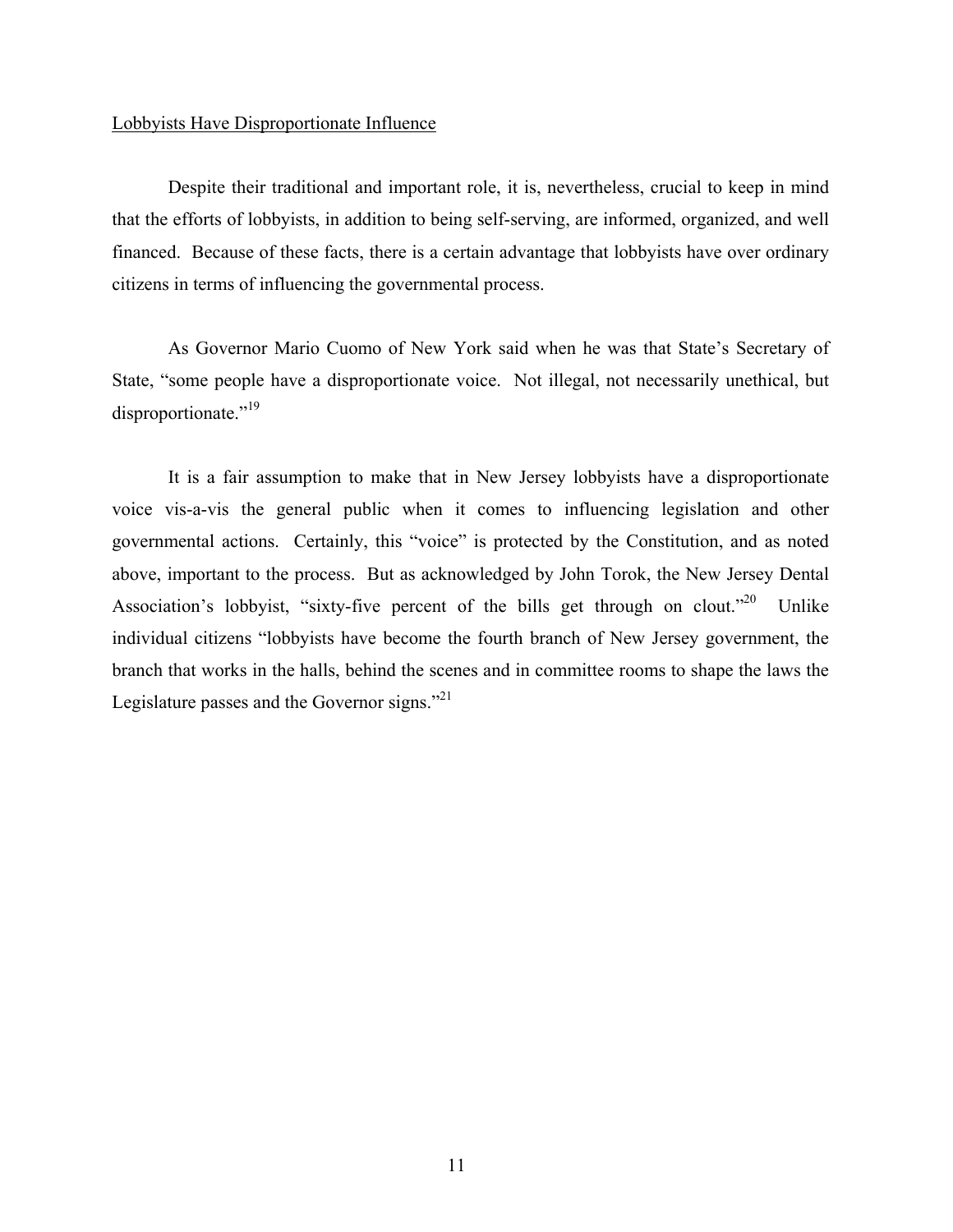#### Lobbyists Use PACs, Relationship Building and Grassroots Tactics to Gain Clout

"Clout" derives from a combination of factors. Certainly, the information that lobbyists are able to provide to legislators and members of the executive branch contributes to it. But equally important is the way lobbyists have been able to exploit a campaign finance system in New Jersey that places no limits on contributions to legislators or local candidates. Moreover, lobbyists have recognized the importance of building relationships with public officials and have endeavored to do so as part of a broad strategy to successfully influence the legislative and executive processes. Finally, well-heeled lobbyists can add to this "clout" through employing direct mail and polling techniques and broadcast and print advertising to build grassroot support for a particular point of view.

In terms of the campaign finance system, lobbyists, utilizing political action committees (PACs), are major players in today's high stakes atmosphere. Often the lobbyist directly administers and controls the PAC. But even if he or she does not, which is often the case, the two, nevertheless, work together to help the lobbyist gain access to public officials for the purpose of influencing policy.

In its earlier White Paper, Trends in Legislative Campaign Financing: 1977-1987, the Commission noted that "special interest political action committees (PACs) were a major source of funding for legislative candidates in 1987."<sup>22</sup>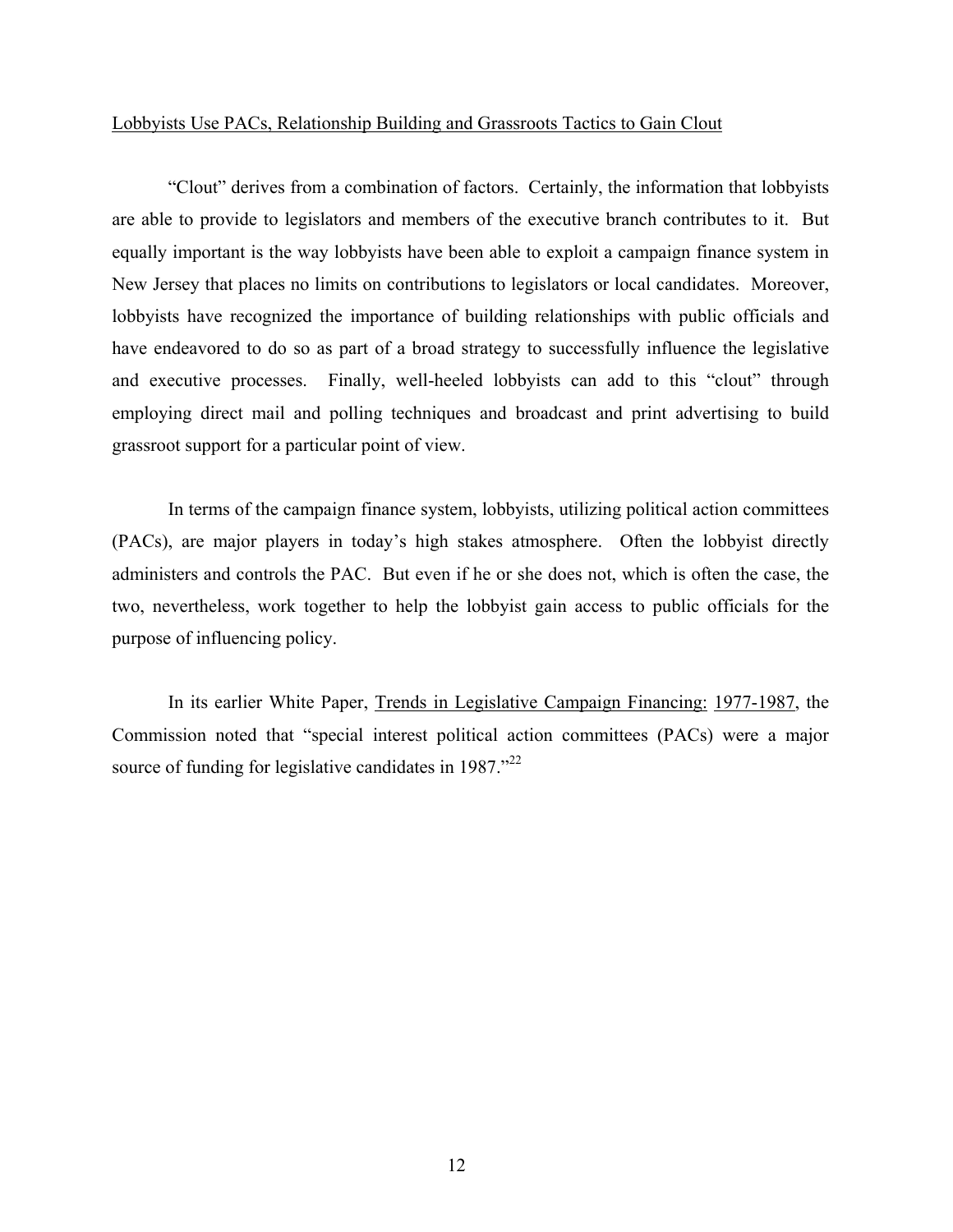According to data contained in the report, the number of PACs operating in New Jersey increased by 118 percent between 1983 and 1987. Moreover, PAC contributions to legislative candidates during this period increased by 87 percent, \$1.5 million to \$2.8 million.<sup>23</sup> Since 1983, the proportion of legislative contributions attributable to PACs increased from 16 percent to 19 percent.<sup>24</sup> In 1983, Senate and Assembly candidates raised approximately \$9 million, of which \$1.5 million came from PACs. Four years later, in 1987, Senate and Assembly candidates raised a record \$14.8 million, of which \$2.8 million derived from PACs.<sup>25</sup>

In 1989, when only the Assembly was up for election, candidates reported a record \$9.8 million in contributions.<sup>26</sup> Though ELEC's analysis of PAC participation in this election has not been completed yet, there is little doubt that their involvement will prove significant.

Of course, the PAC numbers for these years do not reflect total special interest spending because they do not include contributions made directly by corporations and unions. Indeed, actual participation in New Jersey elections by special interests is understated by citing just the PAC statistics. Nevertheless, for the purposes of this paper, the use of the PAC statistics is instructive in terms of demonstrating that the use of the campaign system by the special interests as part of their strategy to lobby effectively is enormous.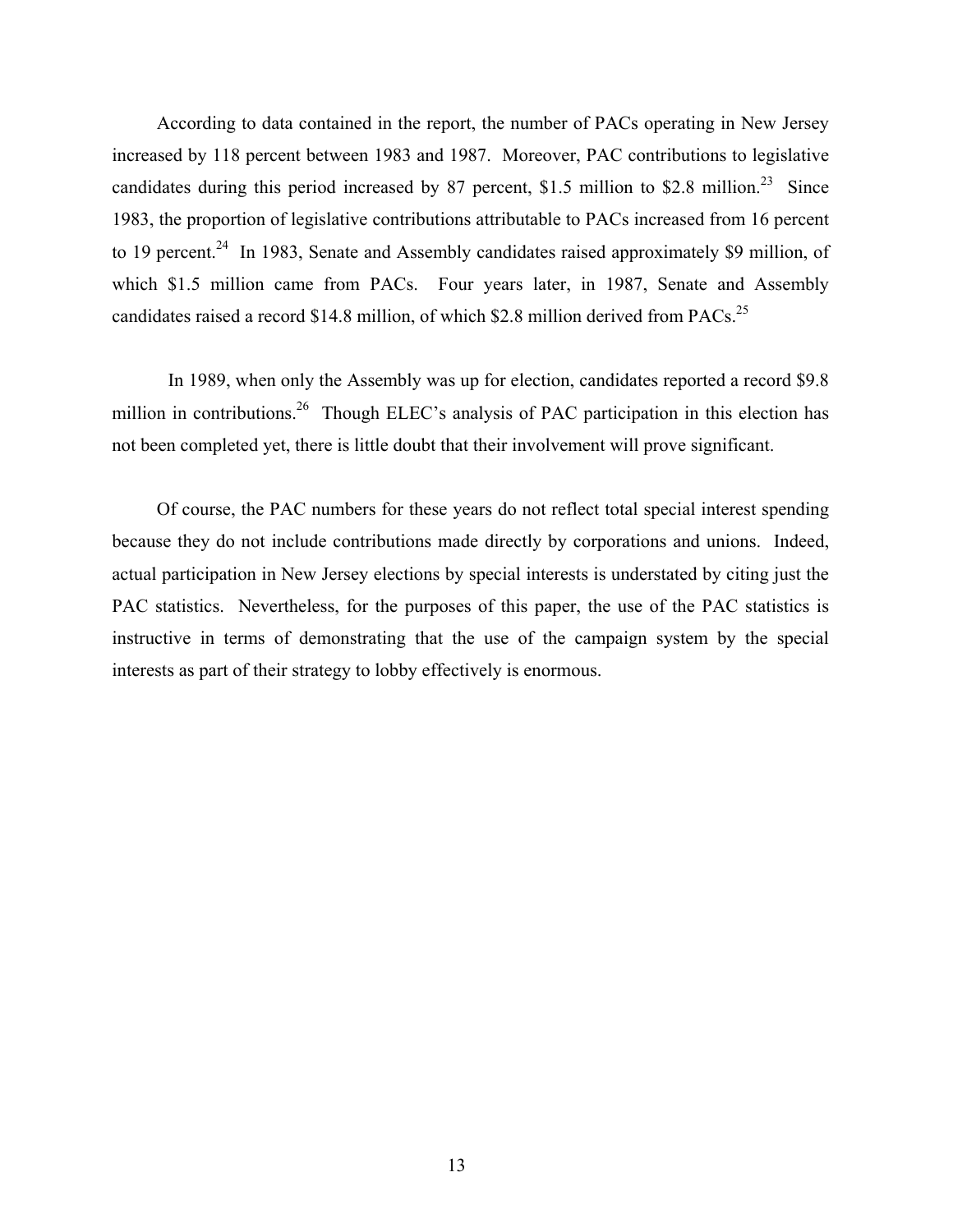Use of the . campaign-finance system is but one of the strategies employed by lobbyists to gain access and influence the process. Another strategy, and an important one, is relationship building. The newly created Monday-Thursday Society exemplifies this strategy and the importance placed on it.

For 1987, lobbyists reported expenditures of \$7.7 million. In 1988, those expenditures jumped to \$10.5 million, increasing by 36 percent.

The number of people participating in organized lobbying activity also continued to climb during this one-year period. For 1987, there were 397 reports filed and for 1988 that number increased to 502.<sup>27</sup>

Unfortunately, the actual proportion of this money spent on "goodwill lobbying," or relationship building, is impossible to determine. Because the law does not require officials to disclose expenditures made to benefit public officials unless the expenditures are made "expressly" for lobbying on a piece of legislation, the amount of money expended to build relationships is not required to be disclosed. Nevertheless, from the amounts of money reportedly spent by lobbyists, it is a safe bet that the amount of money spent for this "goodwill" lobbying is sizeable.

Finally, in addition to making contributions and to building relationships, well-financed and organized lobbyists may undertake a "grassroots lobbying" strategy to gain access and influence. This strategy, designed to mobilize constituency groups and the general public in support of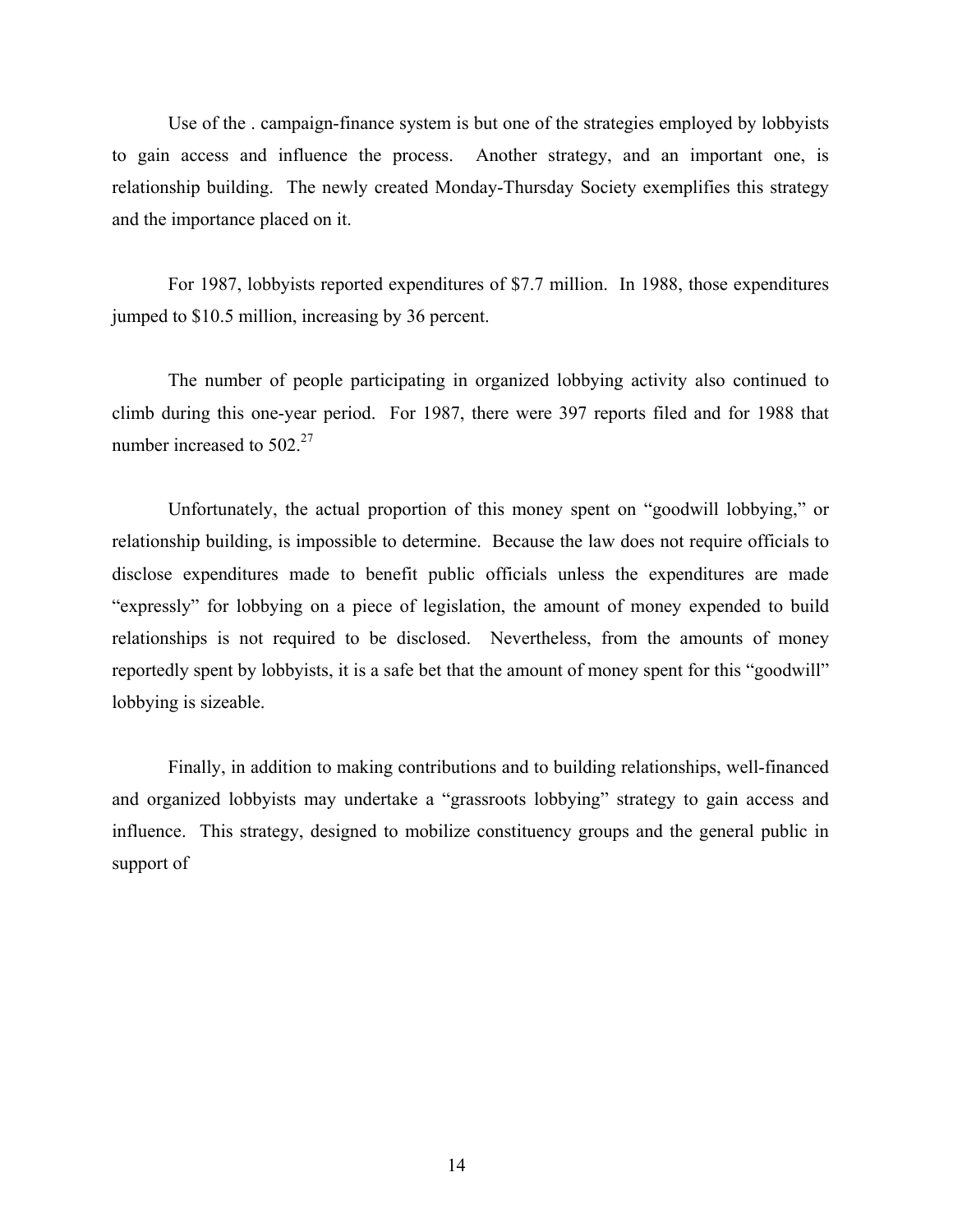a special interest's point of view, can employ the use of mass media advertising and computer technology to influence policy outcomes successfully. Naturally, a high powered "grassroots" campaign, which utilizes these modern communication techniques, would be costly and out of the reach of ordinary citizens. Only the organized special interests would have this capability of moving public opinion in one direction or the other and thereby impacting upon, albeit indirectly, the political process.

Like expenditures for "goodwill lobbying," money spent on behalf of "grassroots lobbying" is not reportable under current law unless direct communication with legislators or the Governor or his staff, including the cabinet, takes place as part of this effort. Certainly, any meaningful reform should capture this activity, the extent of which is difficult to determine in New Jersey because of the weakness of the existing lobbying disclosure law.

As noted, lobbying is a protected and cherished right of a free society. Certainly, "direct lobbying" and "grassroots lobbying, are both legal and proper. However, this "grassroots lobbying" activity like "direct lobbying," should be disclosed. In this way, both the lobbying community, with a more positive image intact, as well as the governmental process, infused with greater credibility and public trust, will benefit.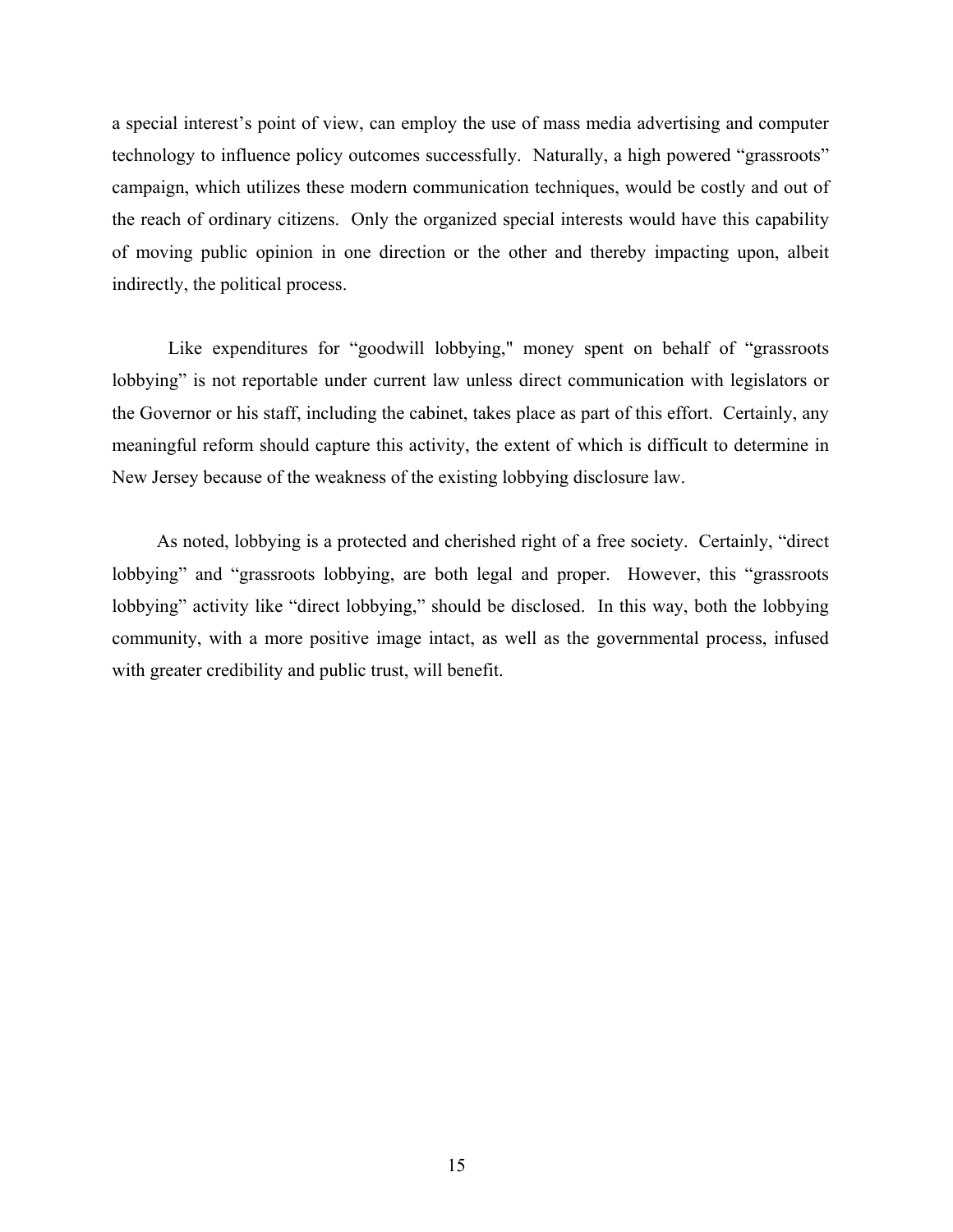#### Lobbying Disclosure in New Jersey Has a Checkered History

The disclosure of lobbying activity has a rather checkered history in New Jersey. The first formal attempt to regulate lobbying in the Garden State occurred in 1964. In that year, a law was enacted to provide for the identity of persons undertaking lobbying and the disclosure of their activity.

Under this statute, any individual employed for the purpose of lobbying the legislature had to register with the Secretary of State and file quarterly reports with that office. These reports disclosed persons represented by the lobbyist, referred to in the 1964 law as a "legislative agent," and the activity undertaken to influence legislation. Under this early statute, failure to comply with the law constituted a misdemeanor and came under the criminal code. According to the 1964 Act, any amount of money spent to "influence legislation by direct communication" over a threshold amount of \$500 was reportable.<sup>28</sup>

Seven years later, in 1971, the Legislature passed and the Governor signed into law the "Legislative Activities Disclosure Act." In some ways, this statute, which replaced the 1964 Act, strengthened and expanded the earlier law. In other ways it weakened it.

For instance, while keeping the registration and quarterly filing responsibilities, it expanded the requirements for both. Along with the "notice of representation," or registration statement, a legislative agent was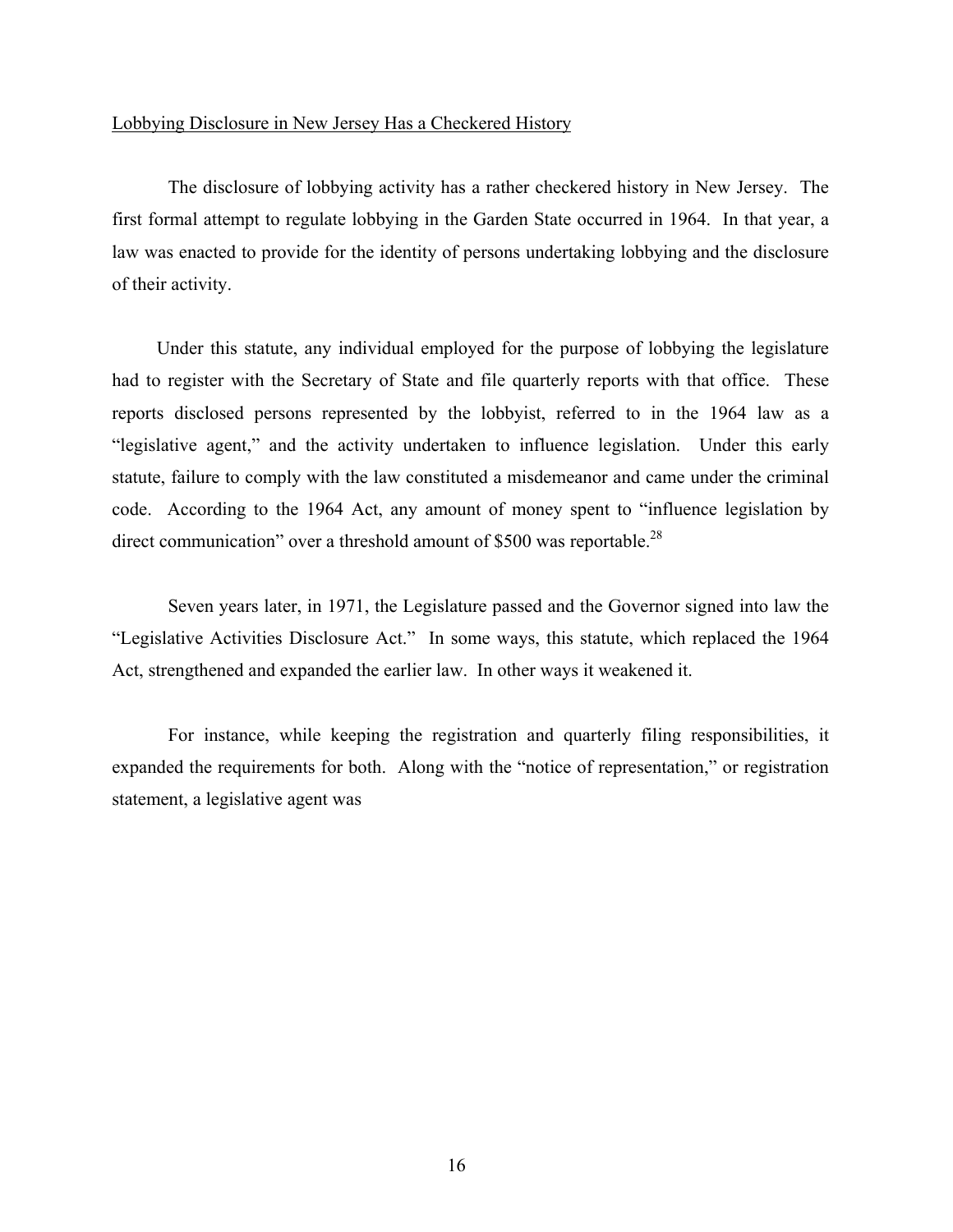required to disclose the category of legislation upon which he or she would be lobbying and the terms of his or her employment arrangement. In like measure, quarterly reports had to include a description of the legislation upon which the lobbyist worked. Also, for the first time, these legislative agents had to wear name tags when they lobbied in the State House. Unlike the 1964 statute, however, the 1971 Act watered down the law by replacing the criminal sanctions of the Act with the questionable enforcement tool of vesting the Attorney General with the power to ask the court to compel compliance with the disclosure requirements.<sup>29</sup> Both the 1964 and 1971 statutes only applied to "direct lobbying" activities and not to "goodwill lobbying."

In 1973, in the midst of the Watergate era, "The Campaign Contributions and Expenditures Reporting Act," which created the New Jersey Election Law Enforcement Commission, was enacted into law. Contained in the original Campaign Reporting Act, was a requirement that "political information organizations" file annual reports with the Commission detailing all contributions and expenditures made during the preceding calendar year to influence the course of legislation. What was significant about this provision in the Campaign Act was the fact that it provided the Commission the opportunity to regulate both "direct" and "goodwill lobbying" activity. Thus, almost twenty years ago, the Legislature recognized that lobbying included much more than only activity undertaken in the context of "direct Communication" on specific legislation.<sup>30</sup>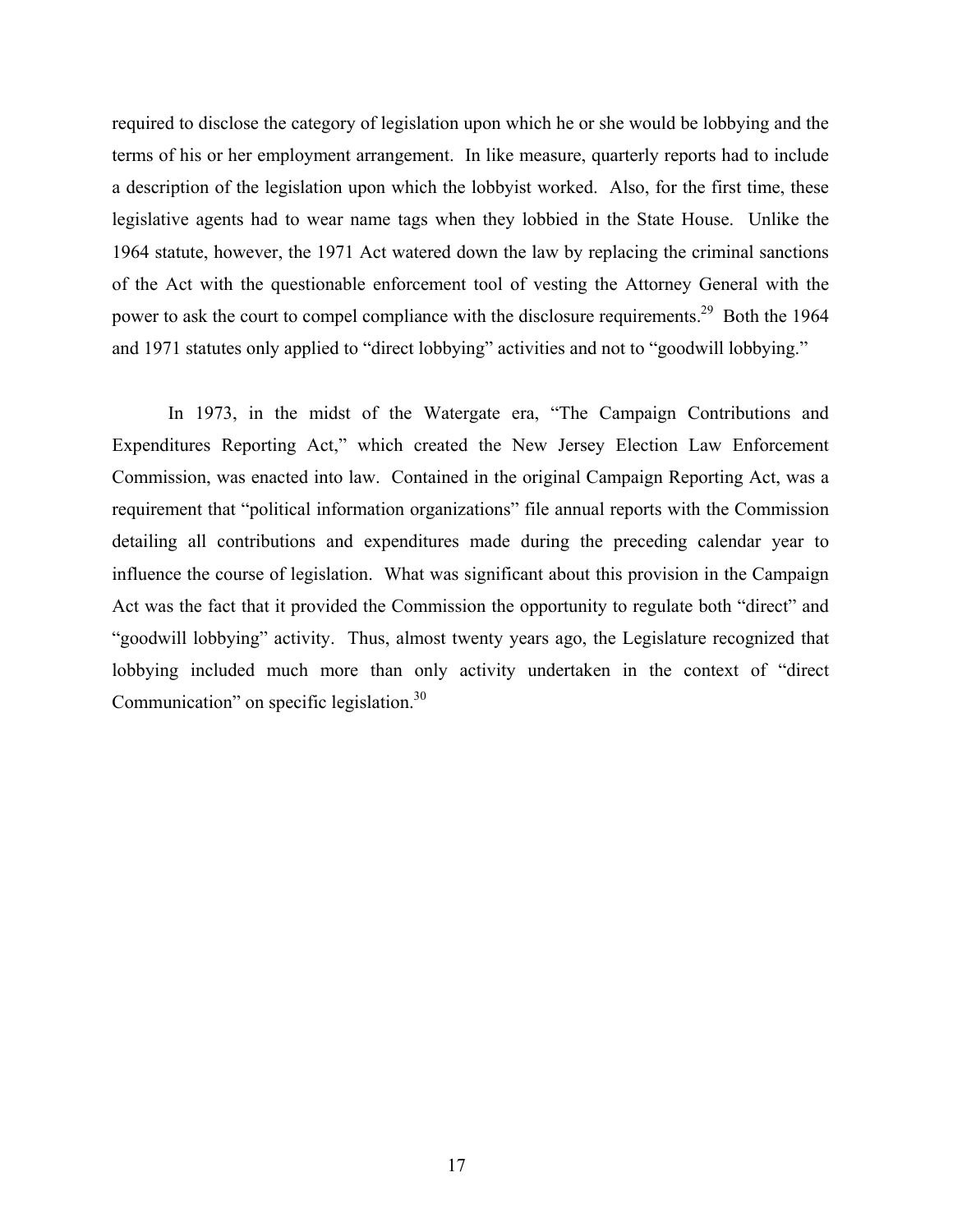According to an article in the New York Times in August of 1975, "the section [concerning "political information organizations"] was inserted at the last moment in 1973, and the legislation was aimed at disclosing election campaign finances. Its insertion, actually, was an effort to sabotage the bill. However, the effort boomeranged and the section was approved by the Legislature along with the parent bill and signed into law by then Republican Governor, William T. Cahill."31

Consequently, the Commission required lobbyists to report extensively to it and expounded this position in a ruling made in January 1974. In this action, the Commission ruled that any group that sought to influence legislation - from the Roman Catholic Church to the American Civil Liberties Union - would be required to file disclosure reports.<sup>32</sup>

The lobbying provisions of the 1973 "Campaign Contributions and Expenditures Report Act" never went into effect. Before the provisions could be implemented, they were challenged in the courts, first by the American Civil Liberties Union in Federal Court, and then in the State Superior Court by the Chamber of Commerce, the New Jersey Bankers Association, the New Jersey Builders Association, the New Jersey Association of Realtors, and the New Jersey Retail Merchants Association.

Superior Court Judge Irwin V. Kimmelman granted a temporary restraining order that prevented the law from being implemented on March 15, 1974. Then, in his Chancery Division decision of the Superior Court in New Jersey Chamber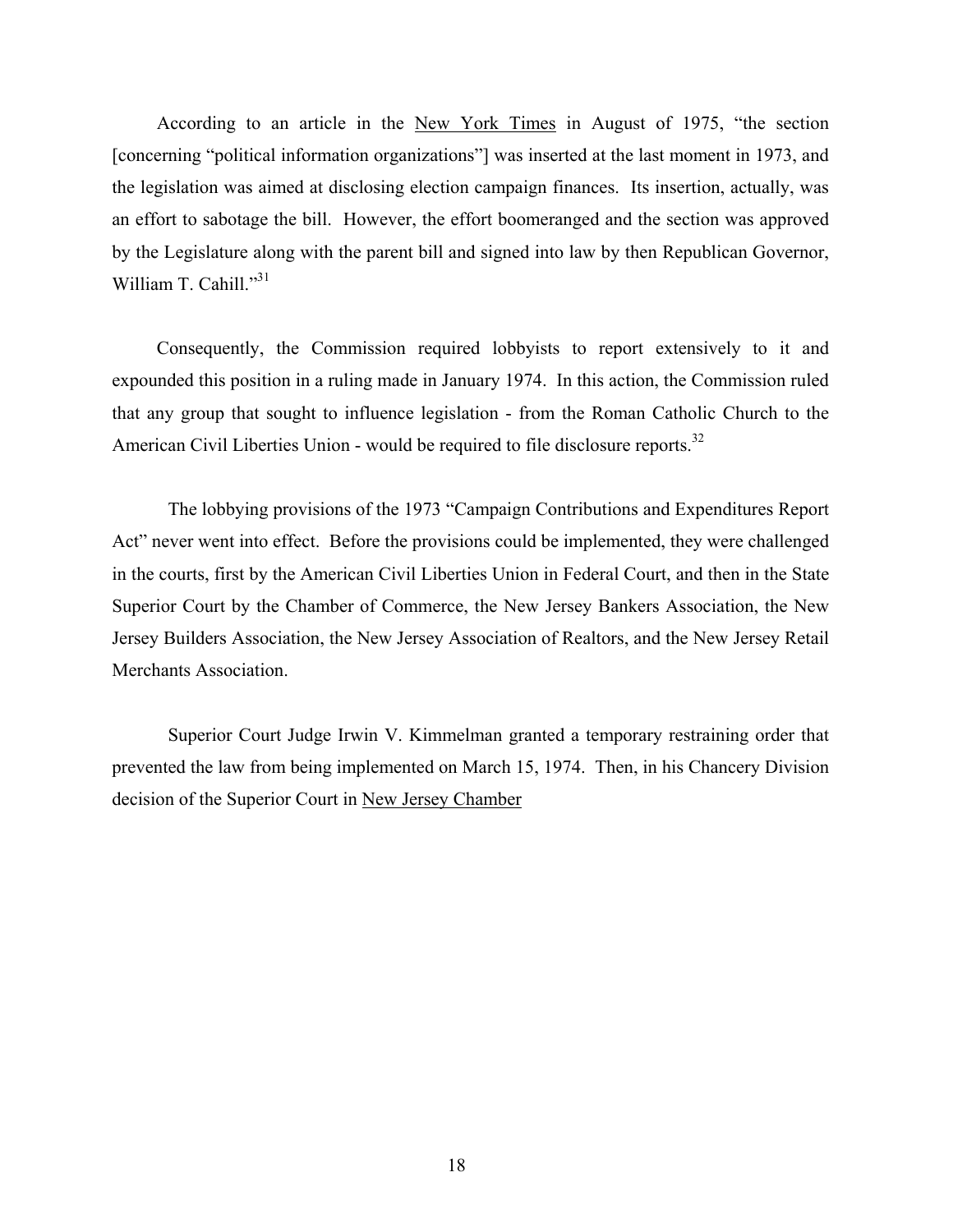of Commerce v. New Jersey Election Law Enforcement Commission, Judge Kimmelman, in July 1975, held for the plaintiff and declared the section of the Campaign Act in question to be unconstitutional.<sup>33</sup>

Essentially, this section was declared unconstitutional, not in the name of the larger and well organized lobbying groups such as the Chamber of Commerce, but in the name of the less organized, smaller grassroots organizations that form to oppose or support legislation. The section was struck down not because it required the disclosure of "goodwill" as well as "direct" lobbying expenditures, but because, under the umbrella term, "political information organization" it required all groups that spent money in seeking to influence legislation to file lengthy disclosure reports. The court, in effect, said that the section violated constitutional rights of free speech and assembly of smaller groups.

Judge Kimmelman characterized the Commission's policy thusly: "well-meaning groups who charter a bus and descend upon the State capital to campaign for or against abortion laws, or for a State income tax, … all of whom incur expenditures in varying amounts to voice their opinions on these subjects, are unknowing violators of the Act."34

As a result of the Superior Court decision, the lobbyist filing requirements as prescribed by the Campaign Act and subsequent regulations of the Commission were suspended. The implementation of any lobbyist disclosure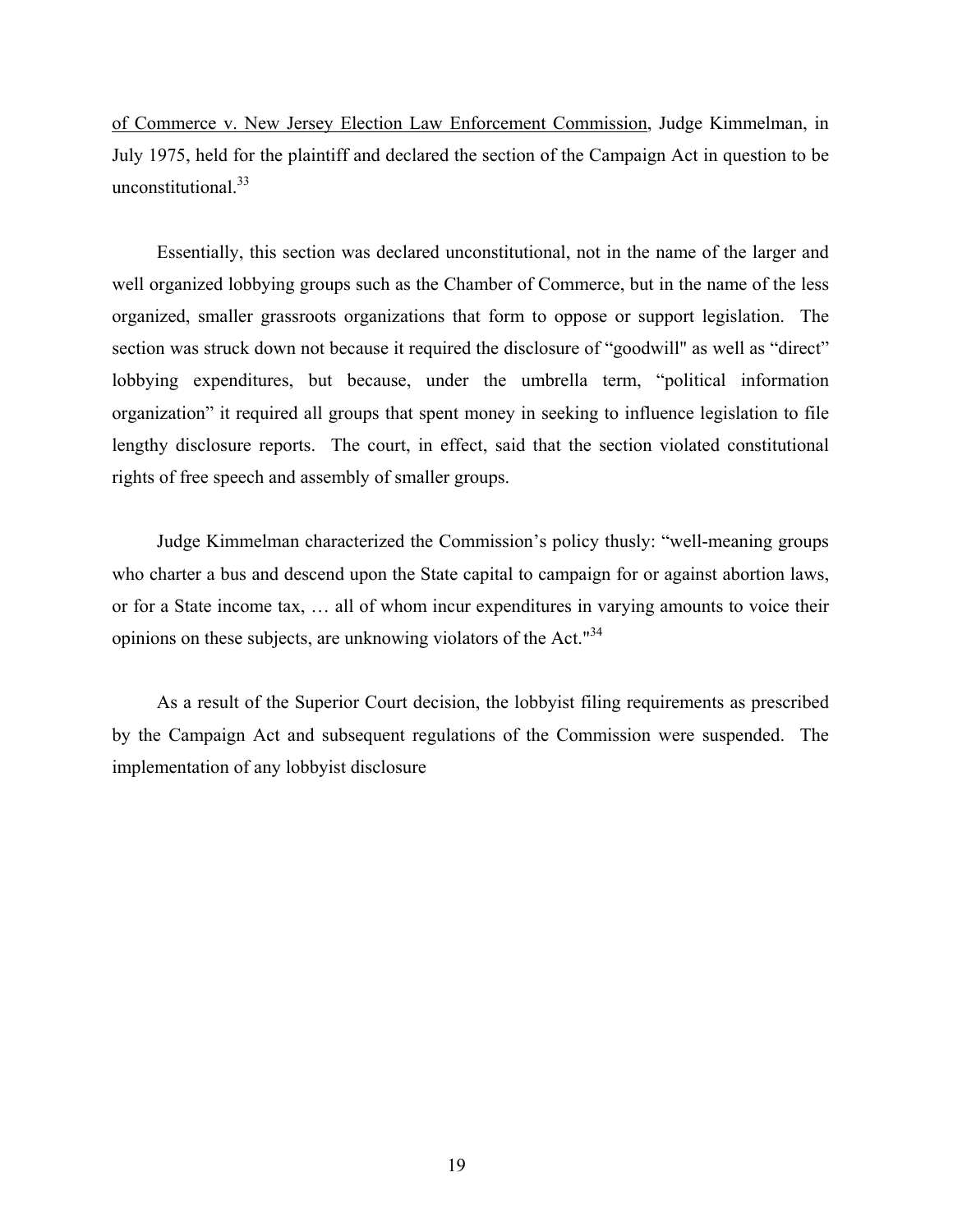responsibilities had to await the outcome of the Commission's appeal to the State Supreme Court.

In a decision that in many ways represented a milestone in the effort to regulate lobbyists, the New Jersey Supreme Court on February 6, 1980 reversed the lower court's decision and upheld the law which required lobbying organizations to reveal the sources of their money as well as how they spend it in regards to supporting or opposing legislation.

In upholding the laws constitutionality and in rejecting arguments to the effect that the law placed curbs on First Amendment rights, the Supreme Court laid the foundation for the Commission to set-up guidelines for disclosure of lobbying activity. As part of its decision, however, the court did acknowledge the concern of many persons that the law not be so broad as to have a "chilling" effect on First Amendment rights. In paying heed to this concern, the five-member judicial panel narrowed the application of the law to only those groups that undertook a "significant" financial activity as well as lobbying activity on a "substantial basis."<sup>35</sup> Moreover, the Supreme Court said that the law applied to "... activity which consists of direct, express, and intentional communications with legislators undertaken on a substantial basis by individuals acting jointly for the specific purpose of seeking to affect the introduction, passage, or defeat of, or to affect the content of legislative proposals.<sup>36</sup> Finally, the Court struck down as too low the \$100 reporting threshold initially adopted by the Commission as well as the \$750 reporting threshold which the Superior Court had cited as adequate. The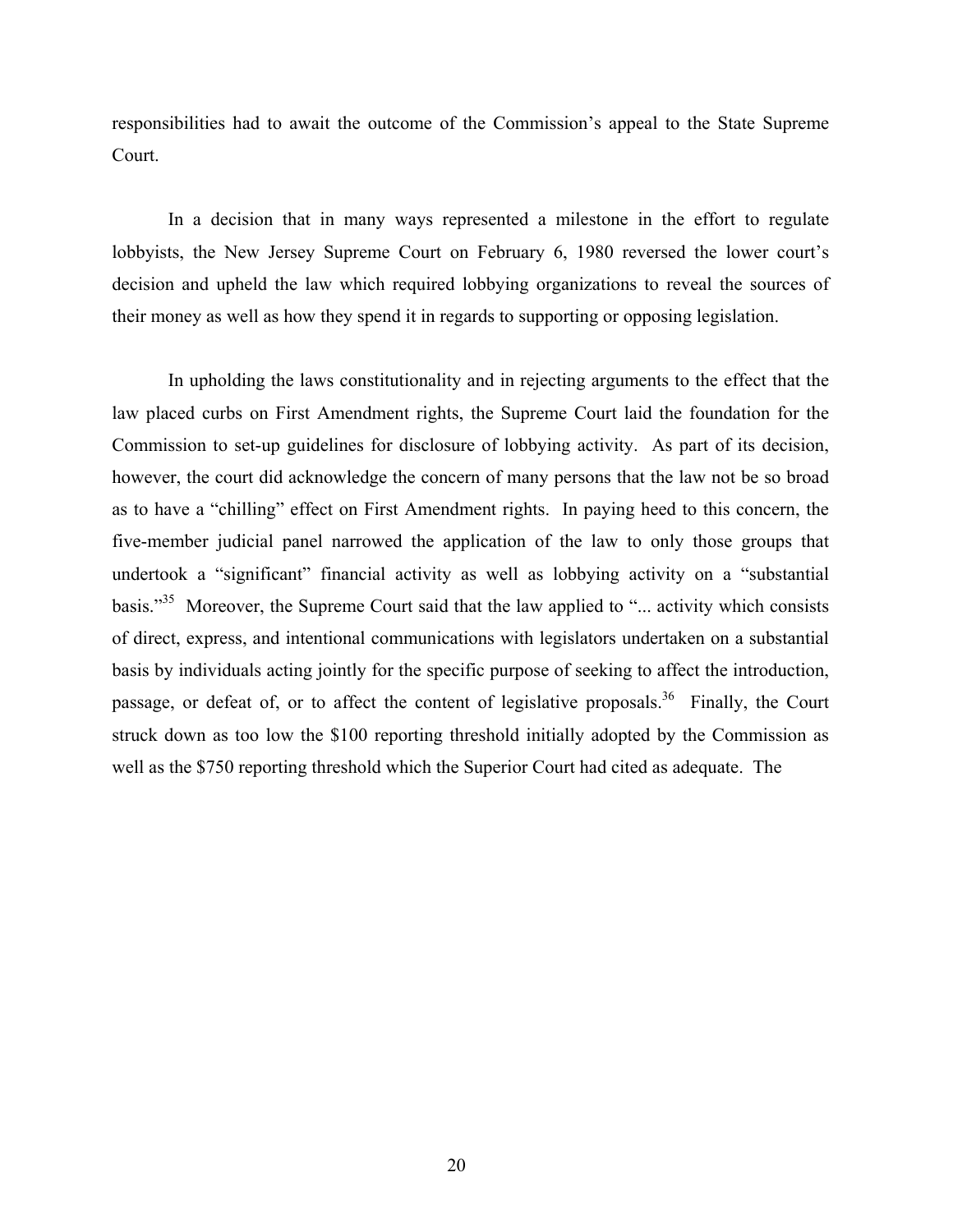Supreme Court left it up to the Election Law Enforcement Commission to determine the proper threshold.

During the 90-day period given the Commission by the court to establish a monetary reporting threshold, the Commission adopted \$2,500 as the level at which lobbying organizations would have to report their contributions and expenditures. Thus, lobbyists would finally be required to report their activity to the Commission in early 1981, or so it seemed at the time.

The struggle to implement the lobbyist disclosure law was not quite over. In June of 1980, Senate bills 1396 and 1397 were introduced that narrowed the scope of lobbying activity required to be reported to expenditures dealing expressly with legislation.<sup>37</sup> The Legislature passed the legislation and sent it to Governor Brendan T. Byrne, who conditionally vetoed Senate bill 1396 pending an amendment that would require lobbyists to report entertainment expenses even if no direct communication on lobbying occurred.<sup>38</sup> In other words, Governor Byrne's conditional veto strengthened the disclosure aspects of the legislation by requiring lobbyists to report expenses in connection with "goodwill" lobbying that were made in relation to lobbying communications. No longer would it be a prerequisite for reporting that discussion on specific pieces of legislation occur. In 1981, the Legislature concurred with Governor Byrne's conditional veto recommendations and enacted the "Lobbyist Activities Disclosure Act,*"* thereby repealing the "political information organization*"* section in the Campaign Act. As a result, the Commission discontinued its lobbyist filing program begun in early 1981 and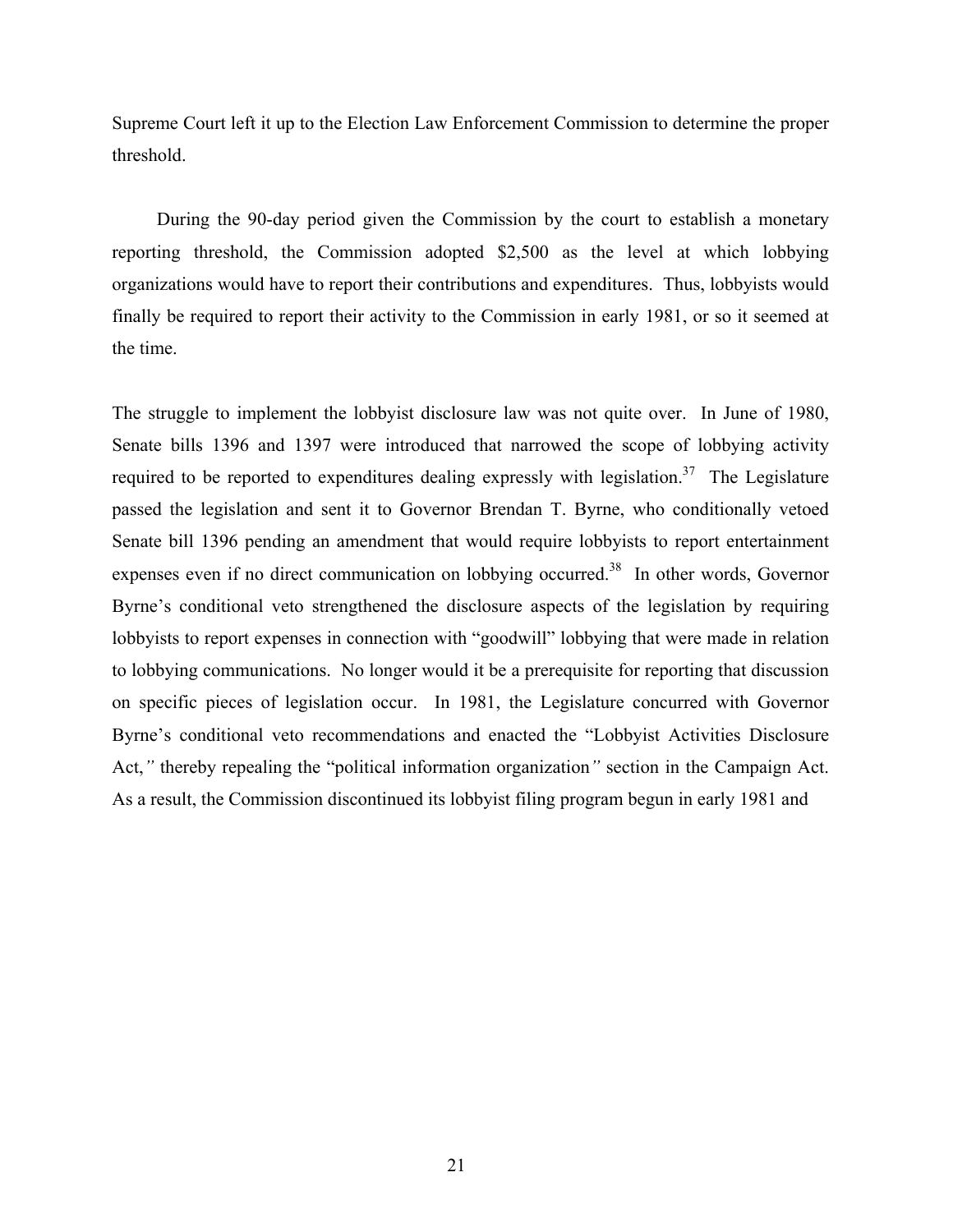proceeded to hold a public hearing on new regulations pursuant to the newly enacted law.

Next, the Commission adopted regulations that were consistent with the 1981 legislation signed by Governor Byrne. These regulations excluded such items as administrative "overhead" from reporting but required expenditures for "goodwill" lobbying to be reported by lobbyist organizations.<sup>39</sup>

Before the Commission could implement its latest rules, however, the Legislature acted again. In a last-minute maneuver in late 1981, the Legislature amended the "Lobbyst Activities Disclosure Act" to reinsert the "expressly" loophole language. Despite the fact that the amendment undermined Governor Byrne's conditional veto and weakened the disclosure aspects of the law, the Governor signed the amendment into  $\alpha$ <sup>40</sup>

Finally, after years of wrangling, lobbyists began to report their activity to the Commission in February of 1982. Unfortunately, however, the expenditure information reported by lobbyists was incomplete. The outcome of the courtroom and legislative battles had resulted in lobbying disclosure being placed in one statutory framework, but a statutory framework that was less than complete. With the "expressly" loophole intact lobbyists were free to build relationships with the Governor, members of the Governor's staff, and legislators and pass benefits to them without being required to report the cost of associated activities. As it turns out, they were also free to undertake "grassroots lobbying" activity and "executive branch lobbying"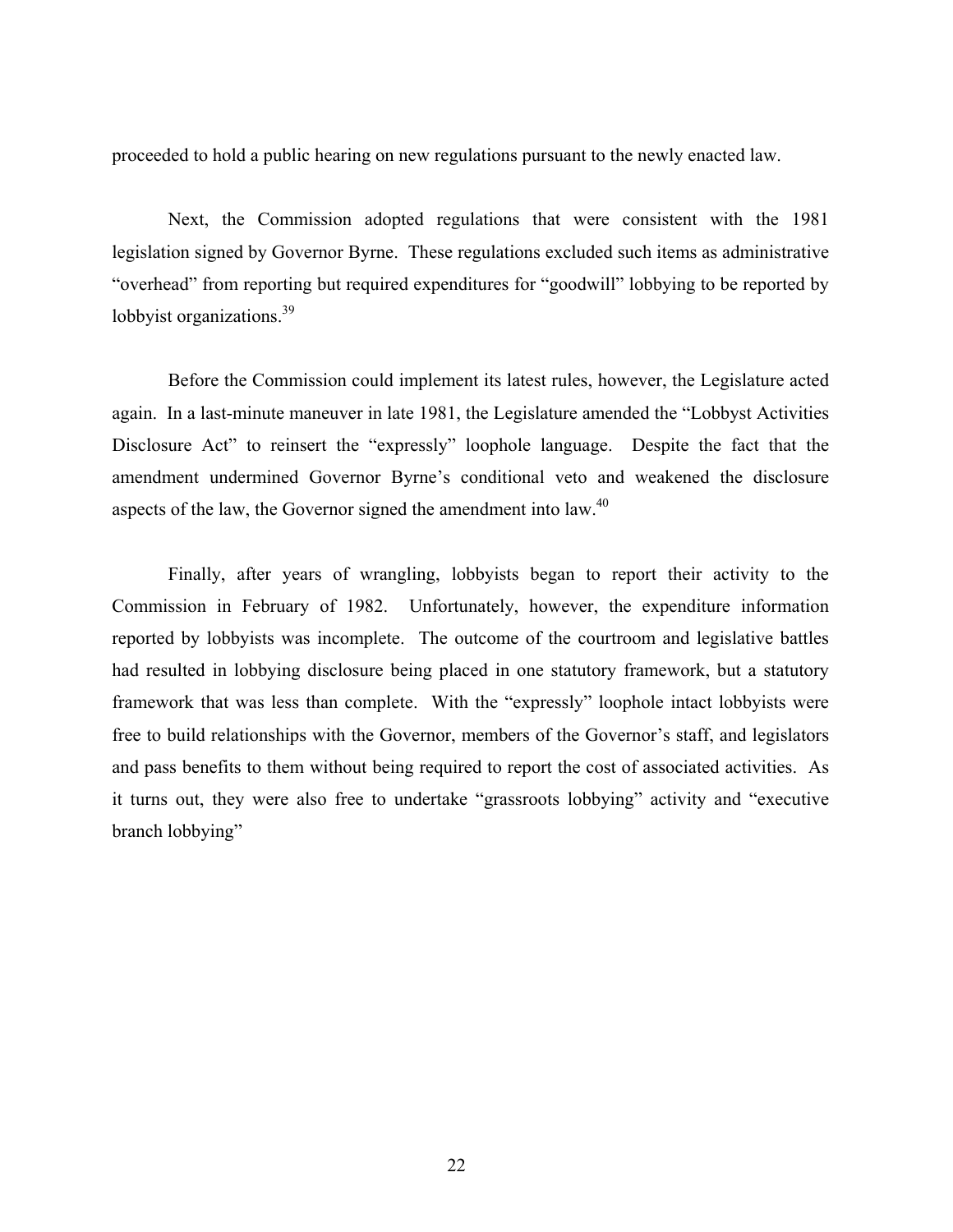activity without being subject to any disclosure. Unless specific legislation was discussed the public would not be apprised of expenditures made by lobbyists to foster relationships that most certainly would help them to gain the access required to exert considerable influence upon the legislative process. Moreover, the public would not be informed of expenditures for "grassroots lobbying" or of expenditures relative to lobbying on executive branch rules, regulations, and procurement. Finally, the lobbying of legislative staff was not reportable.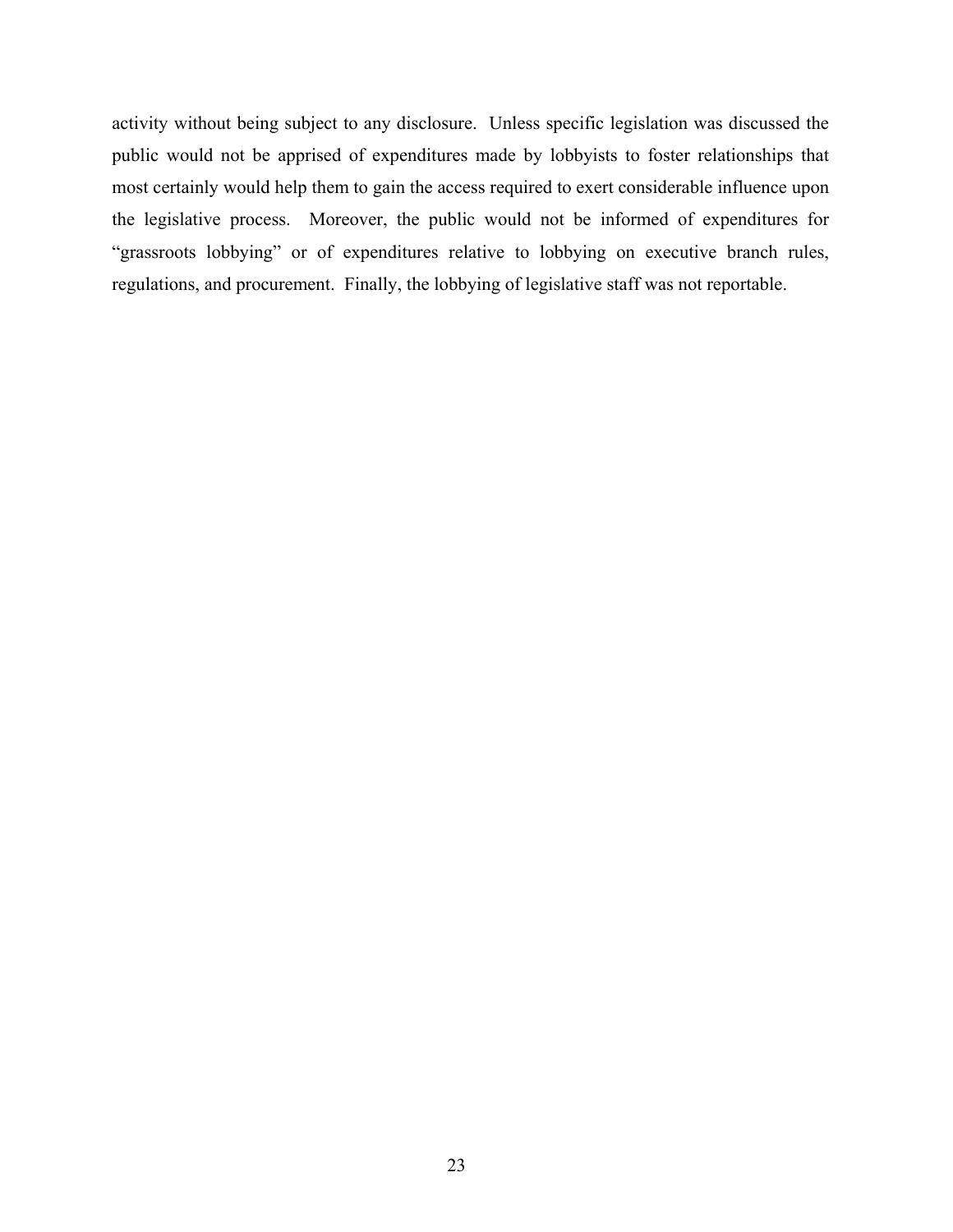#### LOBBYING: STRATEGIES FOR ACCESS

The New Jersey Supreme Court, in its benchmark decision of 1980, recognized that the regulation of lobbyists was a constitutionally protected endeavor.<sup>41</sup> Implicit in this decision was the recognition that lobbyists, organized and often well financed, are a breed apart from ordinary citizens when it comes to influencing the processes of government. Accordingly, it is commonly accepted that special interest lobbyists should be treated differently under the law from ordinary citizens when it comes to disclosing their advocacy activities. The extent of that different treatment, however, in terms of how much of a bonafide lobbyist's activity should be reported, is in question and has been for almost a decade.

#### Lobbying a Growing Business

There is no question that lobbying is a business and a growing business at that. Certainly, special interest advocates have used their skills in Trenton for many years. But just like the growth in campaign financing in the Garden State, lobbying has increased most dramatically in recent years, making it a leading growth industry.

According to the most recent registration figures of the Attorney General, there are 622 registered lobbyists in New Jersey. The number of registered lobbyists has increased by 45 percent since the third quarter of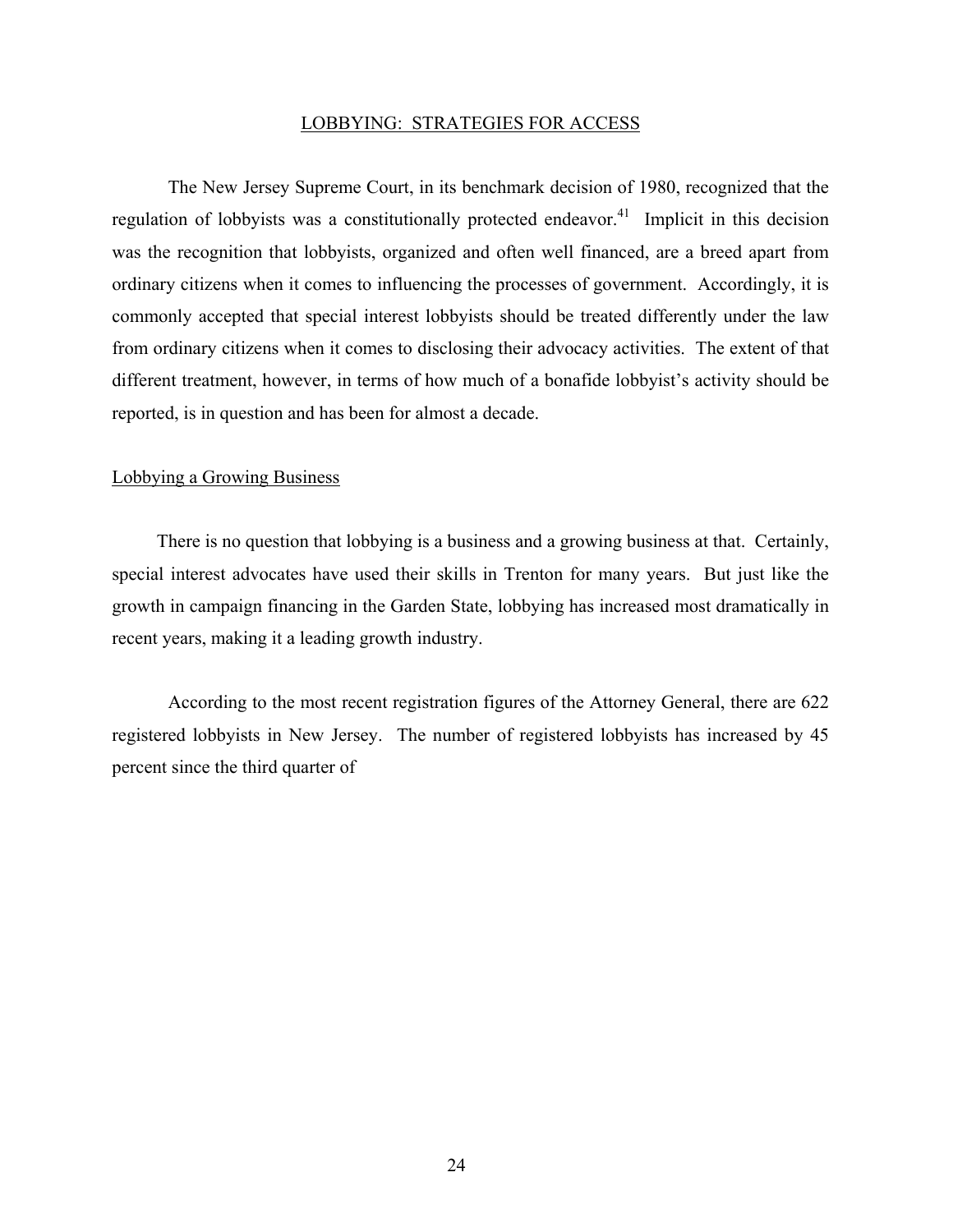1985, the earliest figures attainable from the Attorney General. There were 430 persons registered with the Attorney General at that time.<sup>42</sup>

For 1988, the Election Law Enforcement Commission received 502 reports. This number represents a sizeable increase in the number of reports received since the program began. For 1981, the Commission received 232 reports. Thus, lobbyist reporting entities have increased by 116 percent over a seven year period.<sup>43</sup>

The fact that lobbying is a growth industry as well as a big business is not just represented by the increase in their number. More to the point are the expenditure totals shown on the most recent reports. These figures suggest not only that large sums of money are being spent by lobbyists but also that large sums of money are being made by "legislative agents," or those individuals and firms that are being employed by the special interests to represent them in Trenton. Moreover, the reports, though they leave very much in doubt regarding the amount of money actually being spent on influencing legislation and public officials, show definitively that overall expenditures by lobbyists have increased significantly through the years.

Lobbying expenditures reported for 1981 amounted to \$3 million. At the end of the decade, as reported for 1988, lobbyists spent \$10.5 million for an increase of 250 percent.<sup>44</sup>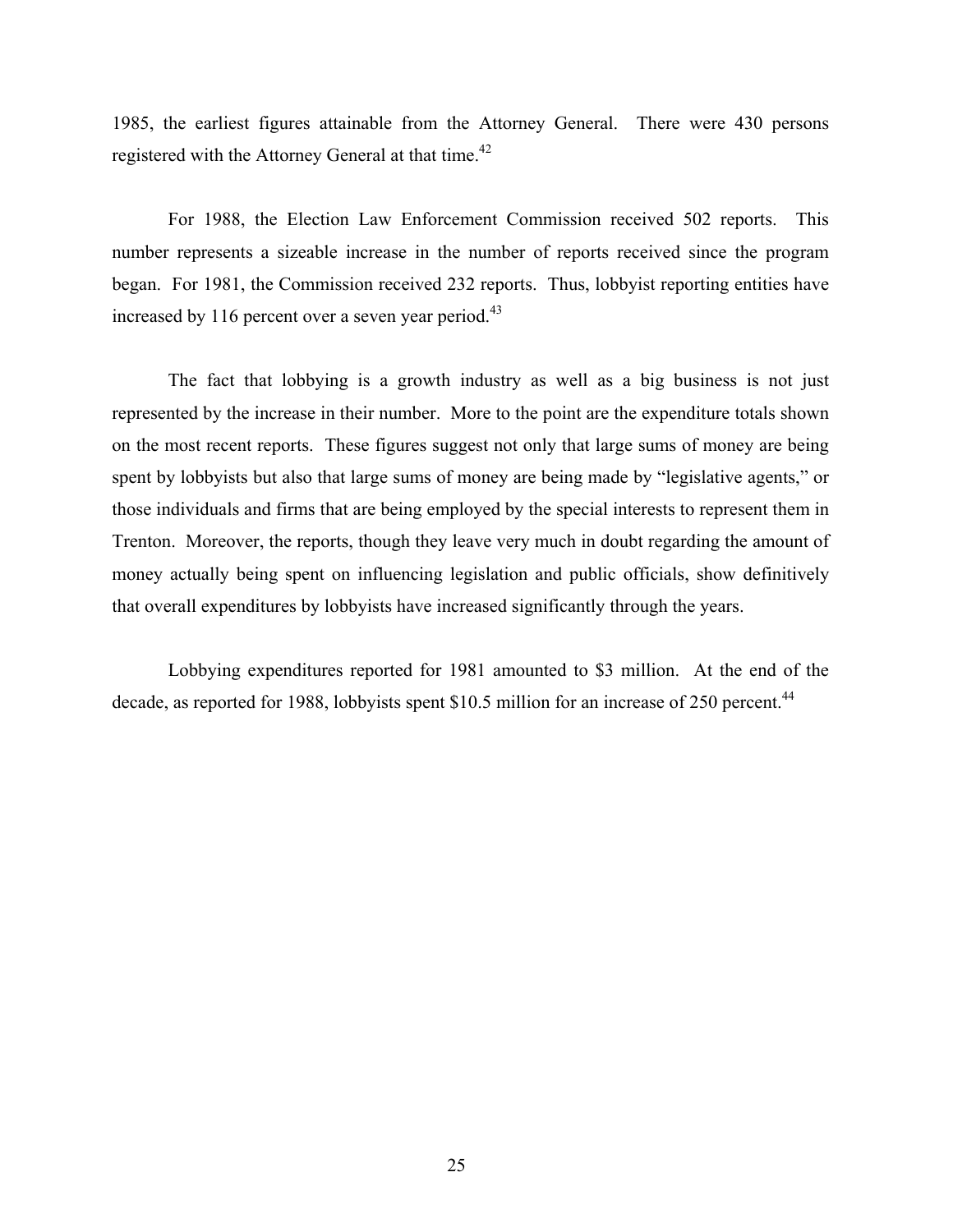Tracing lobbying expenditures since 1986, it is evident that there has been a systematic and persistent growth in lobbying. For 1986, lobbyists reported spending \$5.8 million; for 1987, \$7.7 million; and for 1988, as noted above, they reported expenditures of \$10.5 million. Thus, during only this two-year period lobbyists spending increased by 81 percent.<sup>45</sup>

Incredibly, while the amount of money reported as being spent directly on legislators and the Governor and his staff has always been exceedingly low, it has actually declined since 1986. In 1986, \$37,993 was reported spent on these public officials; in 1987, \$28,180; and in 1988, \$23,493.46

These figures highlight the inadequacy of the current law and the consequent deficiency in disclosure that results. The totals reported as being spent on legislators and the Governor and his staff pertain only to those occasions when legislation was specifically discussed. The disclosure reports completely exclude any information about "goodwill lobbying," "grassroots lobbying," and "executive branch lobbying," all of which are aspects of the business that make up a complete picture of actual lobbying activity.

Despite this loophole in the law, however, the increasing expenditures reported by lobbyists indicate that lobbying in New Jersey is big business and getting bigger. Certainly, high-powered lobbyists with strong governmental connections come at a premium. Their access to important elected representatives, as well as to executive branch officials, contributes to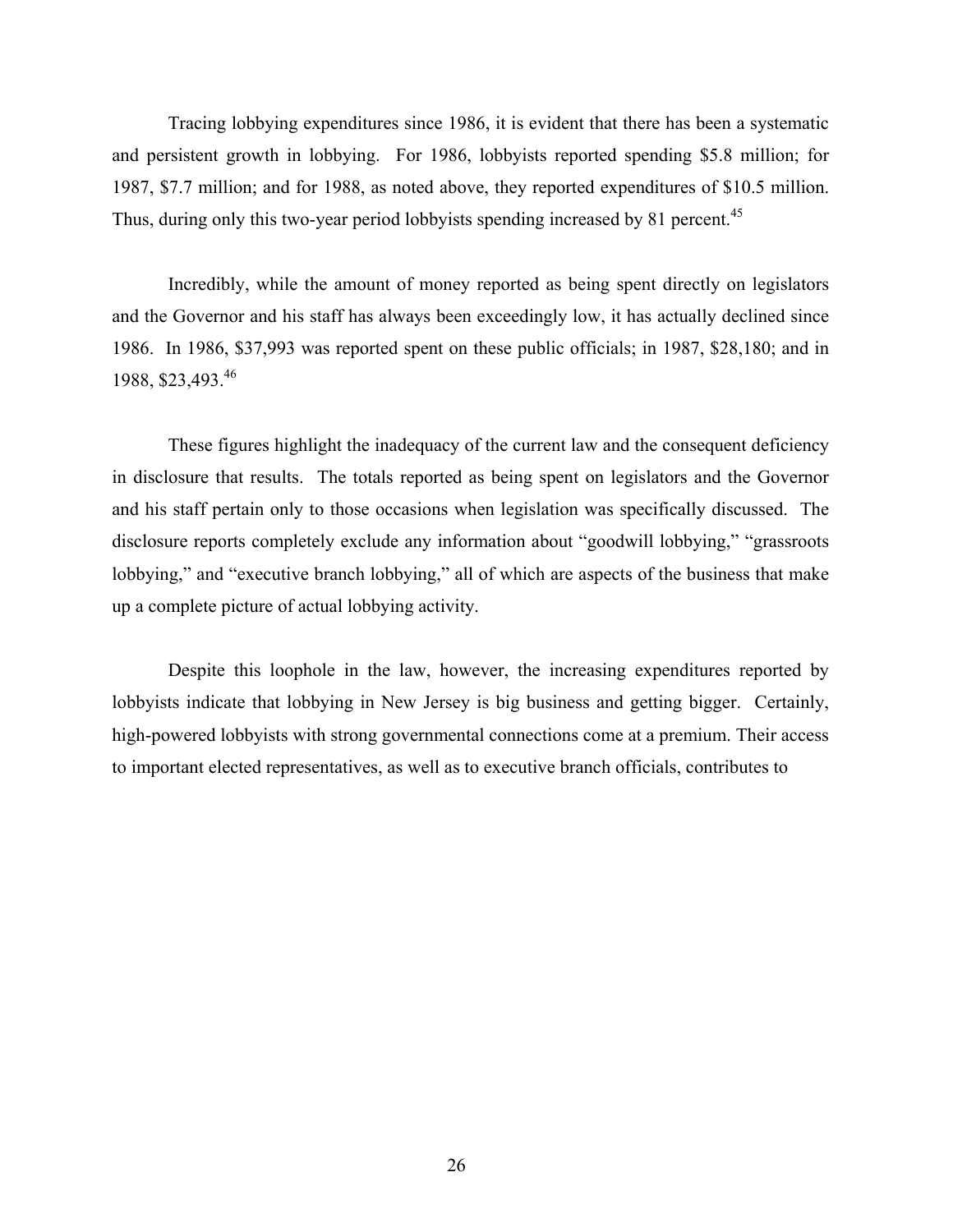their being significant players in the governmental process. As noted in a Star-Ledger article: "These paid representatives of vested interests play such a pivotal role that even when they seemingly lose a battle, they often manage to work language changes in legislation to give their clients loopholes or escape hatches in the impending law."<sup>47</sup>

#### Lobbyists Understand the Governmental Process

The path of legislation toward enactment is not an easy one. It is filled with twists and turns, as well as detours. Often roadblocks are set-up that block the course of legislation altogether. Similarly, the path taken by regulatory proposals through the executive branch and the Office of Administrative Law (OAL) in the Department of State is complicated and difficult. In addition, it is not always easy for a local unit of government to prepare a bid for State or federal money or for businesses to secure government contracts. In these areas, lobbying can be an indispensable part of the road to success.

For instance, if a bill is first introduced into the Assembly it must 90 through several steps before it can become law. It must be released from the appropriate committee or committees and it must then be approved by a majority of the members of the Assembly. The bill must follow the same path in the State Senate, and may be sent back to the Assembly for amendment. Once both Houses pass a bill, the legislation goes to the Governor. The Governor can either sign it, conditionally veto it, or veto it outright. If the Governor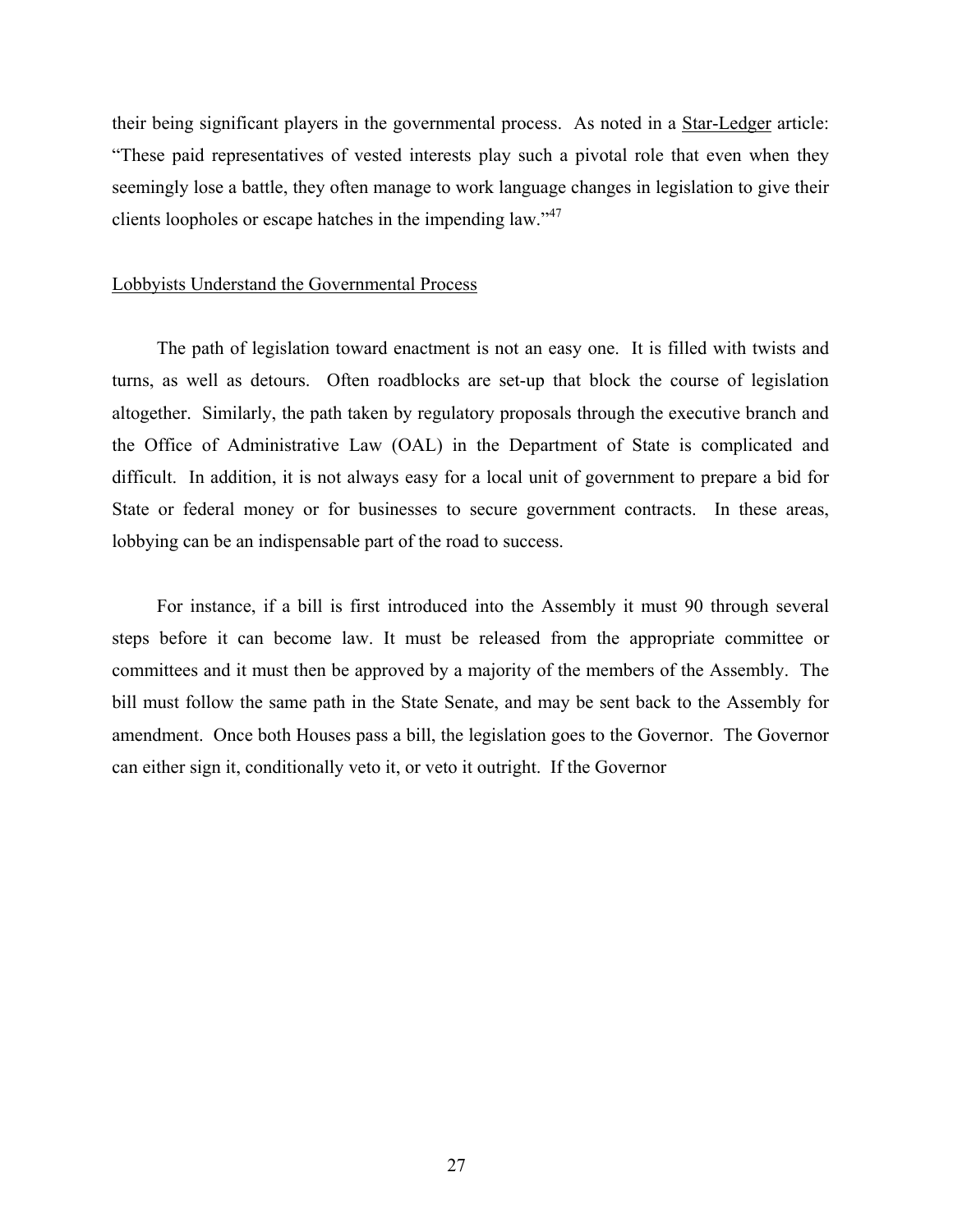conditionally vetoes the legislation, the two houses must concur in the Chief Executive's recommendations and pass it back to the Governor for signature. If the Governor vetoes the bill, it can only become law if two-thirds of the members of each house vote to override it.

Proposed regulations developed by executive agencies to carry out the provisions of the law also have several hurdles to overcome before they become effective. They must first be proposed by the appropriate agency. After a public comment period is held, the proposed regulations must be published in the New Jersey Register and then formally adopted.

Finally, grants and contract bids are also subject to levels of review by governmental agencies. Moreover, the proposals for these grants and contracts are normally subject to certain criteria in order for the grant or contract to be eligible to be awarded.

Without question, lobbyists with expertise in the legislative and executive policy-making processes, and with the access to the key players in these processes, can be of substantial help to the interests they represent. Their assistance can be invaluable in a special interest's quest to influence the introduction, passage, or defeat of legislation; the adoption or non-adoption of administrative rules; and the awarding of contracts and grants. Knowing the right "buttons" to push and the ability to push them is an important commodity in today's complex governmental atmosphere.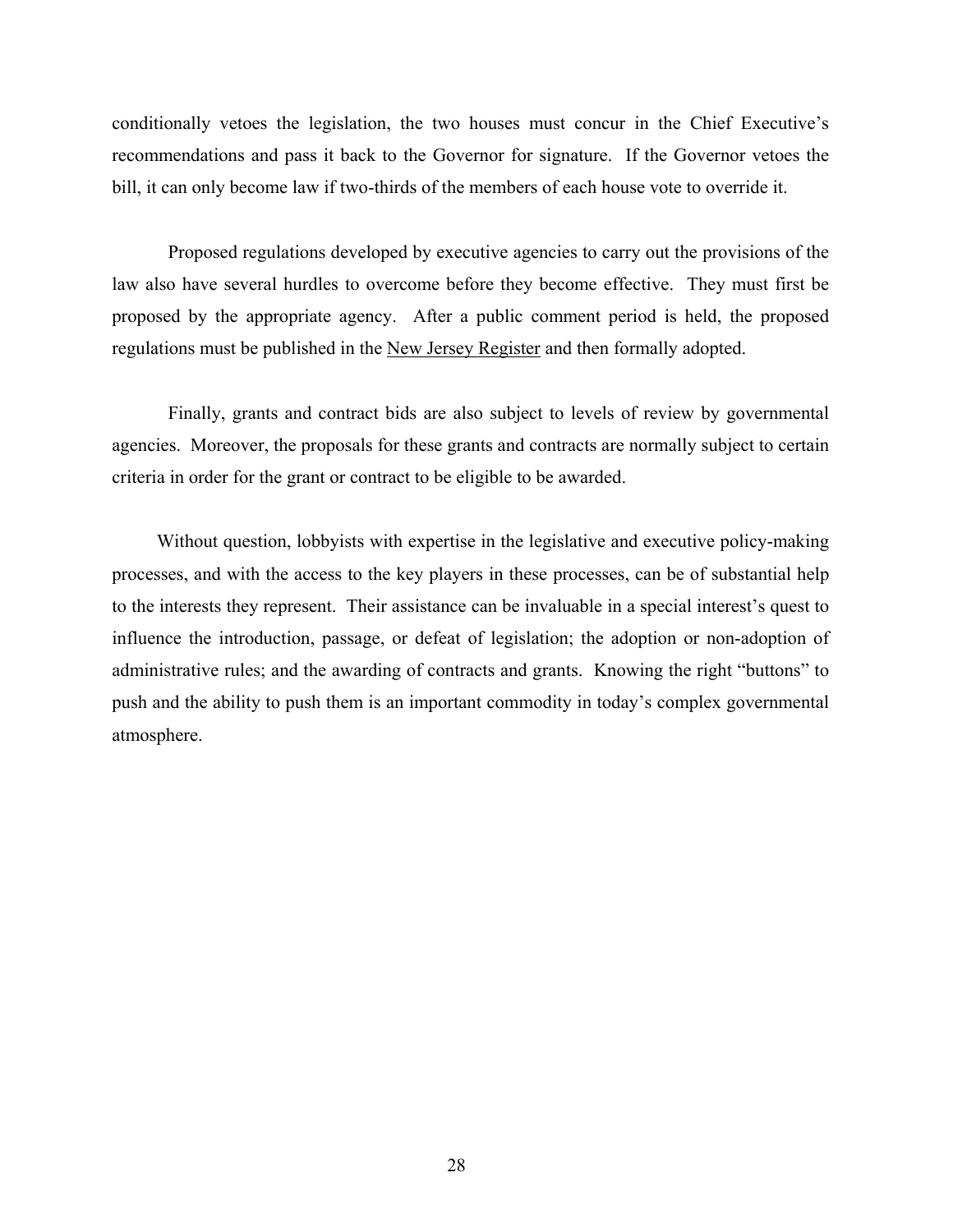#### Lobbyists Employ a Variety of Strategies to Influence the Process

But just how do these special interest lobbyists, who have obvious advantages over the average citizen, go about influencing policy-making?

There are certain strategies that can be employed to influence decision making in the governmental process. In large measure, these strategies revolve around the goal of gaining access to elected representatives and policy makers. In order to be an advocate for the interest or interests a lobbyist supports, that lobbyist's voice must first be heard. Again, one of the ways to be heard is through access.

#### Relationship Building

One of the strategies for gaining access is through relationship building. Though not exclusively, one approach toward building personal ties is through the passing of benefits to legislators and their staff and key policy makers in the executive branch.

The foundation for many business deals is built over lunch, dinner or "power" breakfasts. In fact, many business deals are actually consummated during these social occasions. Doing business over lunch, etc., is a time-honored practice among business people worldwide, and one, incidentally, which is perfectly legal and practical. Certainly, it helps to feel comfortable, get to know, and learn to trust the people with whom you have to deal. Using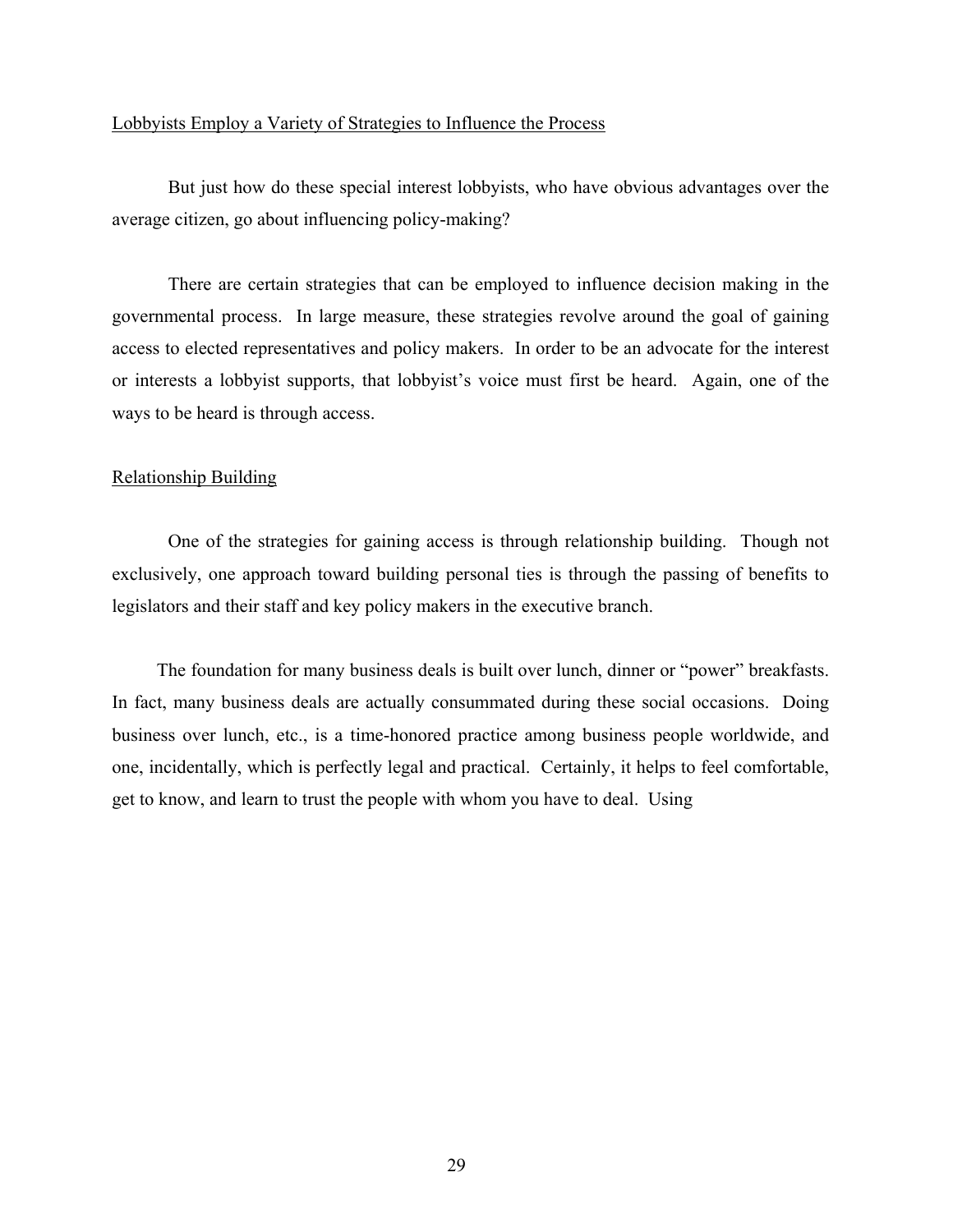social occasions for business dealings is a proven technique for success and one that will continue to be utilized.

Just as "power" breakfasts can be used effectively in business, so too can they be used effectively in the market place of governmental policy making. In a word, there is no reason to believe that this proven business technique is not applied, nor should not be applied, by lobbyists in their attempt to influence public policy. This statement is not to imply, however, that a legislator's vote, for instance, will be bought because a lobbyist took him or her out to lunch. Certainly not! But it is not stretching the imagination to suggest that a social occasion such as lunch will help the lobbyists' cause. Without a doubt, these occasions help to build relationships which in turn help to gain for the lobbyist both access and the ability to be heard on legislation. Even if legislation is not specifically discussed, these occasions are helping to build the foundation for future action.

A lobbyist taking a legislator to breakfast or lunch is just a simple example of the way benefit passing can contribute to relationship building. Lobbyists and the special interests they represent often go way beyond this example in attempting to build friendly ties between themselves and the people they seek to influence. As noted above, conferences are often underwritten by the special interests, sometimes in far away and pleasurable settings. In one example previously noted, a group of lobbyists formed a Monday-Thursday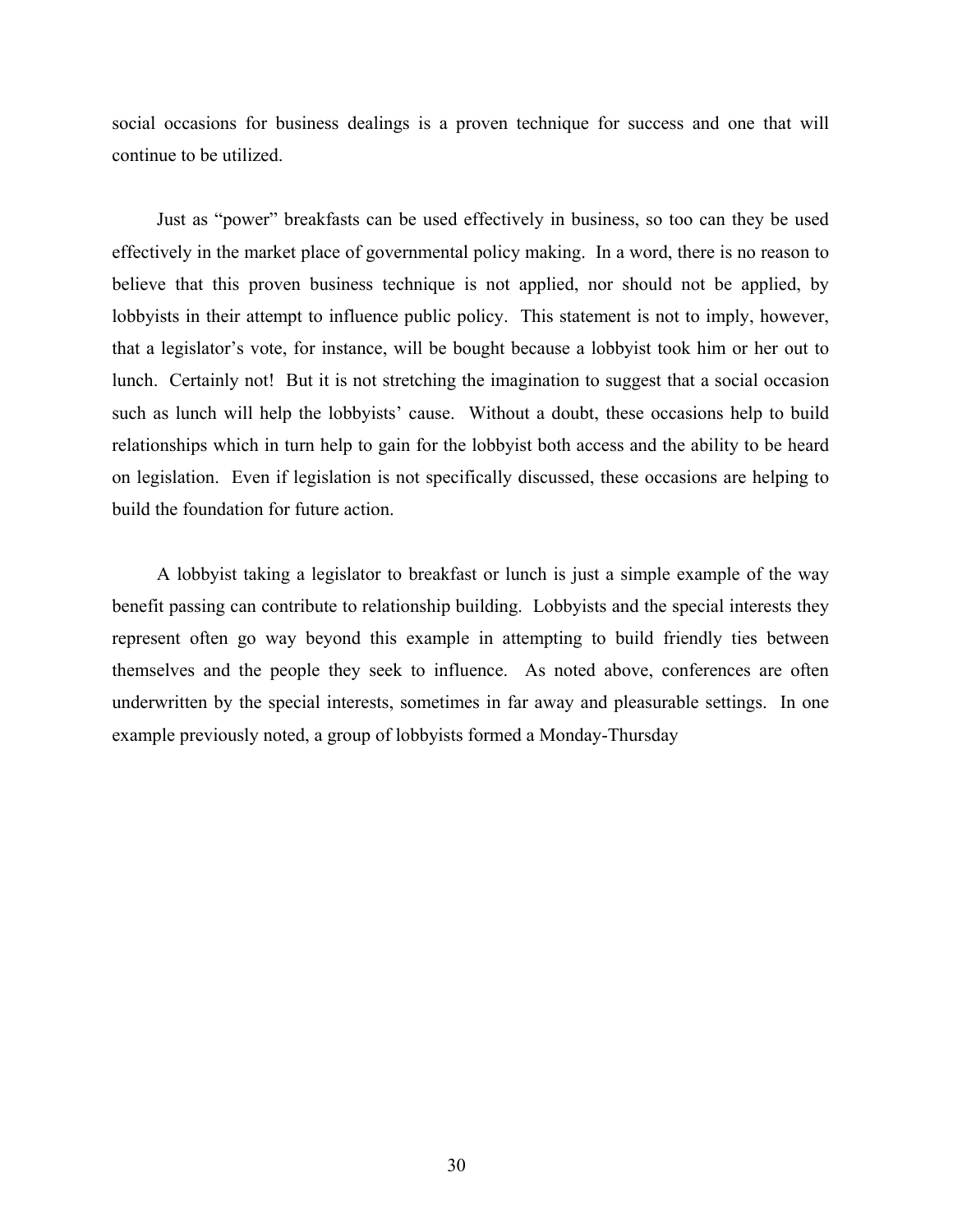Society, the purpose of which is strictly entertainment and which has nothing to do with underwriting a public official's trip for business purposes.

In short, various techniques are applied by lobbyist, in their efforts to build relationships, thereby gaining access to legislators and other public officials and finally influence over the governmental process. Certainly, relationship building is an accepted practice, but the public has a right to know the extent to which it goes on as well as the officials who may benefit from it. Complete disclosure of this lobbying activity over reasonable thresholds is the only way to build public trust.

# Use of the Campaign Finance System

Another way in which lobbyists attempt to gain access is through campaign contributions made by political action committees (PACs) that represent the same special interest that they do. In some instances, the lobbyist actually manages the PAC in question. But, even in instances where the PAC is administered by different individuals, the purpose behind such contributions is to boost the standing of the special interest and reinforce the efforts of the lobbyist to gain access and influence.

Evidence of this use of campaign contributions to gain access and influence can be seen in the way these contributions are directed. According to data contained in Trends in-Legislative Campaign Financing: 1977-1987, the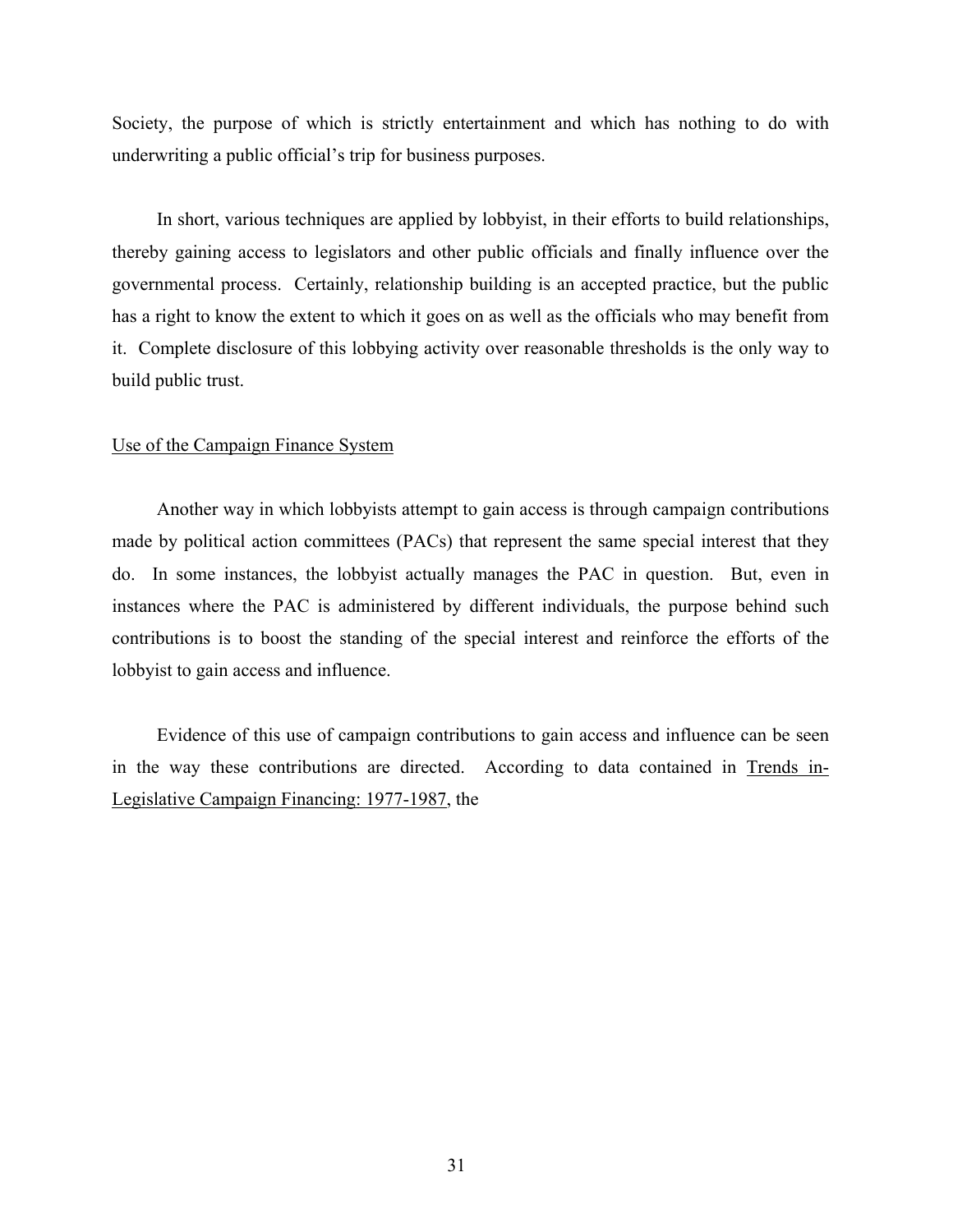special interest PACs gave the majority of their contributions to incumbents in the 1983 general elections for Senate and Assembly.

In 1983, 80 percent of all PAC contributions went to incumbents. In 1987, that ratio remained high when PACs made 71 percent of their contributions to incumbents.<sup>48</sup> Indicative of how successful this PAC strategy has been is the fact that in 1983, 96 percent of the incumbents won and in 1987, 98 percent of them won.<sup>49</sup>

Regarding this PAC strategy, Trends in Legislative Campaign Financing: 1977-1987 states:

> In determining to whom they would contribute, the PACs largely made their decisions on the basis of pragmatism as opposed to ideology. For example, Republican incumbents received \$1 million from these groups as did Democratic officeholders. The Republican officeholders in the Assembly, in which the GOP was in control, received the largest proportion of Assembly incumbents contributions, 70 percent. Democratic officeholders in the Senate, in which the Democrats were in control, likewise received the largest proportion of Senate contributions from PACs, 67 percent.<sup>50</sup>

Thus, these statistics from recent legislative elections suggest a clear strategy on the part of the special interests to channel their contributions to where they will do the most good. The strategy is designed to maximize a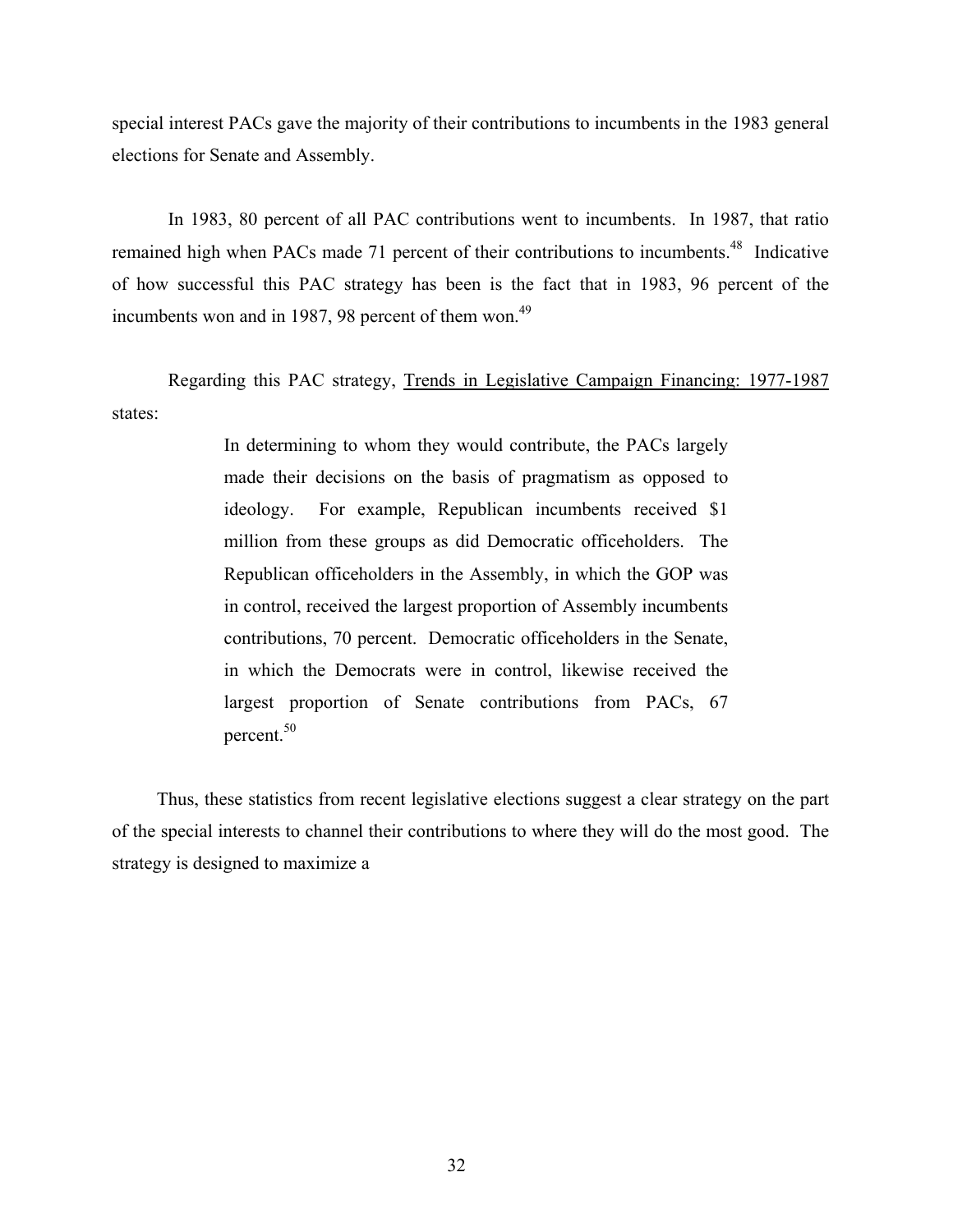special interest's access to important officeholders, thereby improving its chances of influencing the process.

While it is a widely accepted fact that PACs dispense their money wisely for the purpose of increasing their influence, it must be pointed out that there is no evidence of a direct link between a campaign contribution and the votes that legislators cast. Though certainly this link has been suggested in newspapers and other publications both in New Jersey and nationally, there is no known study that has proven that such a link exists.

In fact, in "PAC Contributions and Roll-Call Voting," written by Diana M. Evans, Ms. Evans suggests that PAC money has less impact than commonly believed. She states: "Finally, lest the point: be lost in the glare of the spotlight on PAC contributions, it is still true that in most cases PAC money as less effect on members' voting than their partisan and ideological persuasions. Future research will, of course, take those variables into account, but should also focus on the circumstances under which legislation is considered to determine what other factors, in addition to conflict and consensus, conditions the effects of PAC contributions on Congress members' roll-call voting."<sup>51</sup> In addition to the factors listed by Ms. Evans, interests of the district must certainly be added as another significant variable impacting upon a legislator's voting behavior.

Despite the lack of evidence of a direct link between PAC contributions and voting by legislators, there are still times when experts believe that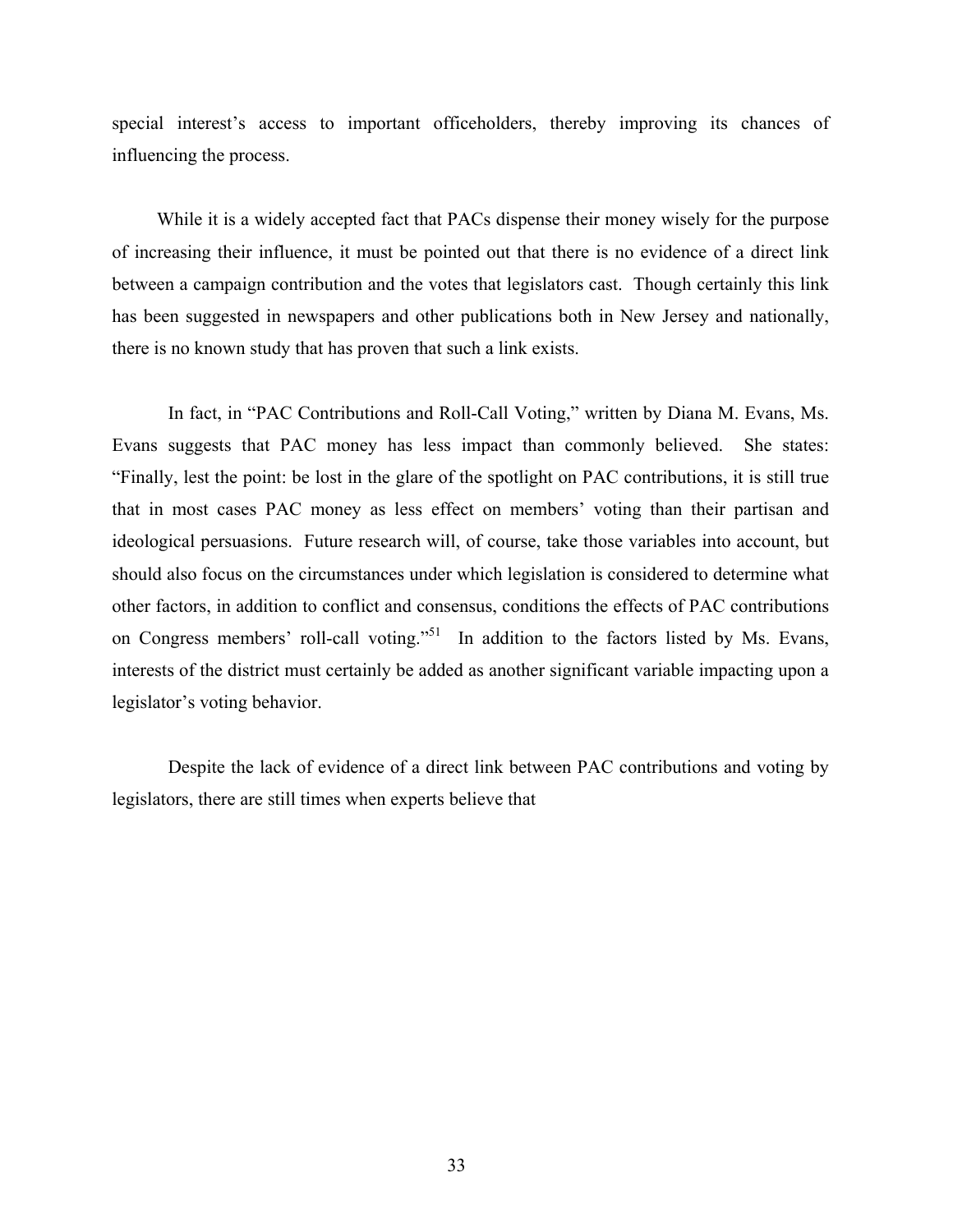these contributions may-effect the process more strongly than at others. Known to the political science community as "consensual" issues, it is this type of bill that offers the greatest potential for PAC contributions to influence the voting.

According to Ms. Evans: "consensual bills are likely to be those that offer concentrated benefits and dispersed costs .... That is, a relatively small group, usually an economic interest group, seeks a benefit for its members at the expense of a large portion of the general public."<sup>52</sup> Perhaps more to the point, there is little conflict involved with a "consensual" issue or bill. Usually special interests are unopposed in lining up on one side of the issue or the other.

An example of a "consensual" issue in New Jersey is represented by the approval of a bill in 1988 that allowed dentists to diagnose and treat patients in the hospital. The legislation was initiated because the Department of Health prohibited dentists from taking medical histories or treating patients in a hospital setting. This bill, which clarified that a dentist, whose credentials were approved by the hospital, could do hospital dental work as long as a physician was consulted, became law on November 3, 1988 after being approved by a 75-0 vote in the Assembly and a 37-0 vote in the Senate. This bill was supported by the New Jersey Dental Association, the New Jersey Medical Society, and the New Jersey Hospital Association. While meeting little or no opposition, and at the same time receiving the support of powerful interests, this bill could be pointed to by political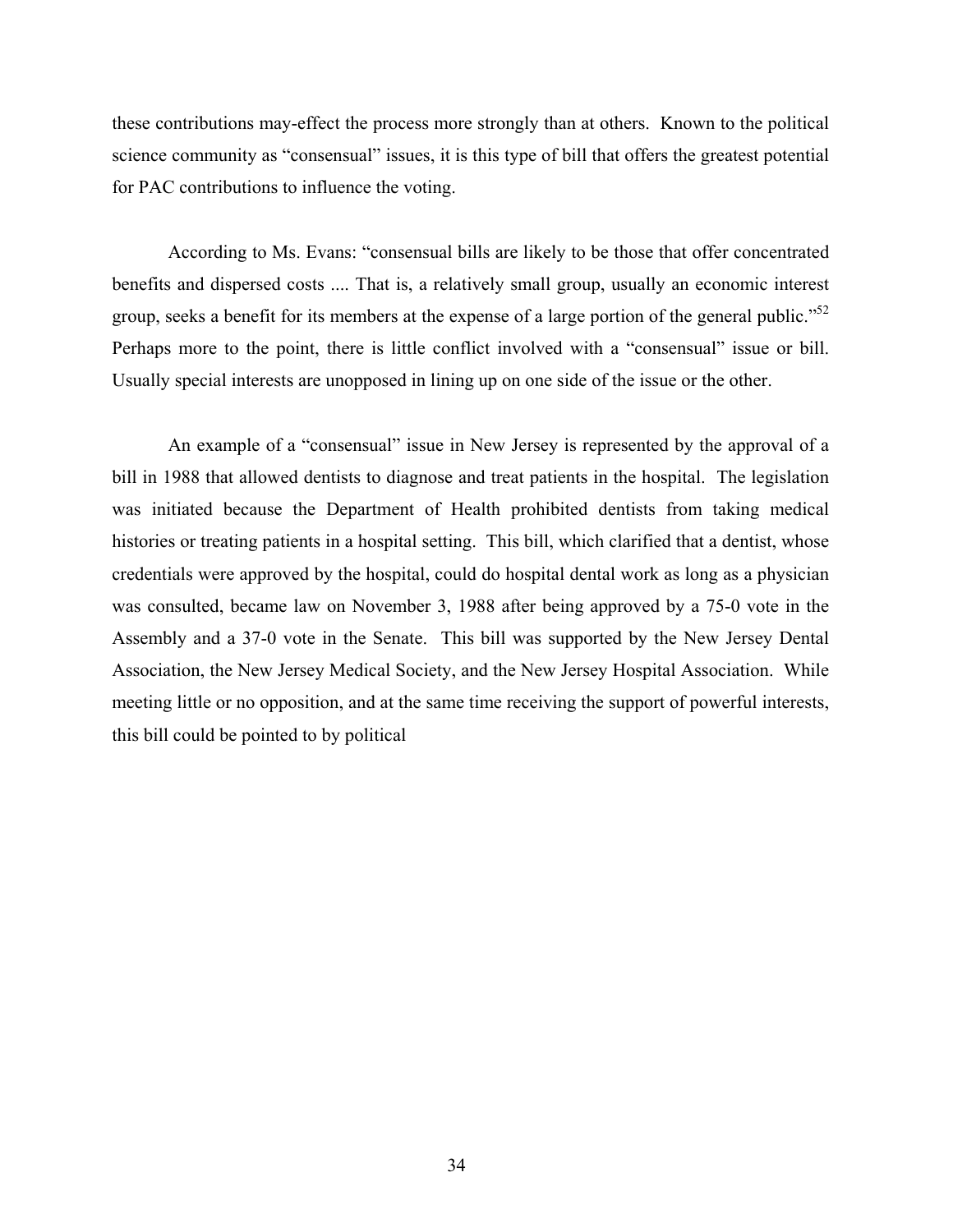scientists as one where it might be possible that campaign contributions could have an effect on the outcome of voting. $53$ 

Compare this type of issue to one in which organized interests are posed on both sides. In this type of conflict situation, it is less likely that PAC contributions could even be thought to have an impact on members' voting. In New Jersey, this type of issue can be represented by a proposal on automobile insurance reform enacted into law in 1988. This proposal permitted motorists to limit their right to sue for pain and suffering in exchange for lower rates. It also allowed motorists to increase deductibles on collision and comprehensive coverage. In support of the legislation were the automobile insurance industry and insurance agents. Opposed to the bill were the New Jersey Branch of the Association of Trial Lawyers (ATLA), the New Jersey Bar Association, and Lawyers Encouraging Government and Law (L.E.G.A.L.).<sup>54</sup> In the end, as noted above, the legislation (S-2637) was passed by both houses of the Legislature and signed into law by Governor Thomas H. Kean. Obviously, many factors entered into the way legislators voted on this issue, not the least of which was the interest of their constituents. They voted on the basis of their philosophy, partisanship, and constituent interests, as much or moreso than on the basis of any campaign contribution they may have been given.

Even though no provable link between PAC contributions and voting by legislators has been shown, and even though other factors have been more readily shown to affect the voting decisions of the representatives, there is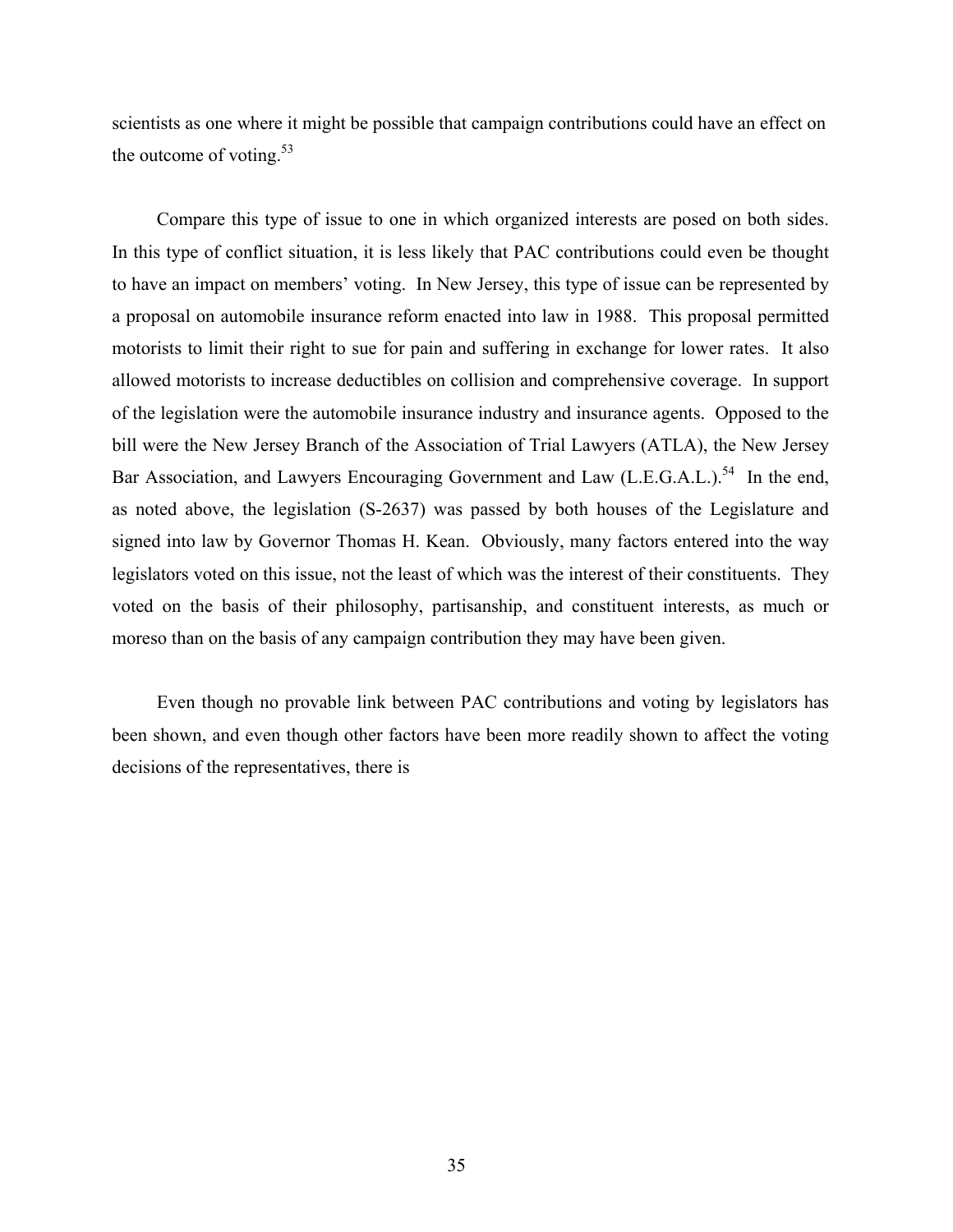no question that lobbyists and their PACs use campaign contributions as a tool in their efforts to gain access and influence over the governmental process. Campaign contributions are a very important part of the special interest lobbyists strategy for success.

### Use of Grassroots Techniques

A third strategy enlisted by lobbyists to influence public policy can be described as: using access to provide important information to legislator's and executive branch officials and sometimes supplementing these efforts with organized "grassroots" campaigns to pressure officials to cast votes or make policy decisions which fit with the interest being promoted.

In the first instance, a lobbyist would meet with the sponsor of the bill, providing information in support or opposition to the proposal. The next step could be to identify influential members of the legislative bodies for the purposes of providing information and attempting to influence their position on the issue. These influential members are the leadership in both houses, members of the appropriate committee or committees, and the Governor and his staff. In the matter of influencing administrative rules, the appropriate members of the executive department or agency, for instance, would be contacted. If these measures did not meet with success in either blocking or moving legislation along, the lobbyist would next have to communicate with all of the members of the Assembly and/or Senate to provide useful information and attempt to influence their vote.<sup>55</sup>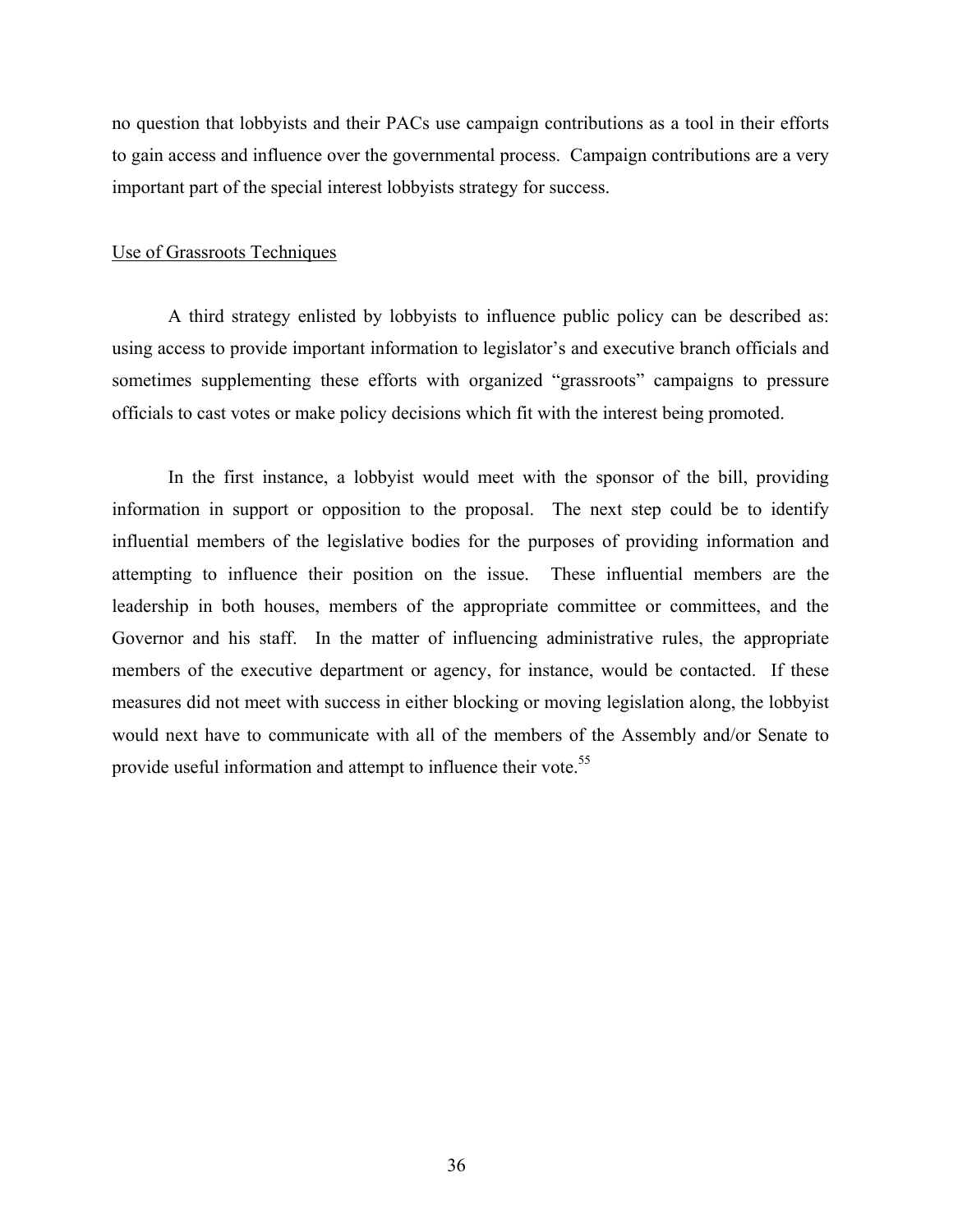To reinforce the progress lobbyists can make through direct contact with public officials and their attempts to educate and inform, organized "grassroots lobbying" is a tactic available to the special interests in their campaign to influence the process.

Organizing people at the "grassroots" can take several forms. One way that lobbyists build "grassroots" support for their positions is through contacting various groups and opinion makers and attempting to enlist them in their struggle. One of the ways these groups and opinion makers can assist the lobbyist is through contact with their lawmakers. These enlisted supporters can telephone their representatives, visit them personally, write letters, and testify at public hearings. The more that lobbyists can demonstrate support among "the people" for their position, the more effective will the lobbying effort be.

A corollary of this approach is represented by a lobbyist networking with other lobbyists with a common interest to forge an alliance to enact or defeat legislation. This networking and alliance building is an effective strategy and one that goes hand-in-hand with building support among "grassroots lobbying" groups and individuals.

In addition to these efforts, "grassroots lobbying" strategies can take on an even more sophisticated form. In this way, the communications revolution is by far and away the most significant development to impact upon lobbying at the "grassroots" level. Lobbying has always been about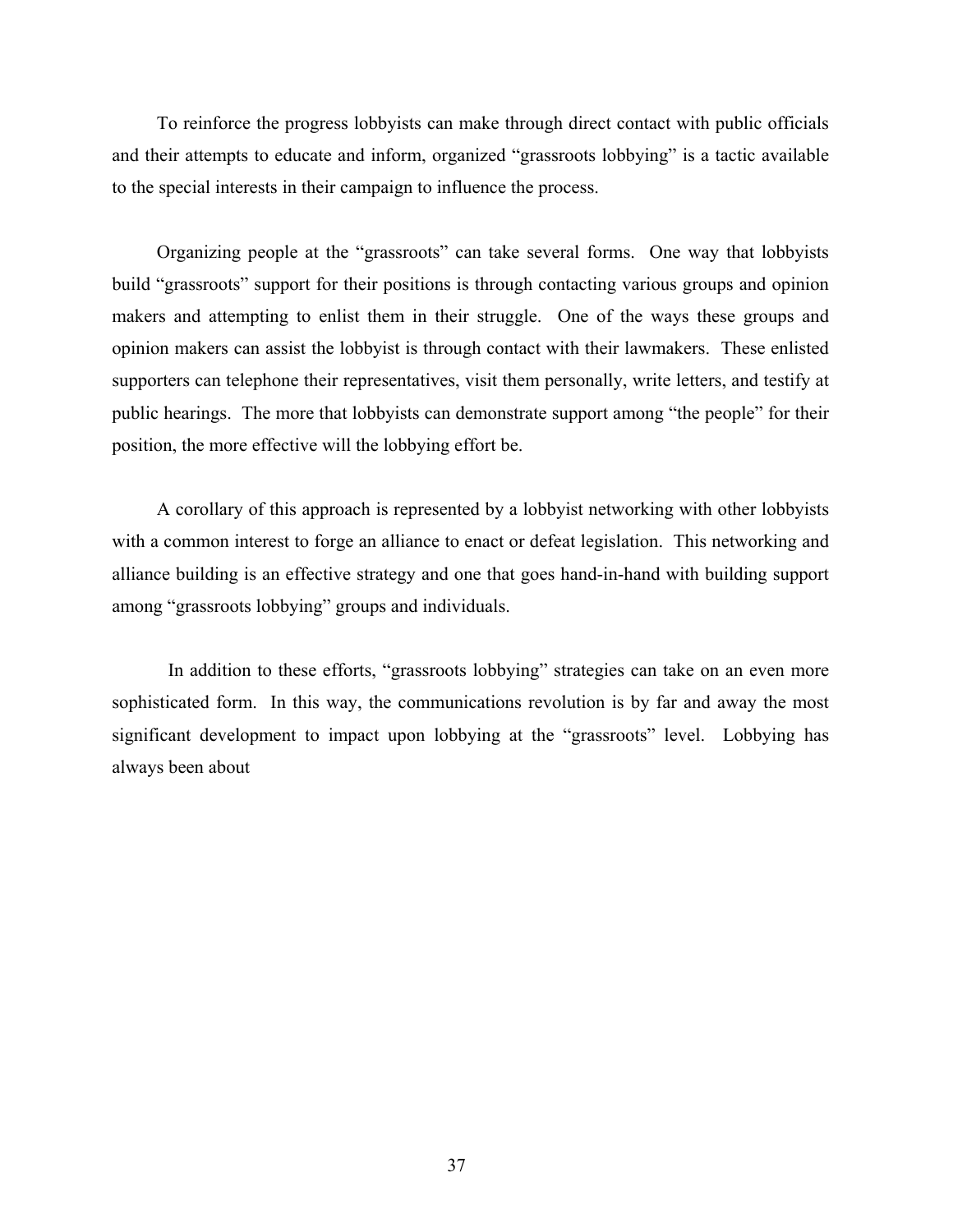communicating the views of constituency groups to governmental officials and the revolution in communications technology has enhanced that process. Through direct mail techniques, telemarketing, polling, and broadcast media, for instance, support or opposition to an issue can be mobilized as well as communicated to the public officials in question. Combined with a strong public relations effort, which includes building support among the press, these mass communications techniques could constitute a powerful weapon in the lobbyists campaign to mobilize and organize "grassroots" support on behalf of the interests they represent.

#### Lobbyists Use Many Tools

Lobbyists, then, have a number of tools at their disposal to help them do the job. Lobbyists, organized, knowledgeably, and with a financial base of support, provide information, build relationships, direct campaign contributions, and undertake "grassroots" efforts, all in the cause of influencing the governmental process in a way favorable to their particular interests. Certainly, these special interest advocates are a class apart from the individual citizen or ad hoc, underfinanced citizen group that seeks to petition the Legislature or executive branch on some issue of consequence to them. As such, these organized interests should be subject to a different standard in terms of reporting their activity and the cost of it. In this way, through complete disclosure, the public at large will be privy to important information which will go far toward building public trust and permitting citizens to make more informed voter choices.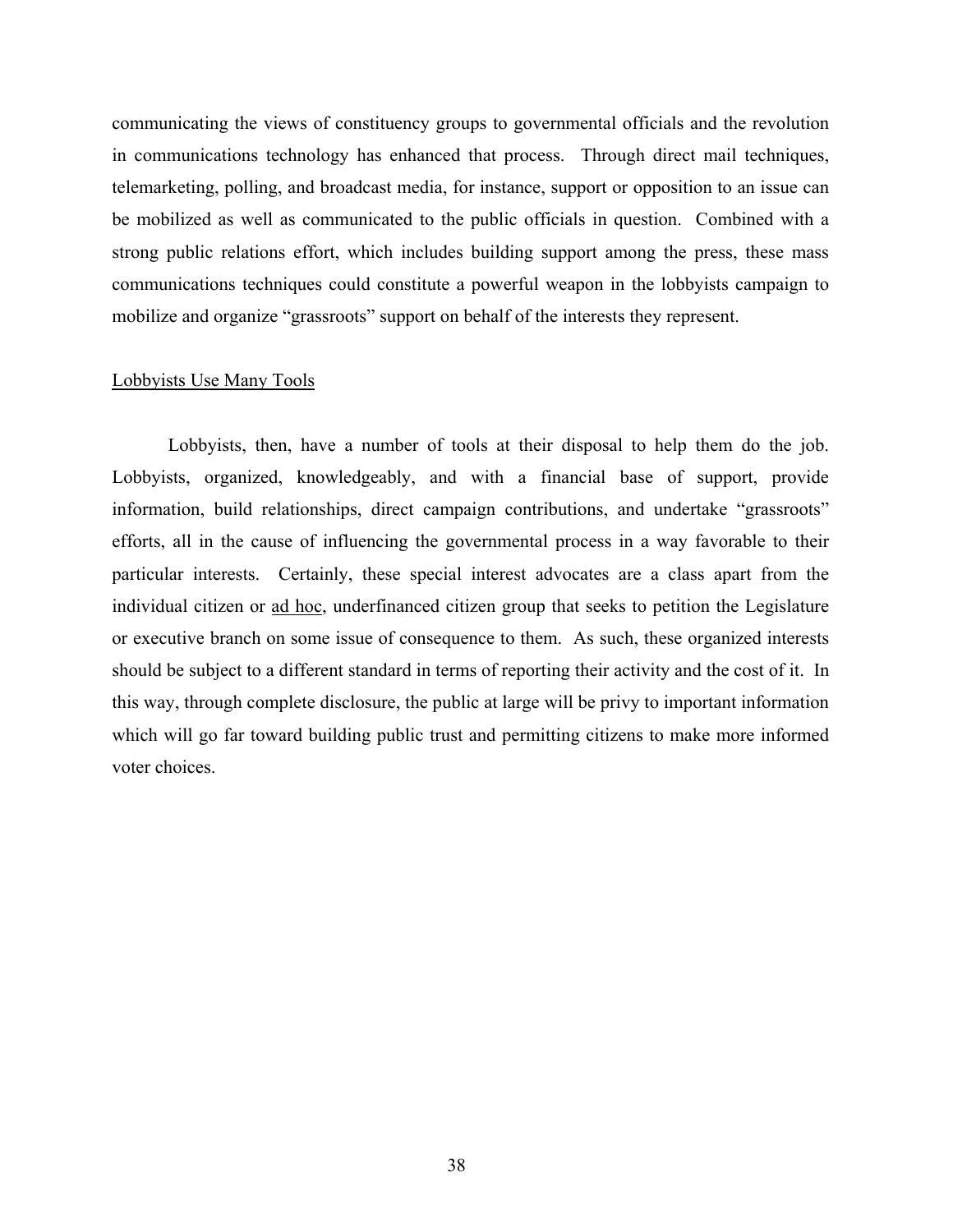In the words of one historian of lobbying, Karl Schriftgiesser:

It [lobbying] is as necessary to progressive legislation as it is to the preservation of the status quo. But for all its moral and legal rights to existence it has long been and will remain one of the great problems of practical politics, a continuous source of strife and discord within our democracy.<sup>56</sup>

An important way to ease "one of the great problems" is through adequate and complete disclosure which reveals the full extent of lobbying activity in New Jersey.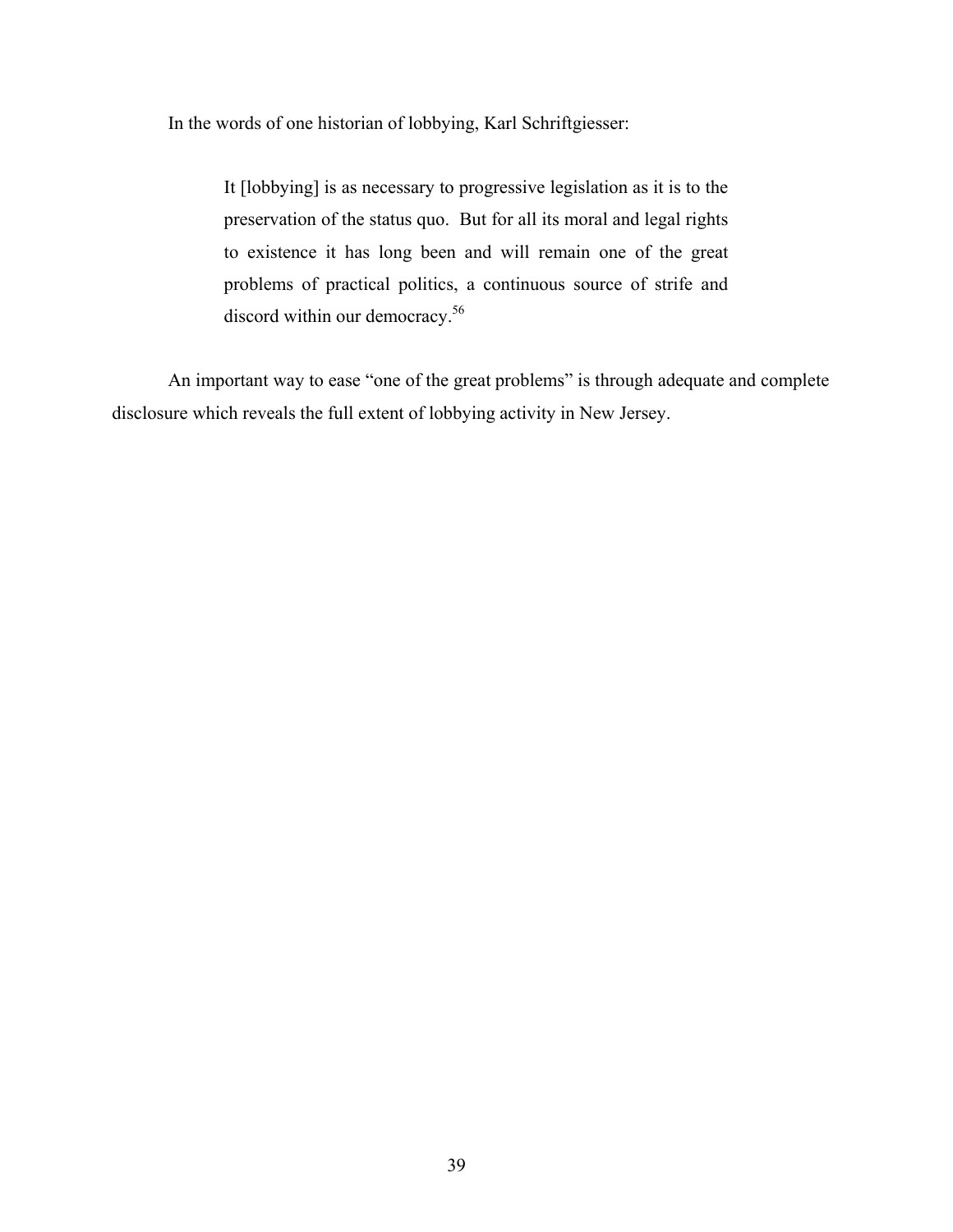### THE LEGISLATIVE ACTIVITIES DISCLOSURE ACT": ITS SHORTCOMINGS

 "The New Jersey Legislative Activities Disclosure Act," the subject of much court and legislative wrangling, declares that:

> The Legislature affirms that the preservation of responsible government requires that the fullest opportunity be afforded to the people of the State to petition their government for redress of grievances and to express freely to individual legislators and to committees of the Legislature their opinion on legislation and current issues. The Legislature finds however, that the preservation and maintenance of the integrity of the legislative process requires the identification in certain instances of persons and groups who seek to influence the content, introduction, passage or defeat of legislation. It is the purpose of this Act to require adequate disclosure in certain instances in order to make available to the Legislature and the public information relative to the activities of persons who seek to influence the content, introduction, passage or defeat of legislation by such means.<sup>57</sup>

#### Declaration of Intent

For the most part, the law's "Declaration of Intent" captures the spirit and scope of the "Legislative Activities Disclosure Act" as envisioned by the Governor and Legislature in enacting it in 1981. It affirms the right to lobby and acknowledges the necessity of disclosing the identity and activities of organized lobbyists so as to preserve the integrity of the legislative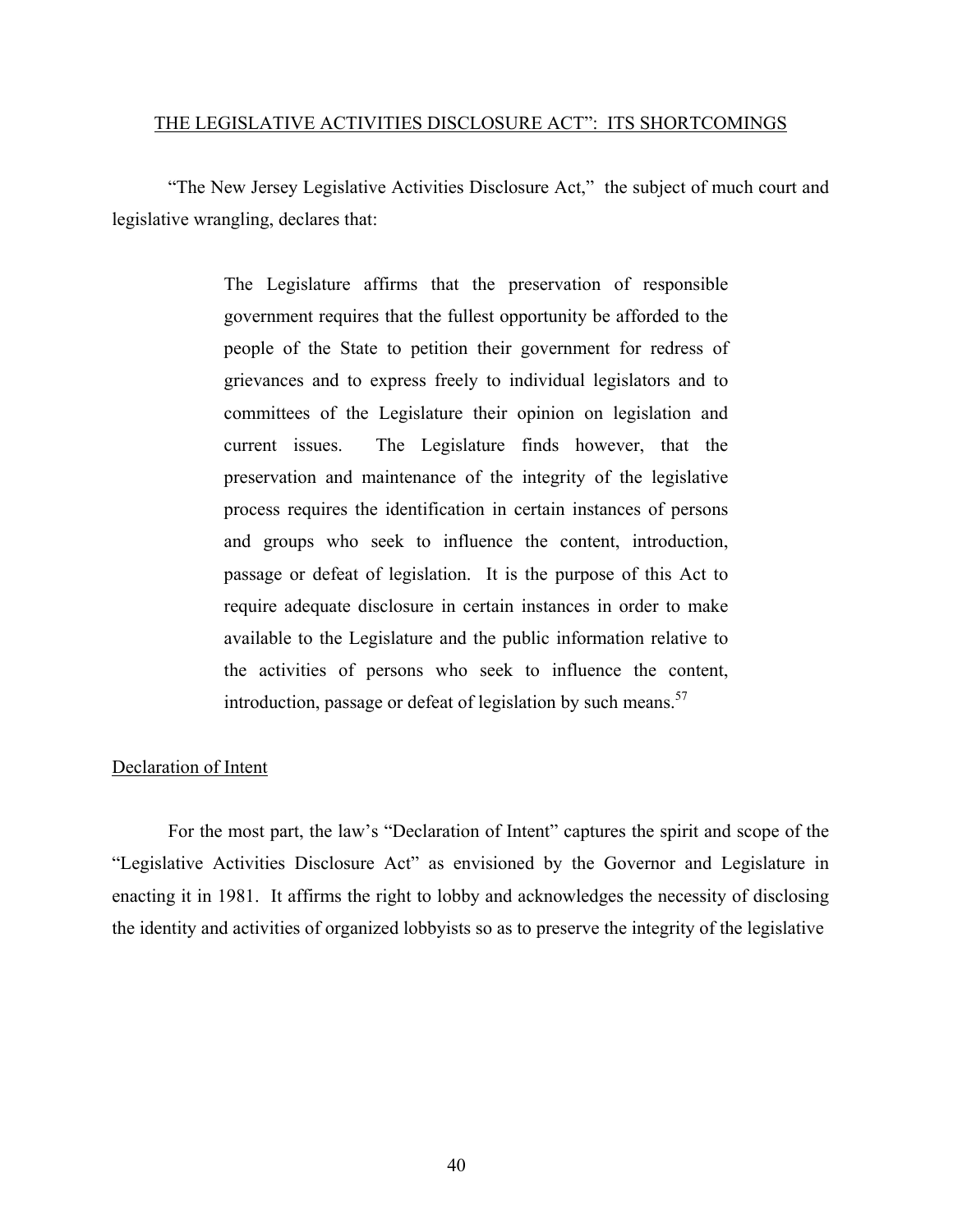process. It also sets forth clearly the narrow scope of the law, which is to regulate lobbying activity relative to legislation only.

What the declaration of intent does not reveal, however, is the huge loophole brought about by the last minute amendment creating the "expressly" language and certain other shortcomings that have caused the New Jersey statute to miss the mark as a responsible lobbying law.

The statute in the Garden State requires dual reporting by lobbyists and legislative agents. A legislative agent is defined as any person who "receives or agrees to receive, directly or indirectly, compensation, in money or anything of value ... to influence legislation by communication...to the Legislature or the Governor or his staff." A lobbyist, on the other hand, is "any person, partnership, committee, association, corporation, labor union, or any other organization that employs, engages or otherwise uses the services of any legislative agent to influence legislation."58

#### Lobbyists Must Register

Under the "Legislative Activities Disclosure Act," legislative agents are required to register with the Attorney General and wear badges while in the State House. This registration is undertaken through the filing of a "notice of representation" which does exactly what the name implies. It provides the Attorney General with the name of the legislative agent, the name of the entity by which the legislative agent is retained or employed, and the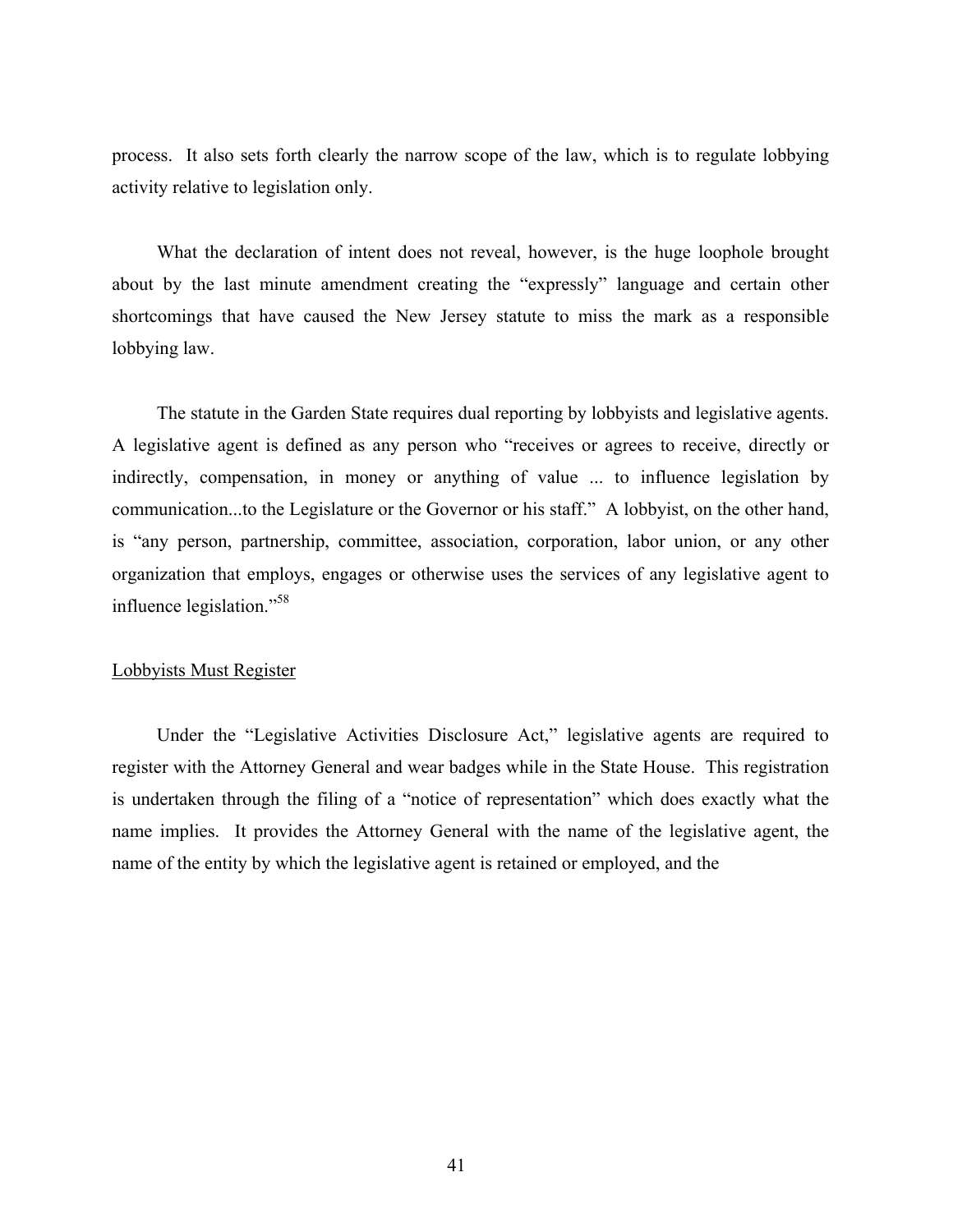name of the entity in whose interest the legislative agent is working. Among other things, the "notice of representation" also calls for disclosure of the type of legislation on which the legislative agent will lobby.<sup>59</sup>

## Lobbyists File Quarterly Reports with the Attorney General

Once a legislative agent has registered with the Attorney General he or she is then required to file quarterly reports with that office. As prescribed in the statute, the legislative agent must list particular items of legislation and describe his or her activity during the threemonth period relative to any type or general category of legislation. These legislative agents must also file added information as necessary to keep their "notice of representation" current. As a result of these filings, the Attorney General is able to provide a quarterly report of legislative agents which lists all registered legislative agents, whether they have filed on a timely basis, and the lobbyists they represent.<sup>60</sup>

# Lobbyists File Annual Financial Reports with ELEC

In addition to the filing requirements established with the Attorney General, legislative agents, and in some cases the lobbyist organizations themselves, must file annual financial reports with the Election Law Enforcement Commission. Basically, legislative agents or lobbyists must file yearly reports if they exceed a \$2,500 threshold amount for receipts or expenditures. According to the statute "each legislative agent or lobbyist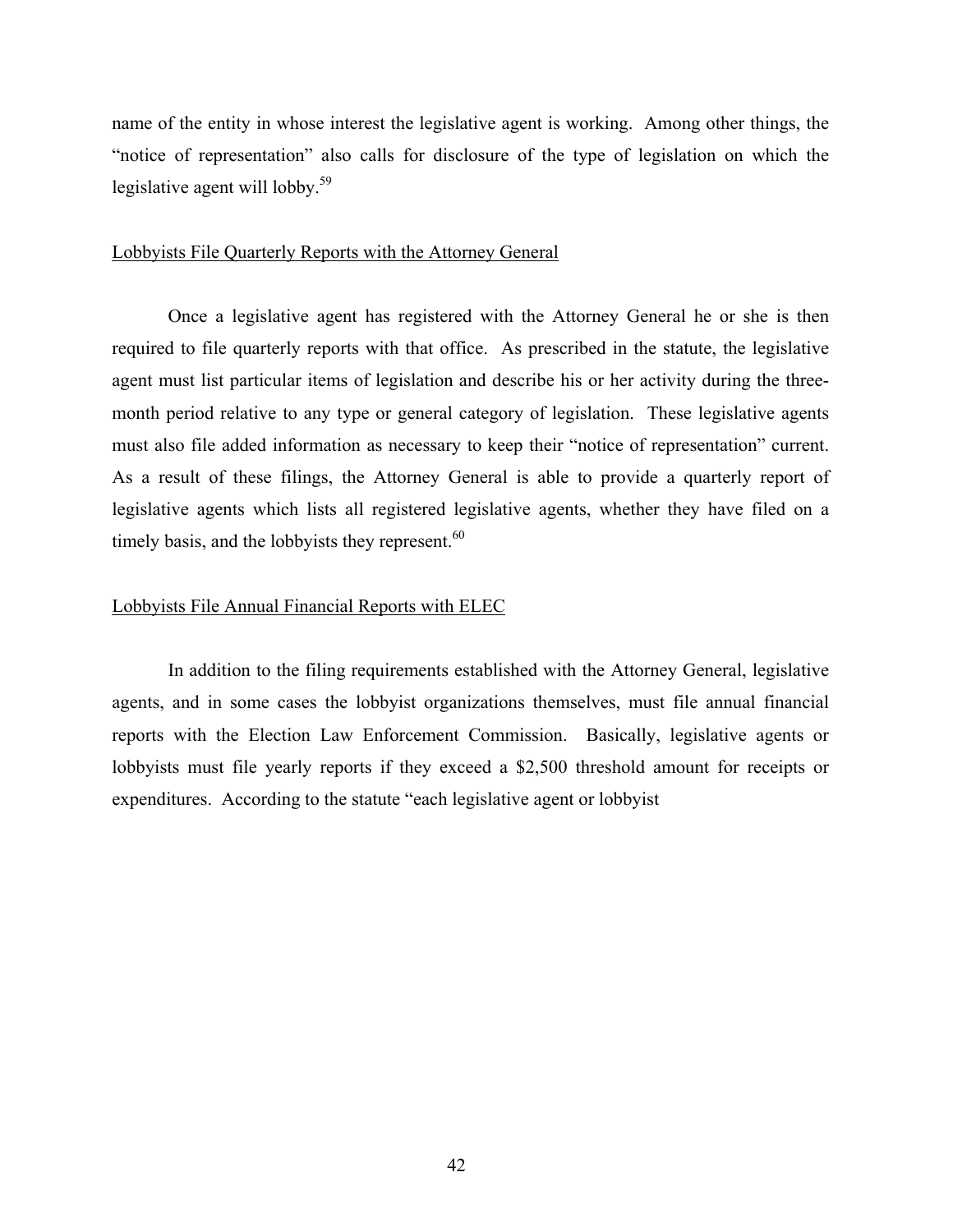shall make and certify the correctness of a full annual report to the Election Law Enforcement Commission, of those monies, loans, paid personal services or other things of value contributed to it and those expenditures made, incurred or authorized by it for the purpose of direct, express and intentional communication with legislators or the Governor or his staff undertaken for the specific purpose of affecting legislation during the previous year.<sup>61</sup> Included in those expenditures required to be reported are costs associated with "media, including advertising; entertainment; food and beverage; travel and lodging; honoraria; loans; gifts; and salary, fees, allowance or other compensation paid to a legislative agent," which "expressly relate to direct, express and intentional communication" with legislators or the Governor or his staff for the purpose of influencing legislation.<sup>62</sup>

Under the statute, expenditures for each category are only required to be reported in the aggregate, unless the expenditure that is made on behalf of a legislator, Governor, or Governor's staff exceeds, in the aggregate, more than \$25 per day or \$200 per year. In such instances, the expenditure, together with the name of the public official upon which the expenditure was made, must be reported in detail. Also, any time an expenditure in excess of \$100 is made on any "specific occasion," "the date and type of expenditure, amount of expenditure and to whom paid" must be included. $63$ 

Regarding these annual reporting requirements of the Act, legislative agents, through the proper notification procedures, are permitted to file reports on behalf of the lobbyists they represent.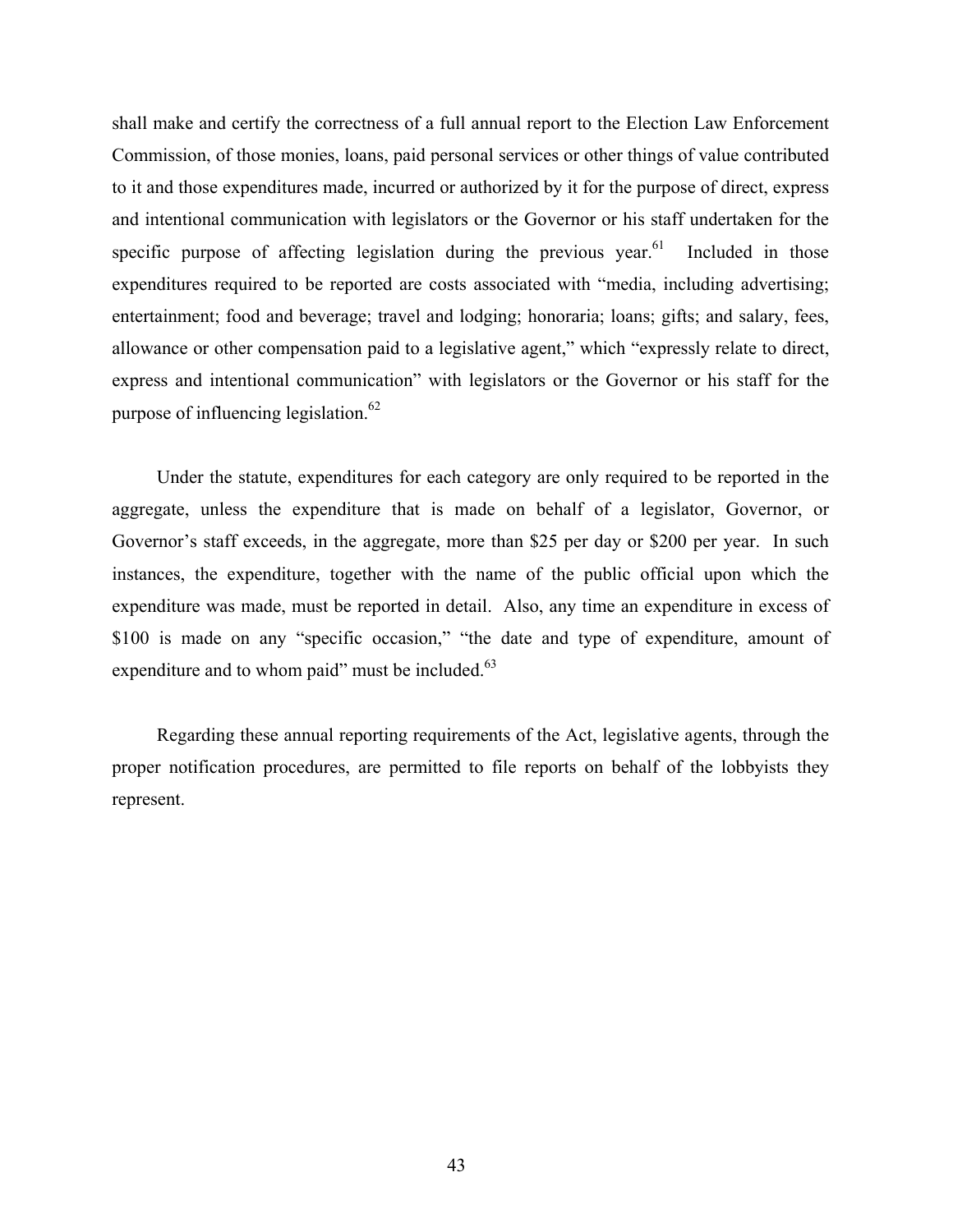### Dual Responsibility for Enforcement and Rule Making

 Beyond specifying the registration and reporting responsibilities of legislative agents and lobbyists, the "Legislative Activities Disclosure Act" vests both the Attorney General and the Election Law Enforcement Commission with the authority to investigate and prosecute violations of the law. The Attorney General can impose criminal sanctions against violators, whereas, the Commission can levy a civil fine of up to \$1,000 per violation against those who do not comply with the annual reporting requirements of the Act.<sup>64</sup>

Moreover, both the Attorney General and the Commission can adopt rules and regulations to effectuate the provisions of the Act. Also, the Attorney General is required to prepare an annual report on the administration of the Act, and compile quarterly reports summarizing the activities of registered legislative agents.<sup>65</sup> And finally, the statute excludes certain persons and activities from the reporting requirements. Among the entities exempted from reporting are: the media; officers or employees of all governmental units acting on behalf of those units; persons, representing non-profit organizations, who do nothing else but testify before a legislative committee or Commission and who receive no compensation beyond the payment of ordinary expenses; and persons who do not receive any compensation and desire only to express their personal views to a legislator or the Governor and his staff.<sup>66</sup>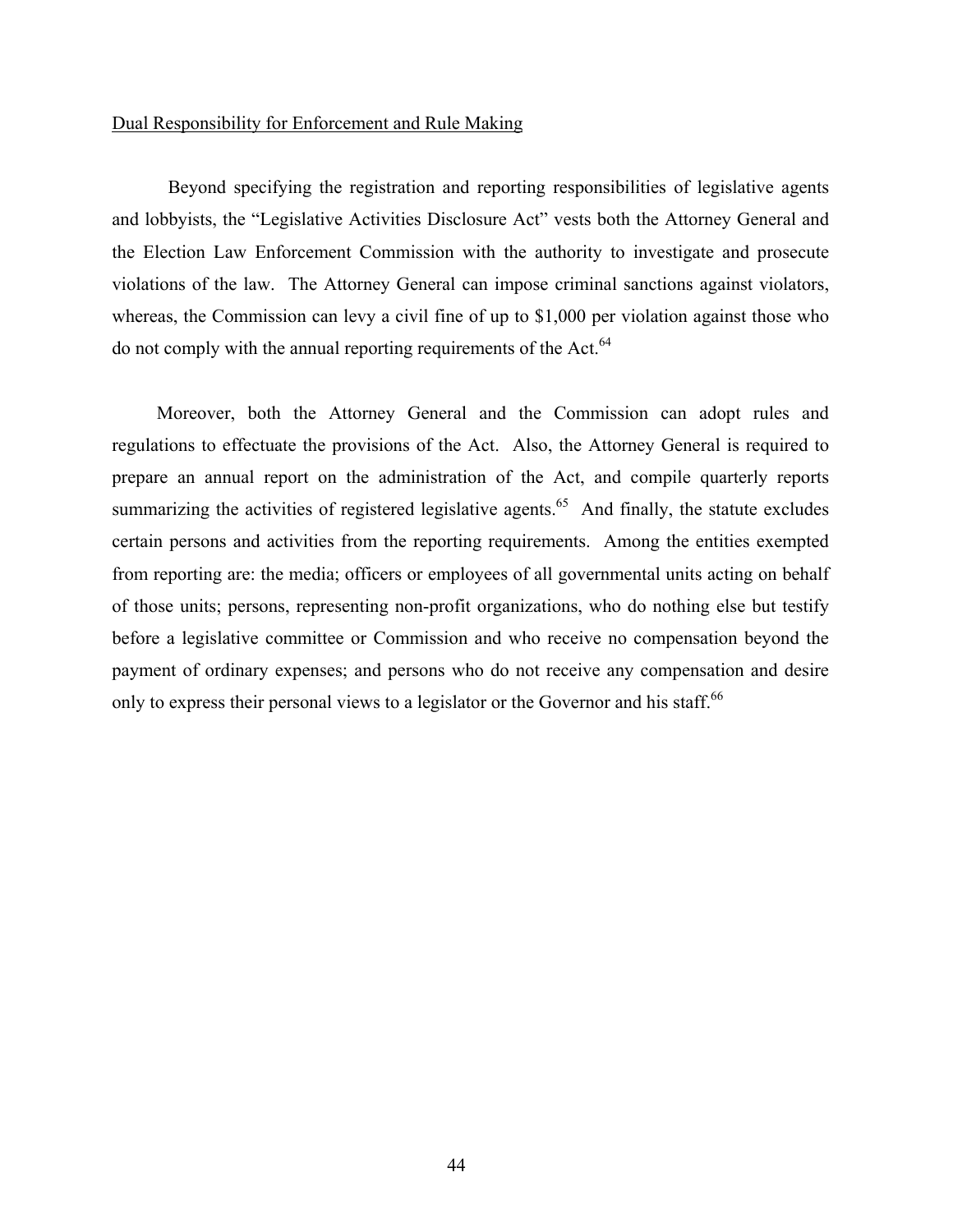## Not a Comprehensive Law

On the surface, the "Legislative Activities Disclosure Act" might appear to be comprehensive, one that indeed directs quite a bit of sunshine on the activities of legislative agents and lobbyists in their effort to influence public policy. In reality, however, this appearance is not the case. The law as presently constituted is sorely lacking as a lobbyist disclosure statute that is not only comprehensive and meaningful, but that also enhances disclosure and builds the public trust through shedding light on the whole spectrum of activities that actually comprise the business of lobbying.

# Dual Administration Creates Confusion

One criticism of the current lobbying disclosure program is the fact that two State agencies, the Department of Law and Public Safety and the Election Law Enforcement Commission, both have responsibility for administering the law. The Attorney General oversees the registration of legislative agents and the quarterly reporting of their legislative activity, and the Commission oversees the annual reporting by lobbyists and legislative agents of their financial activity.

Certainly, this dual administrative arrangement is unnecessary and confusing. It also has resulted in a certain amount of overlap in reporting. As phrased in ELEC's 1982 analysis with Attorney General Irwin I. Kimmelman, "to the extent that the financial disclosure statements require identification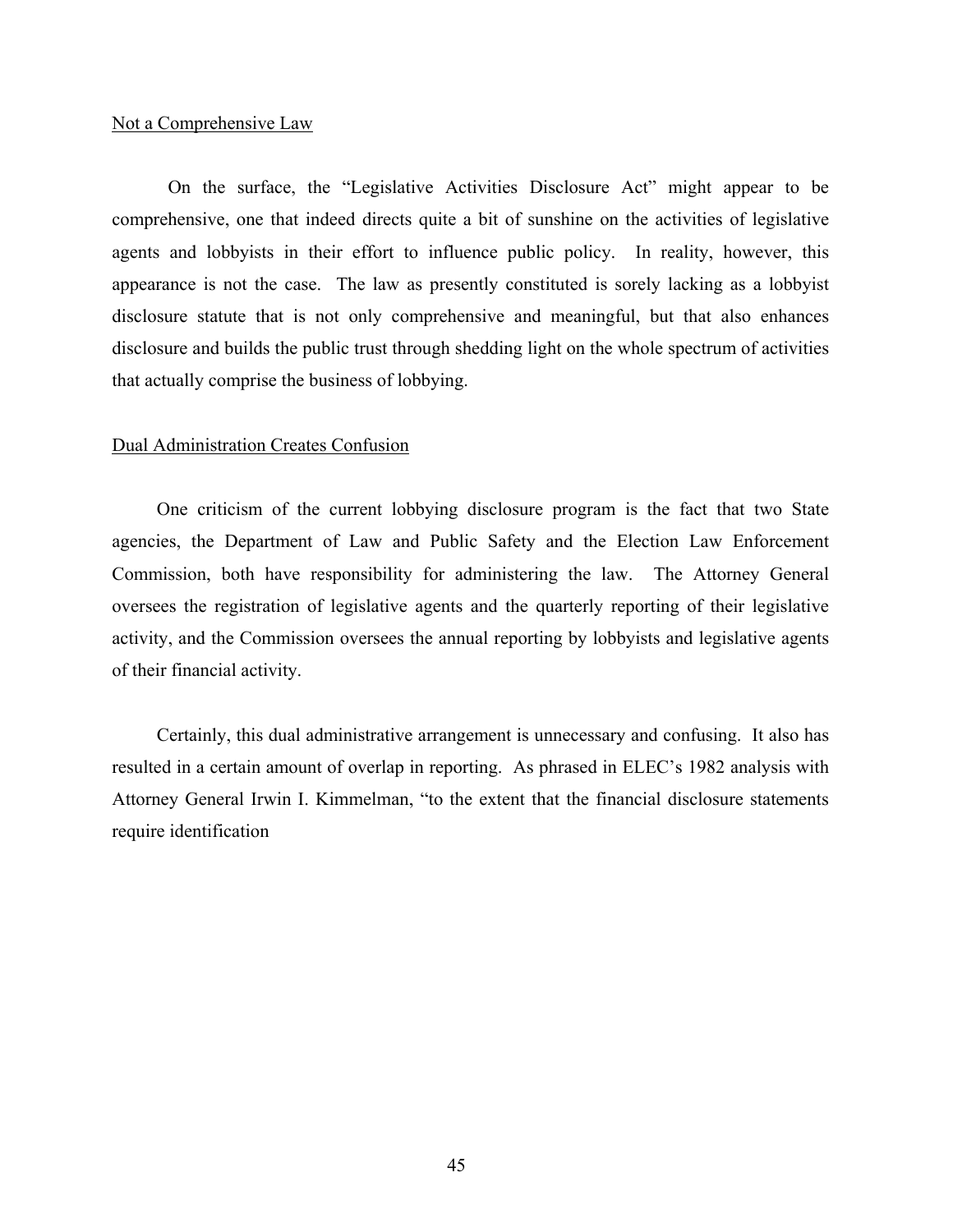of the lobbyist employing or retaining the legislative agent, and identification of legislative objectives, they duplicate the reports filed with the Attorney General."<sup>67</sup>

As also noted in the study quoted above, "there is no inherent reason why two agencies should be responsible for administering the lobbyist disclosure program.<sup>568</sup> One agency alone could do the job better, eliminating confusion and duplication in the process. The study recommended ELEC.

At least two bills have been introduced which would accomplish this change. In the lower house, Assemblyman William Schluter's bill, A-51, would give sole administrative jurisdiction to the Commission. An identical bill introduced in the upper chamber, S-284, sponsored by Senate President John Lynch, would make the same change. Both of these bills permit the Attorney General, upon notification by the Commission, to investigate and prosecute violators of the Act. In addition, the Commission retains its civil authority in the area of enforcement.

Concomitant with this provision to consolidate the administration of lobbying disclosure into one agency, the Election Law Enforcement Commission, the Schluter and Lynch bills go far toward eliminating confusion and a certain amount of duplication in reporting that currently exists in the present law. In a word, these bills eliminate the terms "legislative agent" and "lobbyist". A "legislative agent" would become either a "contract lobbyist" or "employee lobbyist" and lobbyist would become a "lobbyist organization." These new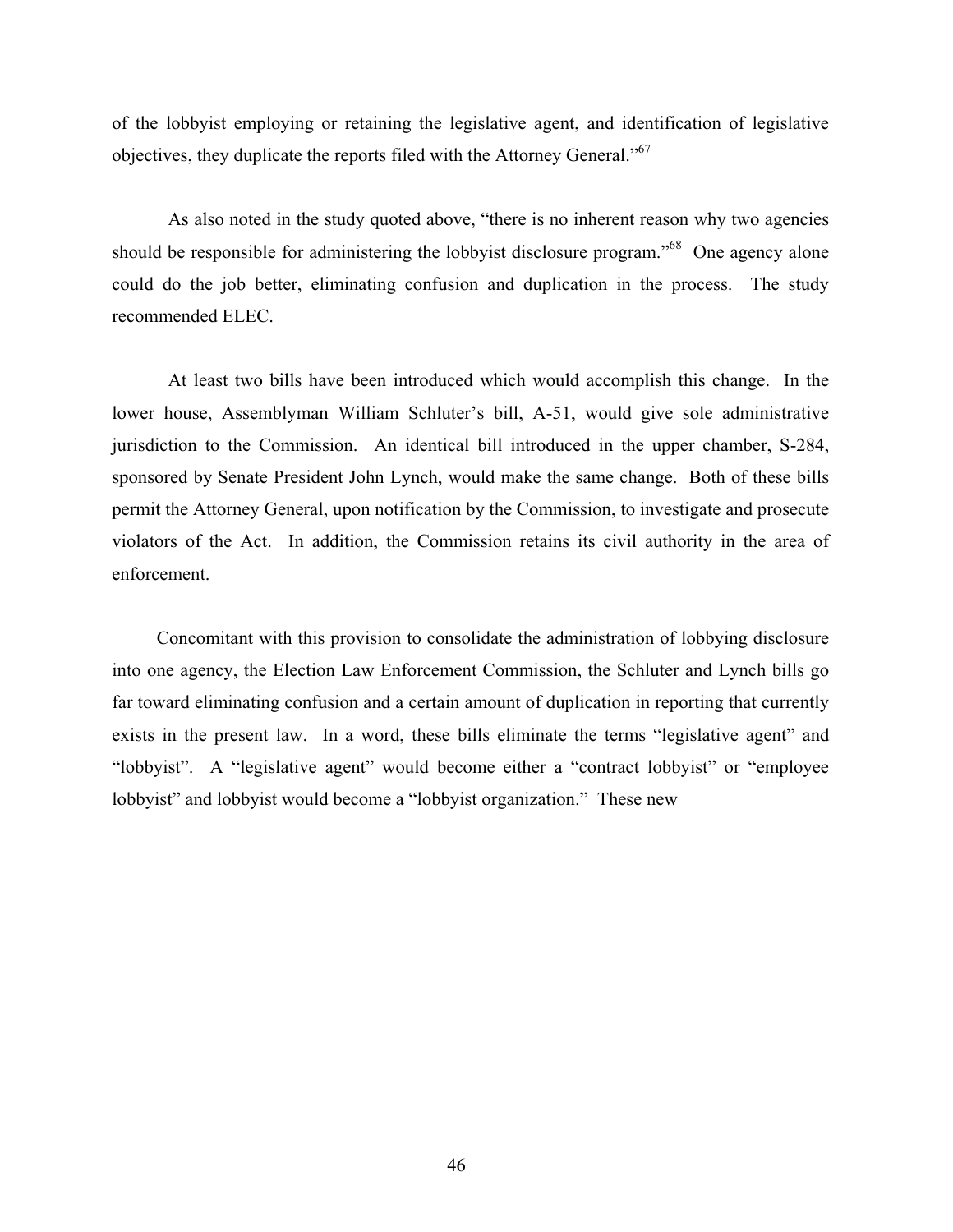definitions would more accurately depict the actual functions of these participants in the lobbying game. In addition to the redefinitions, the Schluter and Lynch bills would get rid of the duplication in reporting existent in the "Lobbyist Activities Disclosure Act." Instead of requiring quarterly and annual reports, the bills would require only quarterly reports from the lobbying community. All of the information disclosed in the current two-tier system would be found in the quarterly reports. Moreover, all of the summary reports now required of the Attorney General would still be mandated, but now under the auspices of the Election Law Enforcement Commission.<sup>69</sup>

# Current Statute is Very Narrow in Scope

Beyond the current law's weakness in embracing a dual system of administration, the "Lobbyist Activities Disclosure Act" gets poor grades for its limited and narrow scope. Very simply, the law fails to embrace a number of important activities that comprise the entire lobbying picture.

At the heart of the issue is the annual reporting provision of the "Legislative Activities Disclosure Act," which states: "Each legislative agent or lobbyist shall make ... a full annual report to the Election Law Enforcement Commission of those moneys ... contributed to it and chose expenditures made ... for the purpose of direct, express and intentional communication with legislators or the Governor or his staff undertaken for the specific purpose of affecting legislation during the previous year."<sup>70</sup>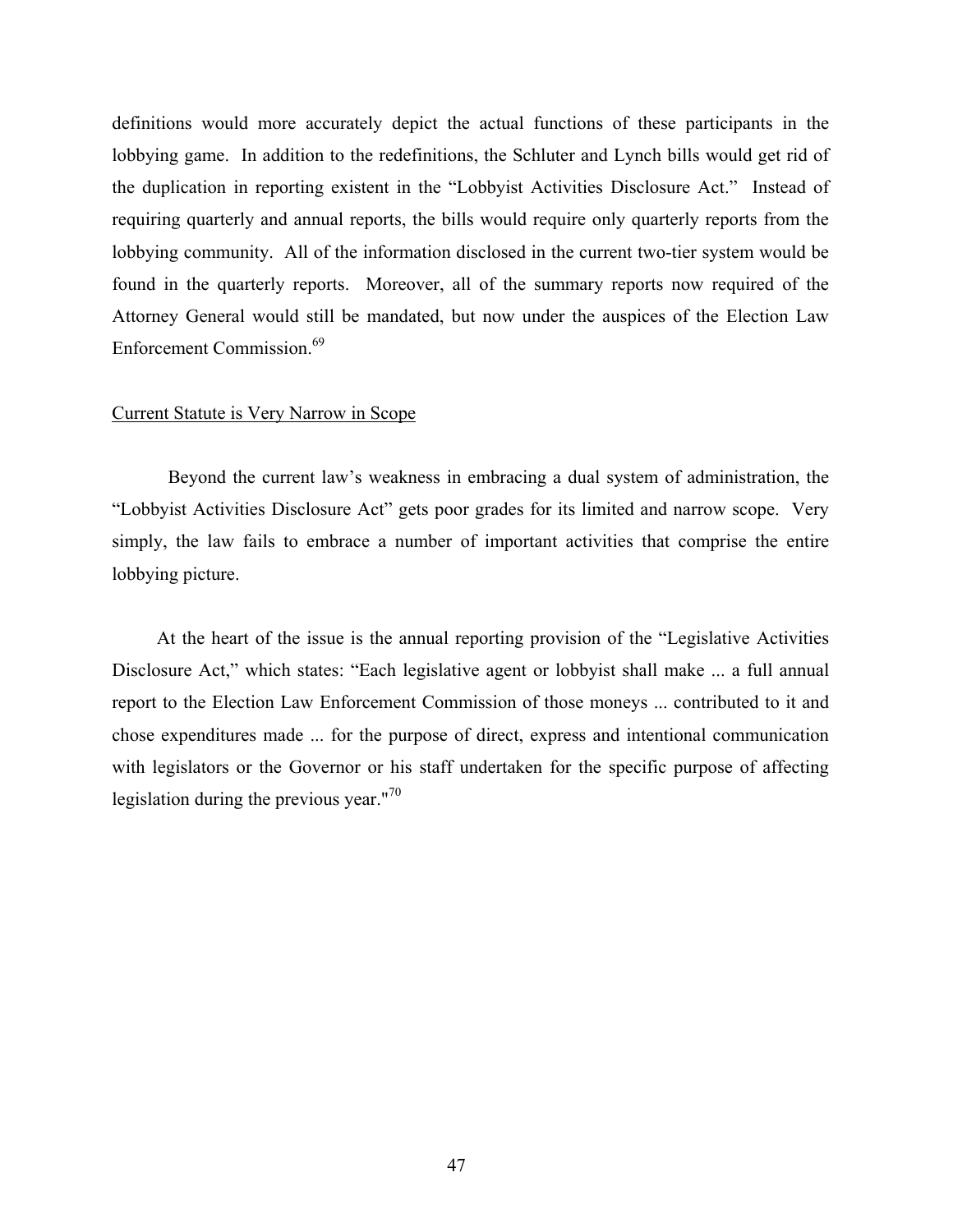The key phrases, of course, are "direct, express and intentional communication" and "for the specific purpose of affecting legislation during the previous year" These phrases, though innocent sounding enough, are responsible for excluding a whole host of activities by lobbyists from reporting. In other words, only money spent by the special interests in the context of "direct" communication with legislators or the Governor or his staff on specific pieces of legislation is reportable. Thus, reporting is limited to lobbying activity only in relation to legislation and only in those instances when specific bills are discussed. Too, legislative staff is not covered.

# Reporting of "Goodwill" Lobbying Excluded from Reporting

Among those activities that are unceremoniously excluded from reporting is "goodwill lobbying." As noted previously, expenditures made by lobbyists for the purpose of relationship building, and when no legislation is discussed, are not reportable. The "direct" communication language in the statute has made sure of that; constituting a glaring weakness in the lobbying law.

Again, the bills introduced by Senator Lynch and Assemblyman Schluter, would delete this limiting language of the present law, thereby requiring "goodwill lobbying" expenditures, which are such a big part of lobbying, to be reported. Not only do these bills eliminate the "direct communication" language in the current law, but they also specifically state that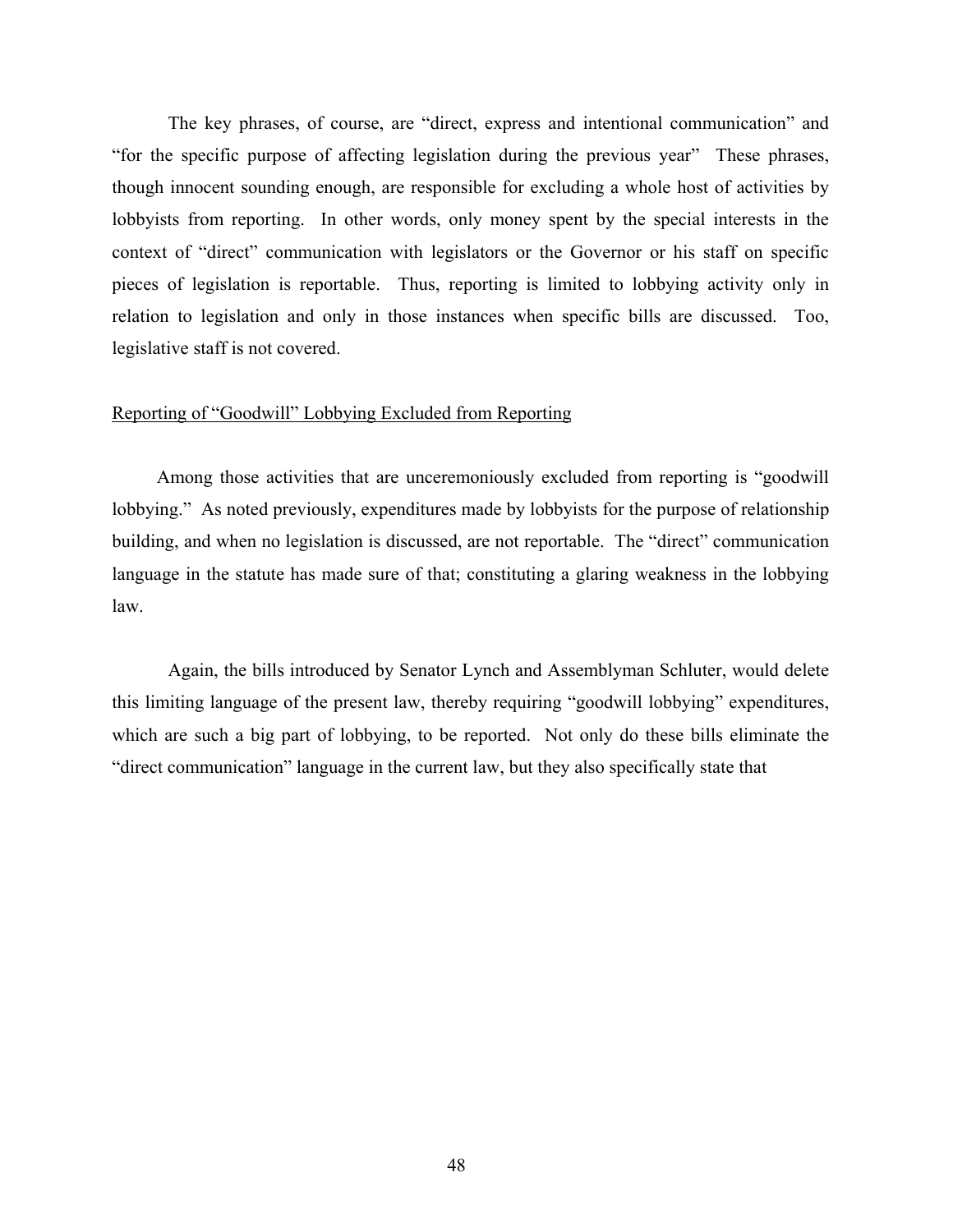"expenditures made during the previous quarter providing benefits to legislators or their staffs or the Governor or his staff or to the members of the immediate family of legislators or of the Governor" are reportable.<sup>71</sup> Thus, these bills would require "goodwill lobbying" to be reported in much the same way that would have been required under the initial bill signed into law by Governor Byrne prior to the "midnight" amendments. The requirements would also be similar to those in other states that require reporting of relationship-building lobbying expenditures.

For instance, in Maryland, where the lobbying law is considered to be strong, a sweeping definition of legislative action has permitted that State to require the reporting of "goodwill lobbying" activity. The key phrase in that law is "discussion of anything that comes within the jurisdiction of the General Assembly." The Maryland State Ethics Commission has maintained that it is difficult for a legislator and lobbyist to have a meal, for instance, without discussing something "that comes within the jurisdiction of the General Assembly." Through its expansive or broad interpretation of this phrase, the Maryland State Ethics Commission has been able to require reporting of this important information.<sup>72</sup>

The New York Commission on Lobbying has taken a similar tact. This Commission has required "goodwill lobbying" expenditures to a reportable event even though there is no direct statutory authority for requiring this reporting. In New York, this broad interpretation of the lobbying disclosure law has not been challenged in the courts and has been supported by the public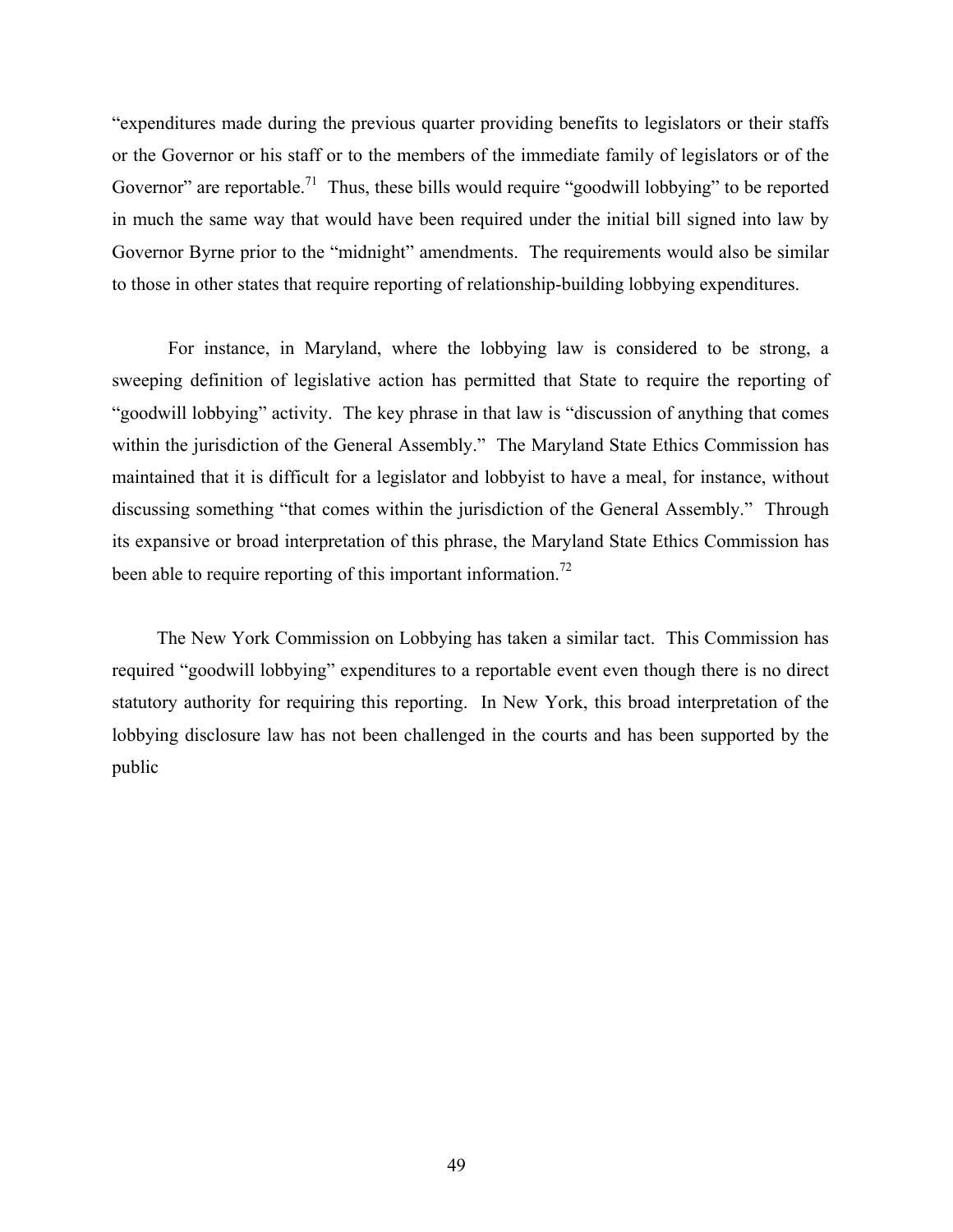perception that "goodwill lobbying" constitutes an integral part of a lobbyists, overall strategy and should be reported.<sup>73</sup>

Whether through a broad interpretation of a lobbying disclosure law, as in Maryland or New York, or through specific and direct statutory language, as envisioned in the Lynch and Schluter bills, "goodwill lobbying" should be a reportable activity under a comprehensive lobbying disclosure law. Under the very weak New Jersey law, the inclusion of the "direct communication" language specifically excludes this activity from being reported. Unlike the situations in Maryland and New York, there is no room in the statute for any other interpretation.

## Grassroots Lobbying, Excluded from Reporting

The "direct communication" statutory language has undermined the disclosure law in another important area as well: namely, its capacity to require the disclosure of expenditures related to "grassroots lobbying."

Specifically, because the law holds that only expenditures made in the context of "direct, express and intentional communication" on legislation with legislators, the Governor or his staff are reportable, a great deal of real "grassroots lobbying" activity is exempted from disclosure. For instance, a high powered special interest lobbyist organization may undertake a statewide mass mailing urging supporters to contact their legislators in support or opposition to legislation and the cost of the mailing would not have to be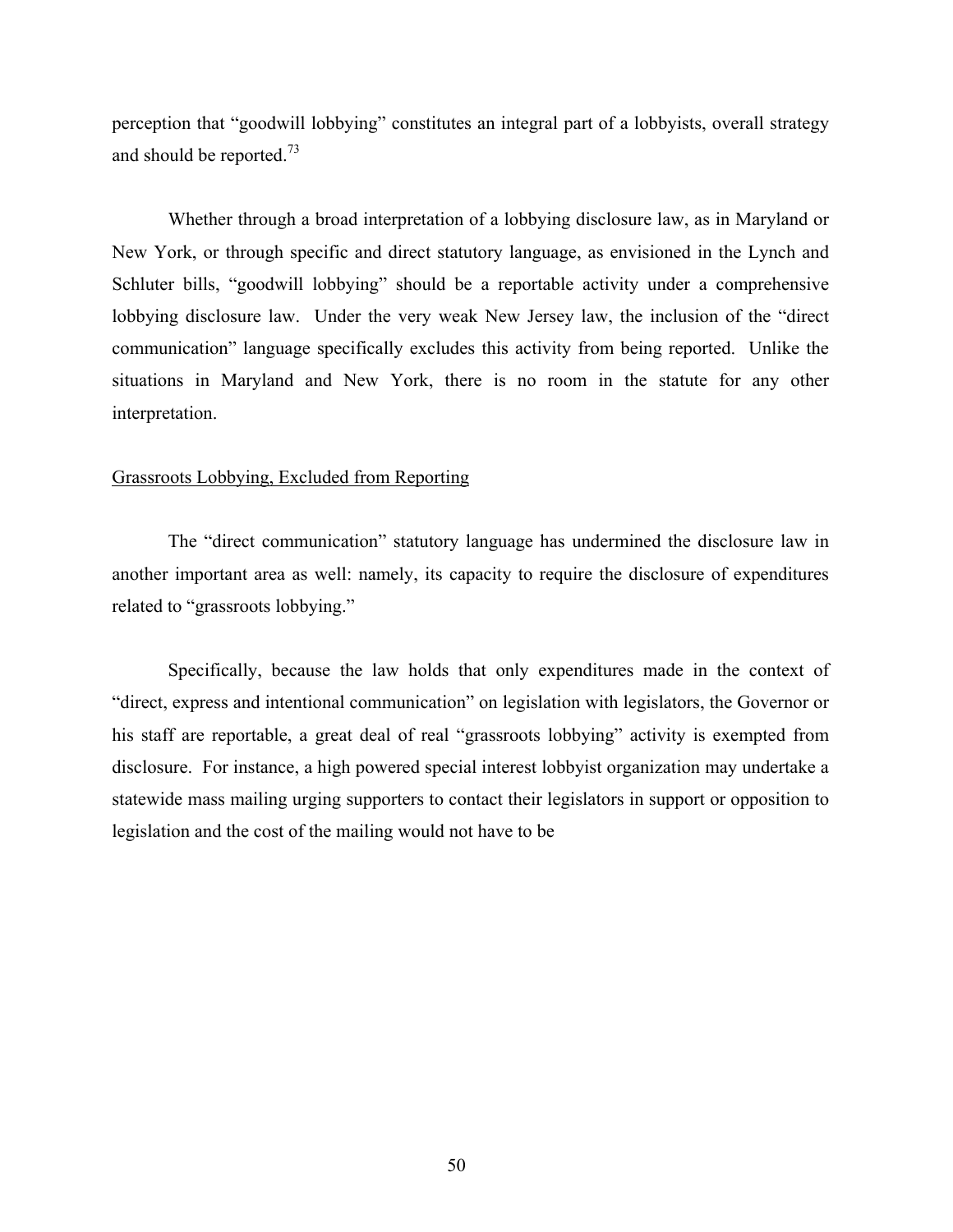reported. Likewise, this same organization could place advertisements on the radio and not have to report. Similarly, as is the case with the Allstate Insurance Company and the American Insurance Association in their fight against Governor James J. Florio's insurance reform package, organizations do not have to report the expenses associated with newspaper advertising campaigns. Finally, if a New Jersey business proceeded as the Exxon Corporation did in Maryland when it ran a television advertisement campaign against a bill that would protect independent owners of Exxon stations, it could air television commercials in support or opposition to legislation and not have to report the expense

Obviously, "grassroots lobbying" can be a very powerful tool in the hands of special interests and in their endeavors to influence the political process. Yet, because the New Jersey law requires that communication on legislation be undertaken directly with public officials in order for it to be reported, much of this activity can escape disclosure. The lack of a requirement for disclosure of this "grassroots" activity constitutes a major gap in New Jersey's law.

Other jurisdictions, to be sure, have recognized "grassroots lobbying" as important and in turn have required the reporting of it.

In Connecticut, for instance, expenditures made for "grassroots lobbying" are required to be reported. The authority for requiring this disclosure derives from a statute; specifically in its definitions section and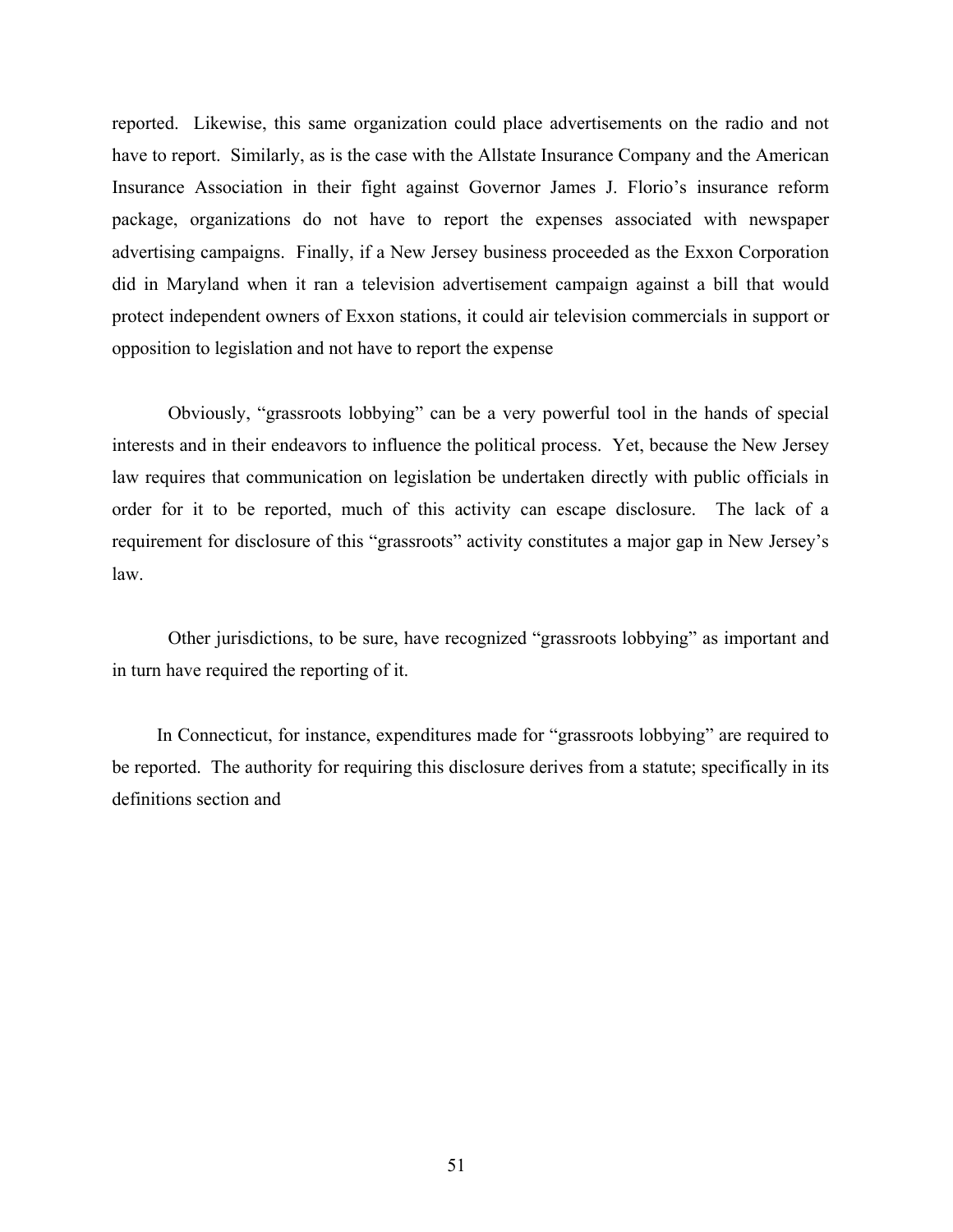in the "paid communications" and "soliciations" sections. Though the statute exempts "grassroots lobbying" of a special interest groups' members, it does require the reporting of mass media campaigns which seek to influence pending legislation aimed at the general public. Expenditures made for print or broadcast media advertising, or for direct mail, are reportable whether or not the advertisements urge the constituent public to contact their legislators or the Governor about a particular piece of legislation.

Two recent examples of "grassroots lobbying" in Connecticut illustrate how the Connecticut State Ethic"s Commission regulates "grassroots lobbying." On one occasion the soft drink association undertook a major advertising campaign, part of which was to place promotional materials at soft drink machine locations, urging customers to contact their legislators to vote against a proposed soda tax. The cost associated with this "grassroots lobbying" campaign were reported by the soft drink association. On another occasion, during a debate on increasing the Connecticut sales tax from 7.5 percent to 8 percent, and expanding the universe of items subject to the tax, such as cable television; the cable television industry provided free air time for advertisements encouraging viewers to contact their legislators about voting against the measure. In this instance, the Connecticut State Ethics Commission directed the Cable Television Association to report \$500,000 in expenditures, an amount considered to be the fair market value of the advertisements.<sup>74</sup>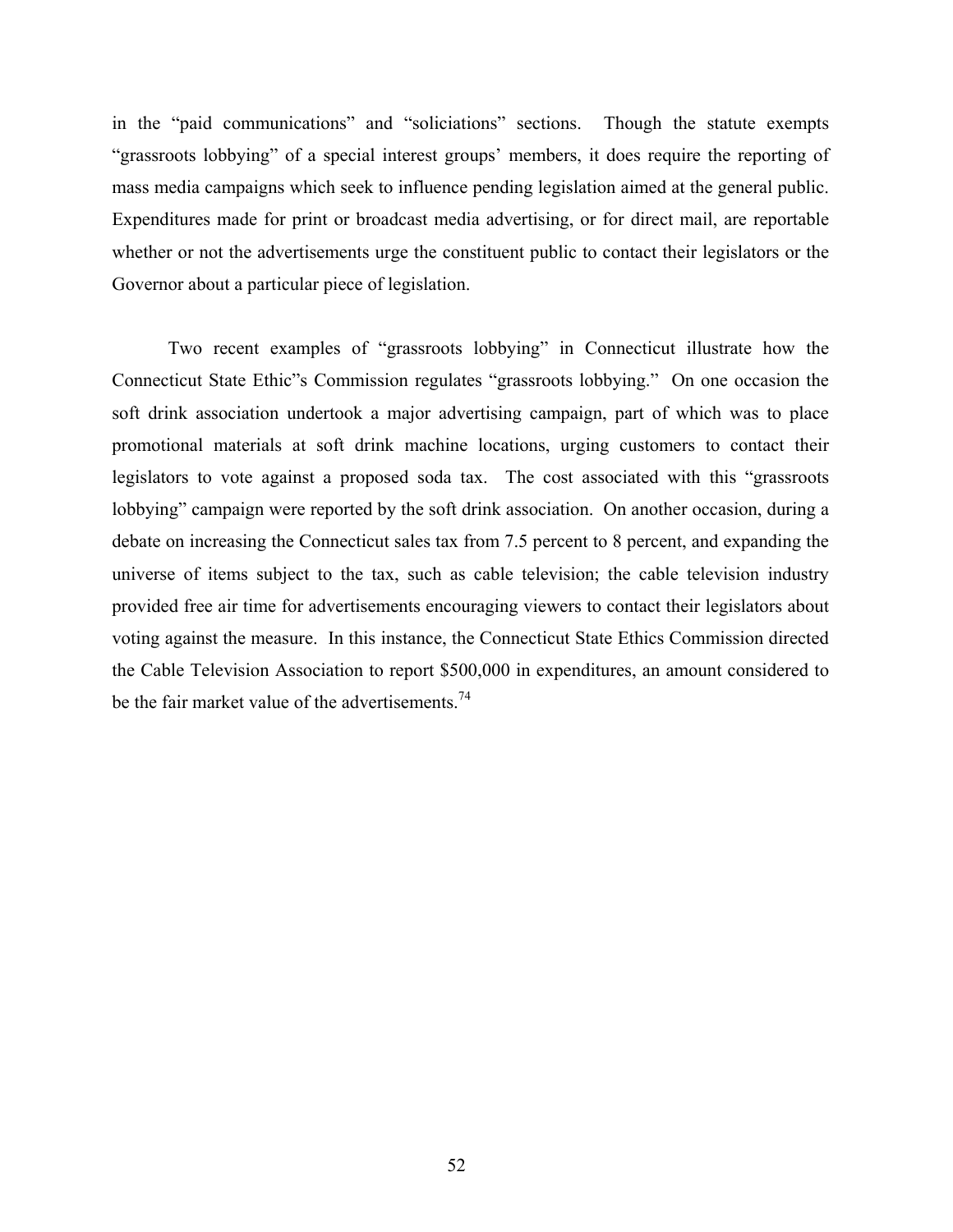In Washington State, the Washington State Public Disclosure Commission obtains its right to regulate "grassroots lobbying" through a statute. "Grassroots lobbying" activity is addressed directly in the law which requires any "program addressed to the public intended, designed or calculated primarily, to influence legislation" to be reported. Expenditures for "grassroots lobbying" are reportable in Washington whether the campaign addresses specifically a piece of legislation or more generally a topical issue. It captures this activity whether or not the "grassroots lobbying" communication urges members of the public to contact their legislators.

Besides requiring the cost of advertisements to be reported, the Washington Commission requires also that organizational solicitations to members be reported if they are done in the context of raising money to lobby on legislation. A classic example of this solicitation activity as part of a "grassroots" campaign is found in the Washington State Medical Association's efforts to raise money from its members for the purpose of financing a lobbying campaign regarding a malpractice insurance issue. Under Washington State's law, the names of contributors and the amounts of the contributions were reported, as well as how the money was spent.<sup>75</sup>

Maryland also requires "grassroots lobbying" to be reported. Anytime that lobbyists spend in the aggregate more than \$2,000 for lobbying on the "grassroots" level, whether it be in sending out materials to tell people to contact their legislators or in placing ads in the newspaper, the cost of the effort is reportable. According to John O'Donnell, Executive Director of the

53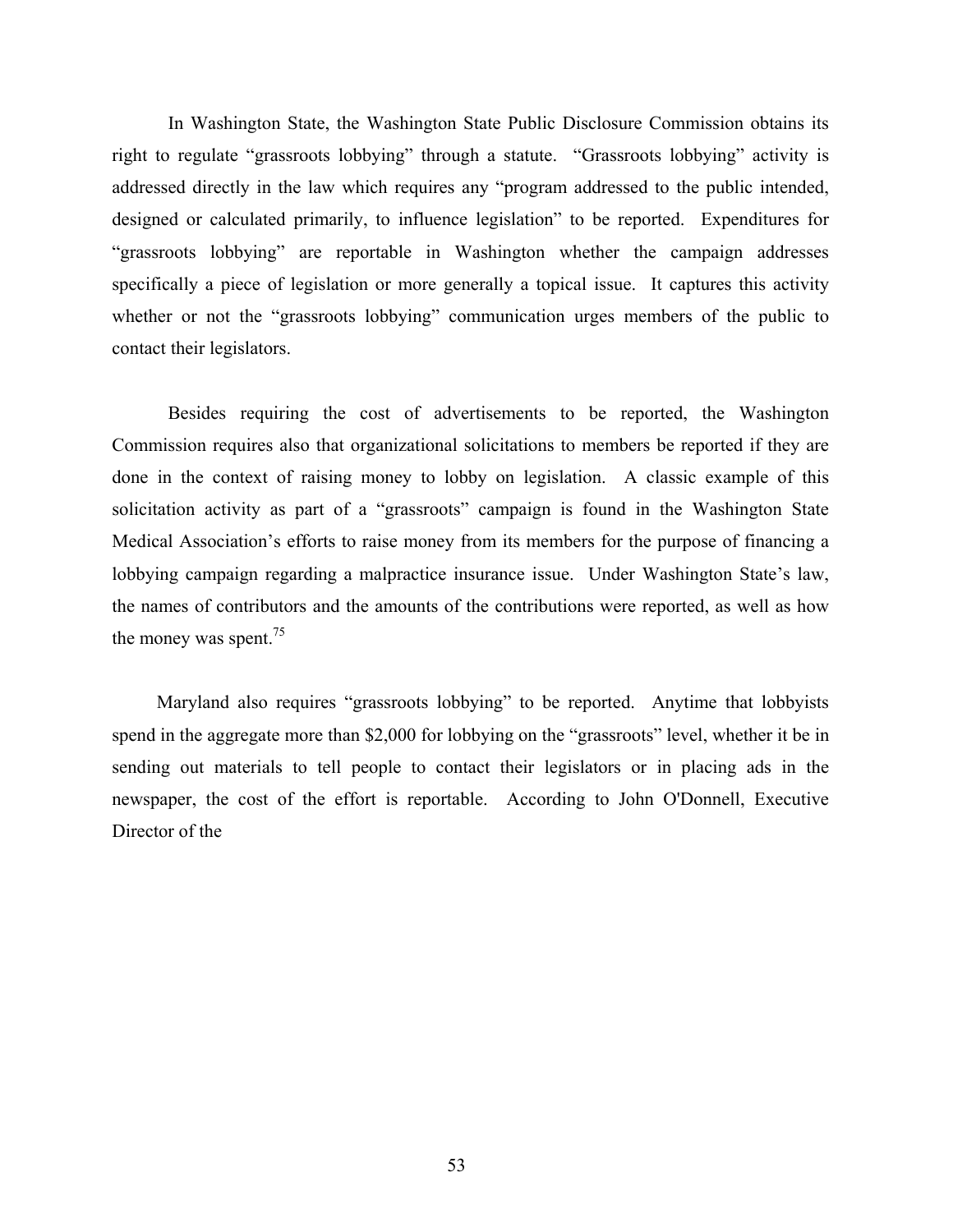Maryland State Ethics Commission, media campaigns such as the one engaged in by the Exxon Corporation are also reportable. In media campaigns, states Mr. O'Donnell, the scope has to be "very, very, specific and narrow," such as direct advocacy relative to specific legislation or an issue that is currently a hot topic in the Legislature. Nevertheless, he said, Maryland requires this type of "grassroots" activity to be reported.<sup>76</sup>

Finally, in New York State, the Commission on Lobbying has the statutory authority to require the reporting of "grassroots lobbying." Again, the standard in New York is a very narrow one with specific mention of a bill being necessary to require reporting. But, as in other states, the New York Commission recognizes this activity to be important and worthy of disclosure.<sup>77</sup>

# Executive Branch Lobbying Excluded from Reporting

Apart from the fact that the limiting language in the New Jersey statute precludes the reporting of costs associated with benefit passing and "grassroots" activity, it also stands in the way of disclosure of another important aspect of lobbying, namely "executive branch" lobbying.

Not only is there not a reference to "executive branch lobbying" in the "Legislative Activities Disclosure Act" but the direct communication "for the specific purpose of affecting legislation" language explicitly rules out requiring the disclosure of much that is involved in lobbying the executive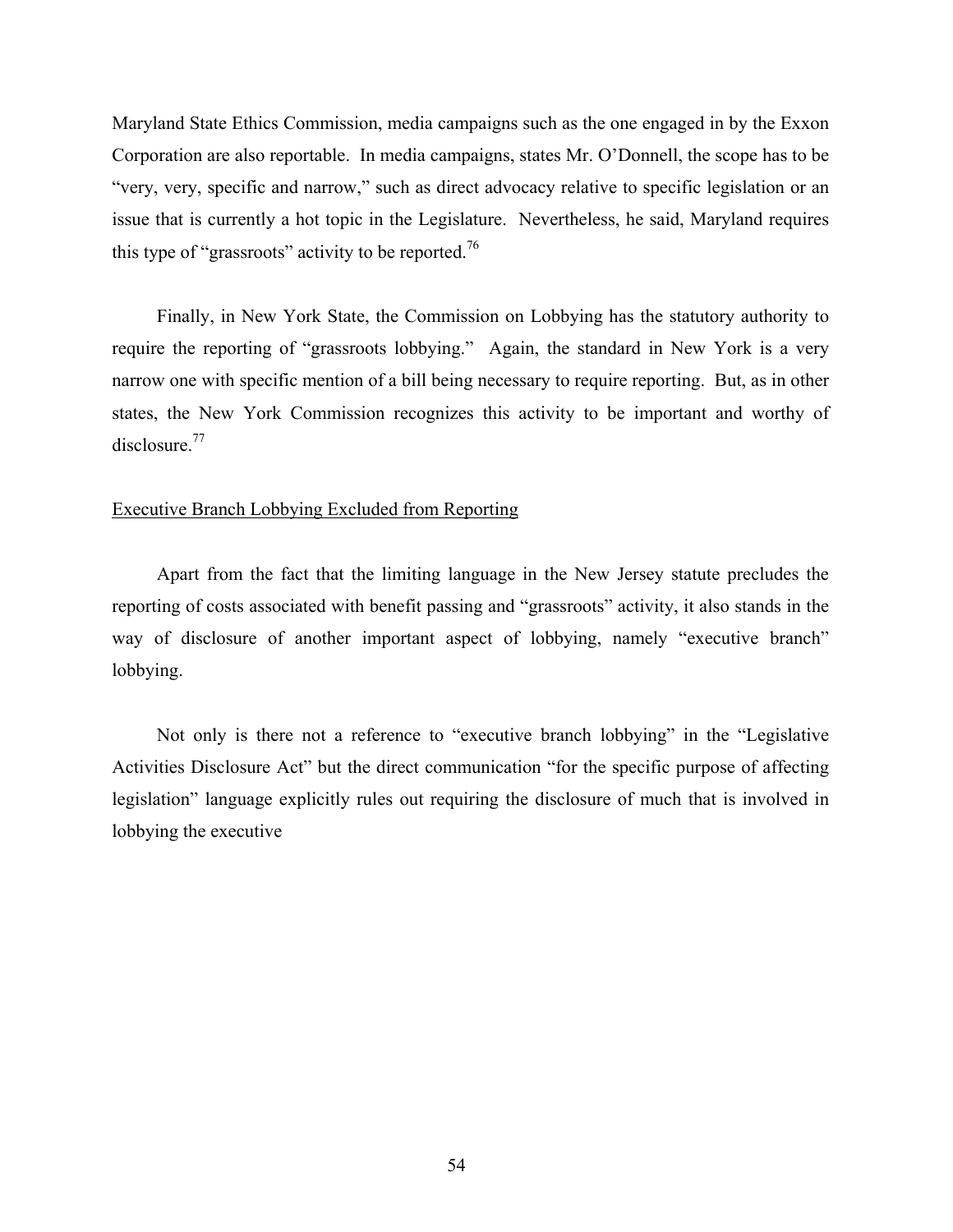branch. Only if lobbying has to do with legislation and only if direct communication on specific legislation takes place with the Governor or his staff is the cost of such lobbying reportable. Expenditures associated with lobbying on administrative rules and regulations, for instance, or in connection with the procurement of contracts or grants, are excluded from reporting under the lobbying disclosure law.

Once again the reform bills introduced by Assemblyman Schluter and Senator Lynch address executive branch lobbying. In these bills, expenditures in the aggregate of more than \$100 in any one quarter or \$25 in any one day made in behalf of members of the executive branch or their immediate family members would be reportable. These expenditures would provide benefits to these individuals and involve efforts "to influence the promulgation of administrative rules or regulations or ocher executive actions."<sup>78</sup>

 To be sure, capturing activity vis-a-vis "executive branch lobbying" would not be an easy task. In many ways, it could prove formidable. Any attempt to collar this activity through disclosure would necessarily have to be kept within manageable bounds. The guidelines for reporting this activity could not be overly broad and compliance with them would depend, to a great degree, on cooperation from executive branch officials. Moreover, in the area of procurement, the law would have to accommodate itself to an added group of participant filers. In other words, sales representatives and the like, would, in the procurement area. be added to the list of ordinary lobbyists whose activities would have to be disclosed.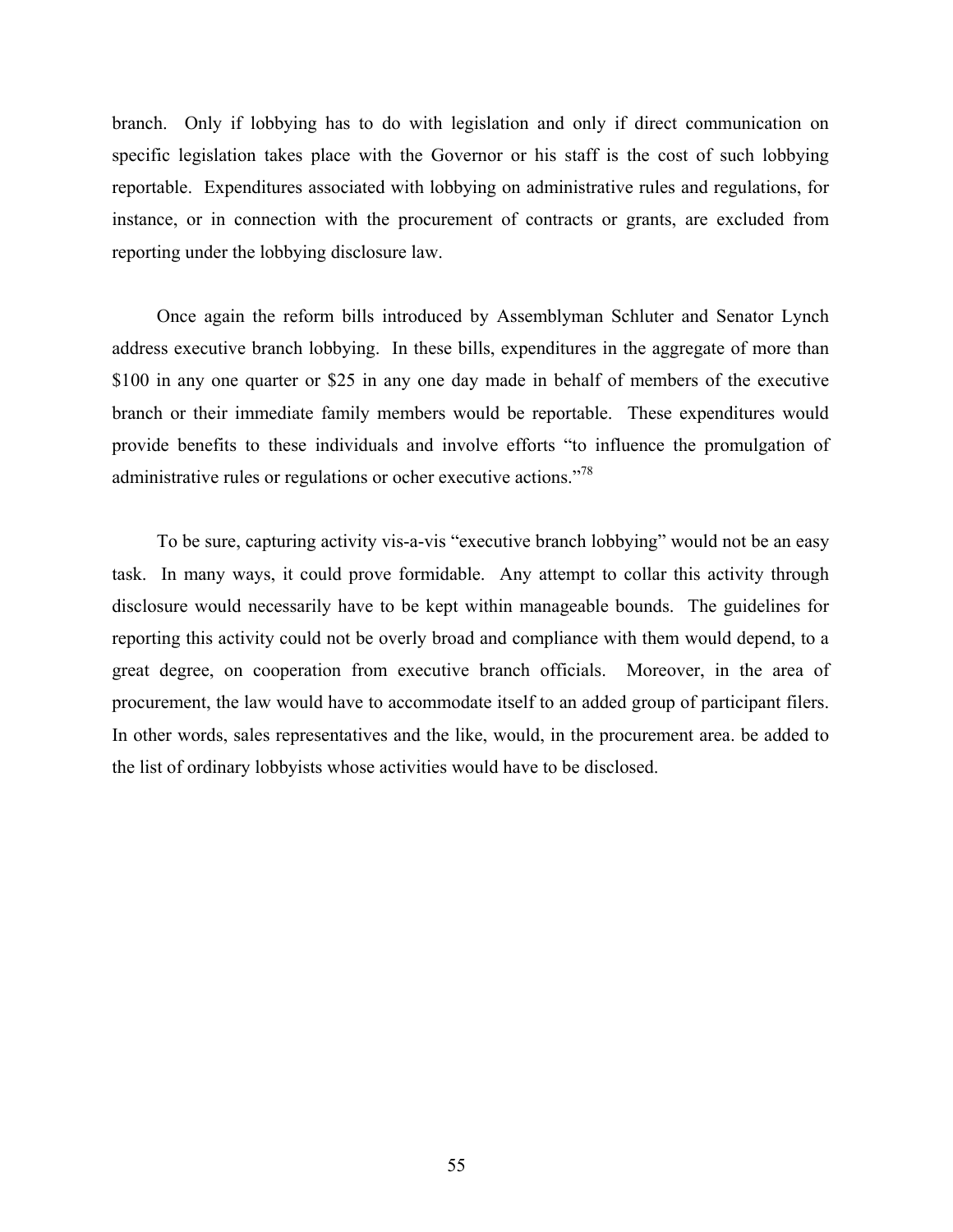Despite the obstacles presented by the disclosure of "executive branch lobbying," it is eminently important to the democratic process that the attempt be made. An "executive branch lobbying" law would have to be reasonable and workable, but it should be enacted.

Indeed, attempts are being made in other states to capture this activity for public disclosure. Maryland, for instance, requires disclosure of "executive branch lobbying." Its guidelines are based on a gift or benefit standard similar to that envisioned in the Lynch and Schluter bills. While not requiring any reporting of compensation to lobbyists, the Maryland law requires disclosure similar to its reporting requirements relative to lobbying on legislation.79

In New York, the Commission on Lobbying requires reporting of lobbying activity in connection with administrative rules and regulations but not in connection with procurement. Under the New York rules, the Commission depends on a network of State agencies to insure compliance with the disclosure requirements. The New York scheme requires quarterly reports on regulatory and administrative rules lobbying to be submitted by each agency.<sup>80</sup>

Florida, too, has recently enacted legislation which requires the disclosure of "executive branch lobbying." Unlike New York, the Florida Ethics Commission, which is charged with implementing the new law, is requiring procurement lobbying to be reported. The Florida law, according to Helen Jones of the Florida Ethics Commission, is imperfect and is due to be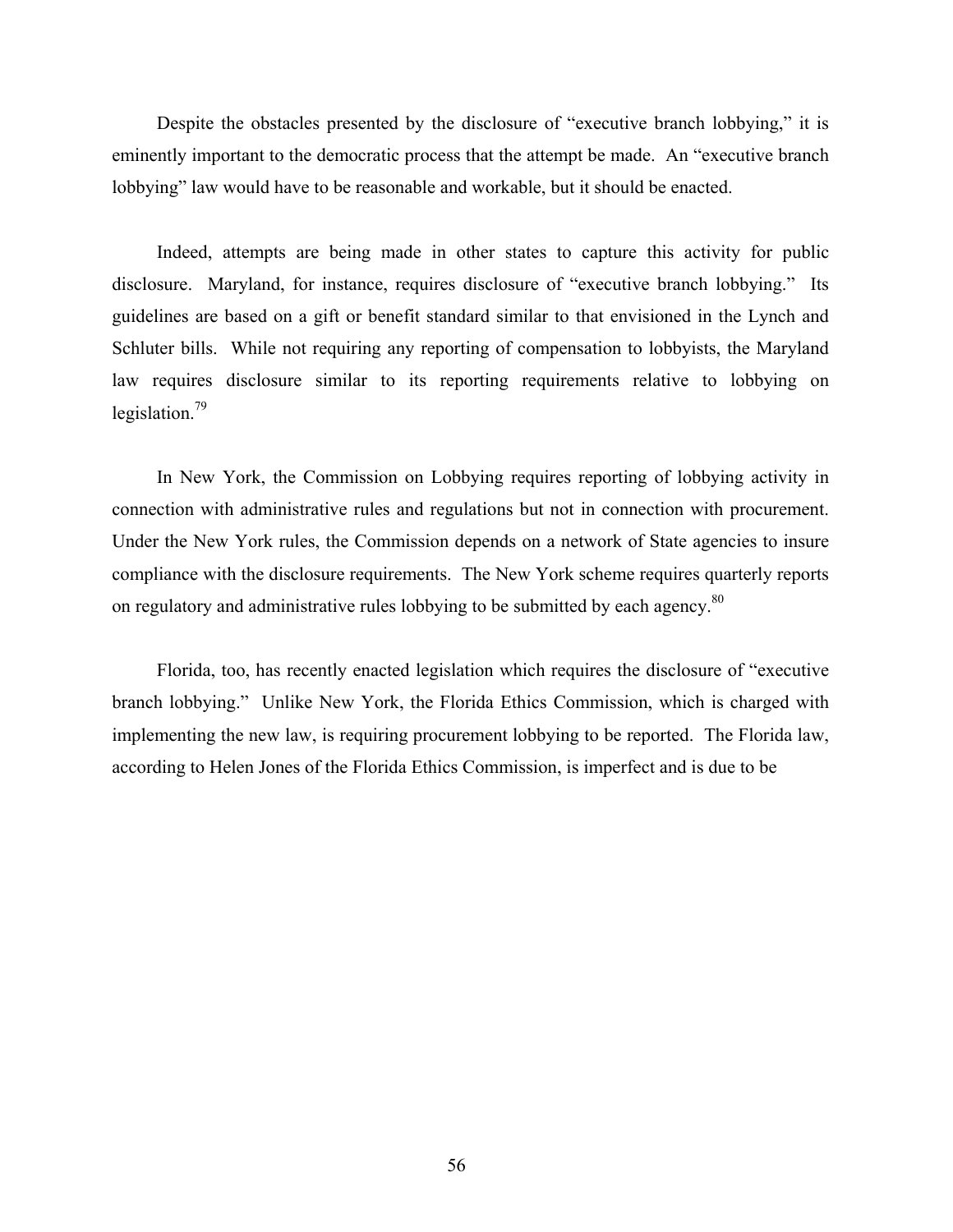amended soon. Yet, through comprehensive regulations already drafted by the Florida Commission, a concerted effort is being made to capture activity related to the procurement of contracts and grants. The key to Florida's effort to get disclosure of procurement lobbying and to keep it manageable is in differentiating between activity in response to an agency-solicited bid and activity that is unsolicited. If a vendor's activity is limited to simply responding to a bid solicitation from an agency, then it is not required to be disclosed. If on the other hand, lobbying takes place or unsolicited efforts take place regarding the procurement of contracts and grants, then the individual making such attempts must register and report the lobbying activities.

The Florida Ethics Commission's lobbying disclosure program for procurement activity obviously targets a different universe of filers than does a program designed to disclose lobbying activity in connection with legislation and administrative rules. Moreover, its struggle to design an enforceable procurement lobbying disclosure program also depends heavily upon executive branch agency cooperation. In this effort, the Commission is endeavoring to educate and advise State agencies about the rules; and, in turn, to get the State agencies to advise vendors and sales representatives about their registration and filing responsibilities.<sup>81</sup> The Florida experience, as well as the experiences in other states, demonstrates that the implementation of an executive lobbying disclosure program is difficult but absolutely essential if a complete and meaningful lobbying disclosure law is to be in place.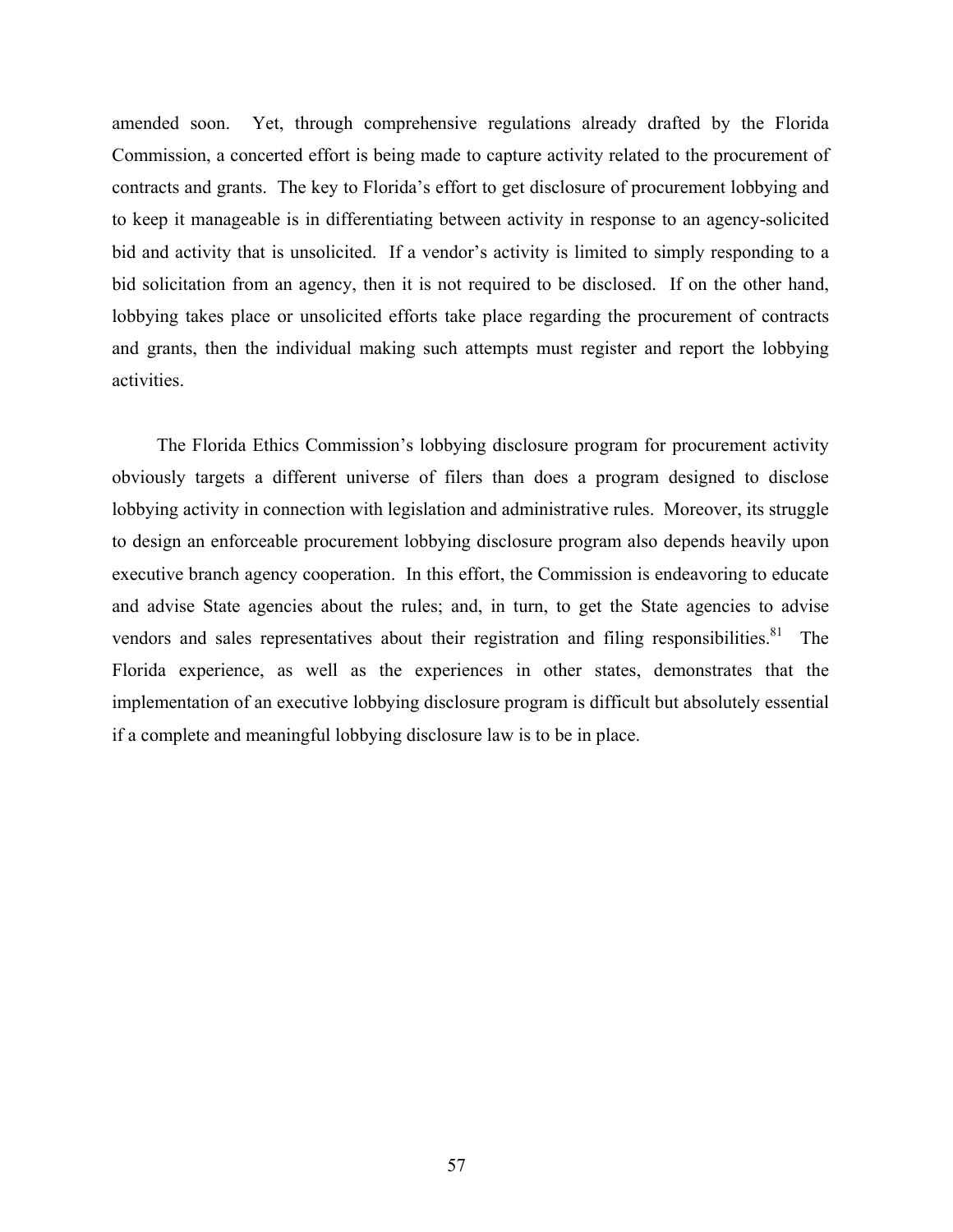# New Jersey Lacks Meaningful Disclosure

The New Jersey "Legislative Activities Disclosure Act" is narrow and limiting at best. Because of the "direct communication" language, the fact that the scope of the law only covers lobbying on legislation and ignores lobbying of legislative staff, and the limited application to only the highest level executive branch officials, the Act is extremely deficient. Meaningful disclosure of lobbying activity is practically nonexistent. In order to improve the law, and accommodate the public's right to know, the Lobbyist Disclosure Act must be strengthened to encompass broadly "goodwill lobbying," "grassroots lobbying," and "executive branch lobbying." Anything short of this reform is to shortchange democracy in New Jersey.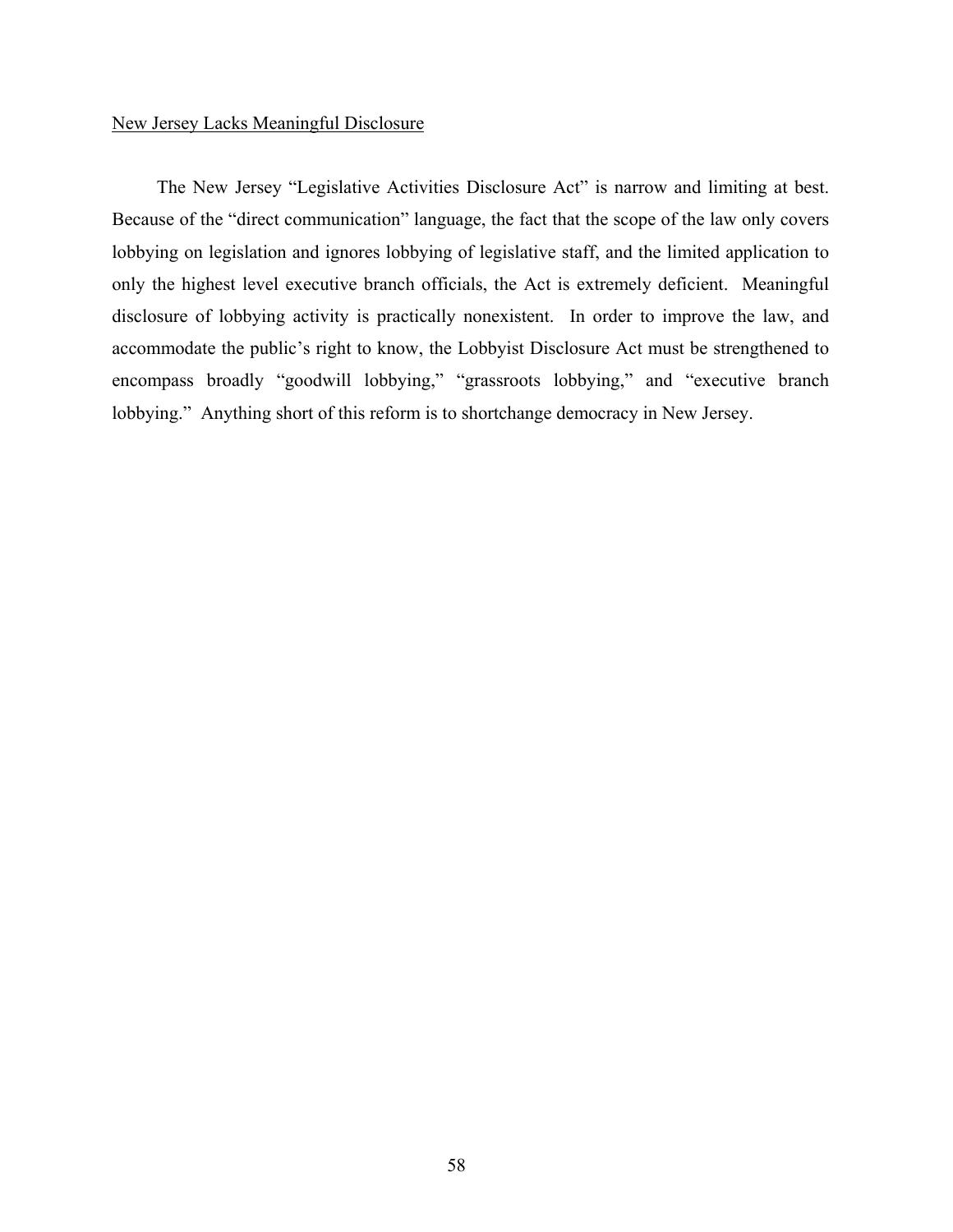#### MEANINGFUL LOBBYING REFORM

The First Amendment to the United State Constitution grants people the right to assemble and to petition the Government for redress of grievances.<sup>82</sup> In other words, it protects the right to lobby.

Article I of the New Jersey Constitution reiterates and reinforces this right for all New Jerseyans. In Article I, paragraph 18, it reads:

> The people have the right to assemble together, to consult for the Common good, to make known their opinions to their representatives, and to petition for redress of grievances.<sup>83</sup>

# Constitutional Right to Lobby not Contradicted by Disclosure

The right to lobby is not in question and never has been. Yet, It must be recognized that certain special interests have many more resources than the average citizen or group of citizens. These special interests will be more organized and more financially able than the individual citizen or group of citizens, and therefore capable of wielding a disproportionate influence over the political and governmental processes. In other words, they can have a greater influence over public policy than the more massive, but unorganized, general public; and have the potential to exert even undue influence on the process and its public officials. The right to lobby, inherent in the United States and New Jersey Constitutions, would be in no way undermined by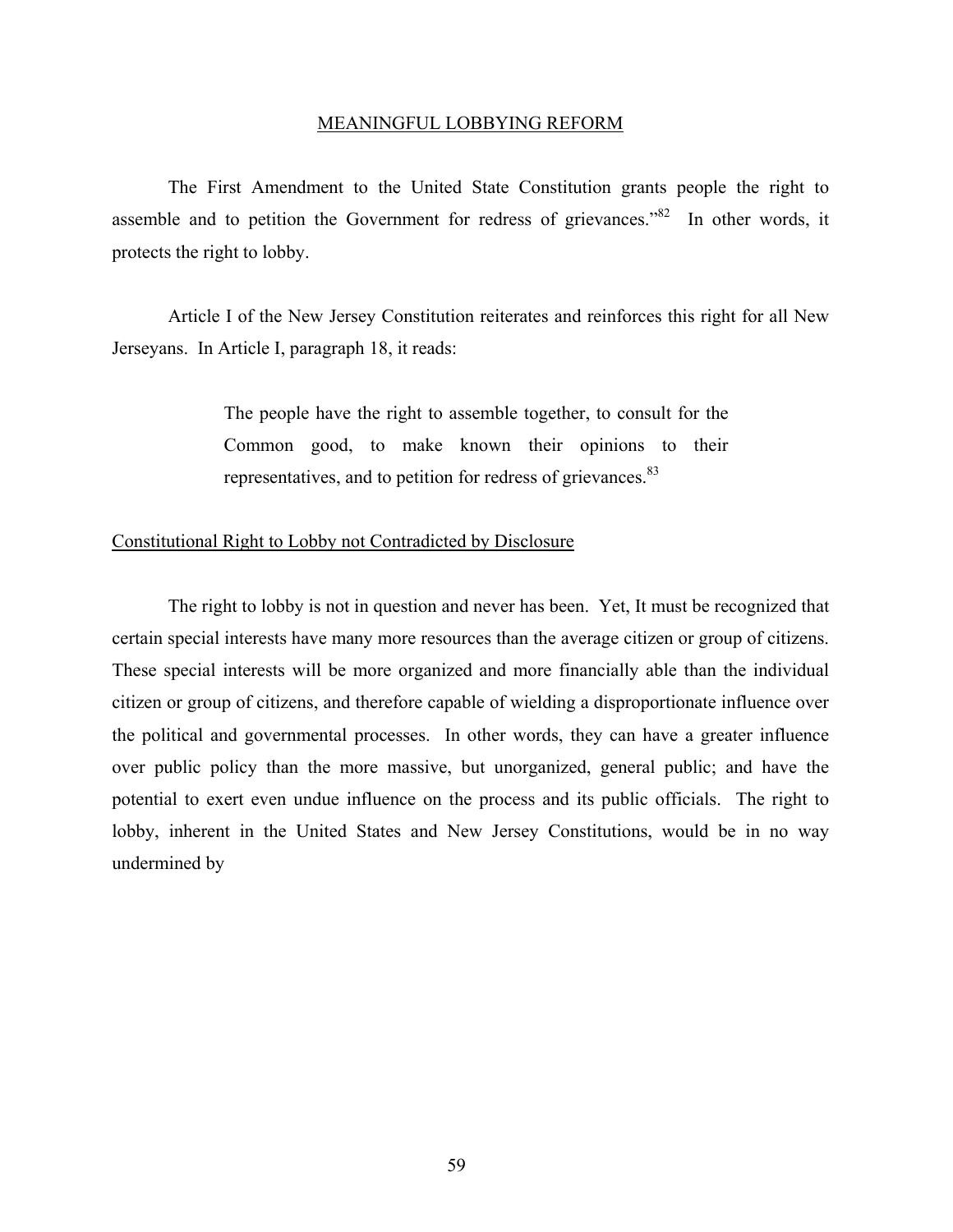comprehensive lobbying disclosure laws that provide the general public with an overview of this special interest lobbying activity aimed at influencing legislators and executive branch officials on public policy.

Indeed, James Madison, in The Federalist (No. 10), foresaw the need for controlling or regulating special interests. He wrote:

> Among the numerous advantages promised by a well-constructed union ... none deserves to be more accurately, developed than its tendency to break and control the violence of faction .... By, a faction, I understand a number of citizens, whether amounting co a majority or minority, of the whole, who are united and actuated by some common impulse of passion, or of interest, adverse to the rights of other citizens, or to the permanent and aggregate interests of the community.<sup>84</sup>

Madison's call for regulating those interests that might be adverse to the public interest came to fruition in 1946 when Congress officially recognized lobbying and began to regulate it by passing the "Regulation of Lobbying Act." In New Jersey, the first formal attempt to regulate lobbying occurred in 1964. Since that time the law has been amended and challenged in court with the final outcome being the "Legislative Activities Disclosure Act" implemented in 1981.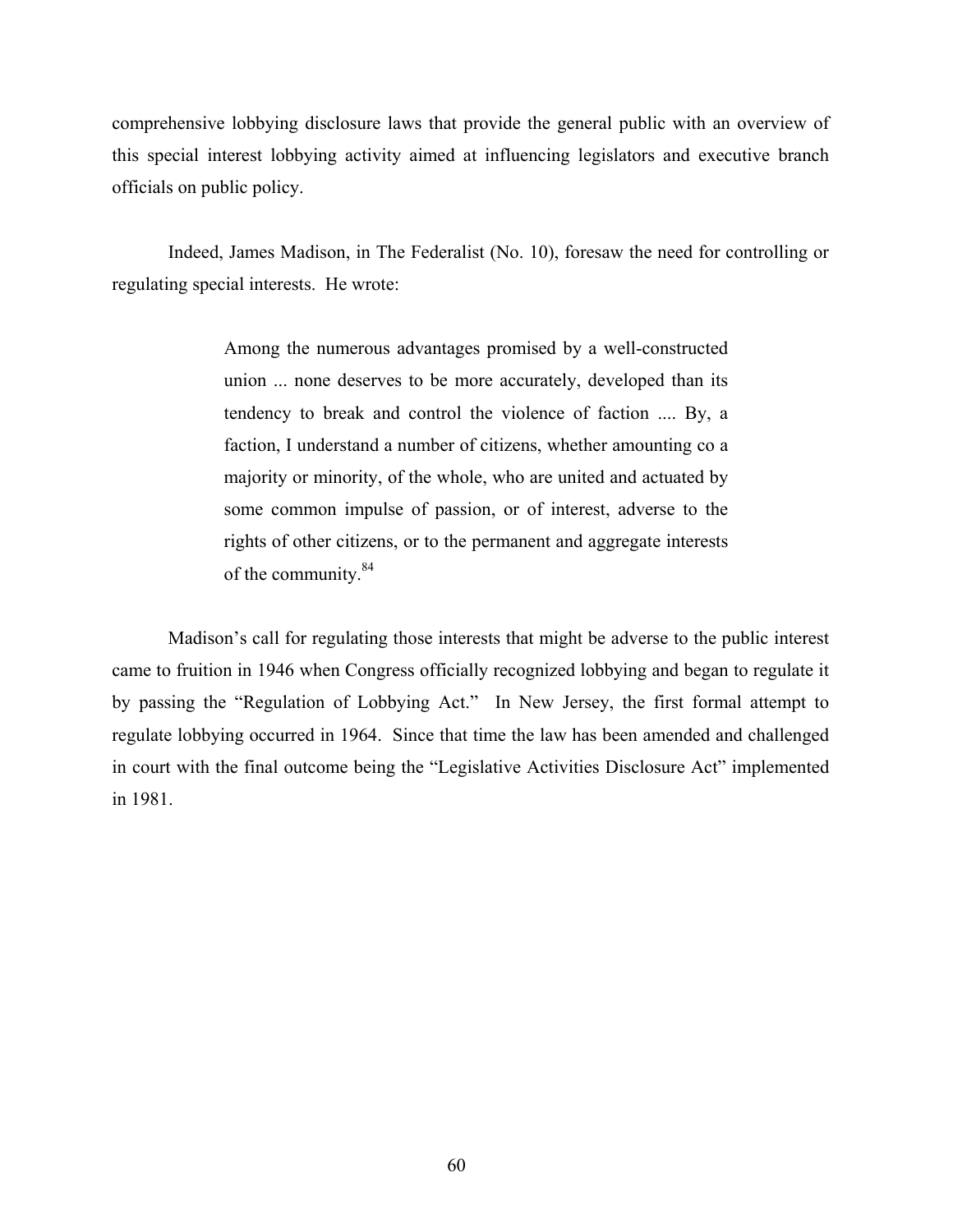## Suggestions for Reform

 With this paper, the Commission is attempting to rekindle the debate regarding lobbying disclosure in New Jersey and through this effort foster change in the "Legislative Activities Disclosure Act" that will be both meaningful and workable, capturing all information necessary for providing a full picture of the extent of lobbying activity in the Garden State. Toward that end, the Commission is offering the following suggestions for reform, all of which are believed to be necessary in order for the public to be fully informed regarding the actions of special interest lobbyists.

# Goodwill Lobbying Expenditures Should Be Reported

The current statute should be amended to include the disclosure of "goodwill lobbying." It is naive to believe that activity related to building relationships with legislators and executive branch officials does not impact positively upon a lobbyist's ability to influence the political process. As noted in the text, this strategy is an important weapon in a lobbyist's arsenal. It is one that is employed quite universally within the lobbying community and must be viewed as central to the efforts of the special interests to accomplish their policy goals.

Therefore, disclosure of expenditures made by lobbyists which benefit legislators and/or the Governor, members of the Governor's or Legislature's staff, or other executive branch members should be reportable under the Act.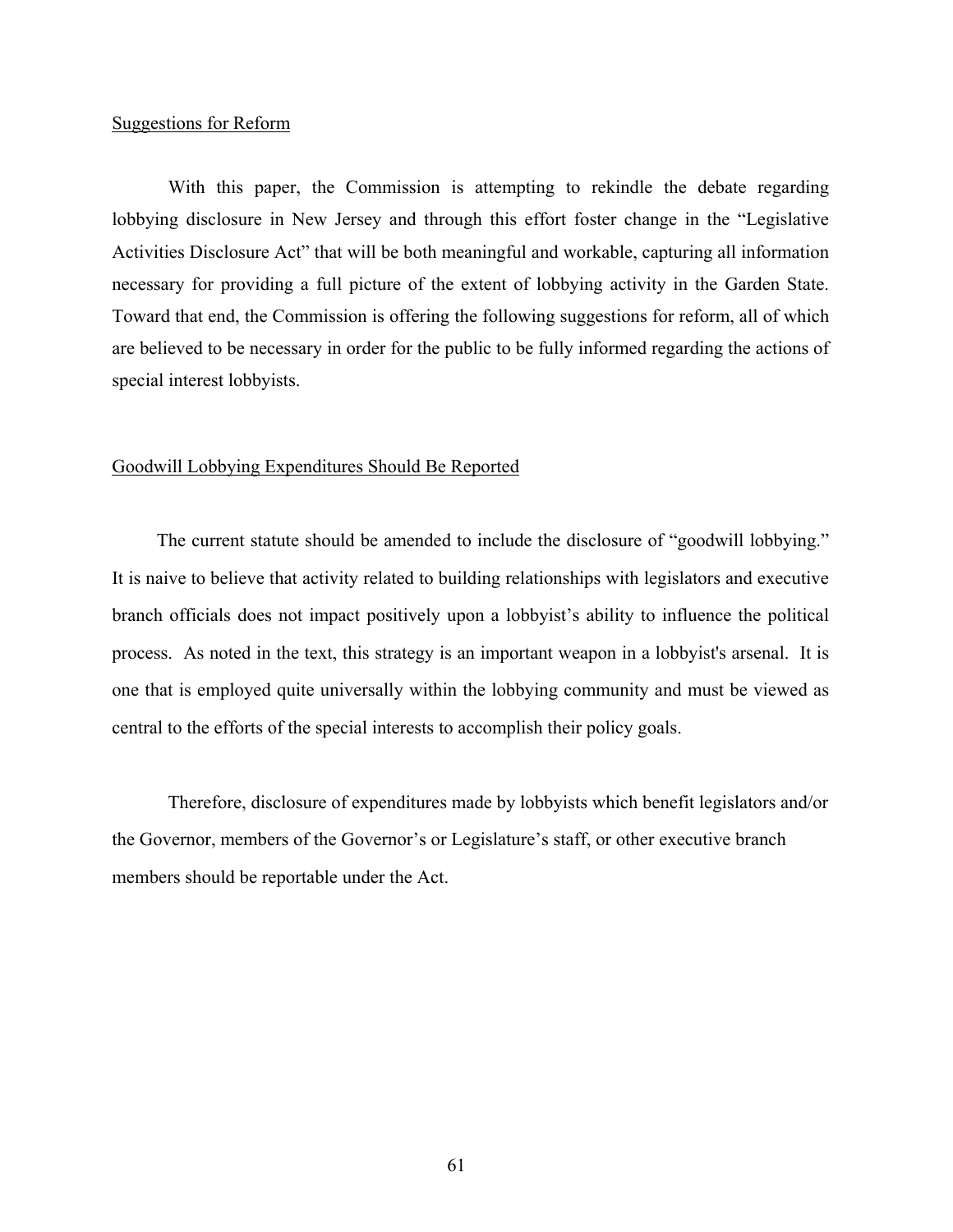These expenditures should be reported if they exceed a reasonable threshold amount for one day or a reasonable threshold amount during a three-month period. They should be reported even if the occasion is purely social and no legislation is discussed.

In the words of the 1982 joint report issued by the Attorney General and the Election Law Enforcement Commission, "meaningful disclosure of financial activity by lobbyists and legislative agents can never be realized unless all significant expenditures, including those which inure to the benefit of the Governor, or a legislator, or members of their staffs are subject to disclosure requirements. Public confidence in the integrity of the legislative process and disclosure program is necessarily compromised if the regulatory system permits a lobbyist to make personal benefic expenditures to lawmakers without disclosure.<sup>85</sup> Certainly, whether or not a particular bill has been discussed, is irrelevant to the influence gained by passing a benefit to a public official. It is the treating as well as the talking that the public has a right to regulate.

# Grassroots Lobbying Expenditures Should Be Reported

"Grassroots lobbying" can be an integral part of a high powered special interest lobby's strategy for Success. This type of lobbying involves the mobilization of "grassroots" support in favor or opposition to legislation or administrative actions. "Grassroots lobbying" techniques can range from simple contacts to get key opinion makers to Trenton to testify in behalf of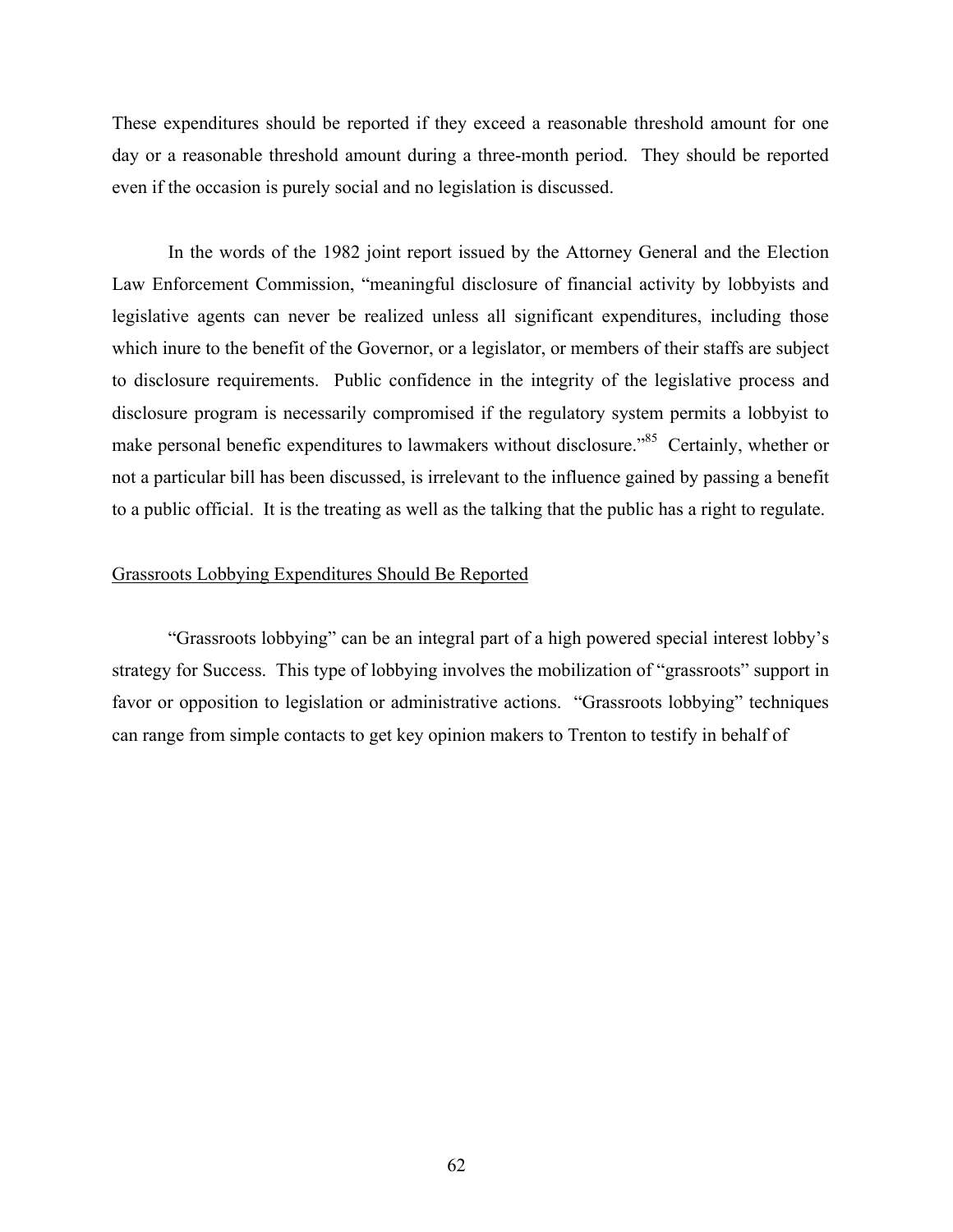or against legislation or administrative actions, to television advertising programs designed to build public support for a special interest's case. It can include direct mail techniques, public opinion polls, and print and broadcast media buys.

Special interest lobbies have the capability of undertaking such "grassroots" campaigns, the appeals of which can help them in effectively realizing their goal of influencing the political process. Through a well orchestrated effort that lets public officials know that there is "grassroots" support for their position on an issue, lobbyists can successfully achieve their aims.

Any comprehensive reform of the lobbying disclosure laws in New Jersey should require the reporting of expenditures made for "grassroots lobbying." Once again, a reasonable threshold expenditure amount should be included in the law which would trigger reporting of this type of activity. Moreover, the disclosure requirements in the law should be sufficiently narrow in scope so as to not be impracticable or unconstitutional. For instance, with respect to print and broadcast advertising, the appeal should be a clear statement for or against legislation or an administrative action. At the most, the requirement to disclose expenditures for mass advertising, if it is not just limited to advocacy on specific bills, etc., should only cover advocacy of positions on topical issues that are currently being acted upon by the Legislature or Executive Branch. With these qualifications in mind, however, it is essential to include "grassroots lobbying" activity in any reporting scheme.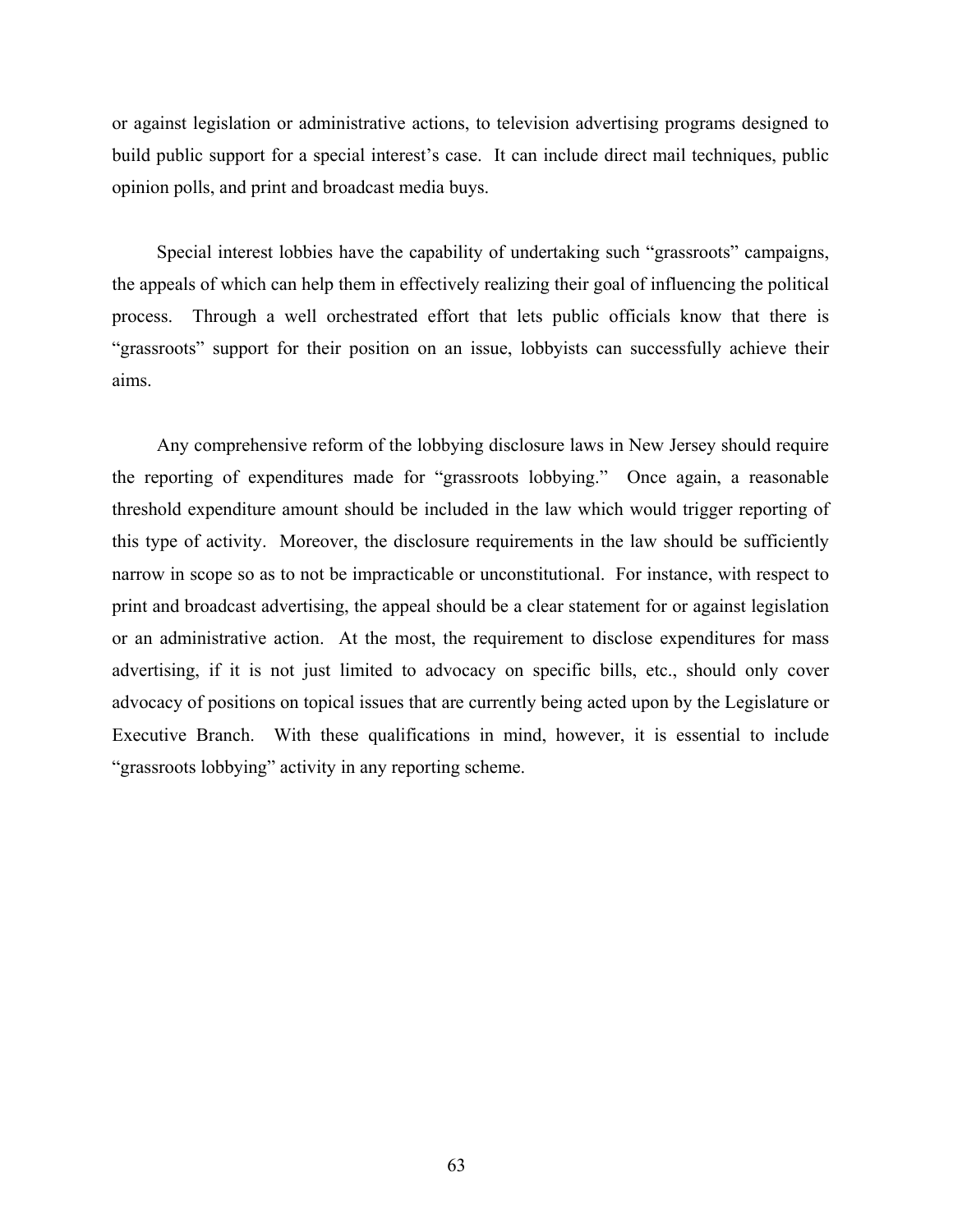## Executive Branch Lobbying Expenditures Should Be Reported

Lobbying of members of the Executive Branch of government regarding administrative rules, regulations, and procurement occurs in New Jersey without being subject to disclosure. Despite the fact that regulations clarify and interpret the statutes and have the force of law, despite the fact that administrative rules and other actions affect public policy, and despite the fact that millions of dollars are dispensed yearly by State government through contracts and grants, lobbying expenditures relative to executive branch members who make these decisions need not be disclosed. The "Legislative Activities Disclosure Act" reaches only lobbying on legislation and of the upper echelons of the executive branch.

The lack of disclosure of "executive branch lobbying" activity represents a major flaw in current law. Meaningful reform of the "Legislative Activities Disclosure Act" should include the requirement that expenditures relative to lobbying a much broader representation of the members of the executive branch be disclosed. The lobbying activity covered by such a provision in the law would include that activity dealing not only with legislation but also with the adoption of administrative rules and regulations and the awarding of contracts and grants.

To be sure, the enactment and implementation of legislation requiring the reporting of much more comprehensive "executive branch lobbying" activity is no easy task, particularly with respect to procurement. Thresholds amounts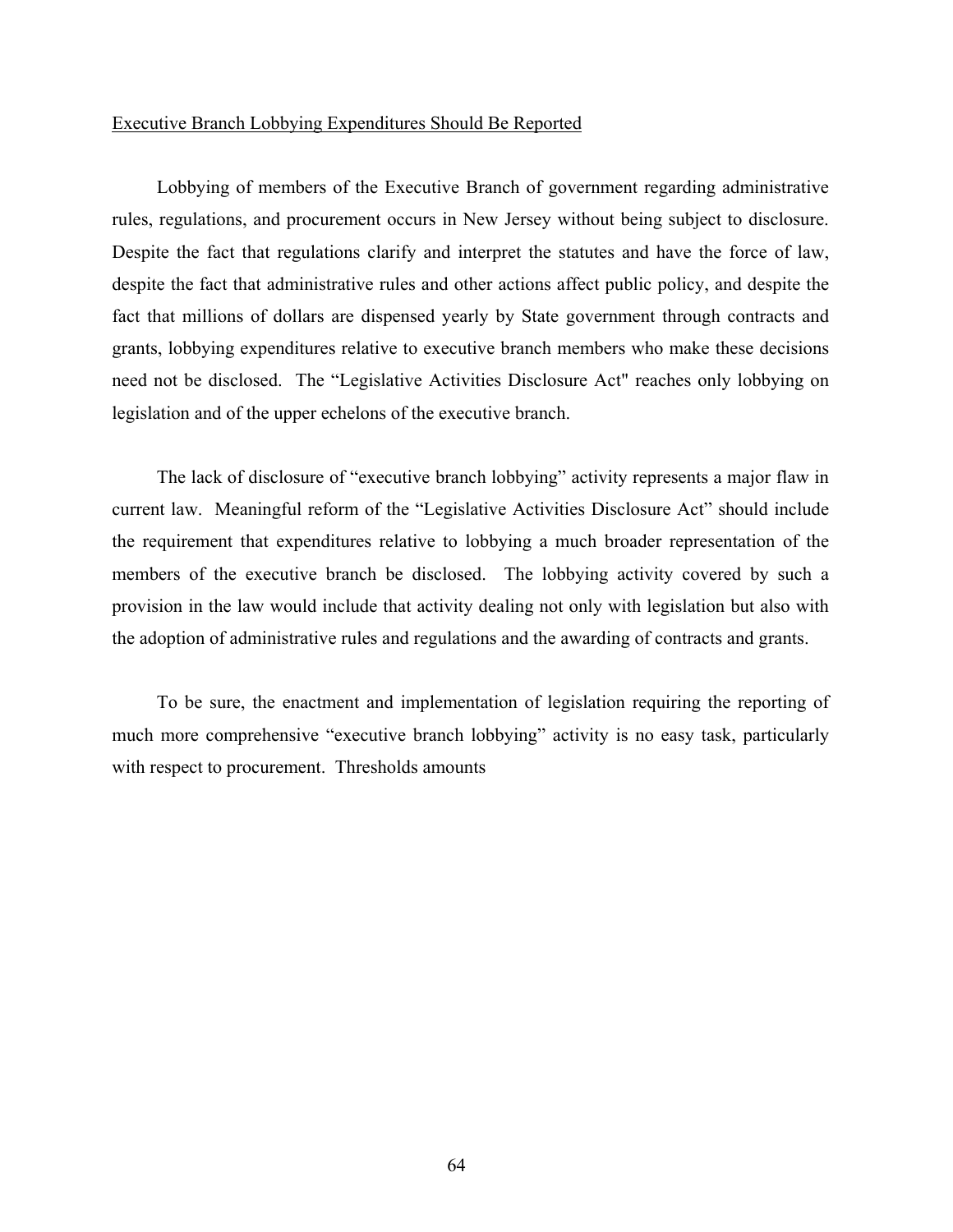for expenditures made relative to both regulatory activity and procurement should be high enough to be reasonable and manageable. Also, thresholds on contract and procurement amounts which trigger reporting should be reasonable.

In addition, any system for capturing information relative to executive branch lobbying should include a statutorily built-in dependence on the cooperation of the executive branch to enhance compliance. Notification by State agencies with respect to the identification of those who have been lobbying on behalf of rule changes, contracts and grants, would be an important feature of any compliance effort. Moreover, the cooperation of the Department of the Treasury regarding the provisions of a list of contract vendors would be helpful. Finally, as in Florida, a distinction could be made between a contract vendor or grant consultant responding to an agency solicitation and these same individuals approaching the agency unsolicited. A provision such as this should help to keep the disclosure system manageable.

Admittedly, the enforcement of an "executive branch lobbying" program will be difficult. Yet, meaningful reform of the "Legislative Activities Disclosure Act" requires an attempt to capture this activity on the disclosure forms.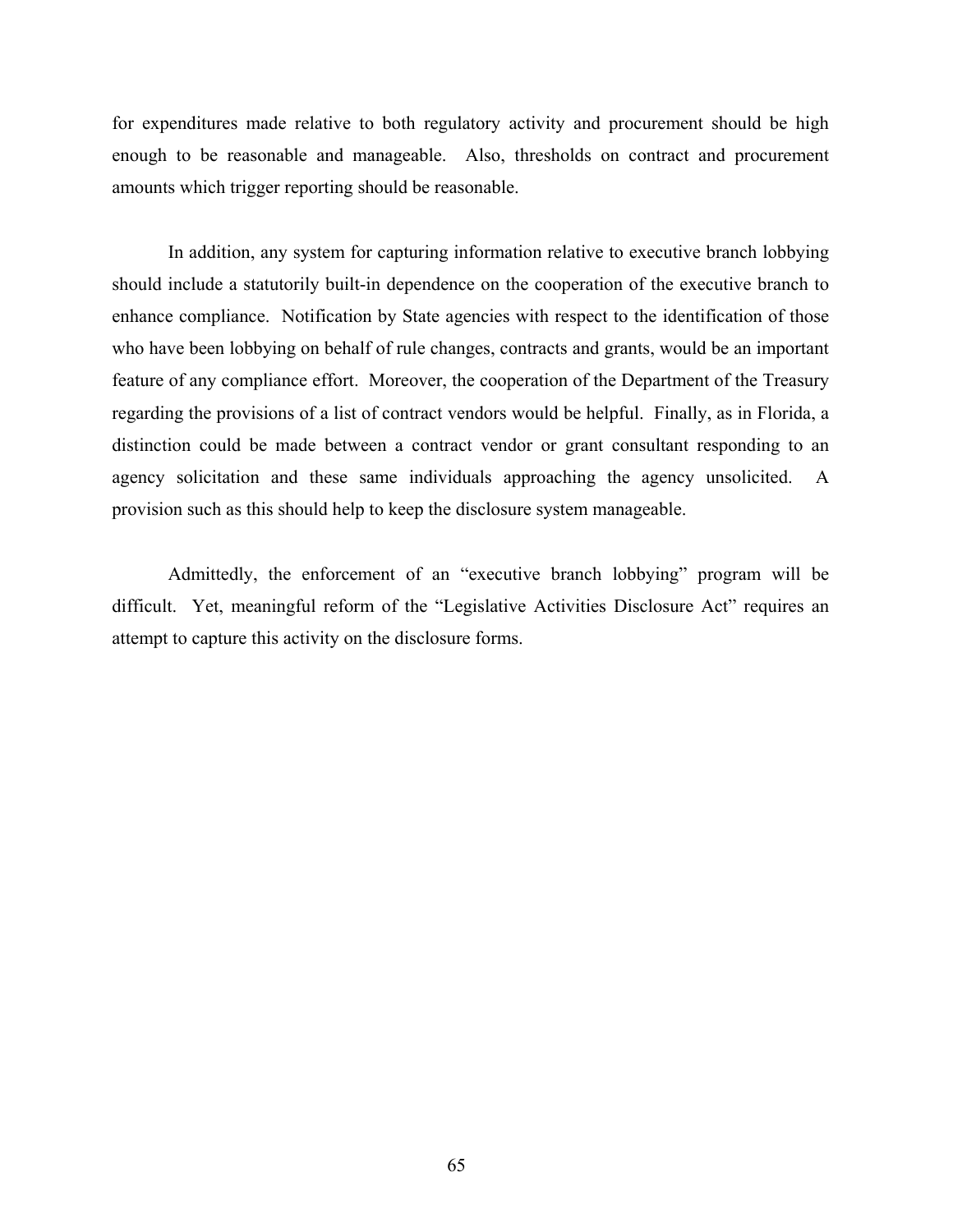## The Legislative Activities Disclosure Act Should Be Administered By One Agency, ELEC

The lobbying disclosure law is currently administered by two agencies. This arrangement has resulted In confusion and a certain amount of overlap in reporting. Registration is handled by the Attorney General as are quarterly reports of legislative activity. Annual reports of financial activity are submitted to the Election Law Enforcement Commission.

The dual system of administration of the lobbying disclosure law makes no sense and in reality is counter-productive. One agency would be able to handle the administration of the Act and could do so in a much more efficient and effective manner than is the case with the existing two-tier system.

Thus, consistent with past recommendations for reform, it is suggested that the law be changed to vest administrative authority in one agency of State government. Along with this administrative authority, of course, would go the authority to prosecute and penalize violators of the Act.

On the basis of its experience administering the "Campaign Contributions and Expenditures Disclosure Act," the Gubernatorial Public Financing Program, the "Personal Financial Disclosure Act," and, of course, the annual financial disclosure requirements of the "Legislative Activities Disclosure Act," the Election Law Enforcement Commission seems to be the one agency in State government best suited for such a task. What is more the Commission is well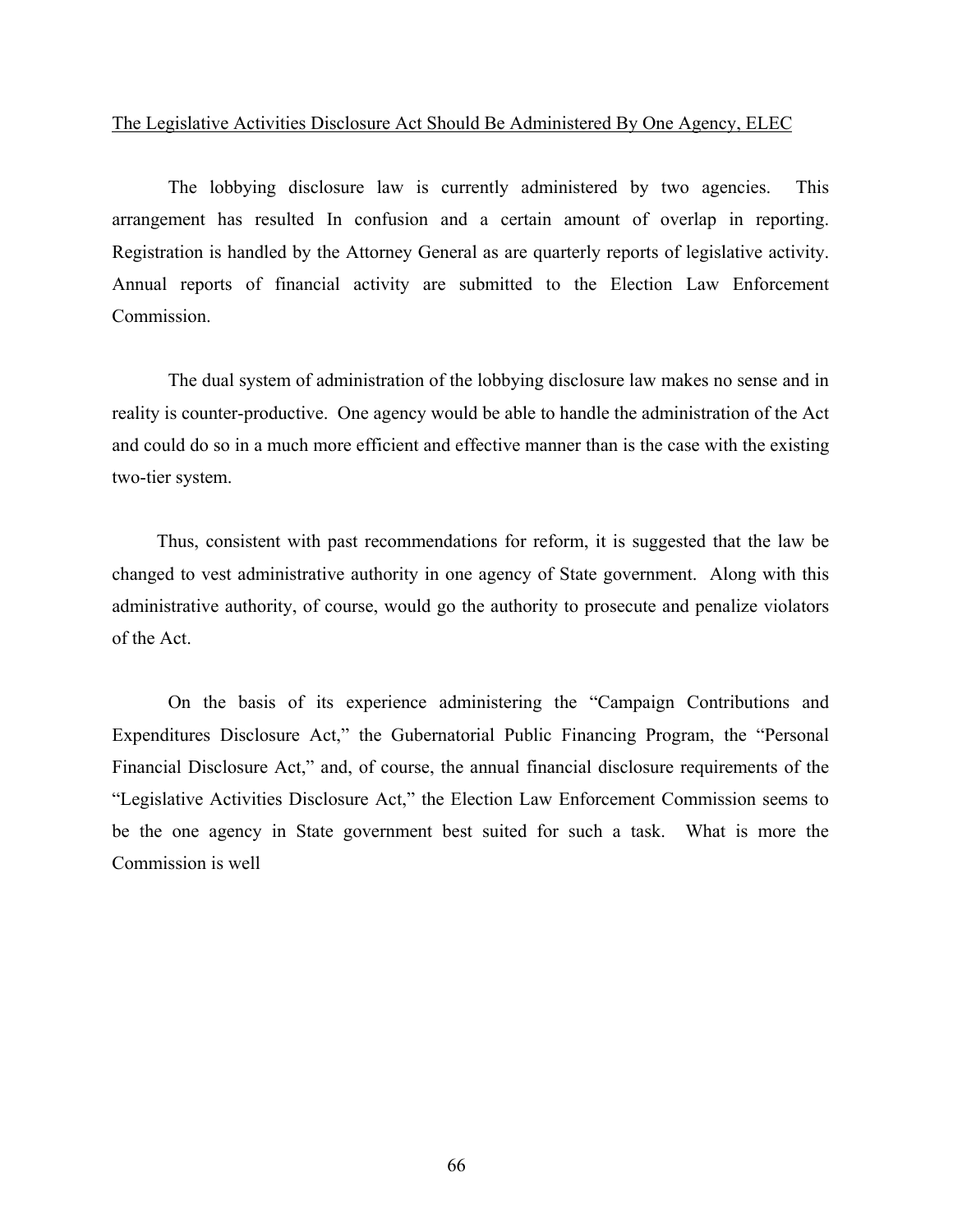known for its function as a disclosure agency and, as such, would be well equipped to conduct the educational programs necessary for achieving a high rate of compliance with the Act. Finally, the Election Law Enforcement Commission is an independent, bi-partisan Commission that has always acted in a nonpartisan manner. This very status would contribute to enhancing the public trust that the program was being administered completely and fairly. In the words of the 1982 joint report, the Commission "is prepared, at the direction of the Governor and Legislature, to assume responsibility for the program."<sup>86</sup>

Placing administrative responsibility for lobbyist disclosure in one agency instead of two is of paramount importance to meaningful reform and should be included in any change in the law.

#### Lobbyists Should Report Quarterly

Certainly, an outgrowth of having one agency administer the lobbying program would be the elimination of the annual report requirement and the continuation of registration and quarterly report requirements, but in expanded fashion. For Instance, if executive branch lobbying disclosure requirements are included in a reform package, the current registration program will have to be expanded beyond the current field of traditional lobbyists to include sales representatives and the like who work for contract vendors. And, quarterly reports would be expanded to include activity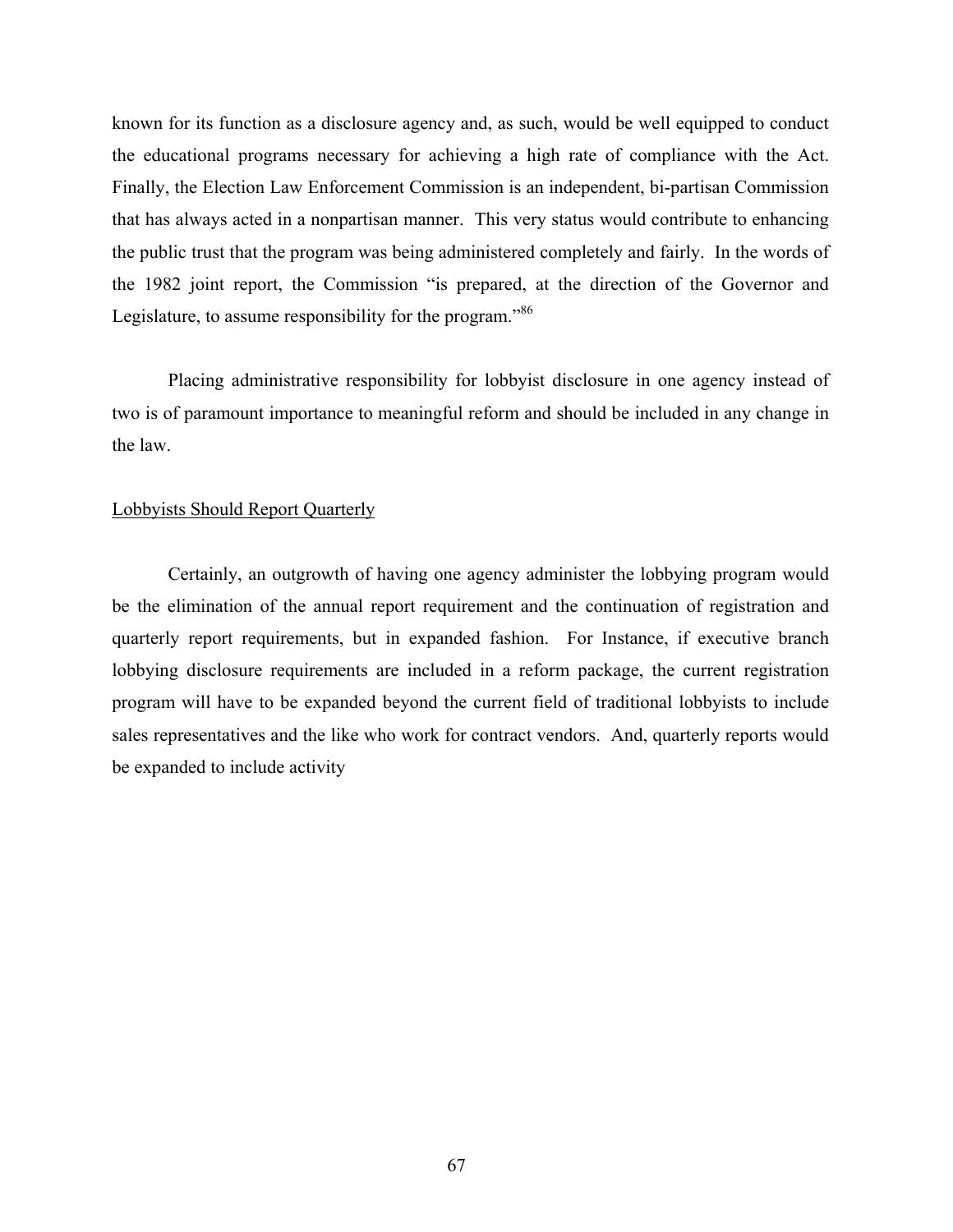reported on both the current quarterly reports to the Attorney General and the annual financial reports to the Commission.

A change in the reporting system to one requiring quarterly reports would benefit lobbyists and the public alike. As noted in the earlier report by the Attorney General and the Commission,

> Quarterly reporting will significantly relieve the recordkeeping burdens currently imposed upon lobbyists and legislative agents, especially since they would be relieved of the burden of reporting on transactions as much as 12 months old. More importantly, the Legislature and the public should be provided with information that is reasonably current. Quarterly reporting will substantially increase the probability that members of the Legislature and the public know what organizations and persons are lobbying on behalf of what legislation, before action is taken upon the legislation. $87$

### The Terminology Referring to the Various Lobbyist Filing Entities Should Be Clarified

Throughout the years , the terms "lobbyist" and "legislative agent" referred to in current law, have created a certain amount of confusion, especially with regard to legislative agents who are contract lobbyists, or members of outside firms, and those who are salaried employees of a special interest. This confusion in the definitions has led to a certain amount of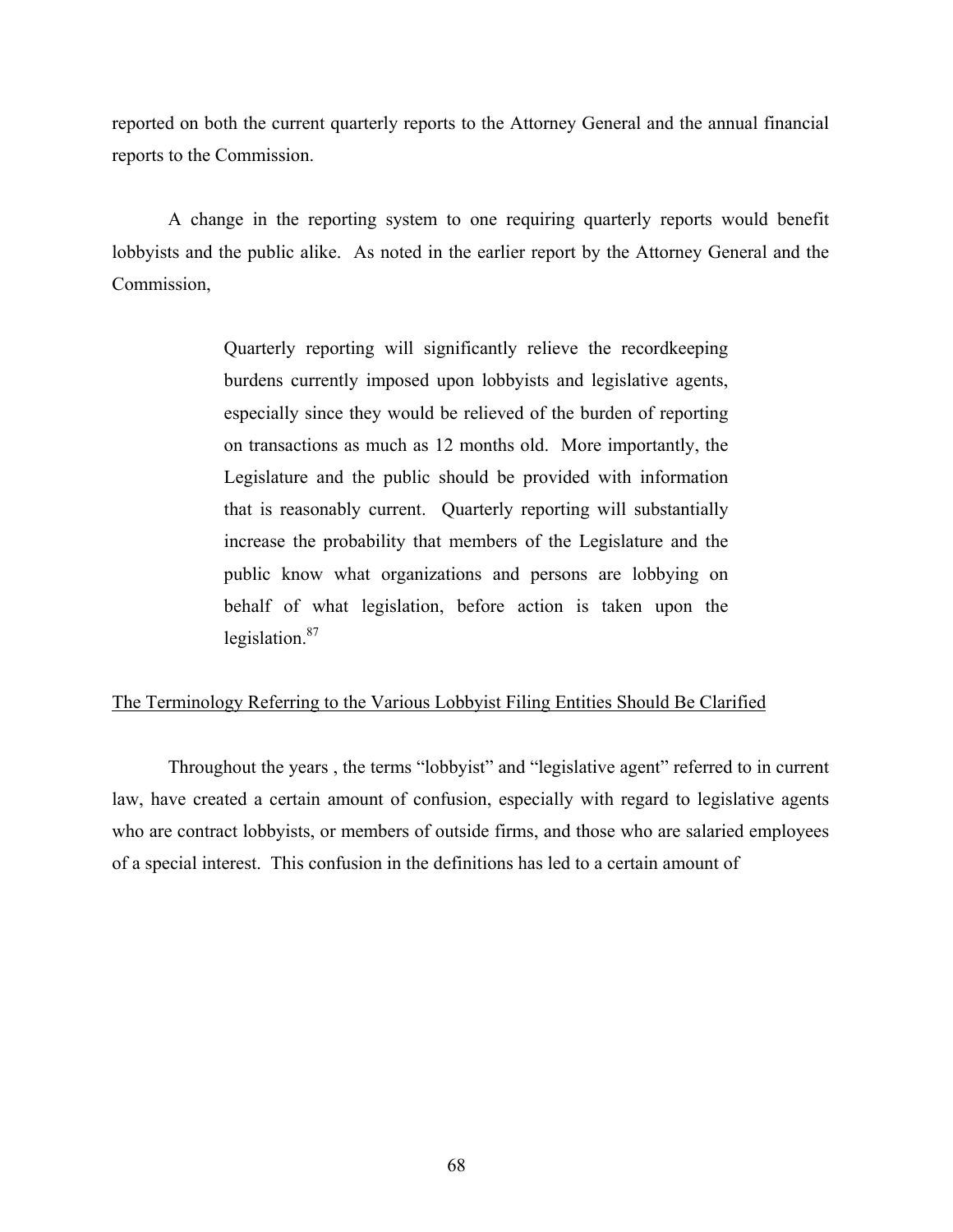misunderstanding as to who or what organization is required to report and what information is required to be reported.

The word "lobbyist" should be changed to lobby organization to clearly distinguish this entity from those individuals or firms who do their lobbying for them. A lobbyist organization more clearly denotes that this entity is not an individual or firm actually doing the lobbying, but rather the sponsor corporation, business partnership, labor union, association, or other organization retaining the services of these individuals or firms.

In addition, the term "legislative agent" should be changed to clarify the fact that those who lobby represent professional lobbying firms or are employed by a sponsoring organization. It should also be extended to include those individuals or firms who are not part of the regular lobbying community but nevertheless lobby for contracts and grants.

The Lynch and Schluter bills accomplish part of this task by using the term "contract lobbyist" to denote professional lobbyists and "employee lobbyists" to denote salaried employees whose job it is to lobby for the parent organizations. These terms are very appropriate and would be useful in any reform package. In terms of the new category of operatives who seek to influence the awarding of contracts and grants, perhaps the term "vendor lobbyist" is descriptive. In any event, whatever terms are used, the specific requirements for reporting of each one of these lobbyist entities should be spelled out. For instance, it should be clear that "contract lobbyists" would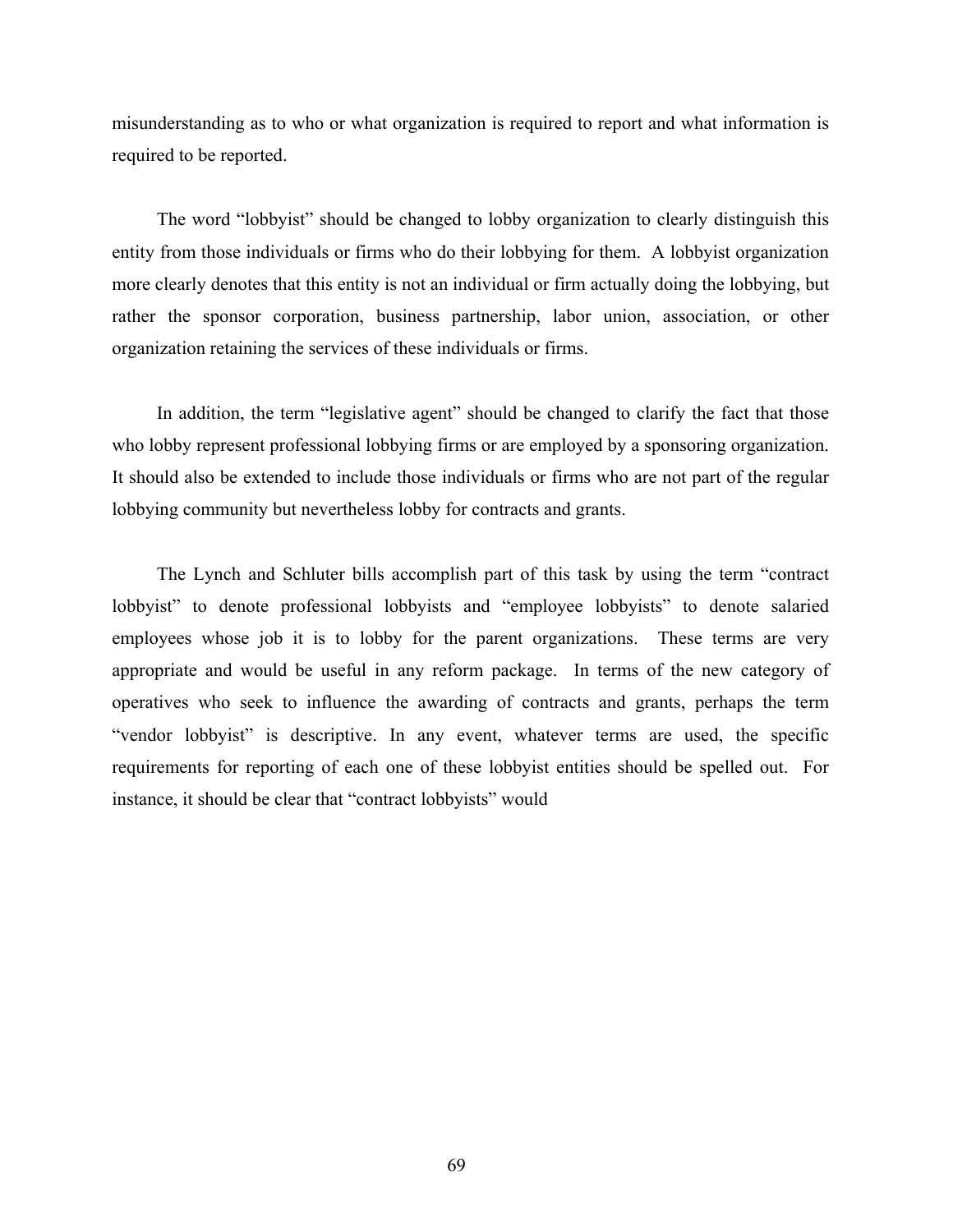be required to file reports. Unlike present law, "employee lobbyists" should be treated in the same way as "contract lobbyists" for the purposes of reporting. Instead of the "lobbyist organization" filing a report, which includes the activity of the "employee lobbyists," it should be the "employee lobbyist" who files the report on behalf of the lobbyist organization. Finally, in the case of lobbying for contracts and grants by individuals other than in the normal lobbying categories of "contract" and "employee" lobbyists, these "vendor lobbyists" should have separate filing requirements. When procurement lobbying is undertaken by regular lobbyists, this activity can be included in their reports.

Precise terms are important in any law and are particularly important with respect to disclosure and the requirements of disclosure. Changes to the "Legislative Activities Disclosure Act" making it a more meaningful statute would necessarily require the inclusion of terms that adequately describe the functions of the various lobbyist entities.

#### Lobbying Disclosure Should Be Adequately Funded

Obviously, a complete and meaningful lobbying disclosure program requires that provisions to require the reporting of "goodwill lobbying" expenditures, the reporting of "grassroots lobbying" expenditures, and the reporting of "executive branch lobbying" expenditures, be included in the reform package. Yet, just as importantly, along with these more extensive and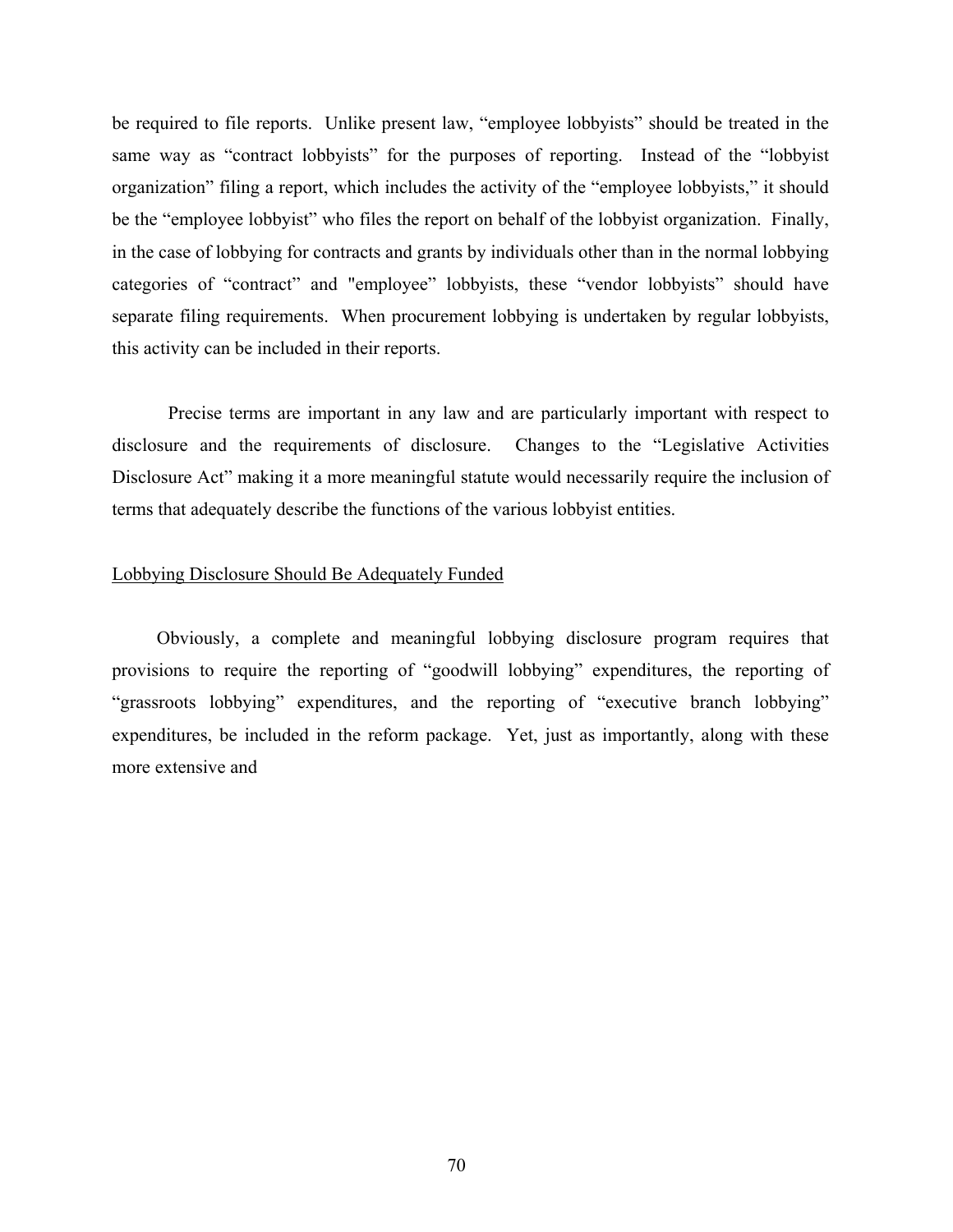thorough going measures, an effective lobbying disclosure program absolutely requires adequate funding.

It would do little good to enact a more stringent disclosure program without sufficient money to provide the staff and administrative support necessary to enforce it. A good law is ineffective without an adequate appropriation for the purposes of enforcement.

The reform package envisioned in this paper would require an initial appropriation of approximately \$260,000. The appropriation for this disclosure program could either derive from the normal appropriations process, or if the concept from the Commission's White Paper on Alternate Funding Sources<sup>88</sup> is embraced, from filing fees on lobbyists reporting to the Commission. These filing fees should be reasonable but sufficient to fund the program. Moreover, ELEC should be able to keep fine monies from an enhanced statutory fine provision as has also been suggested.

Undoubtedly, a complete and meaningful lobbyist disclosure program is called for in New Jersey. A most important part of such a program, however, is the funding to carry it out.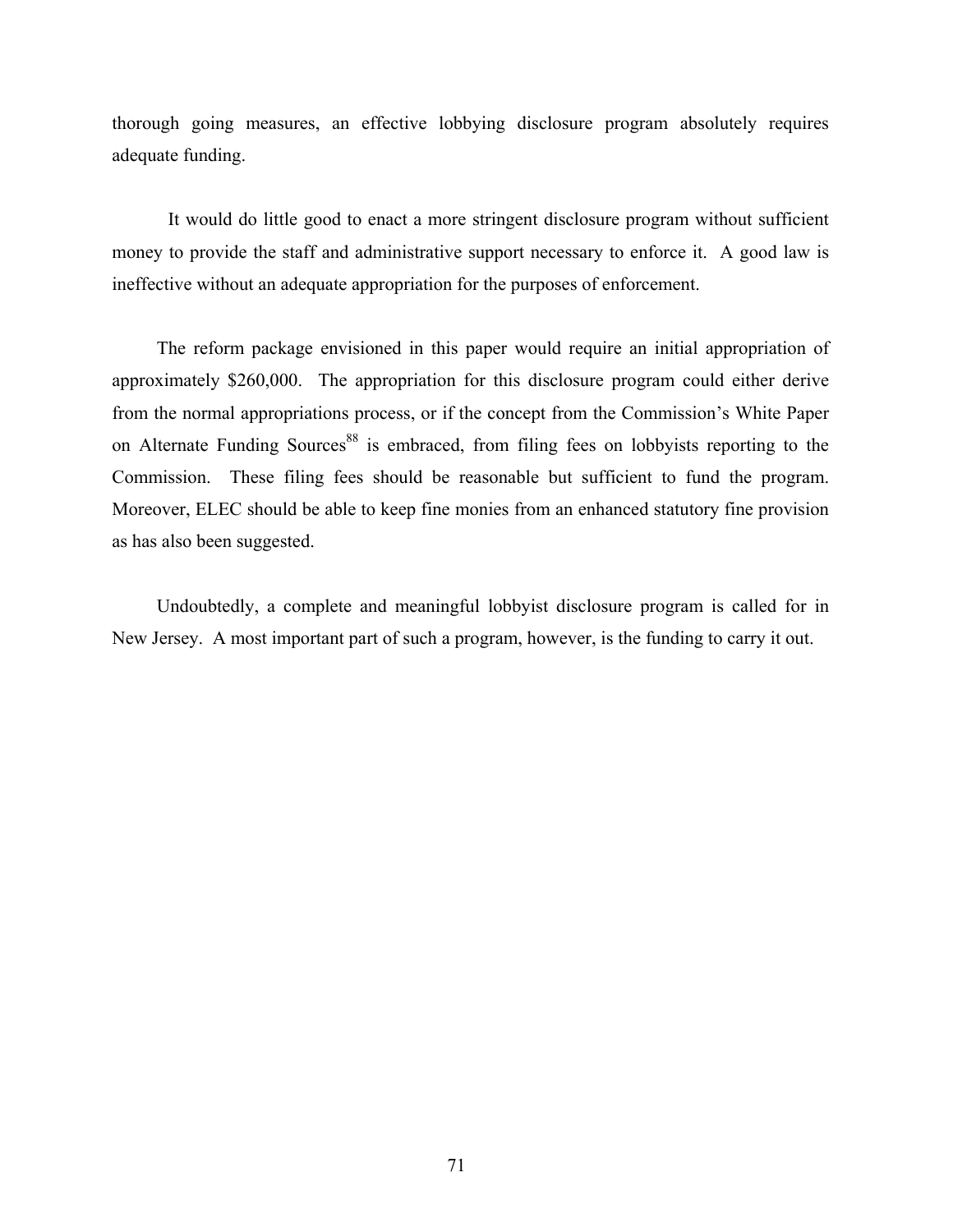#### CONCLUSION

The Trenton Daily True American, in an 1850 editorial, spoke, "of the three branches of our Legislature." The "third house," it reported, was "Always very numerously and respectively filled, consisting of persons from every part of the State, 'boring' either for office, or for votes, upon some singularly interesting application." Lobbyists, the paper's Trenton readers found, were "the power behind the throne, greater than the throne itself."<sup>89</sup>

In 1951, Karl Schriftgiesser wrote in The Lobbyists:

lobbying had long been a recognized problem in the various states. The first State to give it legal consideration was Georgia, which, in its Constitution of 1877, declared lobbying to be a crime. Two years later California declared improper lobbying to be a felony. In 1890, Massachusetts passed an antilobby act which was to serve as a model for similar legislation in Maryland (1900) and Wisconsin (1905). New York, where lobbying had long been rife and where the term had originated as far back as 1820, followed suit after [an] investigation revealed the lengths to which great insurance corporations would go, in the words of [a state] justice, to hire adventurers for the promoting of their private interests.<sup>90</sup>

As recently as 1982, Bob Narus declared in the New Jersey Reporter:

The most recent and glaring example [of lobbying influence] came last summer with the repeal of the lemon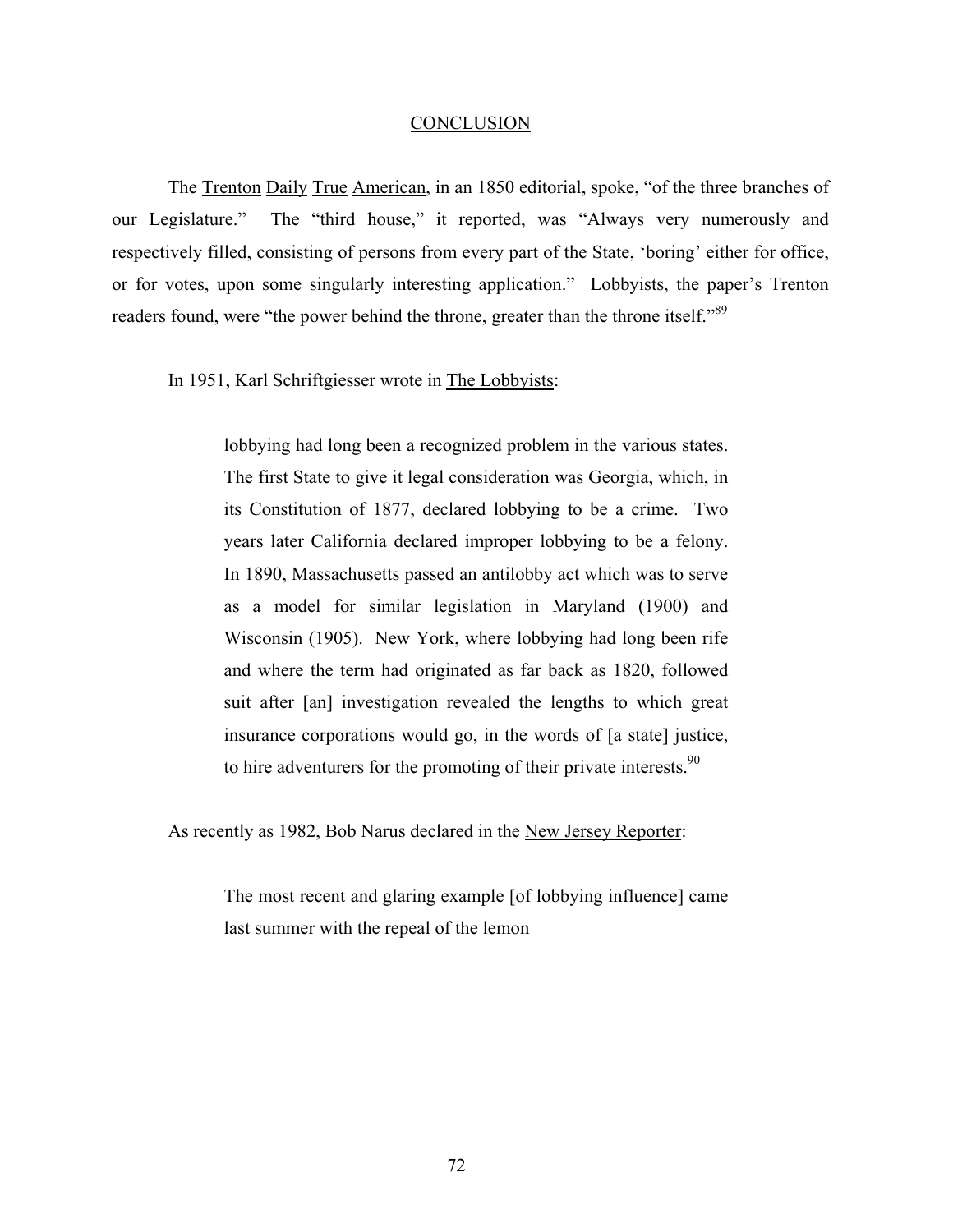rule, a Federal Trade Commission regulation that would have required used car dealers to disclose any known defects in cars they sell. The National Automobile Dealers Association spent close to a million dollars trying to defeat it. Congress, trusted about as much as used car salesmen these days, defeated it. Rules on the State level are of interest to car dealers as well. The New Jersey Automobile Dealers Association can be counted on to fight regulations they don't like, and one of its weapons is the New Jersey Conference of Automobile Retailers, a.k.a., N.J. CAR  $PAC.<sup>91</sup>$ 

 The business of lobbying has been riddled with suspicion throughout both New Jersey and American history. Dating back to the days of the American Revolution, when James Madison, in the Federalist Papers, indicated a concern over the impact of factions on the general good; to the 1850's in New Jersey, when the Daily True American ran its editorial on "the three branches of our Legislature;" to the 1950's when a comprehensive history of the subject was written; to the early 1980's when the New Jersey Reporter decried the activities of automotive lobbyists; to the present day, when lobbyists and lawmakers disagreed at a roundtable discussion sponsored by the Asbury Park Press about the influence of special interest money; the suspicion lingers. $92$ 

According to a Congressional Quarterly book on lobbying, "the unsavory reputations of early practitioners gave the word a pejorative sense that lobbyists have been trying to shake ever since."<sup>93</sup> Still, there should be no question about the right to lobby or the fact that those who undertake the business of lobbying are an integral part of the democratic process. In fact,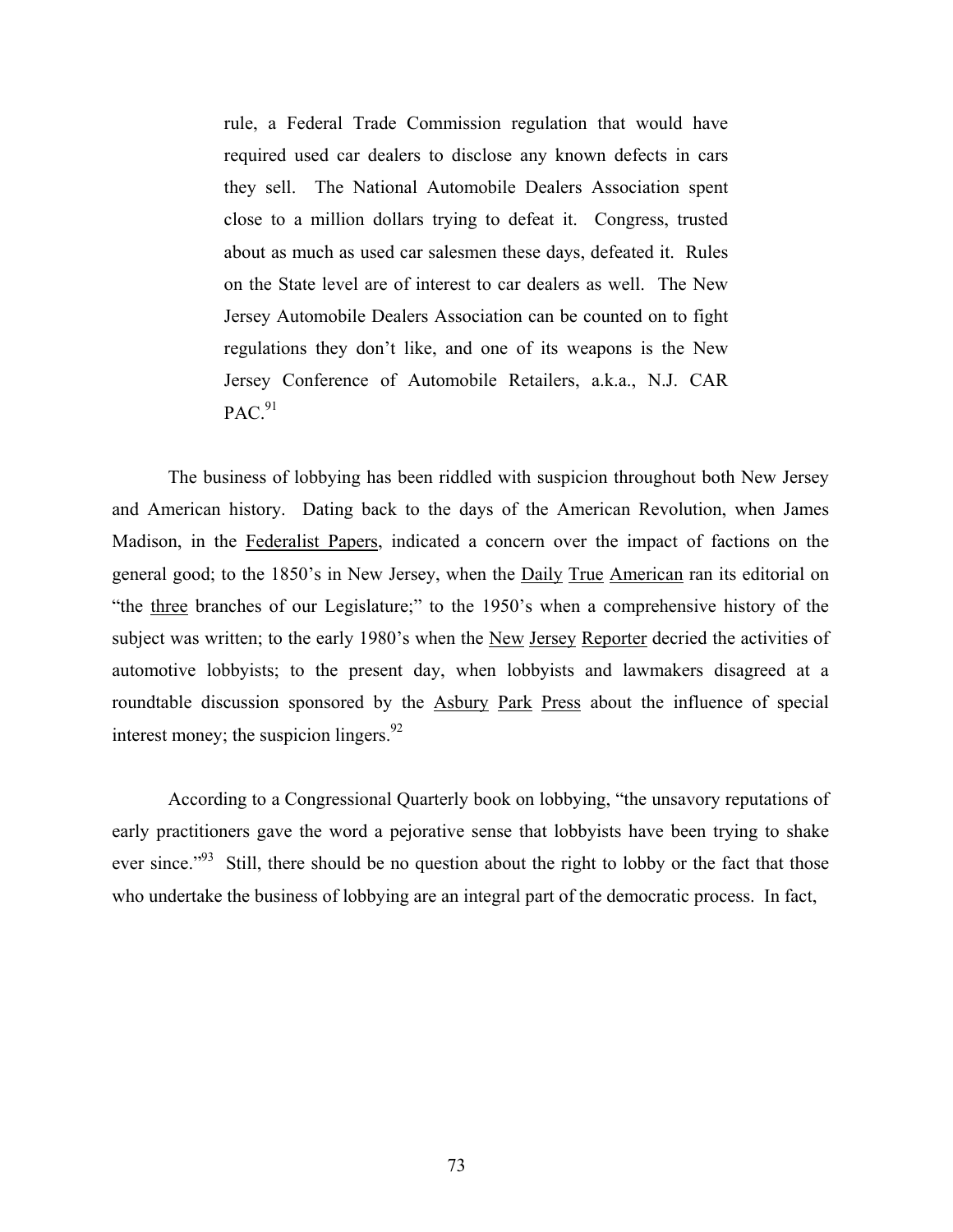it is widely acknowledged that the role lobbyists play in the process is vital and a necessary part of a legislator's or executive branch member's attempt to obtain the information necessary to make informed decisions.

According to a lobbying handbook developed by the New Jersey Division on Women, in the New Jersey Department of Community Affairs, in conjunction with the Eagleton Institute of Politics:

> The right to lobby emanates from our Constitution, which provides every citizen the right to petition her or his government. Lobbying has become integrated into the legislative process at every level of government. In its constructive role, lobbying provides information necessary for the enactment of sensible laws. It is also a necessary outlet for expressing the goals of special interest groups. $94$

Moreover, the same Congressional Quarterly book that takes note of the negative reputation of lobbyists also states:

> Nevertheless, lobbyists gradually gained a more positive image. The public began to recognize that pressure groups and their agents perform some important and indispensable jobs. Such services today include helping to inform both Congress and the public about problems and issues, stimulating public debate, opening a path to Congress for the wronged and needy, and making known to members the practical aspects of proposed legislation whom it would help, whom it would hurt, who is for it and who is against it. The result of this process has been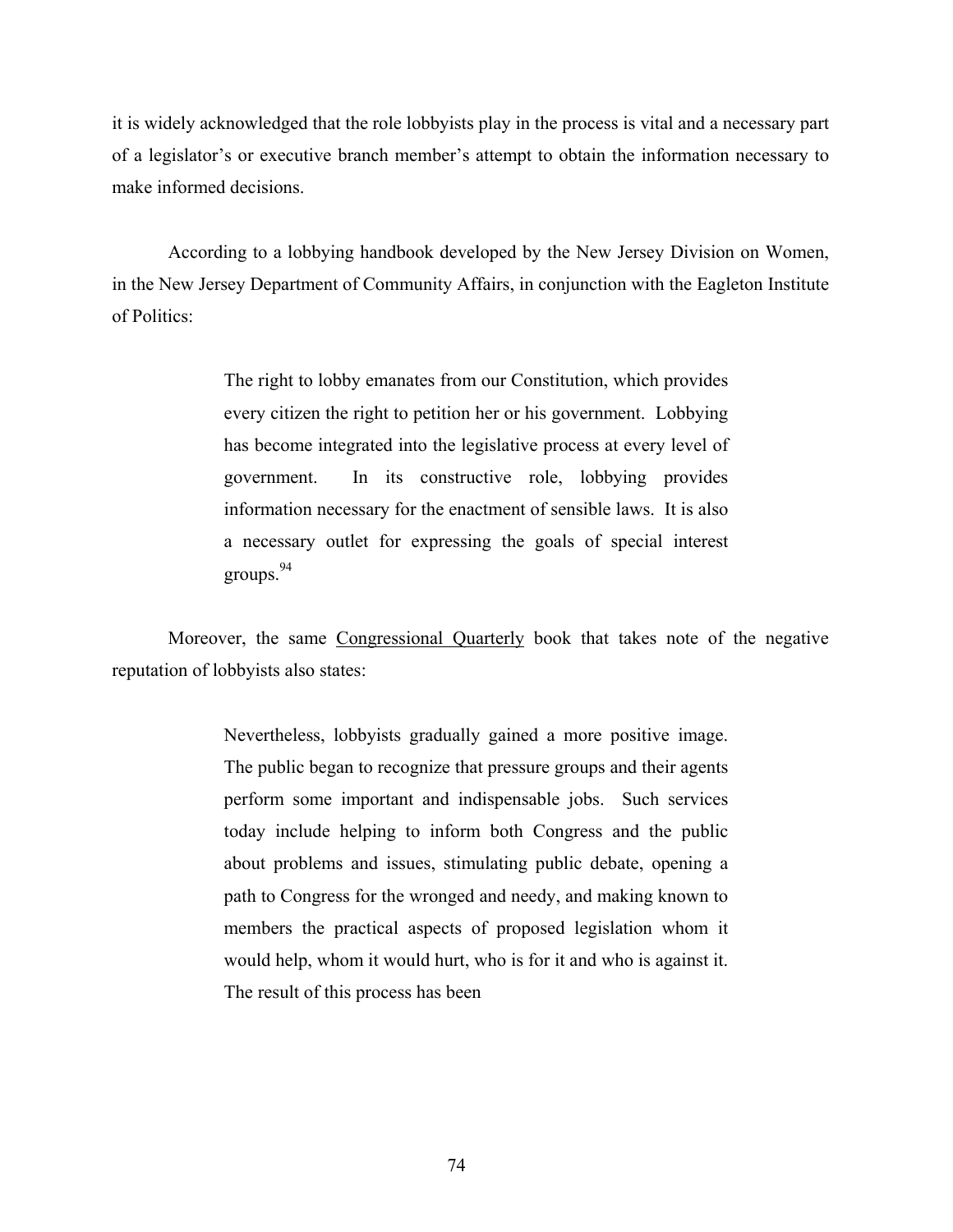considerable technical information produced by research on legislative proposals.

The whole history of lobbying in both New Jersey and the United States shows that the framers of the Constitution were right in establishing a First Amendment that not only protected the right of free speech, but also, "the right of the people ... to petition the government for redress of grievances."96 That same history shows also that James Madison was correct in foreseeing the dangers inherent in a system that allows pressure groups to form and be active.

Certainly, this dichotomy is real and is the reason why it is so critical that not only must the right of lobbying be protected, but also that a response to its dangers be made. To this end, a meaningful disclosure law is needed that will work toward building public trust in government and at the same time not in any way inhibit lobbying activity.

Such a disclosure law is envisioned by the Commission in its recommendations contained in this White Paper for reforming the "Legislative Activities Disclosure Act." Specifically, the Commission believes that:

- 1) benefit passing to public officials during "goodwill lobbying" as well as "direct lobbying" should be disclosed to the public;
- 2) "executive branch lobbying" should be reportable;
- 3) lobbying of legislative staff should be reportable;
- 4) "grassroots lobbying" should be reportable;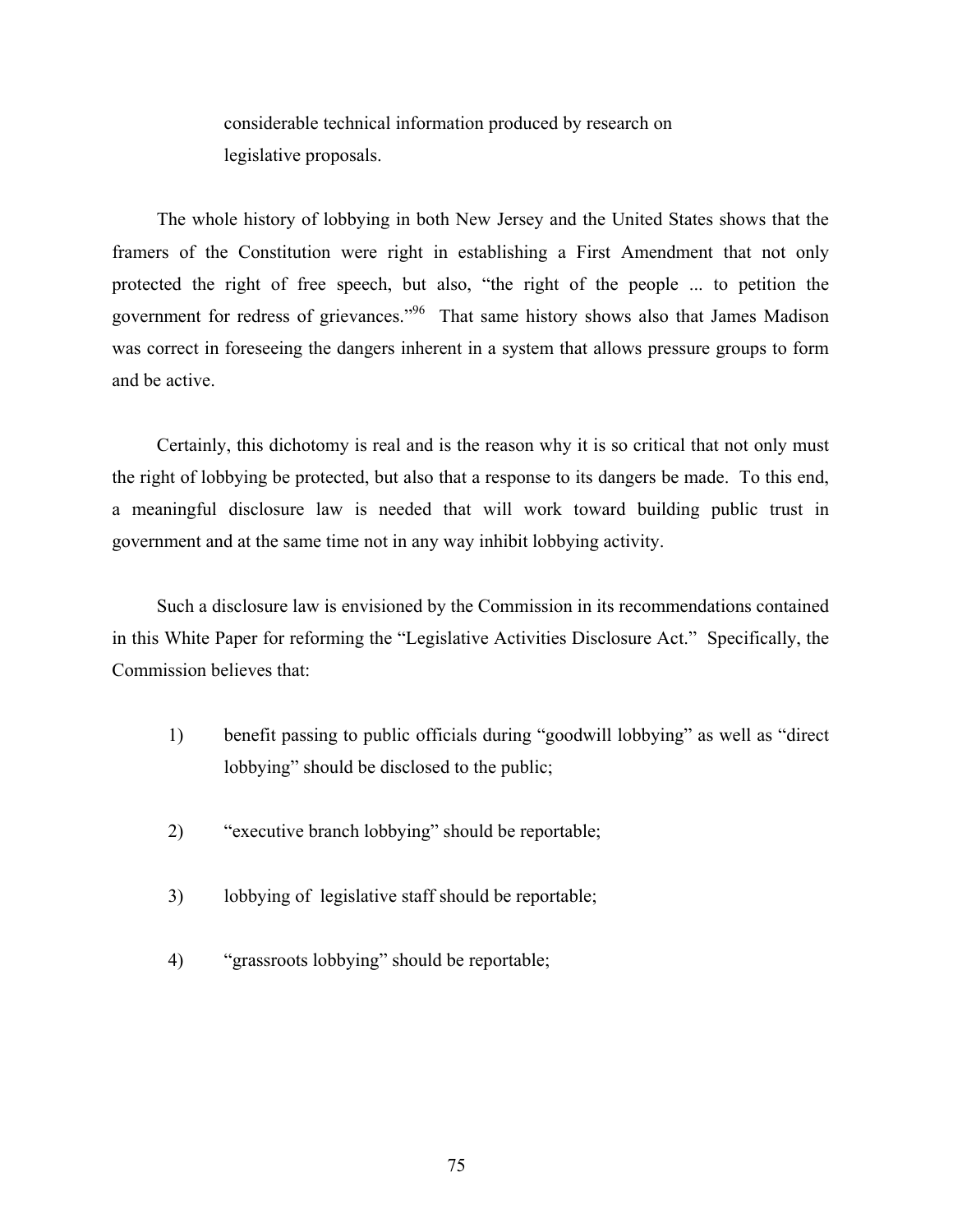- 5) a meaningful disclosure law can be best served through granting one agency of government, ELEC, the authority to administer the program, through developing new terms to describe adequately the functions of the various entities involved, and through streamlining reporting requirements to eliminate duplication and overlap; and,
- 6) adequate enforcement of such a statute requires funding at sufficient levels to allow the law to be enforced.

 In many ways, lobbying has changed since the early days of the Republic. Those changes can best be described as going from Madison to Madison: from James Madison to Madison Avenue. At the same time that there have been changes, however, much has remained the same: lobbying is and always has been about communication, about access, and about influence.<sup>97</sup>

In James Madison's day, the pressure lay with the land and commercial interests, in conflict with the debtor and creditor classes, and the coastal residents, in conflict with the rural and interior residents.

Today, the pressure can come from builders in conflict with environmentalists, or from corporations in conflict with labor unions.

The early pressure groups did not have television, did not have radio; and did not have direct mail, polls, and computers. There were no PACs. They did, however, have information, money, and the knowledge of the governmental process - and they assuredly understood the importance of access.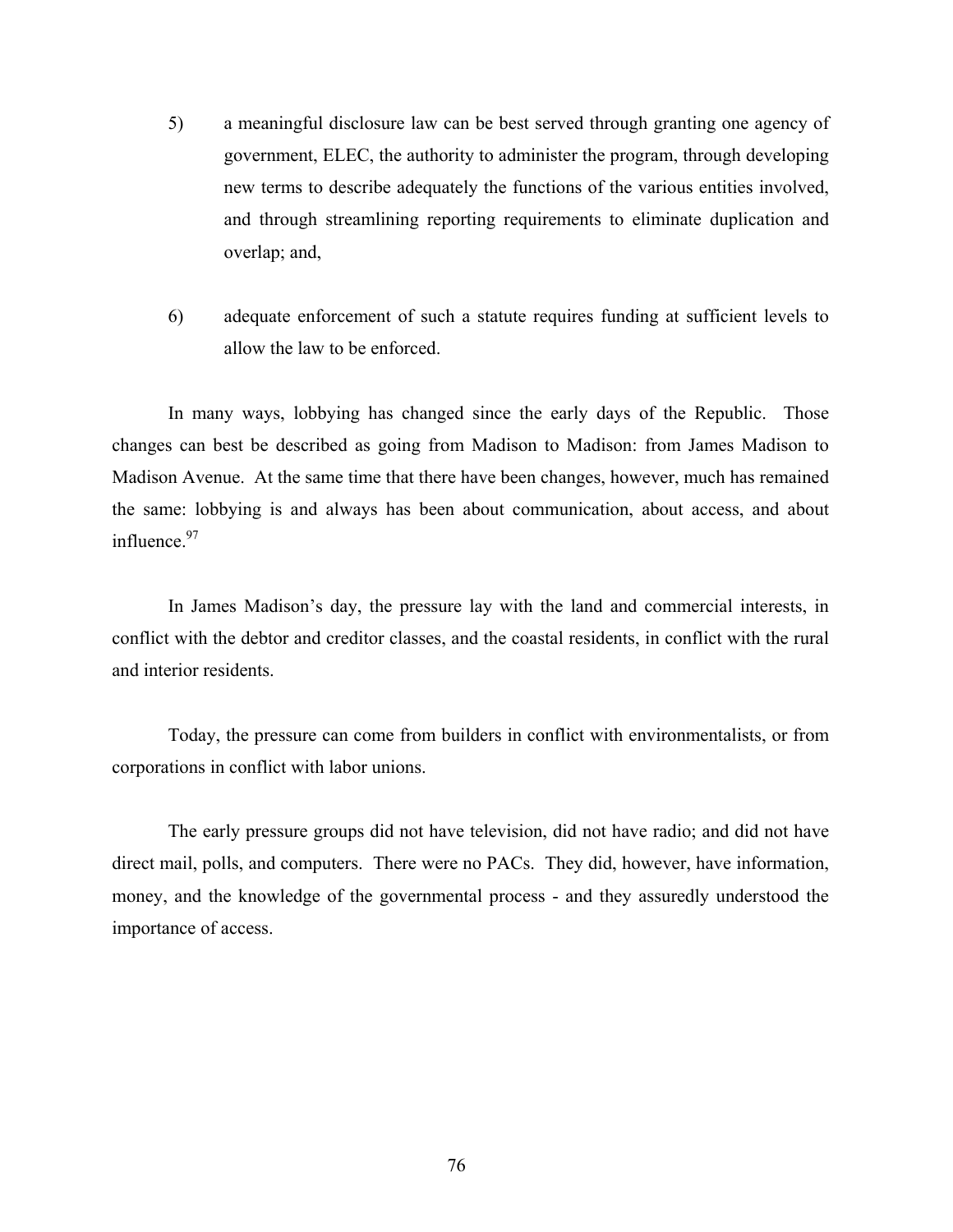The modern day lobbyist can have all of the traditional elements of lobbying available plus the added modern-day tools of broadcast media, mass mail, and polling. Moreover, lobbyists probably employ a more sophisticated approach toward "goodwill lobbying." But, this development has been necessary in order to enable today's pressure groups to cope with a more active and complex government, and a plethora of rules and bureaucratic procedures for obtaining grants and contracts. Lobbying, then, has grown more sophisticated as government has grown more complex.

In a word, while much has changed, much has remained the same, and effectively "the essence of interest representation, like the heart of the legislative process, remains much as it was envisioned by, the framers or witnesses by the cautious revolutionaries [President Franklin Delano Roosevelt's New Dealers] who recast American politics in the 1930's.<sup>98</sup>

The buzz words are "access" and "influence," in the past and present, and the attempts by organized interests t o gain access and influence, though protected by the Constitution, must be regulated. And the only way to regulate this activity, thereby preserving and building the public's trust, is through a meaningful lobbying disclosure law. The time for this action in New Jersey is long overdue.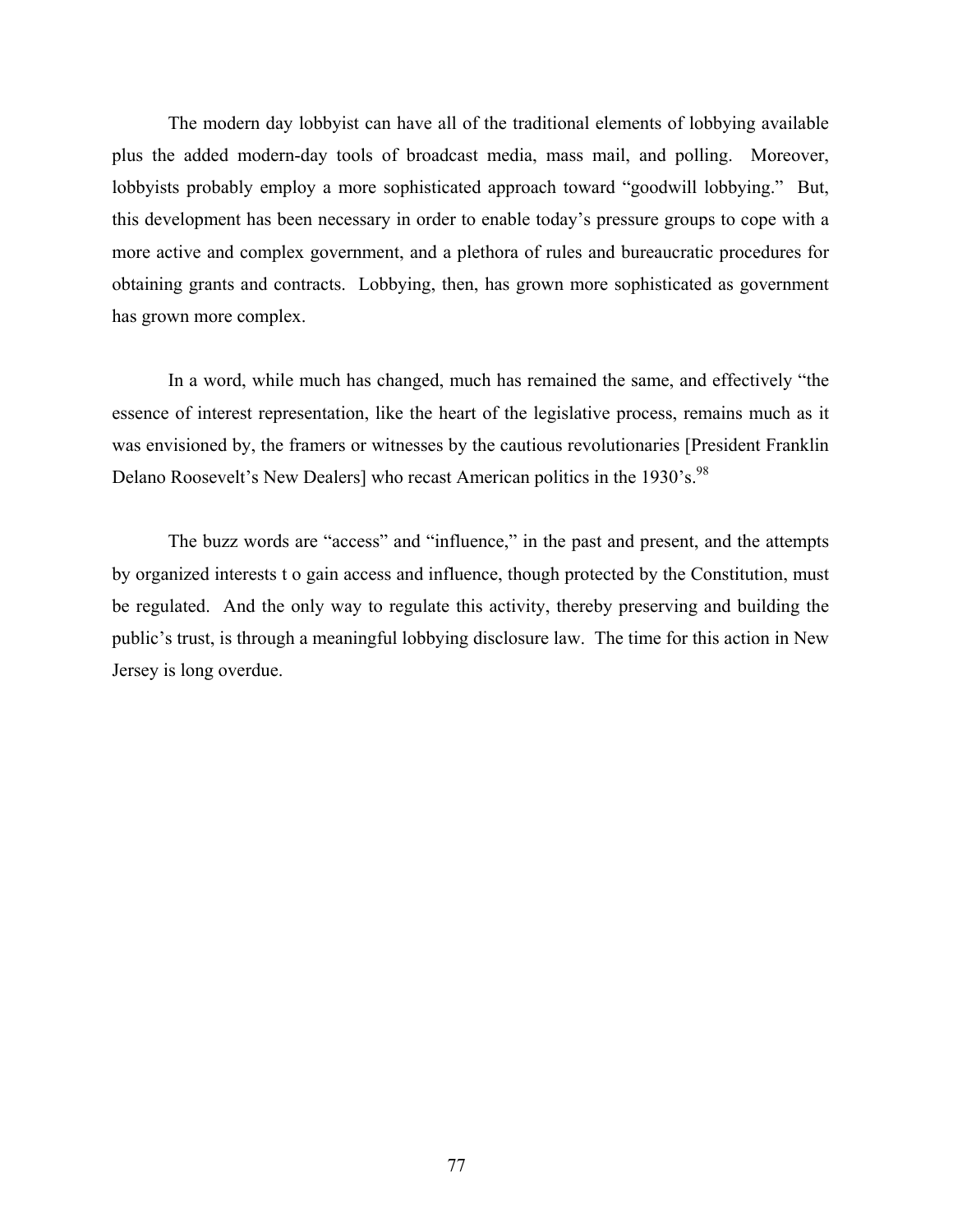### **NOTES**

- 1. Jo Astrid Glading, "Opposed in government, comrades in pleasure," The Times, January 4, 1990, p. A4.
- 2. Ibid.
- 3. Ibid.
- 4. Attorney General Irwin I. Kimmelman and the Election Law Enforcement Commission, The New Jersey Legislative Activities Disclosure Act: Analysis and Recommendations for Amendments, December 1982, p.30.
- 5. Dan Weissman, "4th Branch of Government: Lobbyists Play Pivotal Role in Legislative Action," The Star-Ledger, March 22, 1987, p. l.
- 6. Michael Kinsley, "Access, My Foot," The New Republic, April 28, 1986, p. 182.
- 7. Philip Shenon, "Ex-H.U.D. Aide Tells of Role Played by Major Republicans," The New York Times, June 23, 1989, p. A7.
- 8. Ibid.
- 9. Frank Lynn, "Lobbyists Have a Big Say in What Laws are Made," The York Times, April 13, 1975, Section 4. p. 6.
- 10. Amendment 1 Religion, Speech, Assembly, and Politics," The Constitution of the United States.
- 11. Chapter 84 Regulation of Lobbying.
- 12. "Government's new lobbying disclosures takes effect," PACs and Lobbies, Vol. XI, No. 1, January 3, 1990, pp. 1 and 3.
- 13. P.L. 1964, c.207.
- 14. P.L. 1971, c.183.
- 15. P.L. 1973, c.83.
- 16. New Jersey Chamber of Commerce v. New Jersey Election Law Enforcement Commission 83 N.J.57 (1980).
- 17. See N.J.S.A. 52:13C-18.
- 18. This statistic derived from the Office of Legislative Services.
- 19. Lynn, "Lobbyists Have a Big Say."
- 20. Weissman, "4th Branch of Government."
- 21. Ibid.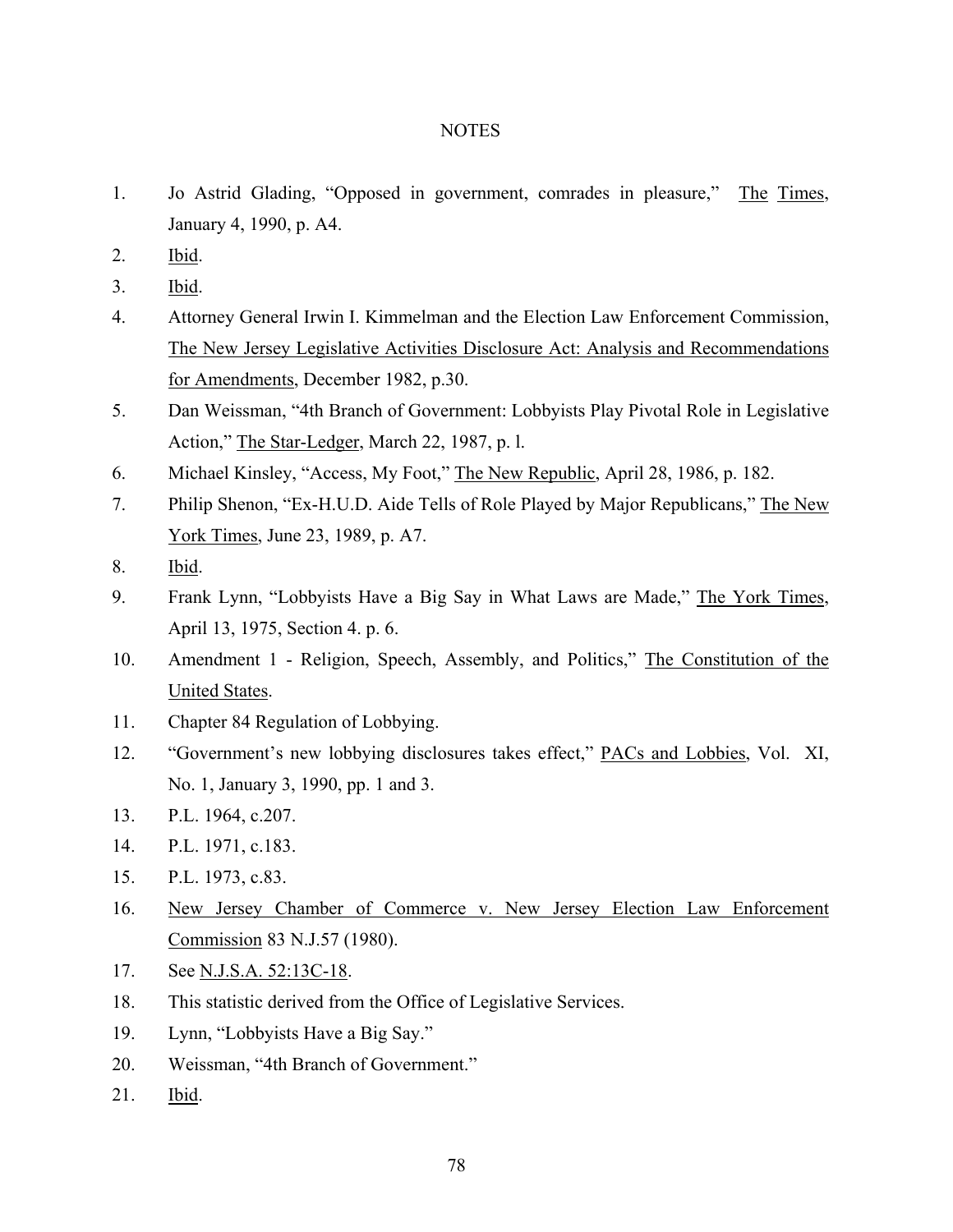- 22. New Jersey Election Law Enforcement Commission, White Paper Number Two: Trends in Legislative Campaign Financing: 1977-1987, May 1989, p. 15
- 23. Ibid., pp.16-17.
- 24. Ibid., p.24.
- 25. Ibid. p.23.
- 26. New Jersey Election Law Enforcement Commission, Press Release, December 18, 1989.
- 27. New Jersey Election Law Enforcement Commission, Press Release, April 4, 1989.
- 28 Legislative Activities Disclosure Act, p.5.
- 29. Ibid.
- 30. Ibid., p.7.
- 31. "Disclosure Law Curb Accepted, "The New York Times, August 3, 1975, Section 1. p.58.
- 32. Ibid.
- 33. New Jersey Chamber of Commerce v. New Jersey Election Law Enforcement Commission, 135 N.J. Super. 537 (Ch. Div. 1975).
- 34. "Disclosure Law Curb Accepted."
- 35. New Jersey Chamber of Commerce v. New Jersey Election Law Enforcement Commission, 82 N.J. at 79 (1980).
- 36. Ibid.
- 37. See S-1396 (Bedell) and S-1397 (Bedell).
- 38. Governor Brendan T. Byrne, Senate Bill 1396, conditional veto, March 23, 1981.
- 39. N.J.A.C. 19:25-8.7(b)
- 40. Legislative Activities Disclosure Act, p. 11-12.
- 41. New Jersey Chamber of Commerce v. New Jersey Election Law Enforcement Commission, 83 N.J. 57 (1980).
- 42. Department of Law and Public Safety, Quarterly Report of Legislative Agents, Third Quarter 1985.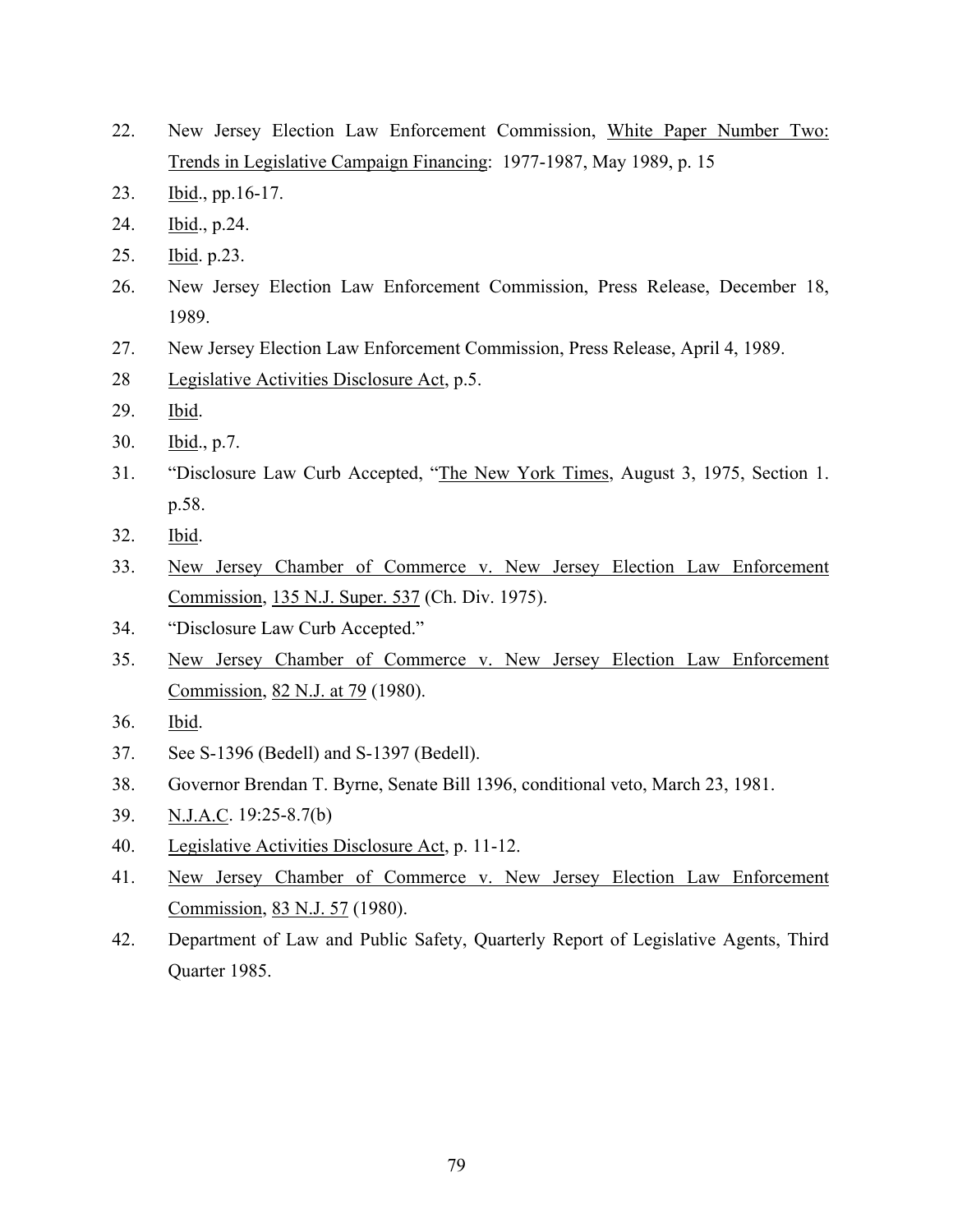- 43. This data has been obtained from the New Jersey Election Law Enforcement Commission, Press Release, April 1989 and the New Jersey Election Law Enforcement Commission, 1983 Annual Report, May 1, 1983, p.4.
- 44. Ibid.
- 45. New Jersey Election law Enforcement Commission, Press Releases, July 6, 1988 and April 4, 1989.
- 46. Ibid.
- 47. Weissman, "4th Branch of Government."
- 48. White Paper Number Two, pp. 17-18.
- 49. Ibid.., p.13.
- 50. Ibid., p.17.
- 51. Diane M. Evans, "PAC Contributions and Roll-call Voting," Interest Group Politics, second ed. , edited by Allan J. Cigler and Burdett A. Loomis, (Washington, D.C.: CQ Press, 1986), p.127.
- 52. Ibid. p.116.
- 53. "Dentists may treat hospital patients," The Star-Ledger, September 27, 1989, p.32.
- 54. Vincent R. Zarate, "Assembly Votes Car Insurance Compromise," The Star-Ledger, September 2, 1988.
- 55. For a discussion of organizing a "grassroots" effort see Jim Lanard, "Lobbying in Trenton the Grassroots Way," ANJEC resource center pamphlet (New Jersey Environmental Lobby).
- 56. Karl Schriftgiesser, The Lobbyists: The Art and Business of Influencing Lawmakers, (Boston: Little, Brown and Company, 1951), p.3.
- 57. N.J.S.A. 52:13C-18. Declaration of Intent.
- 58. Ibid., subsection 20. Definitions.
- 59. Ibid., subsection 21. Notice of representation; contents; filing.
- 60. Ibid., subsection 22. Quarterly reports; contents; filing.
- 61. Ibid., subsection 22.1 Annual report; contents; filing with Election Law Enforcement Commission.
- 62. Ibid.
- 63. Ibid.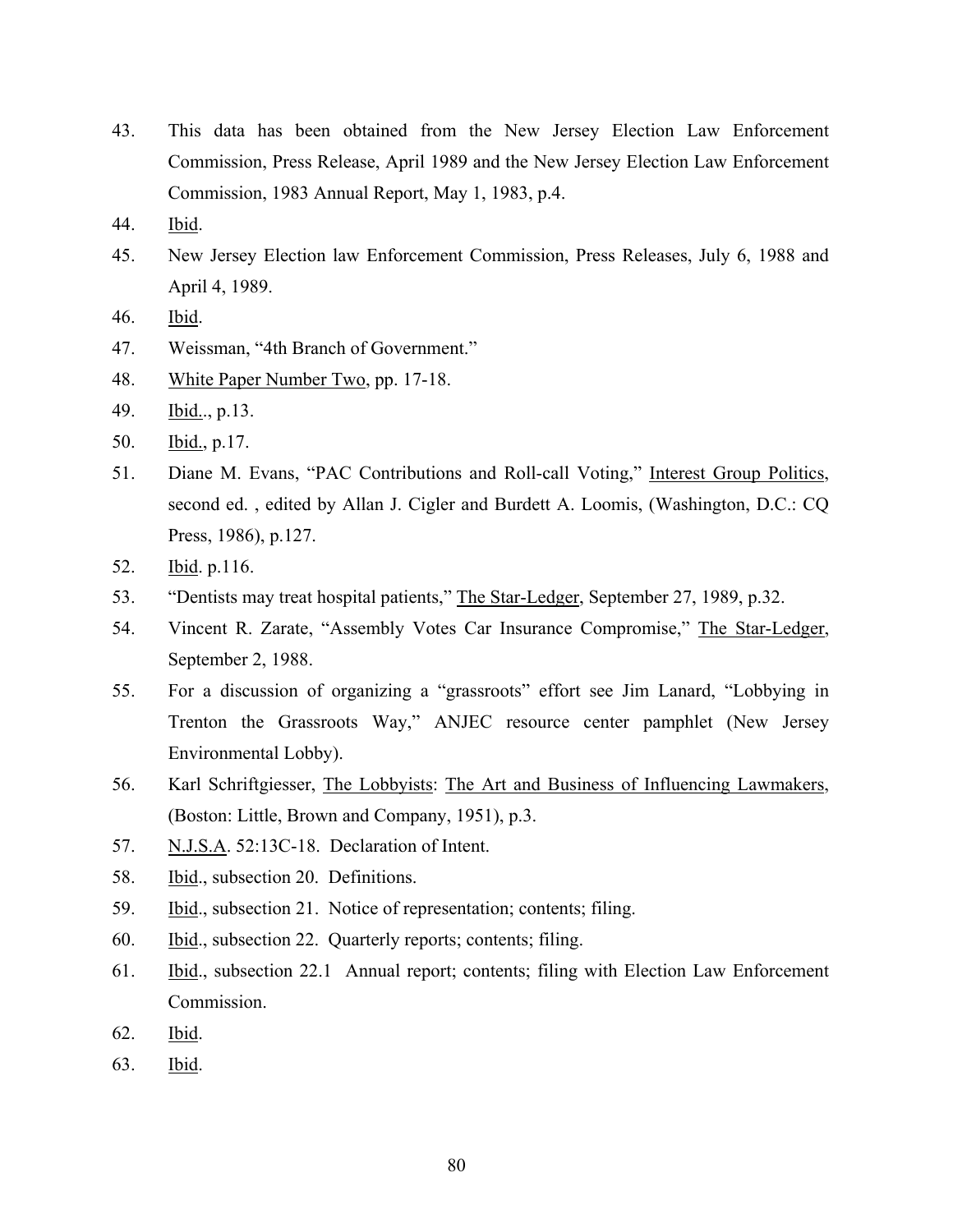- 64. Ibid., subsections 22.2. Violations; hearings; civil penalty, and 23. Duties of Attorney General.
- 65. Ibid., subsections 22.3. Rules and regulations and 23. Duties of Attorney General.
- 66. Ibid., subsection 27. Exemptions.
- 67. Legislative Activities Disclosure Act, p.24.
- 68. Ibid., p.25
- 69. See S-284 (Lynch) and A-51 (Schluter).
- 70. N.J.S.A. 52:13C-22-1. Annual report; contents; filing with Election Law Enforcement Commission.
- 71. See S-284 (Lynch) and A-51, (Schluter), Section 2(a).
- 72. Discussion with John E. O'Donnell, Executive Director of the Maryland State Ethics Commission, January 26, 1990.
- 73. Discussion with Louis J. Cotrona, Executive Director of the New York State Commission on Lobbying, January 26, 1990.
- 74. Discussion with Lisa Doyle Moran of the Connecticut State Ethics Commission, February 28, 1989.
- 75. Discussion with Graham Johnson, Executive Director of the Washington State Public Disclosure Commission, February 28, 1989.
- 76. Discussion with.
- 77. Discussion with Cotrona.
- 78. See S-284 (Lynch) and A-51 (Schluter) Section 1.
- 79. Discussion with O'Donnell.
- 80. Discussion with Cotrona.
- 81. Discussion with Helen Jones of the Florida Commission on Ethics, January 29, 1990.
- 82. Amendment 1 Religion, Speech, Assembly, and Politics, The Constitution of the United States.
- 83. Article I, paragraph 18, State Constitution.
- 84. James Madison, The Federalist (No. 10), 1787. Also see U.S. v. Harris, 347 U.S. 612 (1954), and U.S. v. Rumely, 345 U.S. 41 (1953) for constitutionality of regulating lobbying.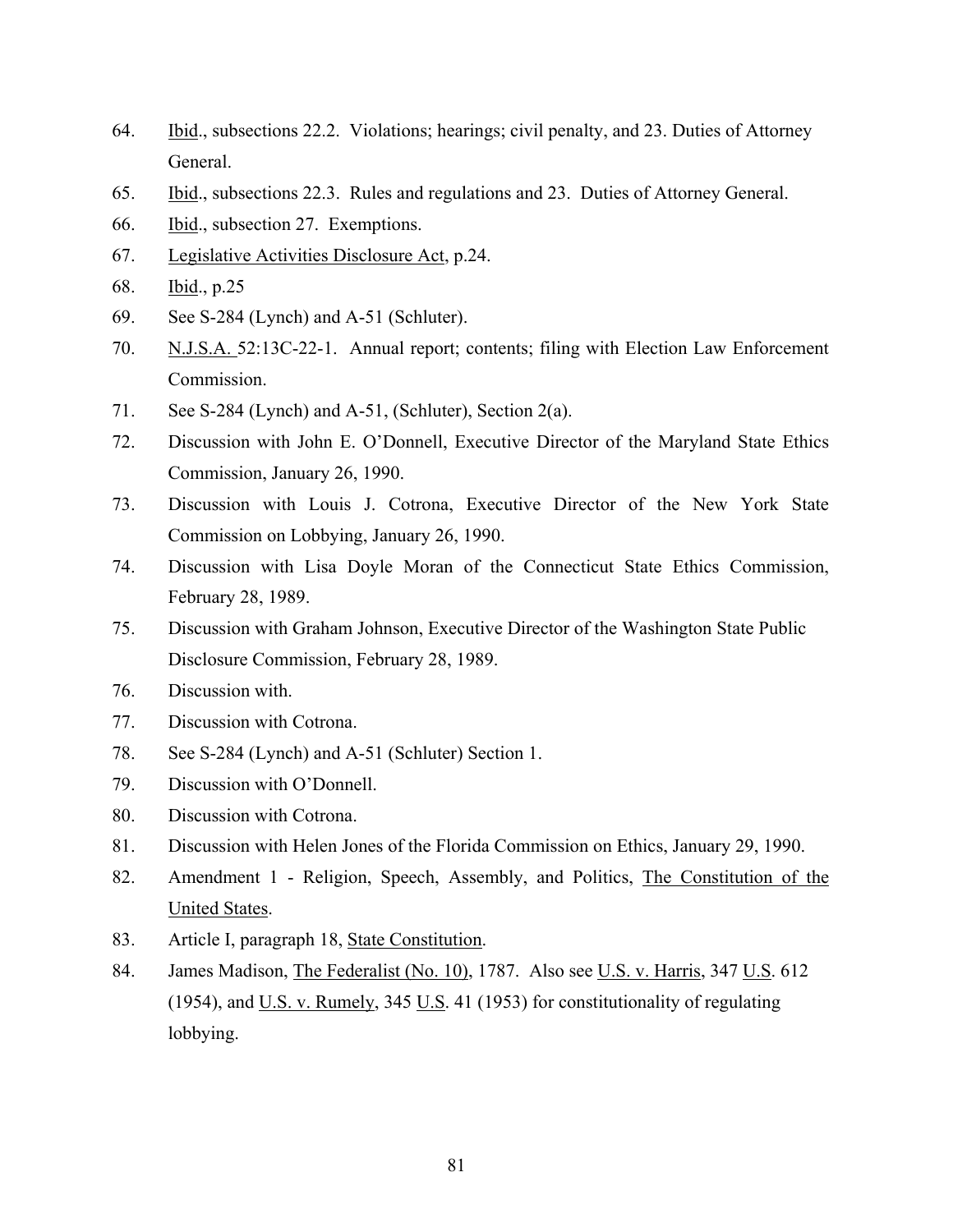- 85. Legislative Activities Disclosure Act, pp. 27-28.
- 86. Ibid., p.26.
- 87. Ibid. , p. 3 1.
- 88. See New Jersey Election Law Enforcement Commission, White Paper Number Four: Ideas for Alternate Funding Source, December, 1989.
- 89. Frederick M. Herrmann, "The Constitution of 1844 and Political Change in Antebellum New Jersey," New Jersey History 101 (Spring and Summer, 1983), p.41.
- 90. Schriftgiesser, The Lobbyists, pp.20-21.
- 91. Bob Narus, "PACs Vobiscum," New Jersey Reporter, November 1985, p.6.
- 92. Rick Linsk, Asbury Park Press, February 4, 1990, p. AA3.
- 93. The Washington Lobby, Fourth ed. (Congressional Quarterly Inc.), 1982, p. l.
- 94. Lobbyist Handbook, Eagleton Institute of Politics, Rutgers University, and the Division on Women, New Jersey Department of Community Affairs, p. 5.
- 95. The Washington Lobby, p.2.
- 96. Amendment 1 Religion, Speech, Assembly, and Politics, The Constitution of the United States.
- 97. Burdett A. Loomis and Allan J. Cigler, "Introduction: The Changing Nature of Interest Group Politics," Interest Group Politics, second ed., edited by Allan J. Cigler and Burdett A. Loomis, (Washington, D.C.: CQ Press, 1986), p. l.
- 98. Ibid., "Moving On: Interests, Power and Politics in the 1980's," Interest Group Politics, p. 313.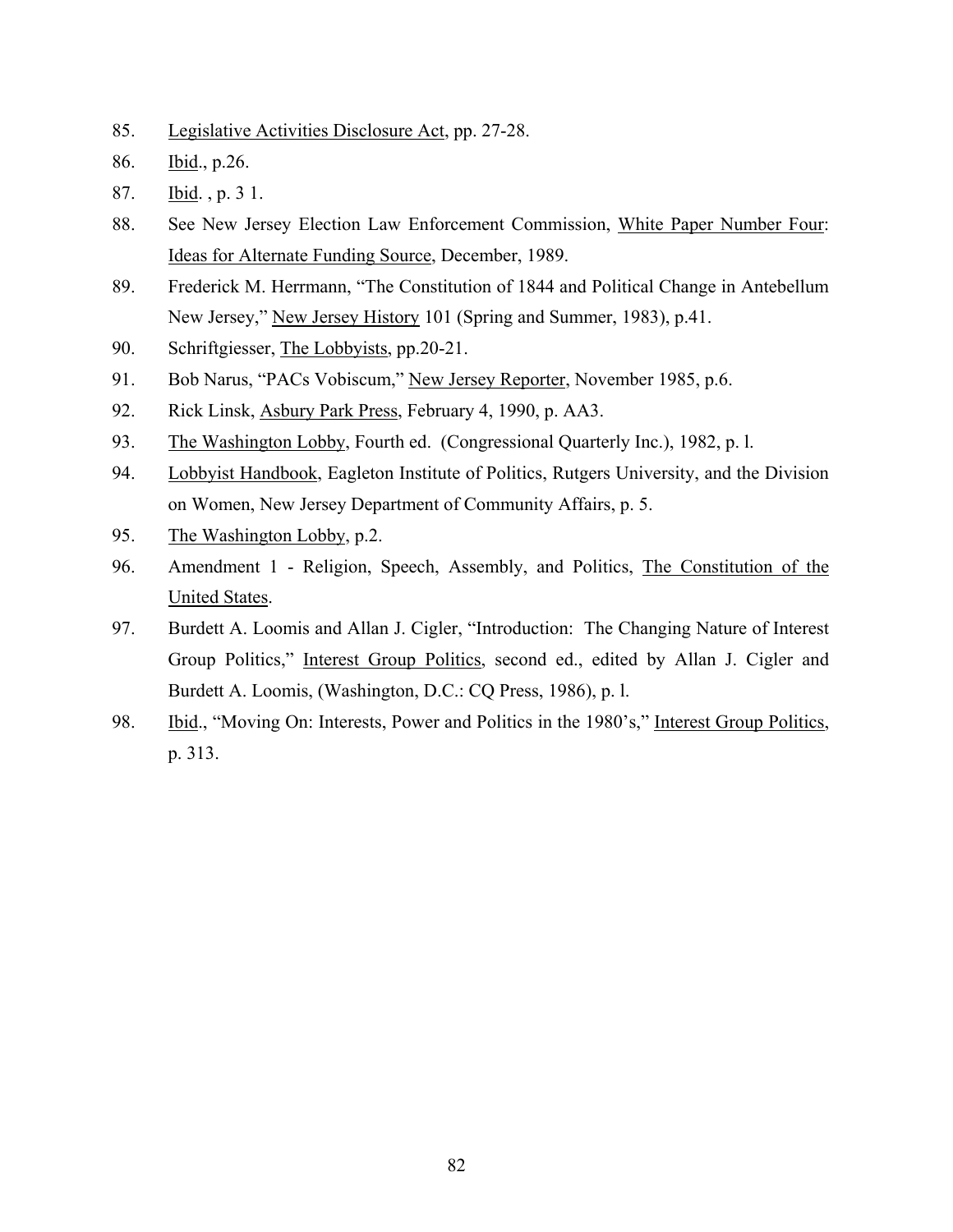# **APPENDIX I ADDITIONAL SOURCES ON LOBBYING**

Armstrong, Richard. The Next Hurrah; The Communications Revolution in American Politics. New York, 1988.

Berry, Jeffrey. The Interest Group Society. Boston, 1984.

Bullock, Joyce, ed. Campaign Finance, Ethics and Lobby Law Blue Book 1988-89. Lexington, Kentucky, 1988.

Chubb, John E. Interest Groups and the Bureaucracy. Stanford, 1983.

- Hayes, Michael T. Lobbyists and Legislators. New Brunswick, 1981.
- Herrmann, Frederick M. Stress and Structure: Political Change in Antebellum New Jersey. Ph.D. dissertation, Rutgers, The State University, 1976.

McKean, Dayton D. Pressures on the Legislature of New Jersey. New York, 1938.

Moe, Terry. The Organization of Interests. Chicago, 1980.

Schlozman, Kay L. and Tierney, John T. Organized Interests and American Democracy. New York, 1986.

Smith, Hedrick. The Power Game: How Washington Works. New York, 1988.

Steffens, Lincoln. The Shame of the Cities. New York, 1904.

Upmeyer, Neil. The Sunshine Boys: Lobbyists, Interest Groups and Disclosure Law. Princeton, 1983.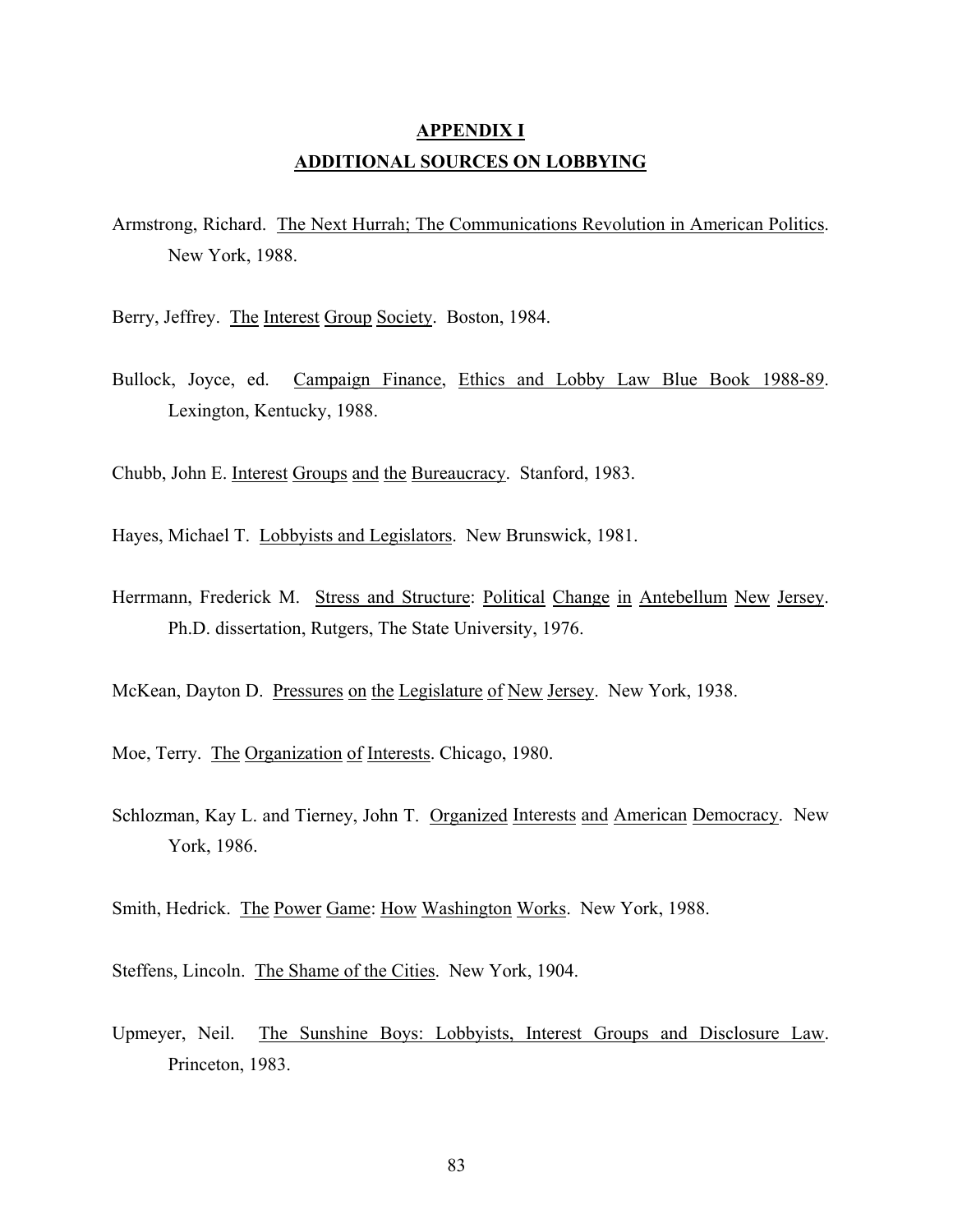# **APPENDIX II GLOSSARY OF TERMS**

**Benefit Passing** - When an expenditure is made on behalf of a governmental official by lobbyists or their agents. Benefits include expenditures for: entertainment, food and beverages, travel and lodging, honoraria, loans, gifts, or any other thing of value.

**Broadcast media** - Radio and television media, including local radio and television stations, radio and television networks, and cable television systems.

**Clout** - Disproportionate influence over the governmental process.

**Conflictual issue** - An issue upon which special interests line-up on different sides and compete with each other for influence.

**Consensual issue** - An issue upon which special interests line-up together in support or opposition.

**Contract lobbyist** - Outside firm enlisted by a special interest to undertake lobbying on its behalf.

**Direct lobbying** - Lobbying about particular legislation that generates the reporting of benefit passing under current law.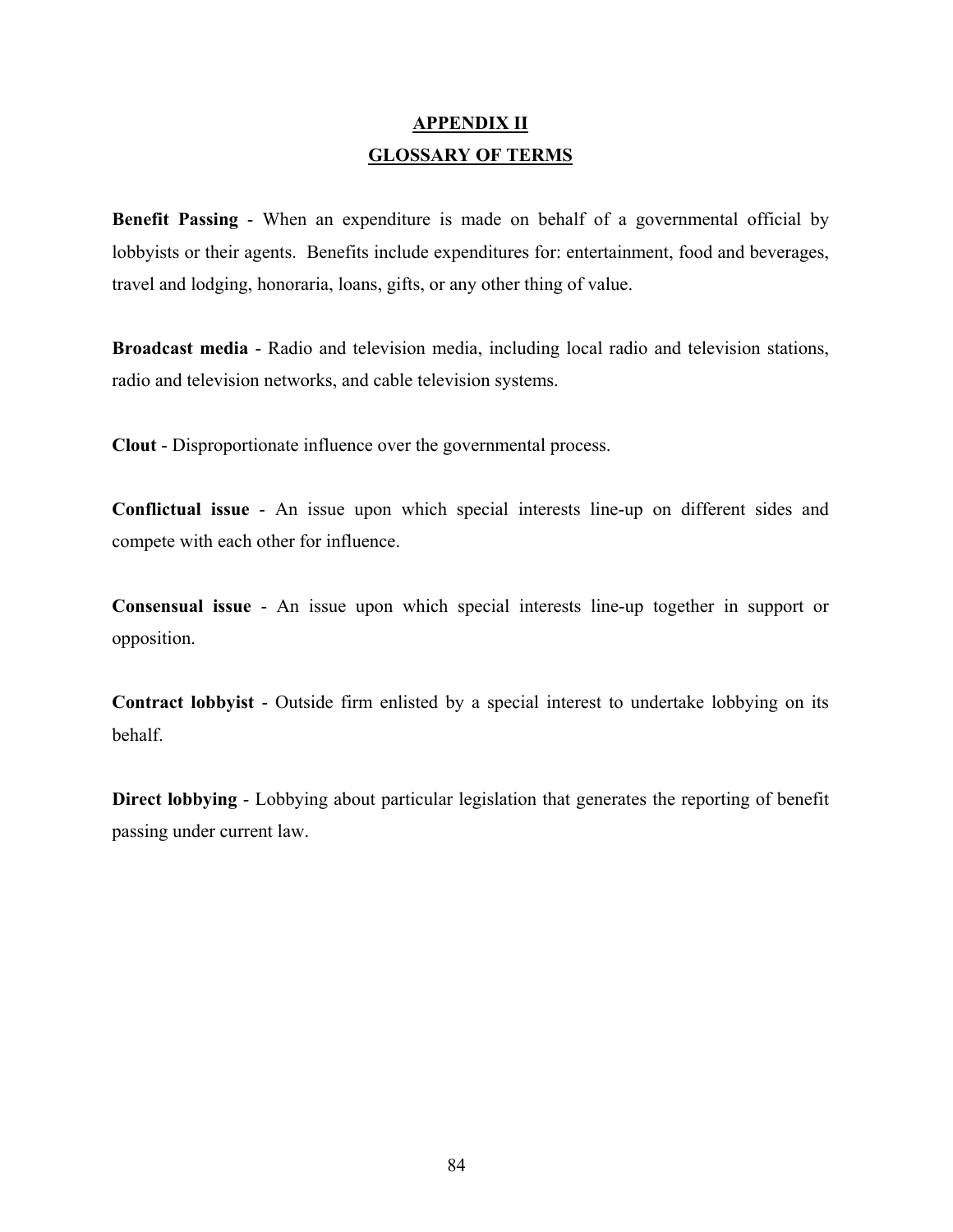**Direct mail** - Form of advertising which sends printed material directly through the mail.

**Employee lobbyist** - An employee of a special interest who lobbies on its behalf, i.e., corporate vice-president for governmental relations.

**Executive branch lobbying** - Lobbying to influence regulatory, rulemaking, and procurement proceedings of executive agencies.

**Goodwill lobbying** - Lobbying undertaken when there is no mention of particular legislation. Lobbying that helps to build relationships but does not now generate the reporting of benefit passing and ocher financial activity.

**Grassroots lobbying** - Lobbying that generates public support for a special interest's position on an issue.

**Legislative Agent** - Outside firm or an employee of a special interest who lobbies on behalf of the special interest. Term used under current law.

**Lobbyist organization** - The special interest for which an employee lobbyist, a contract lobbyist, or a vendor lobbyist works.

**Print media** - Newspapers, newsletters, booklets, magazines, etc., Media in printed form as opposed to broadcast or electronically transmitted communications.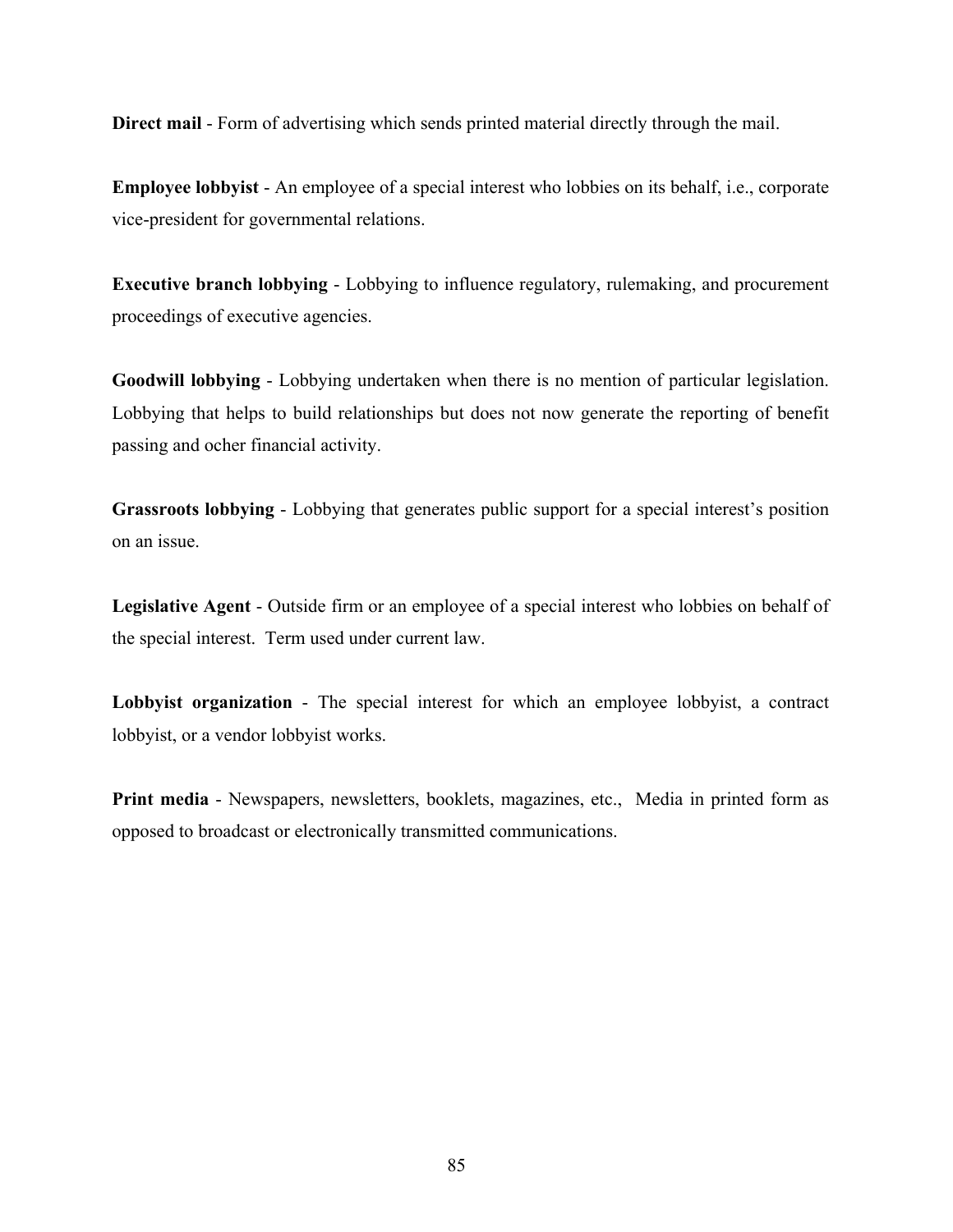**Telemarketing** - Use of telephone as medium for promotion.

**Vendor lobbyist** - A lobbyist who lobbies solely on governmental contracts and grants. This category can include sales representatives of corporations, for example.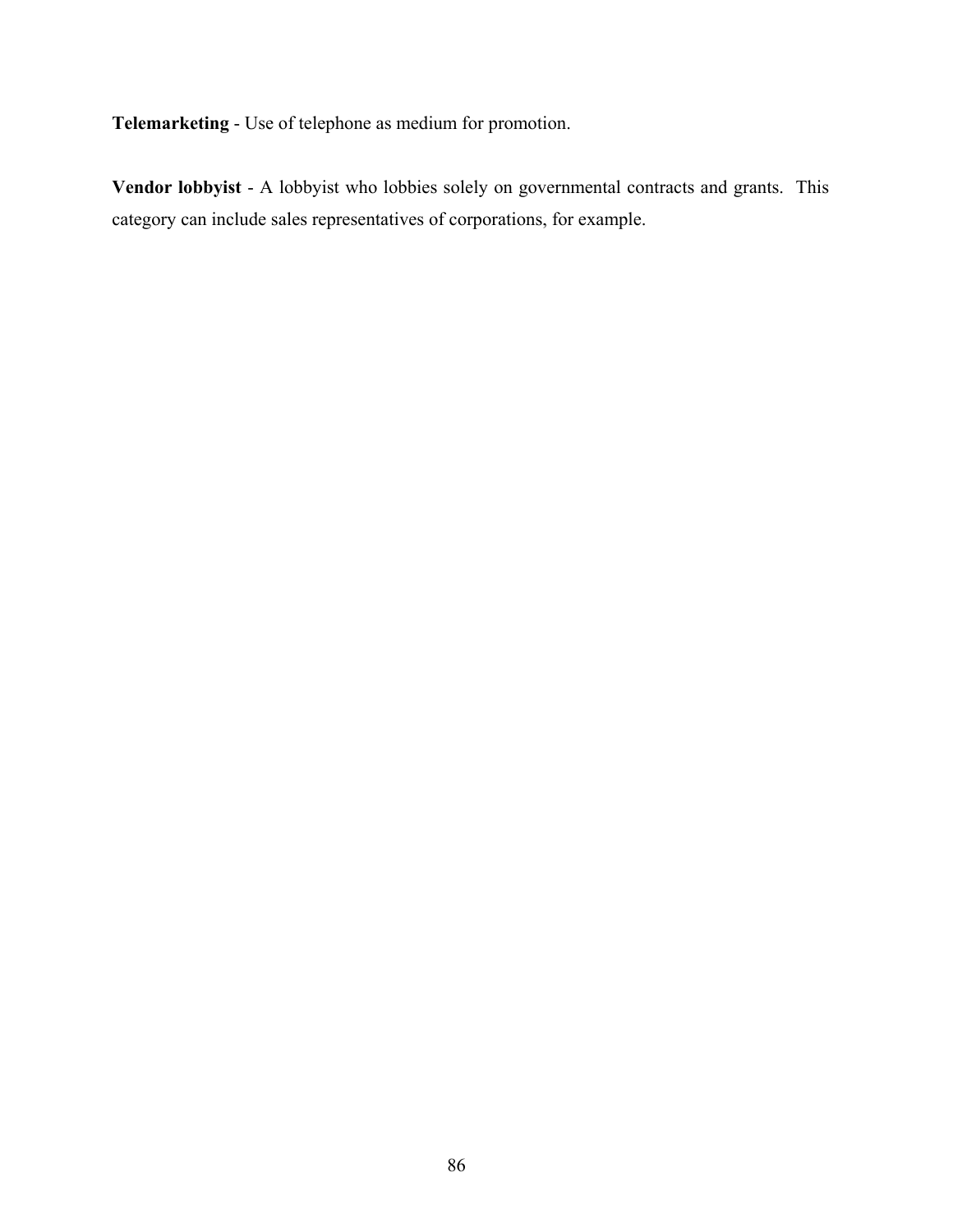## **APPENDIX III**

### S-284 (LYNCH)/A-51 (SCHLUTER)

 1 **AN ACT** concerning lobbyists and lobbyist organizations, 2 amending the title and body of P.L.1971, c.183 and repealing 3 section 5 thereof, amending other parts of the statutory law, 4 and making an appropriation. 5 6 **BE IT ENACTED** *by the Senate and General Assembly of the 7 State of New Jersey:* 8 1. The title of P.L.1971, c.183 is amended to read as follows: 9 **AN ACT** to require the public disclosure of certain information 10 by certain persons seeking to influence legislation and the 11 promulgation of administrative rules and regulations and other 12 executive actions in this State, providing penalties for 13 noncompliance, and repealing the "Legislative Activities 14 Disclosure Act," approved October 16, 1964 (P. L. 1964. c.207). 15 (cf: P.L.1971, c.183, title) 16 2. Section 1 of P.L.1971, c.183 (C.52:13C-18) is amended to 17 read as follows: 18 1. The Legislature affirms that the preservation of responsible 19 government requires that the fullest opportunity be afforded to 20 the people of the State to petition their government for the 21 redress of grievances and to express freely to [individual 22 legislators and to committees of] the Legislature their opinion on 23 legislation and [current issues] to State agencies their opinion on 24 the promulgation of administrative rules and Regulations and 25 other executive actions. The Legislature finds, however, that the 26 preservation and maintenance of the integrity of the legislative 27 process and of the administrative rule-making and 28 regulation-making process requires the identification of certain 29 instances of persons and groups who seek to influence the 30 content, introduction, passage or defeat of legislation or who 31 seek to influence the content and promulgation of administrative 32 rules and regulations and other executive actions. It is the 33 purpose of this act to require adequate disclosure in certain 34 instances in order ,to make available to the Legislature and the 35 public information relative to the activities of persons who seek 36 to influence the content, introduction, passage or defeat of 37 legislation or who seek to influence the content or promulgation

38 of administrative rules and regulations and other executive

 EXPLANATION-Matter enclosed in bold-faced brackets [thus] in the above bill is not enacted and is intended to be omitted in the law. matter underlined thus is new matter.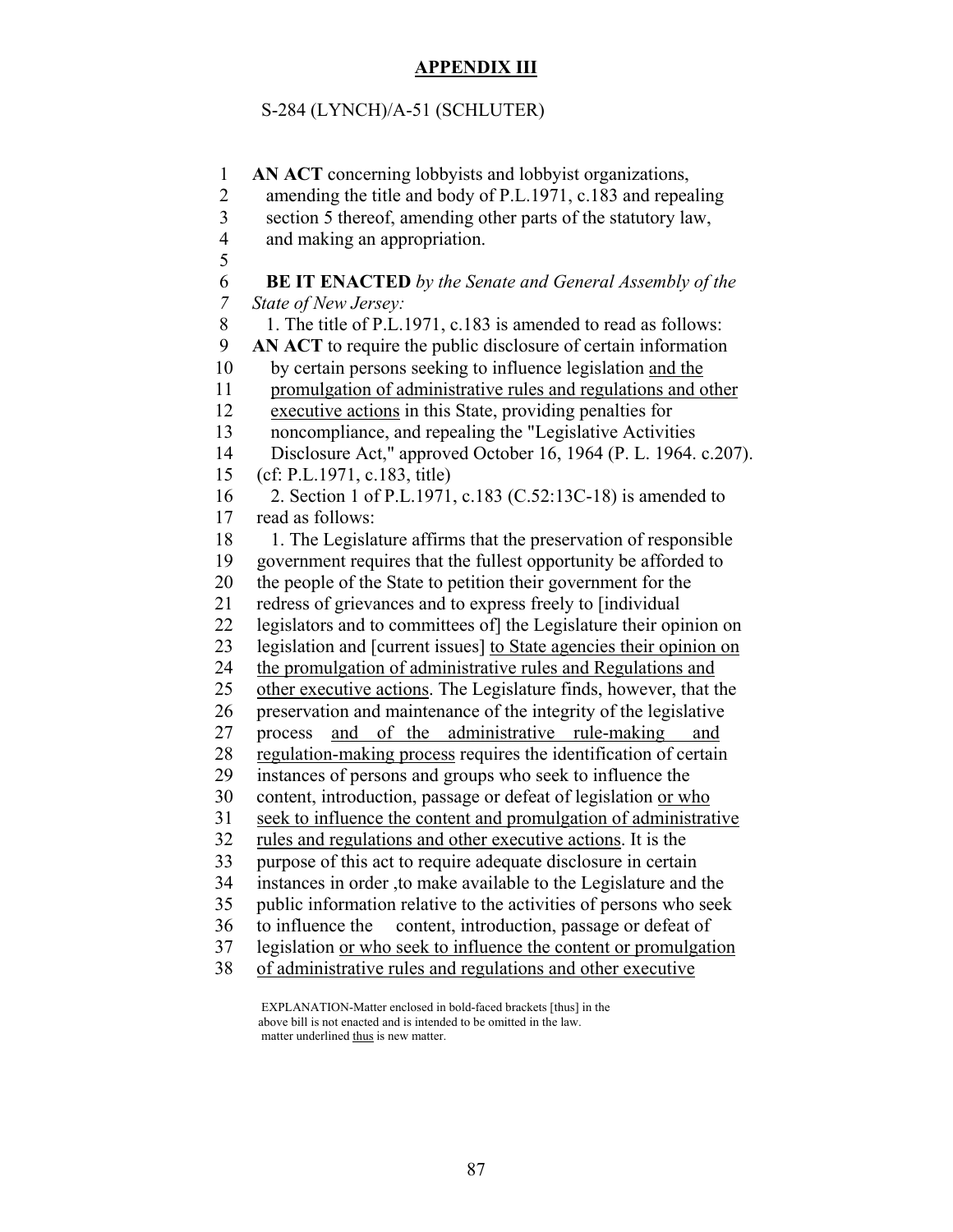- 1 assigns by such means.
- 2 (cf: P.L 1971, c. 183, s. 1)
- 3 3. Section 2 of P.L.1971, c.183 (C-52:13C-19) is amended to
- 4 read as follows:
- 5 2. This act shall be known as the "[Legislative] Lobbying
- 6 Activities Disclosure Act [of 1971]."
- 7 (cf: P.L.1971, c.183, s.2)
- 8 4. Section 3 of P.L.1971, c.183 (C.52:13C-20) is amended to
- 9 read as follows:
- 10 3. For the purposes of this act, unless the context clearly
- 11 requires a different meaning:
- 12 a. The term "person" includes an individual, partnership,
- 13 committee, association, corporation, and any other organization
- 14 or group of persons.
- 15 b. The term "legislation" includes all bills, resolutions,
- 16 amendments, nominations and appointments pending or proposed
- 17 in either House of the Legislature, and all bills and resolutions
- 18 which, having passed both Houses, are pending approval by the
- 19 Governor.
- 20 c. [The term "Legislature" includes the Senate and General
- 21 Assembly of the State of New Jersey, the members and
- 22 members-elect thereof and each of them, all committees and
- 23 com missions established by the Legislature or by either House
- 24 and all members of any such committee or commission, and all
- 25 staff, assistants and employees of the Legislature whether or not
- 26 they receive compensation from the State of New Jersey.] The
- 27 term "legislator or his staff" or "legislators or their staffs"
- 28 means the members of the Senate and General Assembly of the
- 29 State of New jersey, members-elect thereof, any person selected
- 30 to fill a vacancy in either house of the Legislature, the members
- 31 of all committees and commissions established by the Legislature
- 32 or by either House, and all staff, assistants and employees of the
- 33 Legislature whether or not they receive compensation from the
- 34 State of New Jersey.
- 35 d. The term "lobbyist organization" means. (1) any person,
- 36 partnership, committee, association, corporation, labor union[,] or
- 37 [any] other organization that employs an employee lobbyist, or
- 38 engages or otherwise uses the services of [any legislative agent to
- 39 influence legislation] a contract lobbyist, or (2) any partnership,
- 40 committee, association, corporation, labor union or other
- 41 organization that makes expenditures providing a benefit to a
- 42 legislator or his staff or the Governor or his staff or to the
- 43 immediate family of a legislator or of the Governor or to the
- 44 staff of a State agency or the head of a State agency or the
- 45 immediate family of the head of a State agency when those
- 46 aggregate expenditures exceed \$25 per day or \$100 in any
- 47 calendar-year quarter.
- 48 e. The term "Governor or his staff" includes the Governor or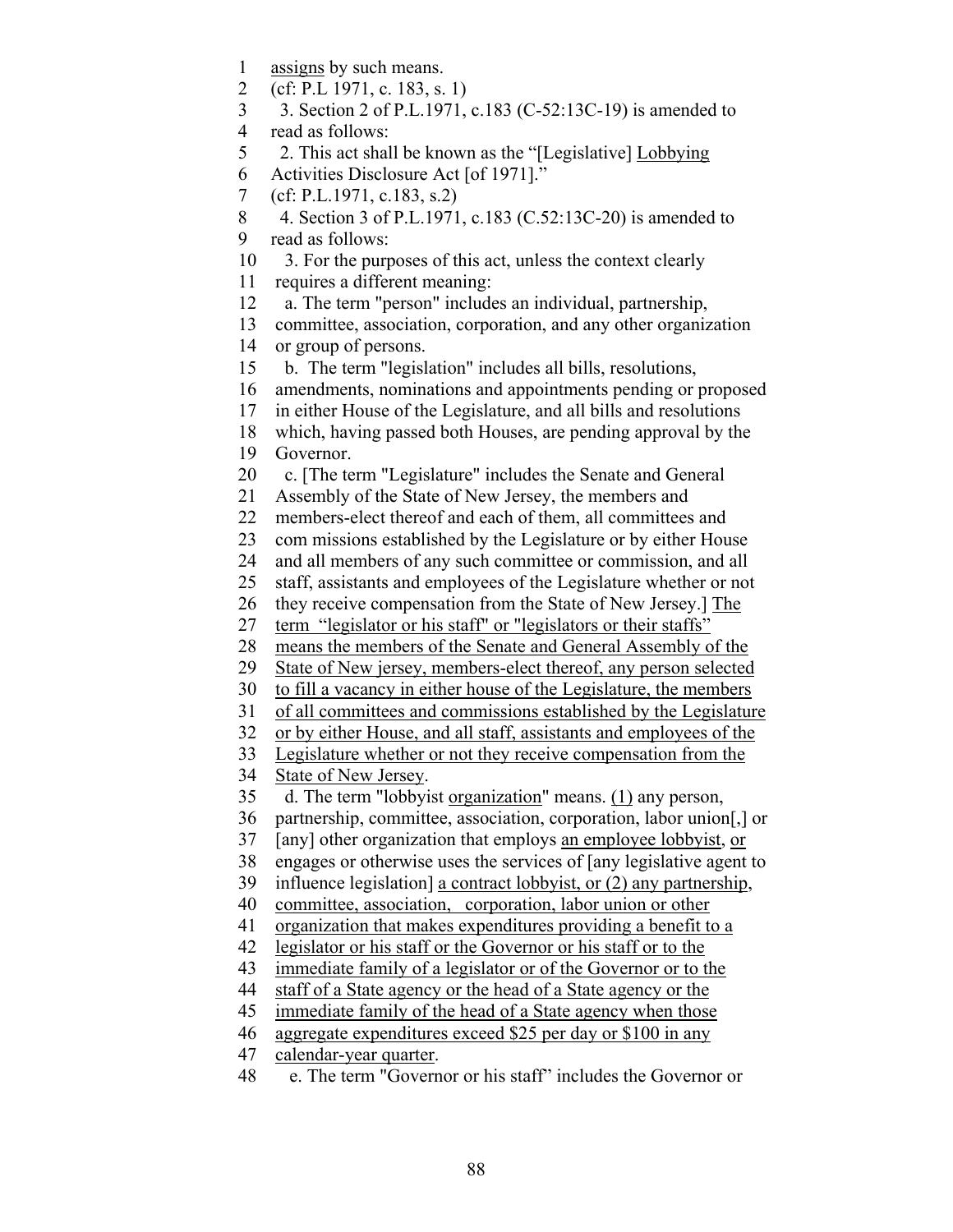- 1 the Acting Governor, the members of the Governor's Cabinet,
- 2 the secretary to the Governor, the Counsel to the Governor, and
- 3 all other employees of the Chief Executive's Office.
- 4 f. The term "lobbying communication [to the Legislature or
- 5 "to the Governor or his staff]" means:
- $6$  (1) (a) any communication, oral or in writing or through any
- 7 other medium, addressed, delivered, distributed or disseminated
- 8 to [the Legislature] legislators or their staffs or any part thereof,
- 9 or to the Governor or his staff or [to] any part thereof [or
- 10 member thereof], as distinguished from a communication to the
- 11 general public including but not limited to [the Legislature]
- 12 legislators or their staffs or the Governor or his staff. If any
- 13 person shall obtain, reproduce or excerpt any communication or
- 14 part thereof which in its original form was not a lobbying
- 15 communication [to the Legislature or the Governor or his staff]
- 16 and shall cause such excerpt or reproduction to be addressed,
- 17 delivered, distributed or disseminated to the [Legislature]
- 18 legislators or their staffs or any part thereof, or the Governor or
- 19 his staff or any part thereof or member thereof, such
- 20 communication, reproduction or excerpt shall be deemed a
- 21 lobbying communication [to the Legislature or the Governor or
- 22 his staff by such person]; or
- 23 (b) any communication to the general public, oral or in writing
- 24 or on a billboard or through any other medium, which includes any
- 25 appeal to the recipient of the communication or to a Listener or a
- 26 reader to contact a legislator or the Governor in order to
- 27 influence legislation; or
- $28$  (2) (a) any communication, oral or writing or through any
- 29 other medium, addressed, delivered distributed or disseminated
- 30 to the staff of a State agency or the head of a State agency, as
- 31 distinguished from a communication with the general public
- 32 including but not limited to the staff of a State agency or the
- 33 staff of a State agency. If any person shall obtain, reproduce or
- 34 excerpt any communication or part thereof which in its original
- 35 form was not a lobbying communication and shall cause such
- 36 excerpt or reproduction to be addressed, delivered, distributed or
- 37 disseminated to the staff of a State agency or the head of a State
- 38 agency, such communication, reproduction or excerpt shall be
- 39 deemed a lobbying communication; or
- 40 (b) any communication to the general public, oral or in writing
- 41 or on a billboard or through any other medium, which includes any
- 42 appeal to the recipient of the communication or to a listener or
- 43 reader to contact a State agency or the head or staff of a State
- 44 agency in order to influence the promulgation of administrative
- 45 rules or regulations or other executive actions.
- 46 9. The term ["legislative agent"] "contract lobbyist" means
- 47 any person who [receives or agrees to receive, directly or
- 48 indirectly, compensation, in money or anything of value including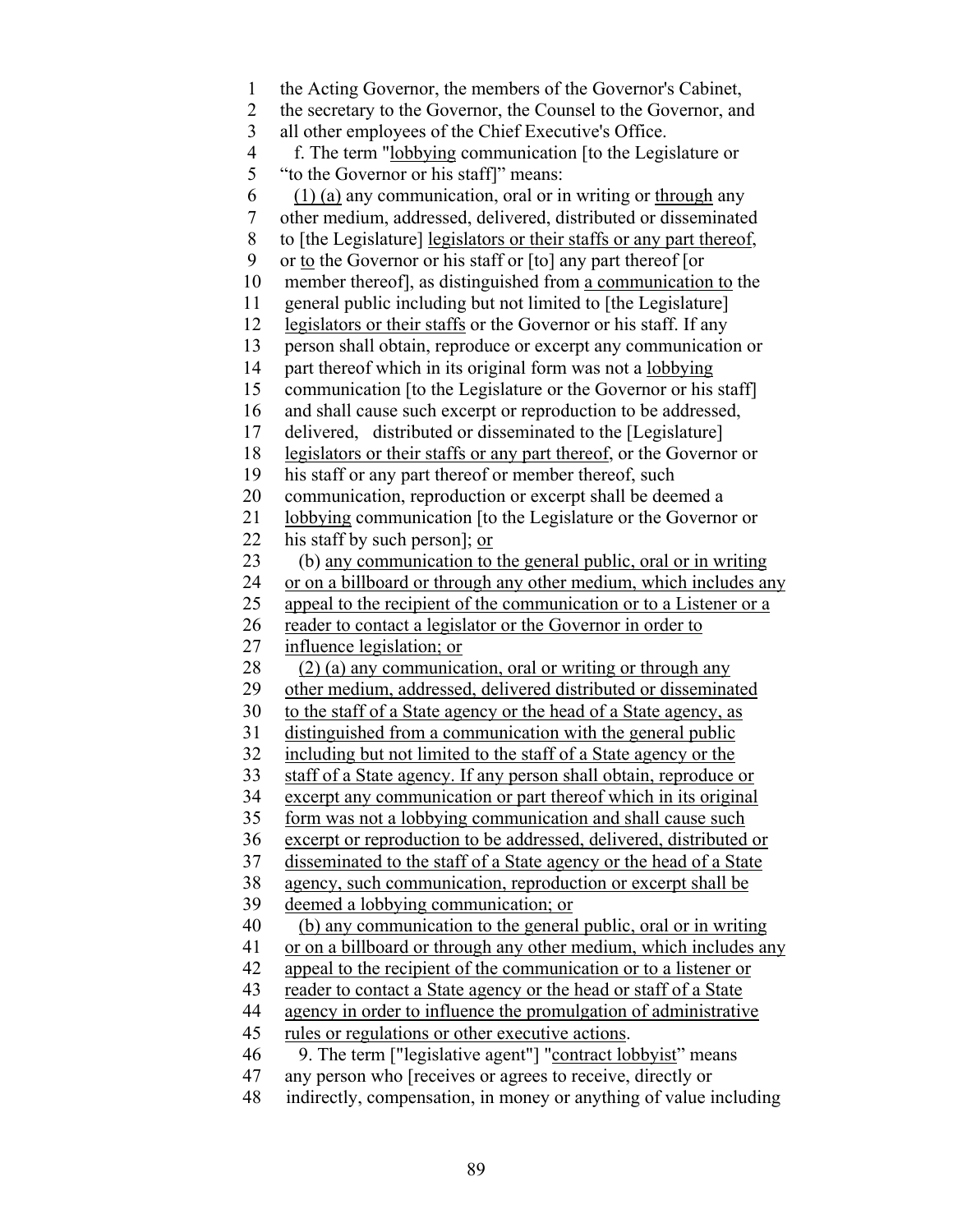1 reimbursement of his expenses where such reimbursement 2 exceeds \$100.00 in any 3-month period, to influence legislation 3 by communication, personally or through any intermediary, to the 4 Legislature or the Governor or his staff, or who holds himself out 5 as engaging in the business of influencing legislation by such 6 means, or who incident to his regular employment engages in 7 influencing legislation by such means; provided, however, that a 8 person shall not be deemed a legislative agent who, in relation to 9 the duties or interests of his employment or at the request or 10 suggestion of his employer, communicates to the Legislature or 11 the Governor or his staff concerning any legislation, if such 12 communication is an isolated, exceptional or infrequent activity 13 in relation to the usual duties of his employment] holds himself 14 out as engaging in the business of influencing legislation or the 15 promulgation of administrative rules and regulations or other 16 executive actions and who receives or agrees to receive, directly 17 or indirectly, compensation, in money or anything of value 18 including reimbursement of his expenses where such 19 reimbursement exceeds \$100.00 in any calendar-year quarter. 20 h. The term "influence legislation" means to make any 21 attempt, whether successful or not, to secure or prevent the 22 initiation of any legislation, or to secure or prevent the passage, 23 defeat, amendment or modification thereof by [the Legislature] 24 legislators or their staffs, or the approval, amendment or. 25 disapproval thereof by the Governor in accordance with his 26 constitutional authority. 27 i. The term "statement" includes a notice of representation or 28 a report required by this act. 29 i. [The phrase "direct, express and intentional communication 30 with legislators undertaken for the specific purpose of affecting 31 legislation" means any communication initiated by a legislative 32 agent to the Legislature or the Governor or his staff having the 33 effect of transmitting information which reasonably can be said 34 to be intended to influence legislation.] (Deleted by amendment, 35 P.L. , c .) 36 k. The term "employee lobbyist" means any person who, in his 37 regular employment, engages in the business of influencing 38 legislation or the promulgation of a administrative rules or 39 regulations or other executive actions. No person shall be 40 deemed an employee lobbyist who, in relation to the duties or 41 interests of his employment or at the request or suggestion of his 42 employer, transmits a lobbying communication concerning any 43 legislation or the promulgation of administrative rules or 44 regulations or other executive actions, if the transmission of such 45 a communication is an isolated, exceptional or infrequent activity 48 in relation to the usual duties of his employment. 47 1. The term "expenditures providing a benefit" or "expenditures 48 providing benefits" means any expenditures for entertainment,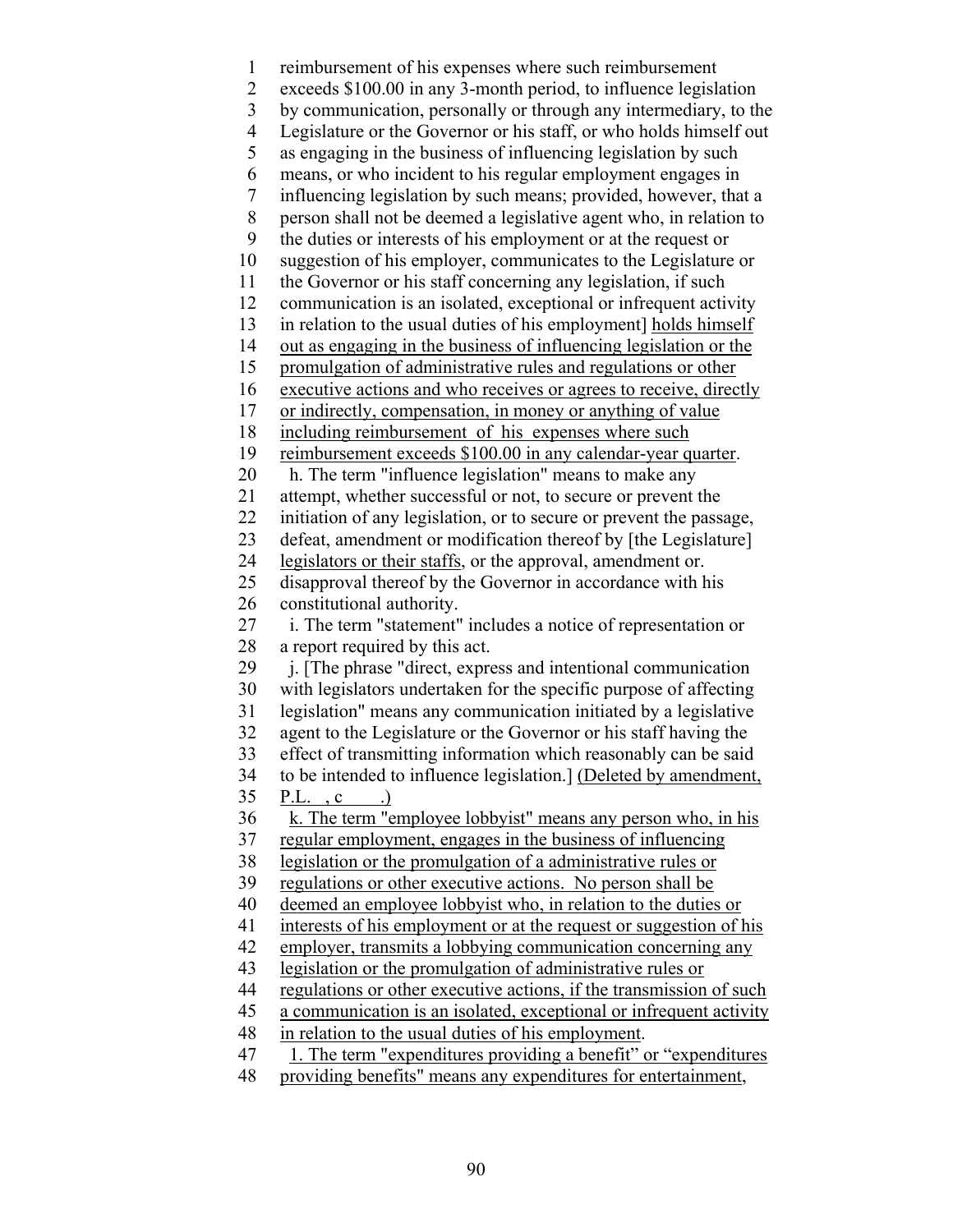- 1 food and beverage travel and lodging honoraria, loans, gifts or
- 2 any other thing of value, except for (1) any money or thing of
- 3 value paid for past, present, or future services in regular
- 4 employment, whether in the form of a fee, expense, alowance,
- 5 forbearance, forgiveness, interest, dividend, royalty, rent, capital
- 6 gain, or any other form of recompense, or any combination
- 7 thereof, or (2) any dividends and other income paid on
- 8 investments, trusts, and estates.
- 9 m. The term "member of the immediate family" or "members
- 10 of the immediate family" means a person's spouse, child, parent
- 11 or sibling residing in the same household.
- 12 n. The term "lobbying activity" means (1) making any
- 13 expenditures providing a benefit to a legislator or his staff or the
- 14 Governor or his staff or to the staff of a State agency or the head
- 15 of a State agency, or (2) preparing and transmitting a lobbying
- 16 communication.
- 17 o. The term "administrative rule or regulation," when not
- 18 otherwise modified, means each agency statement of general
- 19 applicability and continuing effect that implements or interprets
- 20 law or policy, or describes the organization, procedure or
- 21 practice requirements of any agency adopted pursuant to the
- 22 "Administrative Procedure Act," P.L.1968. c.410 (C.52:14B-1 et
- 23 seq.). The term includes the amendment or repeal of any rule or
- 24 regulation, but does not include: (1) statements concerning the
- 25 internal management or discipline of any agency; (2) intraagency
- 26 and interagency statements; and (3) agency decisions and findings
- 27 in contested cases.
- 28 p. The term "commission" means the Election Law
- 29 Enforcement Commission established pursuant to section 5 of
- 30 P.L.1973, c.83 (C.19:44A-5).
- 31 q. The term "the head of a State agency" or "the heads of
- 32 State agencies means and includes the individual or group of
- 33 individuals constituting the highest authority within any agency.
- 34 r. The term "influence the promulgation of administrative
- 35 rules or regulations or other executive actions" means to make
- 36 any attempt, whether successful or not, to secure or prevent the
- 37 initiation of any administrative rule or regulation or other
- 38 executive action, or to secure or prevent the adoption or
- 39 modification thereof.
- 40 s. The term other executive action means the proposal,
- 41 drafting, development, consideration, amendment, adoption,
- 42 approval, rejection or postponement by any State agency or by
- 43 the Governor of any order, decision, grant procurement,
- 44 legislation, determination or any other quasi-legislative or
- 45 quasi-judicial action other than those governed by the
- 46 "Administrative Procedure Act," P.L.1968, c.410 (C.52:14B-1 et
- 47 seq.).
- 48 t. The term the staff of a State agency" or "the staffs of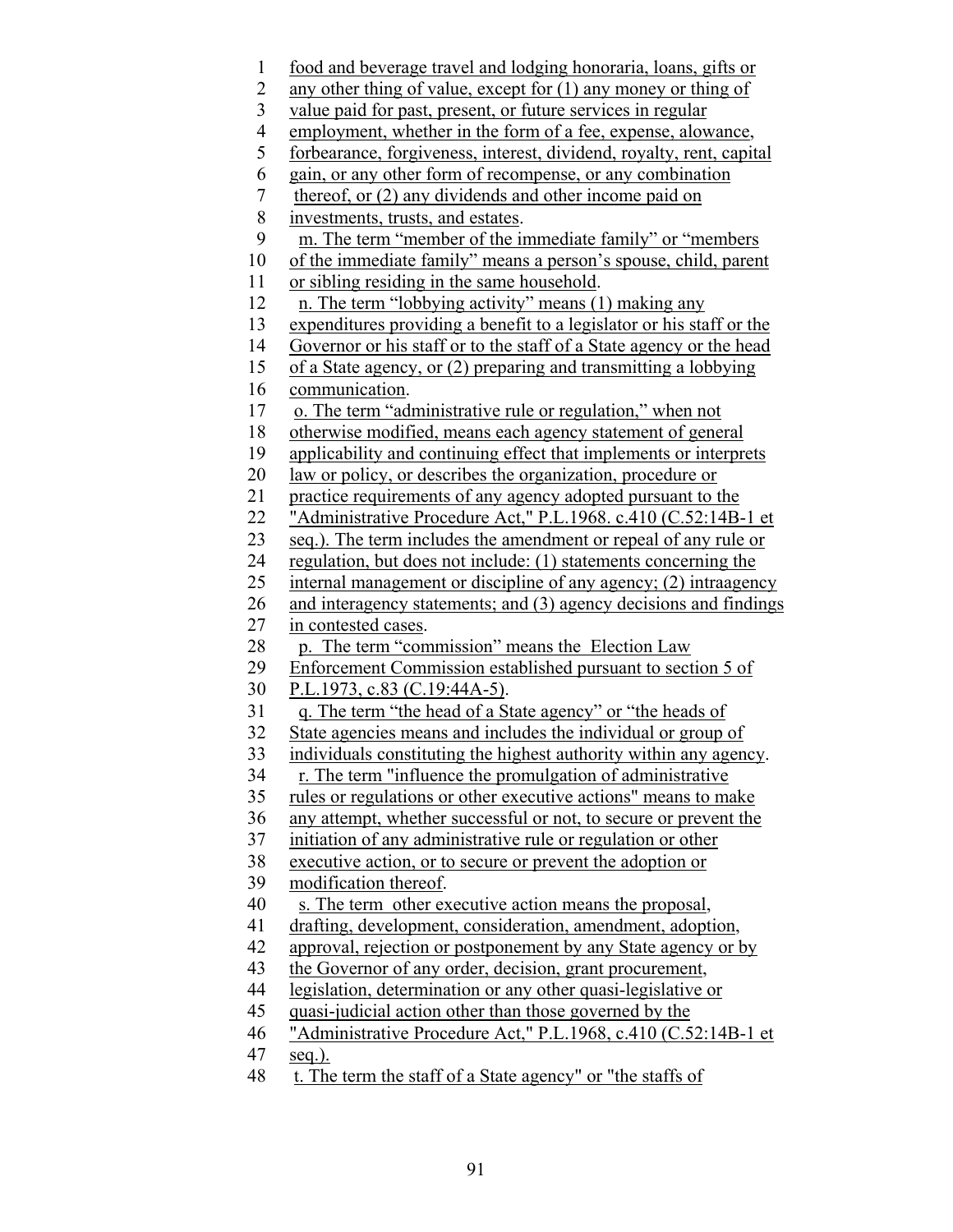- 1 "state agencies" includes each of the employees of each of the
- 2 principal departments in the executive branch of the State
- 3 Government, and each of the employees of each of the boards,
- 4 divisions, commissions, agencies, departments, councils,
- 5 authorities, or offices in the State Government and each of the
- 6 officers within any such department now existing or hereafter
- 7 established and authorized by statute to make, adopt or
- 8 promulgate rules or regulations, except the office of the
- 9 Governor.
- 10 u. The term "specific event" means a single event or occasion,
- 11 such as a reception or a hospitality suite, for which it is
- 12 impossible to determine the exact amount of the specific benefit
- 13 received by each person attending the event or occasion.
- 14 (cf: P.L.1981, c.150, s-1)
- 15 5. Section 4 of P.L.1971, c.183 (C.52:13C-21) is amended to 16 read as follows:
- 17 4. a. Any person who, on or after the effective date of this
- 18 amendatory act, P.L. , C. , is employed as an employee
- 19 lobbyist, or is retained or engages himself as a [legislative agent]
- 20 contract lobbyist, shall, prior to any [communication to the
- 21 Legislature or to the Governor or his staff] lobbying activity, and
- 22 in any event within 30 days of the effective date of this
- 23 amendatory act or of such employment, retainer or engagement,
- 24 whichever occurs later, file a signed notice of representation
- 25 with the [Attorney General] Election Law Enforcement
- 26 Commission in such detail as the [Attorney General] commission
- 27 may prescribe, identifying himself and persons by whom he is
- 28 employed or retained, and the persons in whose interests he is
- 29 working, and the general nature of his proposed services as a
- 30 [legislative agent] contract lobbyist or as an employee lobbyist
- 31 for such persons, which notice shall contain the following
- 32 information
- 33 (1) his name, business title and business address [and regular 34 occupation];
- 35 (2) the name[,] and business address (and occupation of the
- 36 person] of the lobbyist organization or contract lobbyist from
- 37 which or whom he receives compensation for acting as a
- 38 [legislative agent] contract lobbyist or as an employee lobbyist;
- 39 (3) the name, business address and occupation of any person or
- 40 entity in whose interest he acts as [a legislative agent] an
- 41 employee lobbyist in consideration of the aforesaid compensation,
- 42 if such person or entity is (another] other than the person or
- 43 entity from whom said compensation is received;
- 44 (4) whether the person or lobbyist organization from whom he
- 45 receives said compensation employs him [solely as a legislative
- 46 agent, or whether he is a regular employee performing services
- 47 for his employer which] as an employee lobbyist whose duties are
- 48 limited to the influencing of legislation or influencing the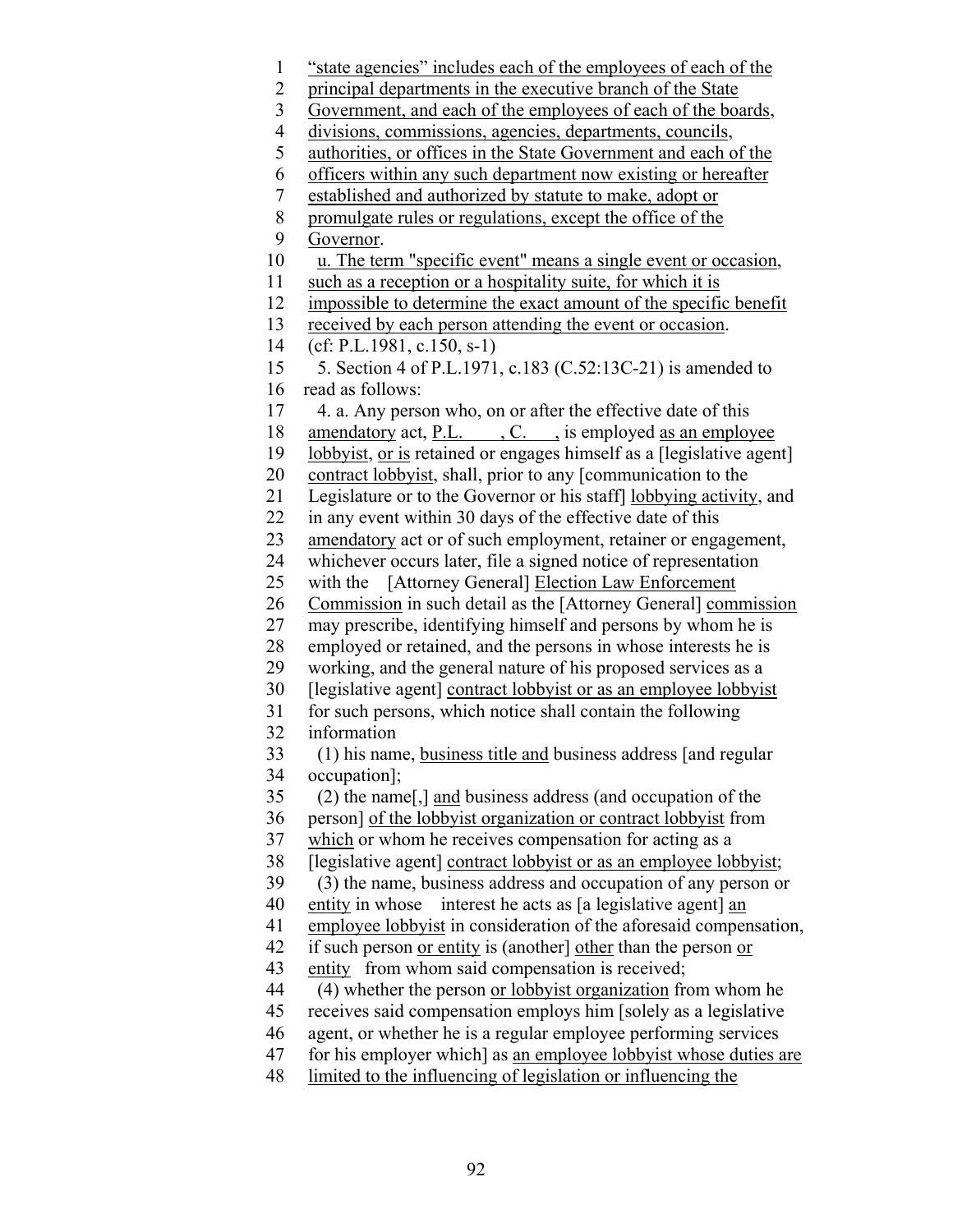1 promulgation of administrative rules and regulations or other 2 executive actions, or as an employee lobbyist whose duties<br>3 include but are not limited to the influencing of legislation include but are not limited to the influencing of legislation or 4 influencing the promulgation of administrative rules or regulations or other executive actions; regulations or other executive actions; 6 (5) the length of time for which he will be receiving 7 compensation from the person <u>or lobbyist organization</u> aforesaid<br>8 for acting as a (legislative agent) contract lobbyist or as an for acting as a (legislative agent) contract lobbyist or as an 9 employee lobbyist, if said length of time can be ascertained at 10 the time of filing, 11 (6) the type of legislation or the particular legislation or the 12 type of administrative rules or regulations or other executive 13 actions or the particular administrative rules or regulations or 14 other executive actions in relation to which he is to act as 15 [legislative agent] a contract lobbyist or as an employee lobbyist 16 in consideration of the aforesaid compensation, and any 17 particular legislation or type of legislation or any particular 18 administrative rules or regulations or other executive actions or 19 type of administrative rules or regulations or other executive 20 actions which he is to promote or oppose; 21 (7) a full and particular description of any agreement, 22 arrangement or understanding according to which his 23 compensation, or any portion thereof, is or will be contingent 24 upon the success of any attempt to influence legislation or to 25 influence the promulgation of administrative rules or regulations 26 or other executive actions. 27 b. Any [legislative agent] contract lobbyist or employee 28 lobbyist who receives compensation from more than one person or 29 lobbyist organization for his services as a [legislative agent] 30 contract lobbyist or as an employee lobbyist shall file a separate 31 notice of representation with respect to each such person or 32 lobbyist organization except that a (legislative agent] contract 33 lobbyist or employee lobbyist whose fee for acting as such in 34 respect to the same legislation or type of legislation or in respect 35 to the same administrative rules and regulations or other 36 executive actions or type of administrative rules and regulations 37 or other executive actions is paid or contributed to by more than 38 one person or lobbyist organization may file a single statement, 39 in which he shall detail the name, business address and occupation 40 of each person or the name and business address of each lobbying 41 organization so paying or contributing. 42 c. Any partnership, committee, association, corporation, labor 43 union or other organization that intends to make expenditures 44 providing benefits to a legislator or his staff or to the Governor 45 or his staff or to a member of the immediate family of a 46 legislator or of the Governor or to the staff of a State agency or 47 to the head of a State agency or to a member of the immediate 48 family of the head of a State agency to the extent that the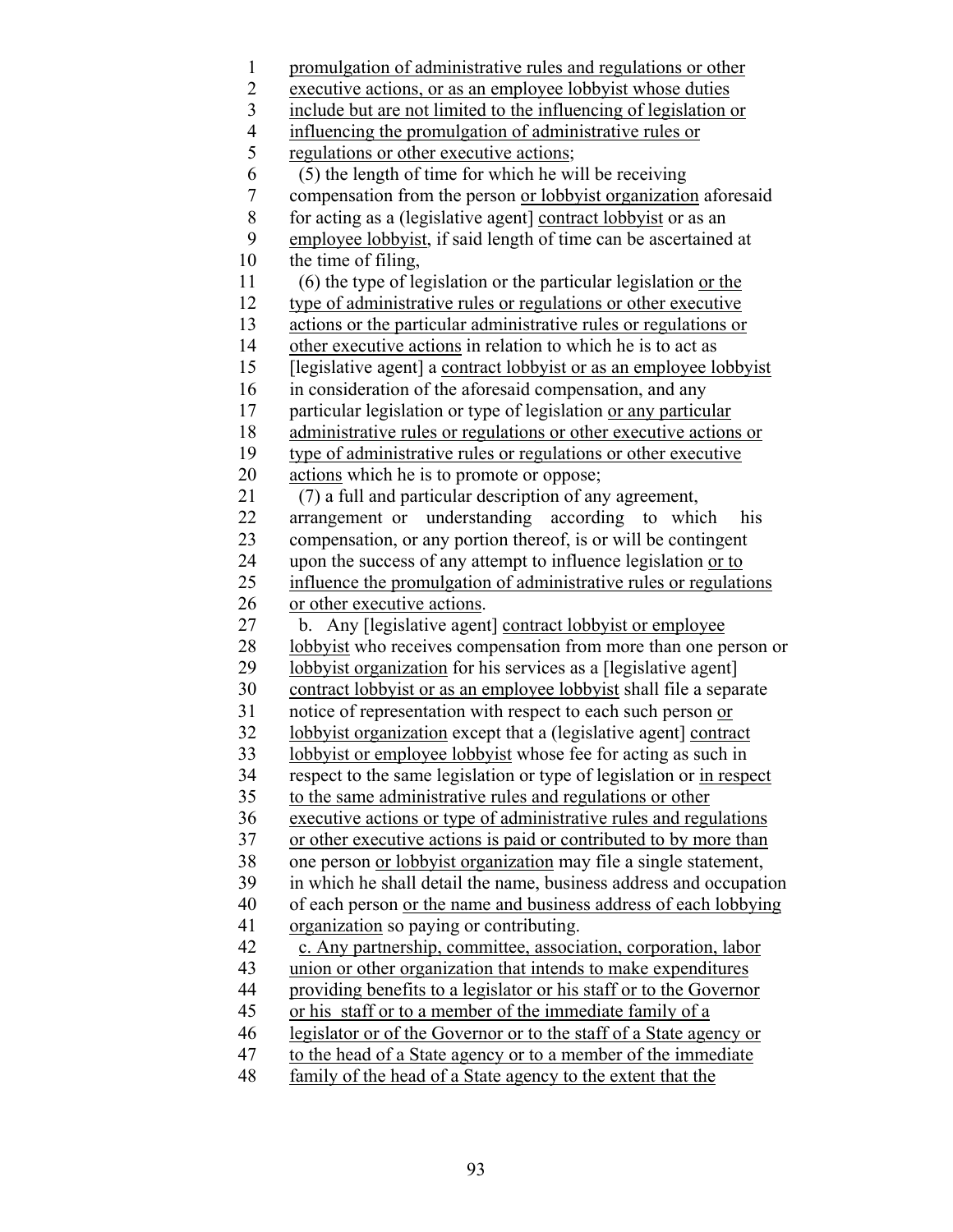- 1 partnership, committee, association, corporation labor union or
- 2 other organization would be defined as a lobbyist organization
- 3 pursuant to paragraph (2) of subsection 3 of P.L.1971, c.183
- 4 (C.52:13C-20) shall, prior to making such expenditures, file a
- 5 notice of intent with the commission in the form and manner
- 6 prescribed by the commission.
- 7 (cf: P.L.1971, c.183, s. 4)

```
 8 6. Section 4 of P.L.1981, c.150 (C.52:13C-21a) is amended to 
9 read as follows:
```
- 10 4. Any [legislative agent] contract lobbyist or employee
- 11 lobbyist or lobbyist organization not a resident of this State, or
- 12 not a corporation of this State or authorized to do business in this
- 13 State, shall file with the Election Law Enforcement Commission,
- 14 before attempting to influence legislation or to influence the
- 15 promulgation of administrative rules or regulations or other
- 16 executive actions, its consent to service of process at an address
- 17 within this State, or by regular mail at an address outside this
- 18 State.
- 19 (cf: P.L.1981, c.150, s. 4)
- 20 7. Section 1 of P.L.1977, c.92 (C.52:13C-21.1) is amended to 21 read as follows:
- 22 1. Any person who knowingly employs another person to serve 23 as a [legislative agent] contract lobbyist or as an employee
- 24 lobbyist who is not registered as required by section 4 of [the act
- 25 of which this act is a supplement] P.L.1971, c.183 (C.2:13C-21),
- 26 except upon the condition that such person register as a
- 27 [legislative agent] contract lobbyist or as an employee lobbyist as
- 28 provided by law or who continues to employ any such person who
- 29 has not registered within the time required by law, [shall, upon
- 30 conviction, be] is guilty of a [misdemeanor] crime of the fourth 31 degree.
- 32 (cf: P.L.1977, c.92, s.1)
- 33 8. Section 1 of P.L.1977, c.90 (C.52:13C-21.2) is amended to 34 read as follows:
- 35 1. Any [legislative agent] contract lobbyist or employee
- 36 lobbyist who knowingly represents an interest adverse to any of
- 37 his employer's without first obtaining such employer's written
- 38 consent thereto, after full disclosure to such employer of such
- 39 adverse interest. (shall, upon conviction, be] is guilty of a
- 40 [misdemeanor] crime of the fourth degree.
- 41 (cf: P.L.1977, c.90. s.1)
- 42 9. Section 1 of P.L.1977, c.91 (C.52:13C-21.3) is amended to 43 read as follows:
- 44 1. Any [legislative agent] contract lobbyist or employee
- 45 lobbyist who knowingly causes, influences, or otherwise secures
- 46 the introduction of any legislation or amendment thereto for the
- 47 purpose of thereafter being employed to prevent the passage
- 48 thereof, [shall upon conviction be] is guilty of a [misdemeanor]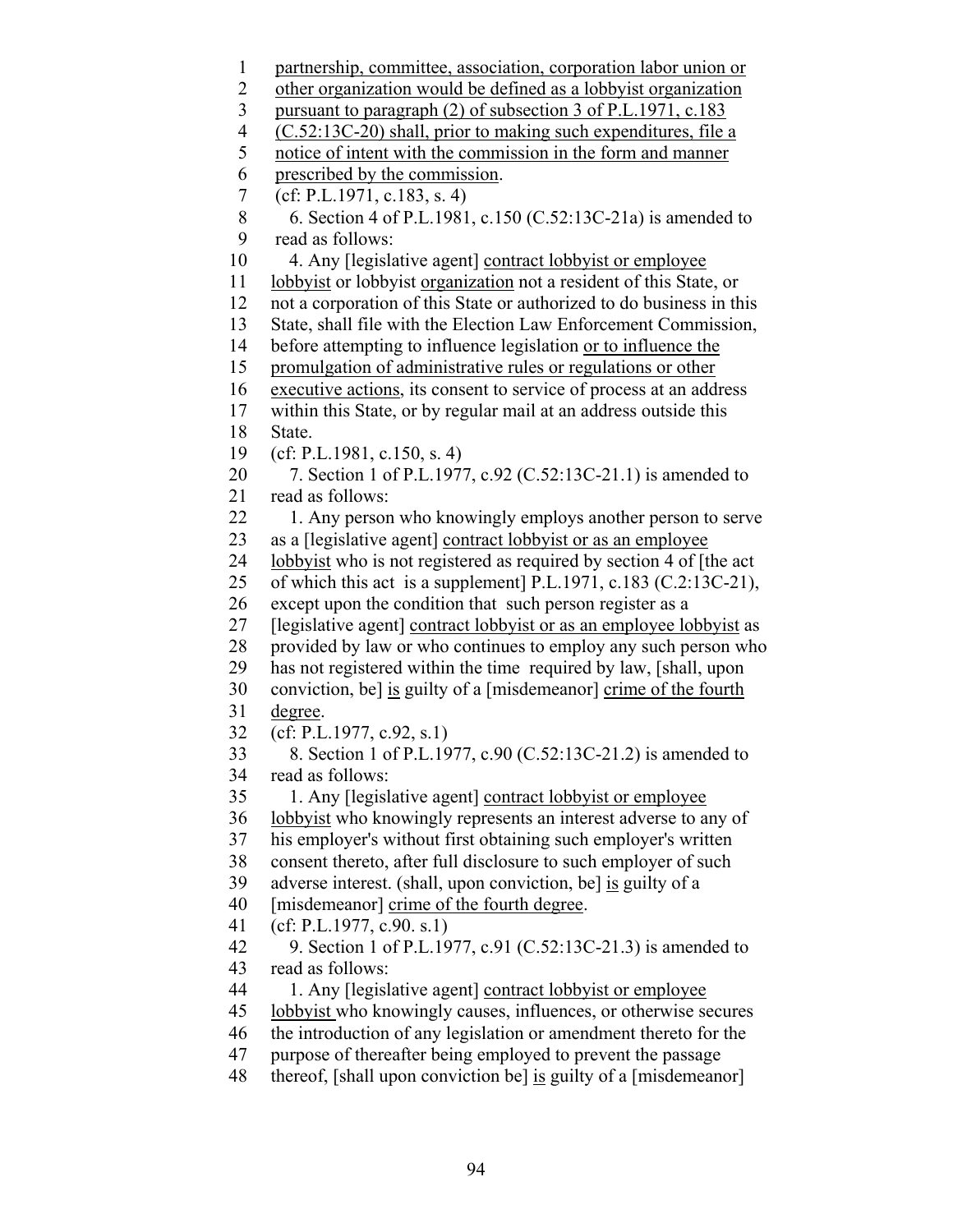1 crime of the fourth degree. 2 (cf: P.L. 1977, c.91, s.1) 3 10. Section 2 of P. L. 1981. c. 150 (C.52:13C-22.1) is amended to 4 read as follows: 5 2. [Each legislative agent or lobbyist shall make and certify 6 the correctness of a full annual report to the Election Law 7 Enforcement Commission of those moneys, loans, paid personal 8 services or other things of value contributed to it and those 9 expenditures made, incurred or authorized by it for the purpose 10 of direct, express and intentional communication with legislators 11 or the Governor or his staff undertaken for the specific purpose 12 of affecting legislation during the previous year. The report shall 13 include the following expenditures which expressly relate to 14 direct, express and intentional communication with legislators for 15 the specific purpose of affecting legislation: media, including 16 advertising; entertainment: food and beverage; travel and 17 lodging; honoraria: loans; gifts; and salary, fees, allowances or 18 other compensation paid to a legislative agent. The expenditures 19 shall be reported whether made to a legislator, legislative agent 20 or lobbyist. The expenditures shall be reported in the aggregate 21 by category, except that if the aggregate expenditures on behalf 22 of a legislator or the Governor or his staff exceed \$25.00 per day, 23 they shall be detailed separately as to the name of the legislator 24 or the Governor or his staff, date and type of expenditure, 25 amount of expenditure and to whom paid. Where the 26 expenditures in the aggregate on behalf of any one legislator or 27 the Governor or his staff exceed \$200.00 per year, the 28 expenditures, together with the name of the legislator or the 29 Governor or his staff, shall be stated in detail including the type 30 of each expenditure, amount of expenditure and to whom paid. 31 Where the expenditures in the aggregate with respect to any 32 specific occasion are in excess of \$100.00, the report shall 33 include the date and type of expenditure, amount of expenditure 34 and to whom paid. The Election Law Enforcement Commission 35 may, in its discretion, permit joint reports by legislative agents. 36 No legislative agent shall be required to file a report unless all 37 moneys, loans, paid personal services or other things of value 38 contributed to it for the purpose of direct, express and 39 intentional communication with legislators or the Governor or his 40 staff undertaken for the specific purpose of affecting legislation 41 exceed \$2,500.00 in any year or unless all expenditures made, 42 incurred or authorized by it for the purpose of direct, express or 43 intentional communication with legislators or the Governor or his 44 staff undertaken for the specific purpose of affecting legislation 45 exceed \$2,500.00 in any year. 46 Any lobbyist who receives contributions or makes expenditures 47 to influence legislation shall be required to file and certify the 48 correctness of a report of such contributions or expenditures if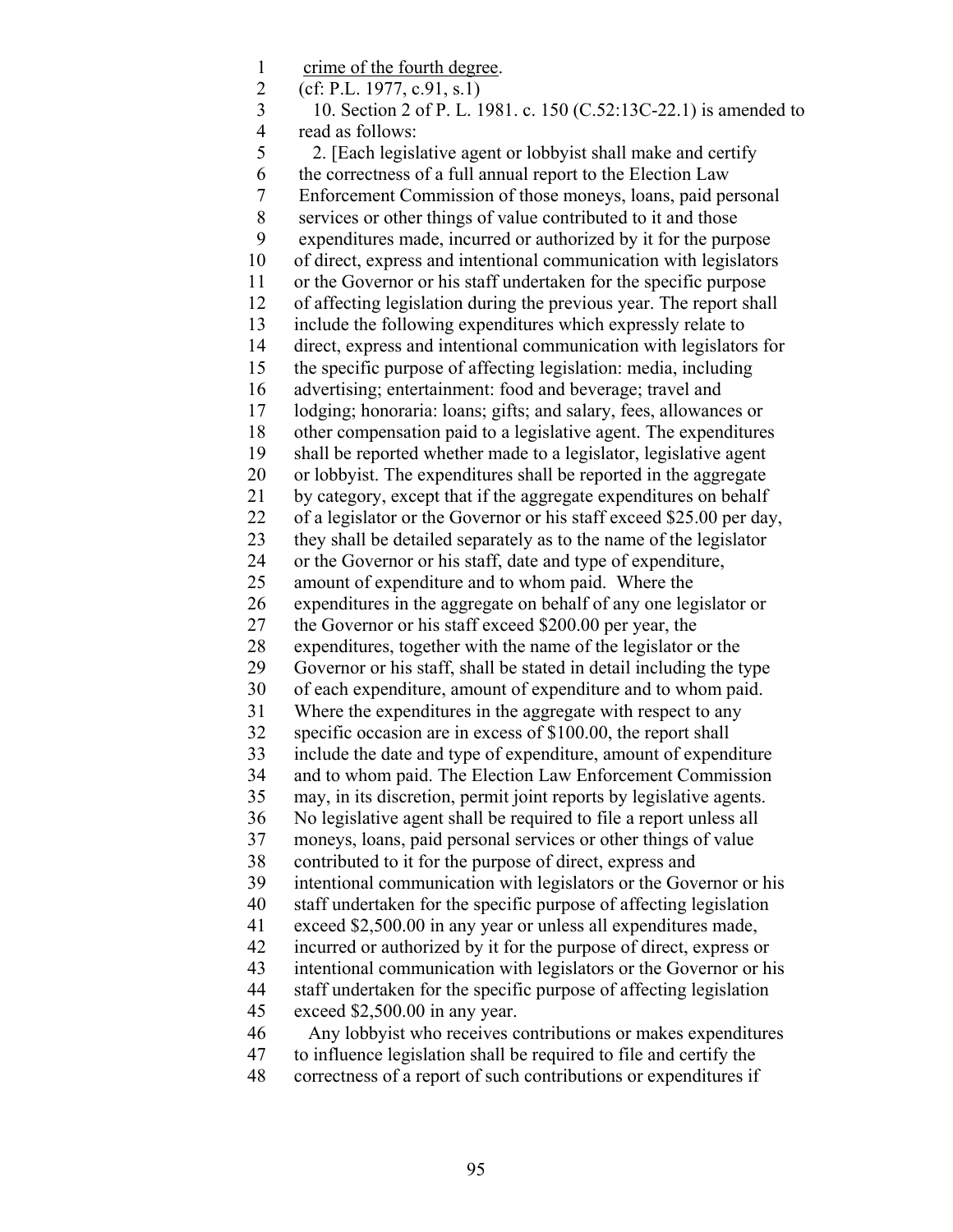1 the contributions or expenditures made, incurred or authorized by 2 it for the purpose of direct, express or intentional communication 3 with legislators or their staffs or the Governor or his staff 4 undertaken for the specific purpose of affecting legislation 5 exceed, in the aggregate, \$2,500.00 in any year. Any lobbyist 6 required to file a report pursuant to this section may designate a 7 legislative agent in its employ or otherwise engaged or used by it 8 to file a report on its behalf; provided such designation is made in 9 writing by the lobbyist, is acknowledged in writing by the 10 designated legislative agent and is filed with the Election Law 11 Enforcement Commission on or before the date on which the 12 report of the lobbyist is due for filing, and further provided that 13 any violation of this act shall subject both the lobbyist and the 14 designated legislative agent to the penalties provided in this act.] 15 a. Each lobbyist organization as defined in paragraph (1) of 16 subsection d. of section 3 of P.L.1971, c-183 (C.52:13C-20) shall 17 make and certify the correctness of a quarterly report and file it 18 with the Election Law Enforcement Commission not later than 19 April 15, July 15, October 15 and January 15 of each calendar 20 year for each quarter ending on the last day of the previous 21 month. The report shall contain the following information: 22 (1) the total amount of expenditures made during the previous 23 quarter providing benefits to legislators or their staffs or the 24 Governor or his staff or to the members of the immediate family 25 of legislators or of the Governor when those expenditures exceed 26 \$100 for that quarter. If the aggregate expenditures on behalf of 27 a legislator or his staff or the Governor or his staff or a member 28 of the immediate family of a legislator or of the Governor exceed 29 \$25 per day, they shall be detailed separately as to the name of 30 the legislator or his staff or the Governor or his staff or the name 31 of the member of the immediate family of the legislator or the 32 Governor, the full title of the legislator's or Governor's staff 33 person, the date and type of the expenditure, the amount of the 34 expenditure and the payee, if any. Where the expenditures in the 35 aggregate on behalf of any one legislator or his staff or the 36 Governor or his staff or a member of the immediate family of a 37 legislator or of the Governor exceed \$100 per quarter 38 expenditures, together with the name of the legislator or his staff 39 or the Governor or his staff or the name of the member of the 40 immediate family of the legislator or the Governor and the full 41 title of the legislator's or Governor's staff person, shall be 42 stated in detail, including the type of each expenditure, the 43 amount of the expenditure and the payee, if any. Where the 44 expenditures in the aggregate with respect to any specific event 45 are in excess of \$100, the report shall include the date and type 46 of the expenditure, a description of the persons invited to or 47 attending the event, the amount of the expenditure and the 48 payee, if any;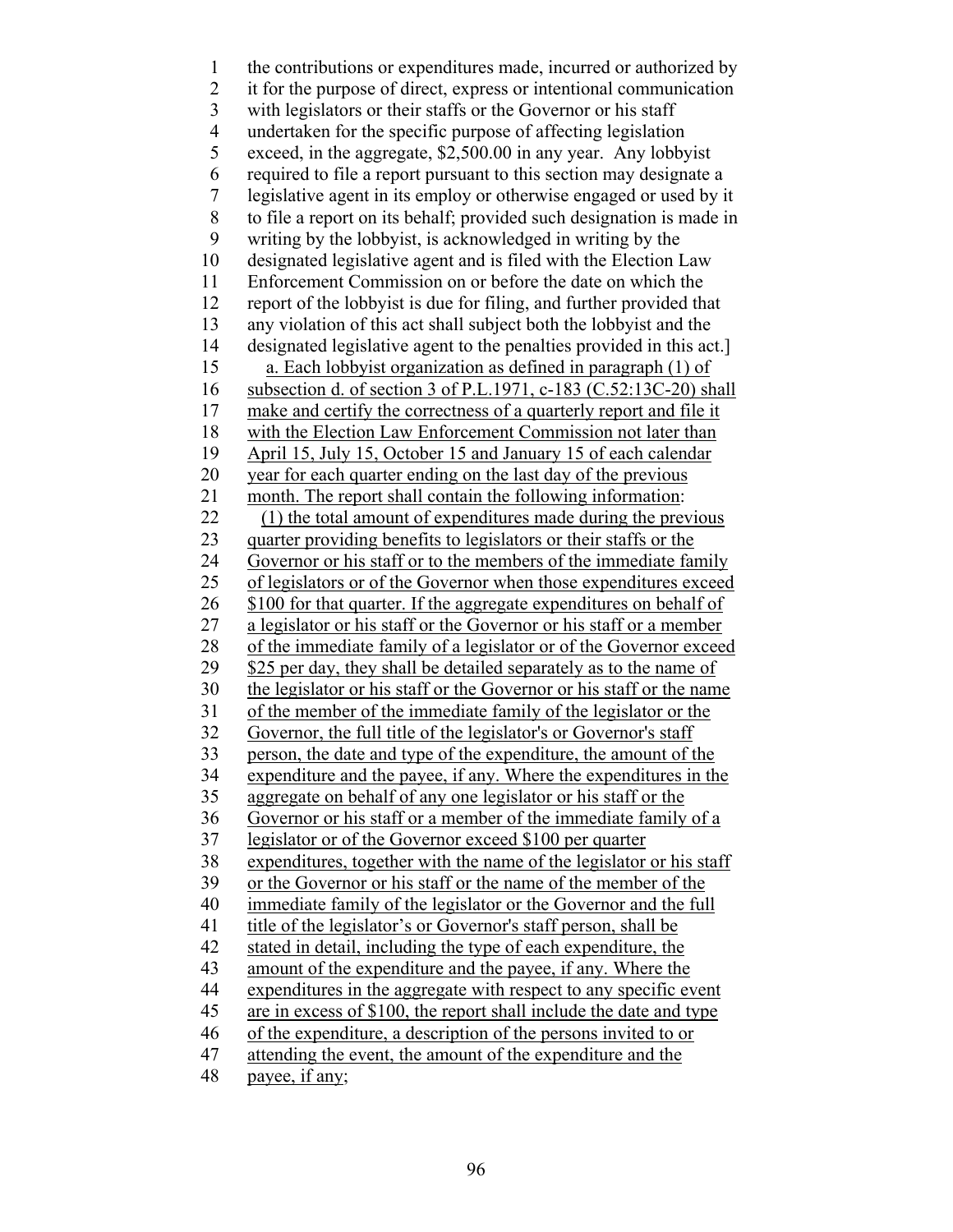1 (2) the total amount of expenditure made during the previous 2 quarter providing benefits to the staffs of State agencies or the 3 heads of State agencies or to members of the immediate family 4 of the heads of State agencies when those expenditures exceed<br>5 \$100 for that quarter. If the aggregate expenditures on behalf of \$100 for that quarter. If the aggregate expenditures on behalf of 6 a member of the staff of a State agency or the head of a State 7 agency or a member of the immediate family of the head of a 8 State agency exceed \$25 per day, they shall be detailed 9 separately as to the name and full title of the member of the 10 staff of the State agency or of the head of the State agency or 11 the name of the member of the immediate family of the head of 12 the State agency, the name of the State agency, the date and 13 type of the expenditure, the amount of the expenditure and the 14 payee, if any. Where the expenditures in the aggregate on behalf 15 of any one member of the staff of a State agency or the head of a 16 State agency or a member of the immediate family of the head of 17 a State agency exceed \$100 per quarter, the expenditures, 18 together with the name and title of the member of the staff of 19 the State agency or the head of the State agency or the name of 20 the member of the immediate family of the head of the State 21 agency and the name of the State agency, shall be stated in 22 detail, including the type of each expenditure, the amount of the 23 expenditure and the payee, if any. Where the expenditures in the 24 aggregate with respect to any specific event are in excess of 25 \$100, the report shall include the date and type of the 26 expenditure, a description of the persons invited to or attending 27 the event, the amount of the expenditure and the payee, if any; 28 (3) the total amount of salary or other compensation paid to or 29 otherwise earned by employee lobbyists for lobbying activity 30 during the previous quarter, including reimbursement for all 31 expenses incurred as a result of such activity, as calculated on a 32 pro-rata basis based on lobbying activity in accordance with the 33 rules and regulations promulgated therefor by the commission, 34 when such salary or compensation exceeds \$1,000 for that quarter; 35 (4) the total amount of fees, money or other compensation paid 36 to contract lobbyists for lobbying activity on behalf of or at the 37 request of the lobbyist organization during the previous quarter 38 when such fees, money or other compensation exceed \$1,000 for 39 that quarter; 40 (5) the total amount of expenditures made for the purpose of 41 preparing and transmitting a lobbying communication as defined 42 in paragraph (1) subsection f. of section 3 of P.L.1971, c.183 43 (C.52:13C-20) during the previous quarter when those 44 expenditures exceed \$1,000 for that quarter, 45 (e) the total amount of expenditures made for the purpose of 46 preparing and transmitting a lobbying communication as defined 47 in paragraph (2) of subsection f. of section 3 of P.L. 197l, c.183 48 (C.52:13C-20) during the previous quarter when those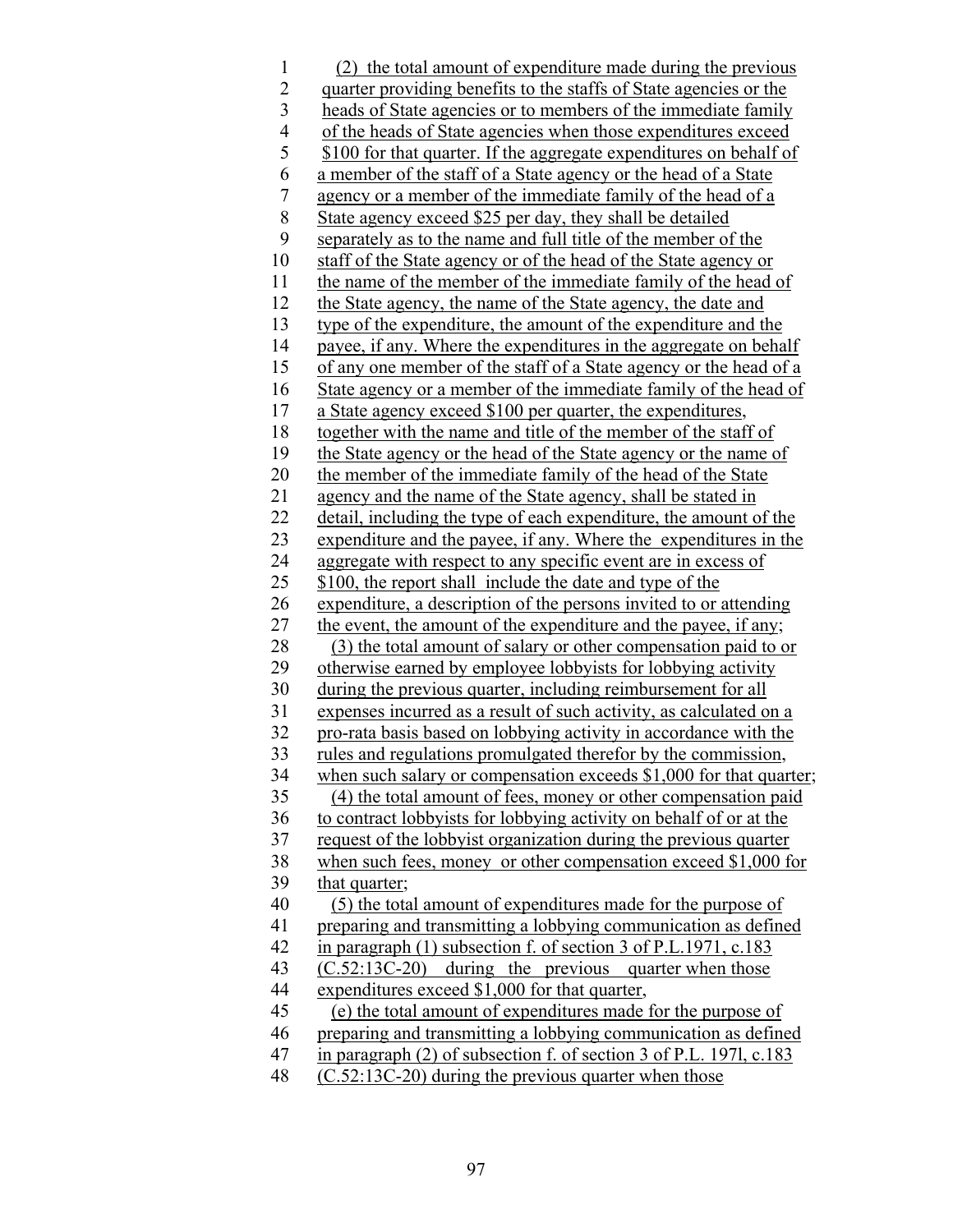1 expenditures exceeded \$1,000 for that quarter; and 2 (7) the total amount of any fees, money or other compensation 3 contributed or donated to the lobbyist organization for lobbying 4 activity during the previous quarter when such fees, money or 5 other compensation exceed \$1,000 for that quarter. The name 6 and mailing address of the person contributing or donating to the 7 lobbyist organization shall be disclosed when the contribution or 8 donation is more than \$100 per quarter. Where the contributor or 9 donor is an individual, his occupation and the name and mailing 10 address of his employer shall be included in the quarterly report. 11 b. Each lobbyist organization as defined in paragraph (2) of 12 subsection d. of section 3 of P.L.1971, c.183 (C.52:13C-20) shall 13 make and certify the correctness of a quarterly report and file it 14 with the commission not later than April 15, July 15, October 15 15 and January 15 of each calendar year for each quarter ending on 16 the last day of the previous month. The report shall contain the 17 following information: 18 (1) the total amount of expenditures made during the previous 19 quarter providing benefits to legislators or their staffs or the 20 Governor or his staff or to the members of the immediate family 21 of legislators or of the Governor. If the aggregate expenditures 22 on behalf of a legislator or his staff or the Governor or his staff 23 or a member of the immediate family of a legislator or of the 24 Governor exceed \$25 per day, they shall be detailed separately as 25 to the name of the legislator or his staff or the Governor or his 26 staff or the name of the member of the immediate family of the 27 legislator or the Governor, the full title of the legislator's or 28 Governor's staff person, the date and type of the expenditure, 29 the amount of the expenditure and the payee, if any. Where the 30 expenditures in the aggregate on behalf of any one legislator or 31 his staff or the Governor or his staff or a member of the 32 immediate family of a legislator or of the Governor exceed \$100 33 per quarter, the expenditures, together with the name of the 34 legislator or his staff or the Governor or his staff or the name of 35 the member of the immediate family of the legislator or the 36 Governor and the full title of the legislator's or Governor's staff 37 person, shall be stated in detail, including the type of each 38 expenditure, the amount of the expenditure and the payee, if 39 any. Where the expenditures in the aggregate with respect to any 40 specific event are in excess of \$100, the report shall include the 41 date and type of the expenditure, a description of the persons 42 invited to or attending the event, the amount of the expenditure 43 and the payee, if any, and 44 (2) the total amount of expenditures made during the previous 45 quarter providing benefits to the staffs of State agencies or the 46 heads of State agencies or to members of the immediate family 47 of the heads of State agencies. If the aggregate expenditures on 48 behalf of a member of the staff of a State agency or the head of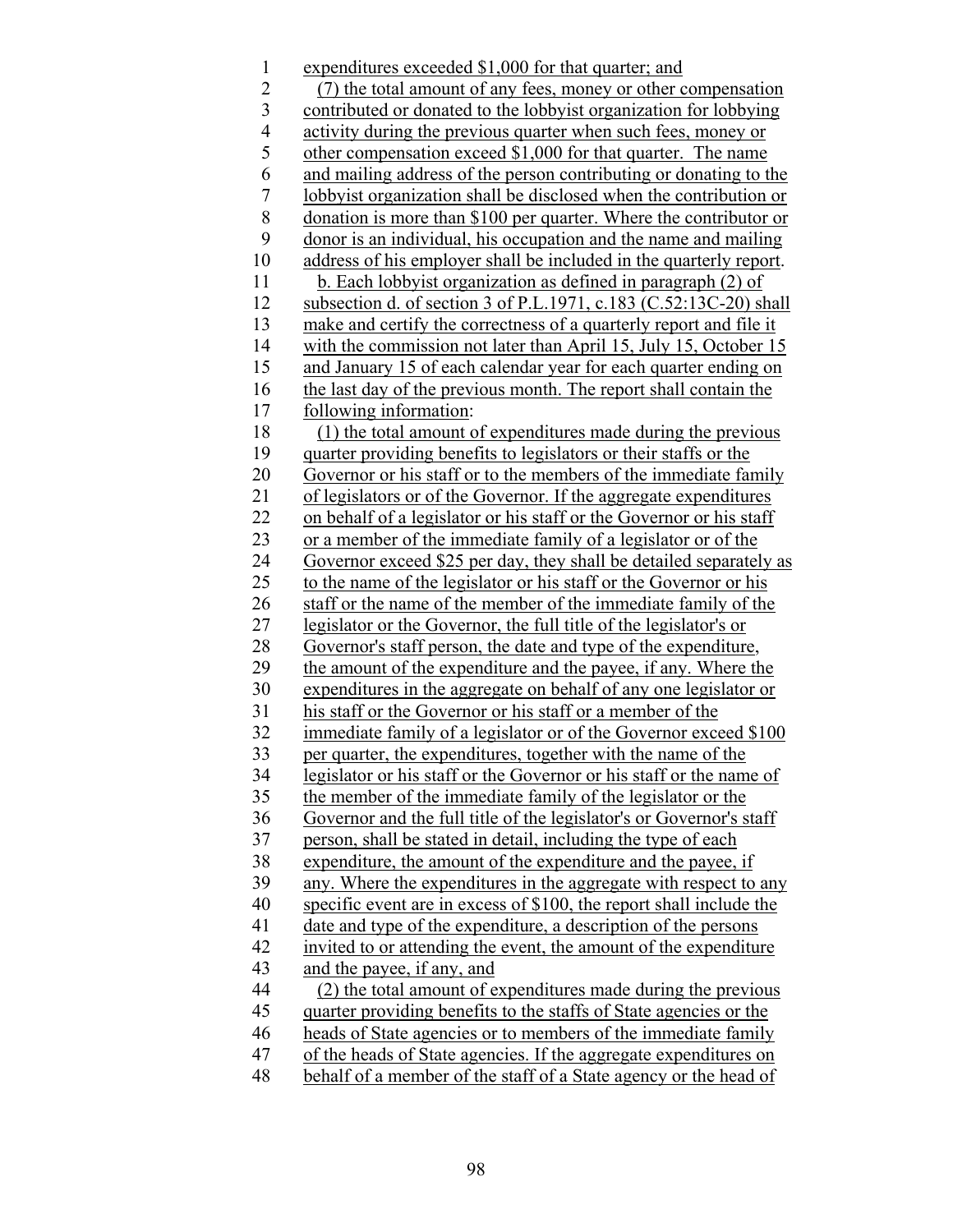1 a State agency or a member of the immediate family of the head 2 of a State agency exceed \$25 per day, they shall be detailed 3 separately as to the name and full title of the member of the 4 staff of the State agency or the head of the State agency or the 5 name of the member of the immediate family of the head of the 6 State agency, the name of the State agency, the date and type of 7 the expenditure, the amount of the expenditure and the payee, if 8 any. Where the expenditures in the aggregate on behalf of any 9 one member of the staff of a State agency or the head of a State 10 agency or a member of the immediate family of the head of a 11 State agency exceed \$100 per quarter, the expenditures, together 12 with the name and full title of the member of the staff of the 13 State agency or the head of the State agency or the name of the 14 member of the immediate family of the head of the State agency 15 and the name of the State agency, shall be stated in detail, 16 including the type of each expenditure, the amount of the 17 expenditure and the payee, if any. Where the expenditures in the 18 aggregate with respect to any specific event are in excess of 19 \$100, the report shall include, the date and type of expenditure, a 20 description of the persons invited to or attending the event, the 21 amount of the expenditure and the payee, if any. 22 c. Each contract lobby is shall make and certify the 23 correctness of a quarterly report and file it with the commission 24 not later than April 15, July 15, October 15 and January 15 of 25 each calendar year for each quarter ending on the last day of the 26 previous month. The report shall contain the following 27 information: 28 (1) the total amount of any fees, money or other compensation 29 paid by lobbyist organizations to the contract lobbyist for 30 lobbying activity on behalf of or at the request of the lobbyist 31 organizations during the previous quarter when such fees, money 32 or other compensation exceed \$1,000 for that quarter. The 33 contract lobbyist shall specify the identity of each lobbyist 34 organization that makes payments of more than \$1,000 for the 35 quarter to that contract lobbyist for lobbying activity; 36 (2) the total amount of expenditures made during the previous 37 quarter providing benefits to legislators or their staffs or the 38 Governor or his staff or to members of the immediate family of 39 legislators or of the Governor when those expenditures exceed 40 \$100 for that quarter. If the aggregate expenditures on behalf of 41 a legislator or his staff or the Governor or his staff or a member 42 of the immediate family of a legislator or of the Governor exceed 43 \$25 per day, they shall be detailed separately as to the name of 44 the legislator or his staff or the Governor or his staff or the name 45 of the member of the immediate family of the legislator or the 46 Governor, the full title of the legislator's or Governor's staff 47 person, the date and type of the expenditure, the amount of the 47 expenditure and the payee, if any. Where the expenditures in the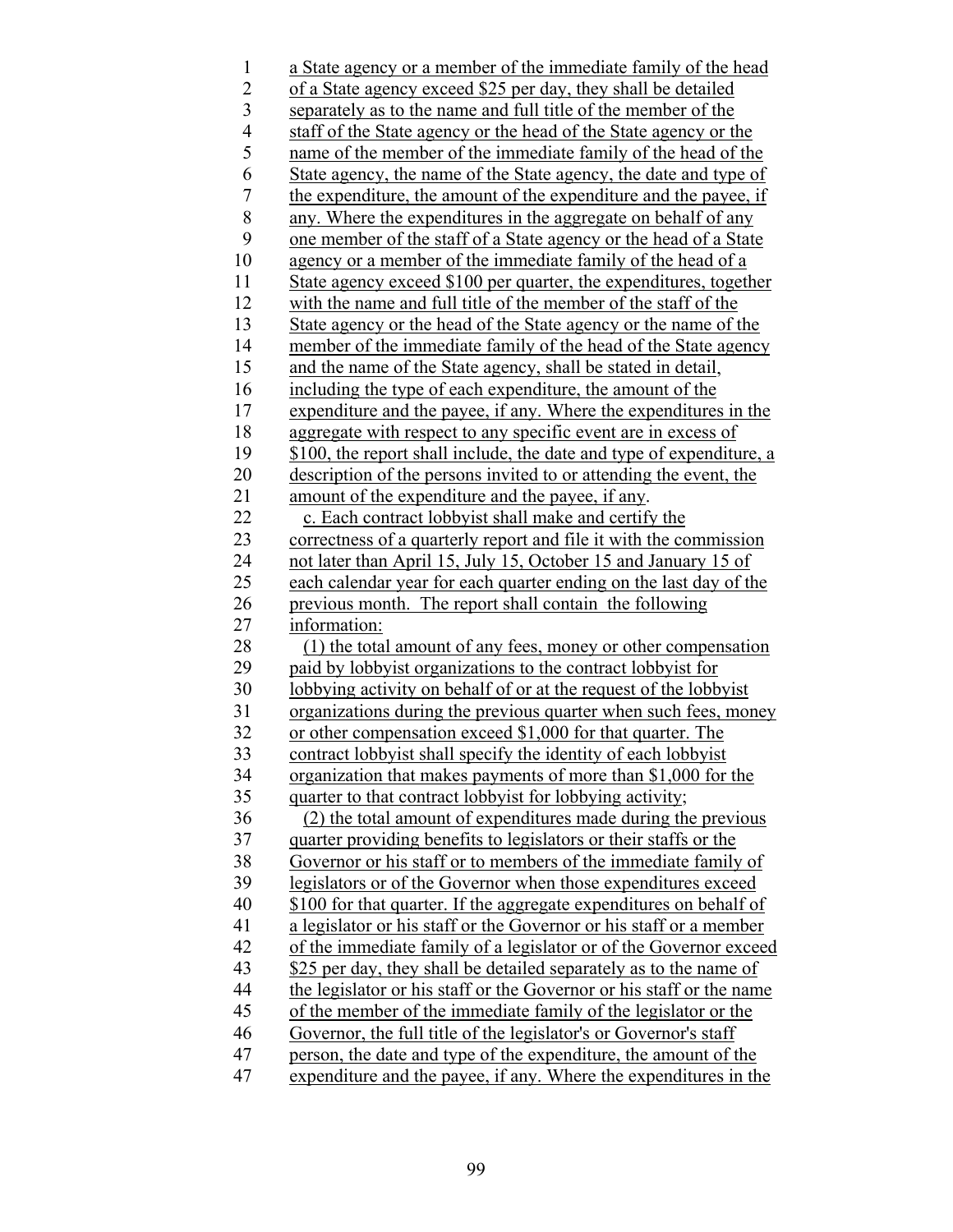1 aggregate on behalf of any one legislator or his staff or the 2 Governor or his staff or the member of the immediate family of a 3 legislator or of the Governor exceed \$100 per quarter, the 4 expires together with the name of the legislator or his staff 5 or the Governor or his staff or the name of the member of the 6 immediate family of the legislator or the Governor and the full 7 title of the legislator's or Governor's staff person, shall be 8 stated in detail, including the type of each expenditure, the 9 amount of the expenditure and the payee, if any. Where the 10 expenditures in the aggregate with respect to any specific event 11 are in excess of \$100, the report shall include the date and type 12 of the expenditure, a description of the persons invited to or 13 attending the event, the amount of the expenditure and the 14 payee, if any; 15 (3) the total amount of expenditures made during the previous 16 quarter providing benefits to the staffs of State agencies or the 17 heads of State agencies or to members of the immediate family 18 of the heads of State agencies when those expenditures exceed 19 \$100 for that quarter. If the aggregate expenditures on behalf of 20 a member of the staff of a State agency or the head of a State 21 agency or a member of the immediate family of the head of a 22 State agency exceed \$25 per day, they shall be detailed 23 separately as to the name and full title of the member of the 24 staff of the State agency or of the head of the State agency or 25 the name of the member of the immediate family of the head of 26 the State agency, the name of the State agency, the date and 27 type of the expenditure, the amount of the expenditure and the 28 payee, if any. Where the expenditures in the aggregate on behalf 29 of any one member of the staff of a State agency or the head of a 30 State agency or a member of the immediate family of the head of 31 a State agency exceed \$100 per quarter, the expenditures, 32 together with the name and full title of the member of the staff 33 of the State agency or the head of the State agency or the name 34 of the member of the immediate family of the head of the State 35 agency and the name of the State agency, shall be stated in 36 detail, including the type of each expenditure, the amount of the 37 expenditure and the payee, if any. Where the expenditures in the 38 aggregate with respect to any specific event are in excess of 39 \$100, the report shall include the date and type of expenditure, a 40 description of the persons invited to or attending the event, the 41 amount of the expenditure and the payee, if any; 42 (4) the total amount of salary or other compensation paid to or 43 otherwise earned by employee lobbyists for lobbying activity 44 conducted during the previous quarter, including reimbursement, 45 for all expenses incurred as a result of such activity, as 46 calculated on a pro-rata basis based on lobbying activity in 47 accordance with the rules and regulations promulgated therefor 48 by the commission, when such salary or compensation exceeds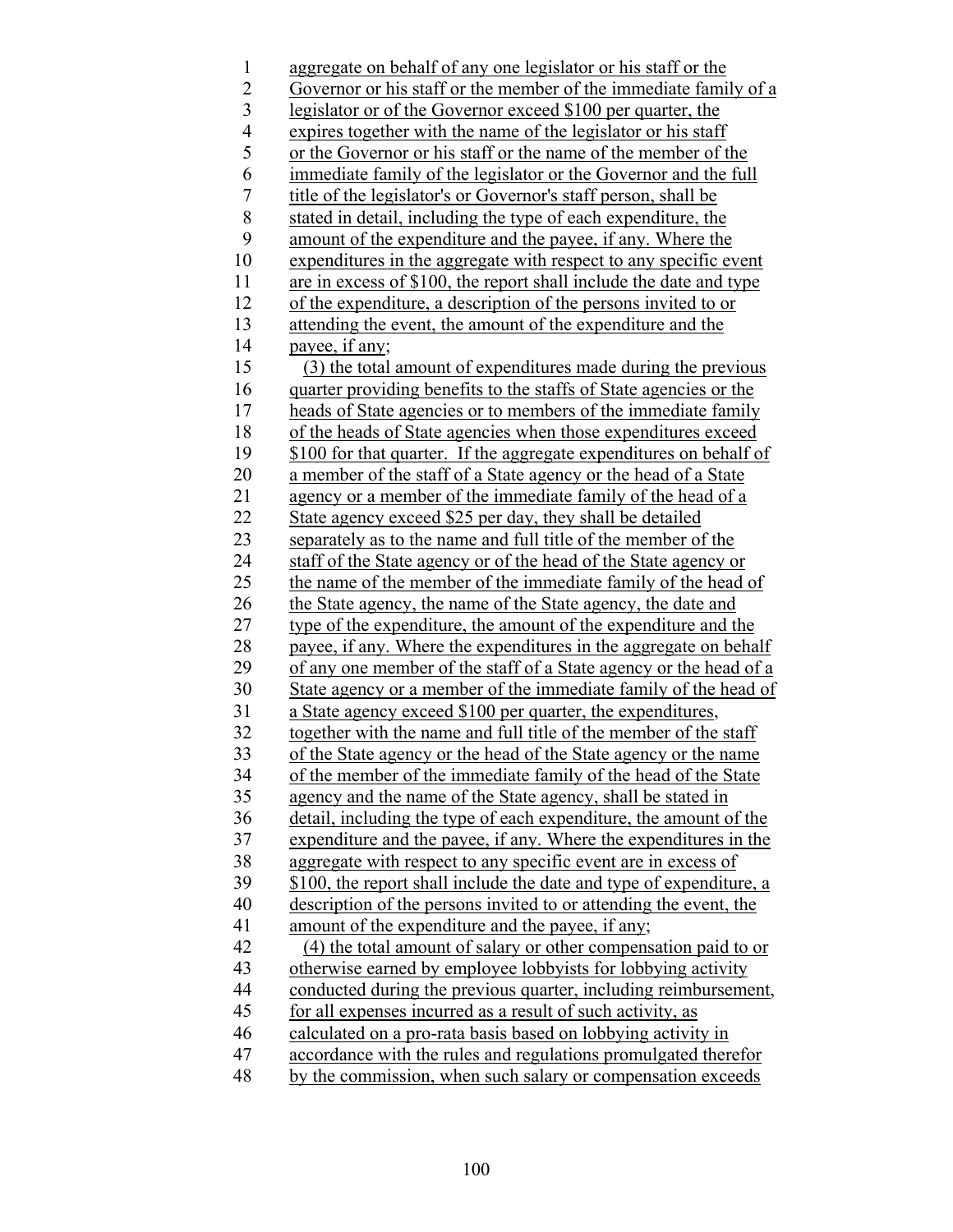1 \$1,000 for that quarter; 2 (5) the total amount of fees, money or other compensation paid 3 to another contract lobbyist for lobbying activity on behalf of or 4 at the request of the contract lobbyist during the previous<br>5 quarter when such fees, money or other compensation exc quarter when such fees, money or other compensation exceed 6 \$1,000 for that quarter; 7 (6) the total amount of expenditures made for the purpose of 8 preparing and transmitting a lobbying communication as defined 9 in paragraph (1) of subsection f. of section 3 of P.L.1971. c.183 10 (C.52:13C-20) during the previous quarter when those 11 expenditures exceed \$1,000 for that quarter; and 12 (7) the total amount of expenditures made for the purpose of 13 preparing and transmitting a lobbying communication as defined 14 in paragraph (2) of subsection f. of section 3 of P.L.1971, c.183 15 (C.52:13C-20) during the previous quarter when those 16 expenditures exceed \$1,000 for that quarter. 17 d. Each employee lobbyist shall make and certify the 18 correctness of a quarterly report and file it with the commission 19 not later than April 15, July 15, October 15 and January 15 of 20 each calendar year for each quarter ending on the last day of the 21 previous month unless the report of the lobbyist organization or 22 contract lobby ist that employs the employee lobby ist contains all 23 of the information hereafter required to be reported by the 24 employee lobbyist and the employee lobbyist so certifies in that 25 report. The report shall contain the following information: 26 (1) the total amount of salary or other compensation paid by a 27 lobbyist organization or a contract lobbyist to the employee 28 lobbyist for lobbying activity on behalf of or at the request of the 29 lobbyist organization or the contract lobbyist during the previous 30 quarter, including reimbursement for all expenses incurred as a 31 result of such activity, as calculated on a pro-rata basis based on 32 lobbying activity in accordance with the rules and regulations 33 promulgated therefor by the commission, when such salary or 34 compensation exceeds \$1,000 for that quarter; 35 (2) the total amount of expenditures made during the previous 36 quarter providing benefits to legislators or their staff or the 37 Governor or his staff or to members of the immediate family of 38 legislators or of the Governor when those expenditures exceed 39 \$100 for that quarter. If the aggregate expenditures on behalf of 40 a legislator or his staff or the Governor or his staff or a member 41 of the immediate family of a legislator or of the Governor exceed \$25 per day, they shall be detailed separately as to the name of 43 the legislator or his staff or the Governor or his staff or the name 44 of the member of the immediate family of the legislator or the 45 Governor, the full title of the legislator's or Governor's staff 46 person, the date and type of the expenditure, the amount of the 47 expenditure and the payee, if any. Where the expenditures in the 48 aggregate on behalf of any one legislator or his staff or the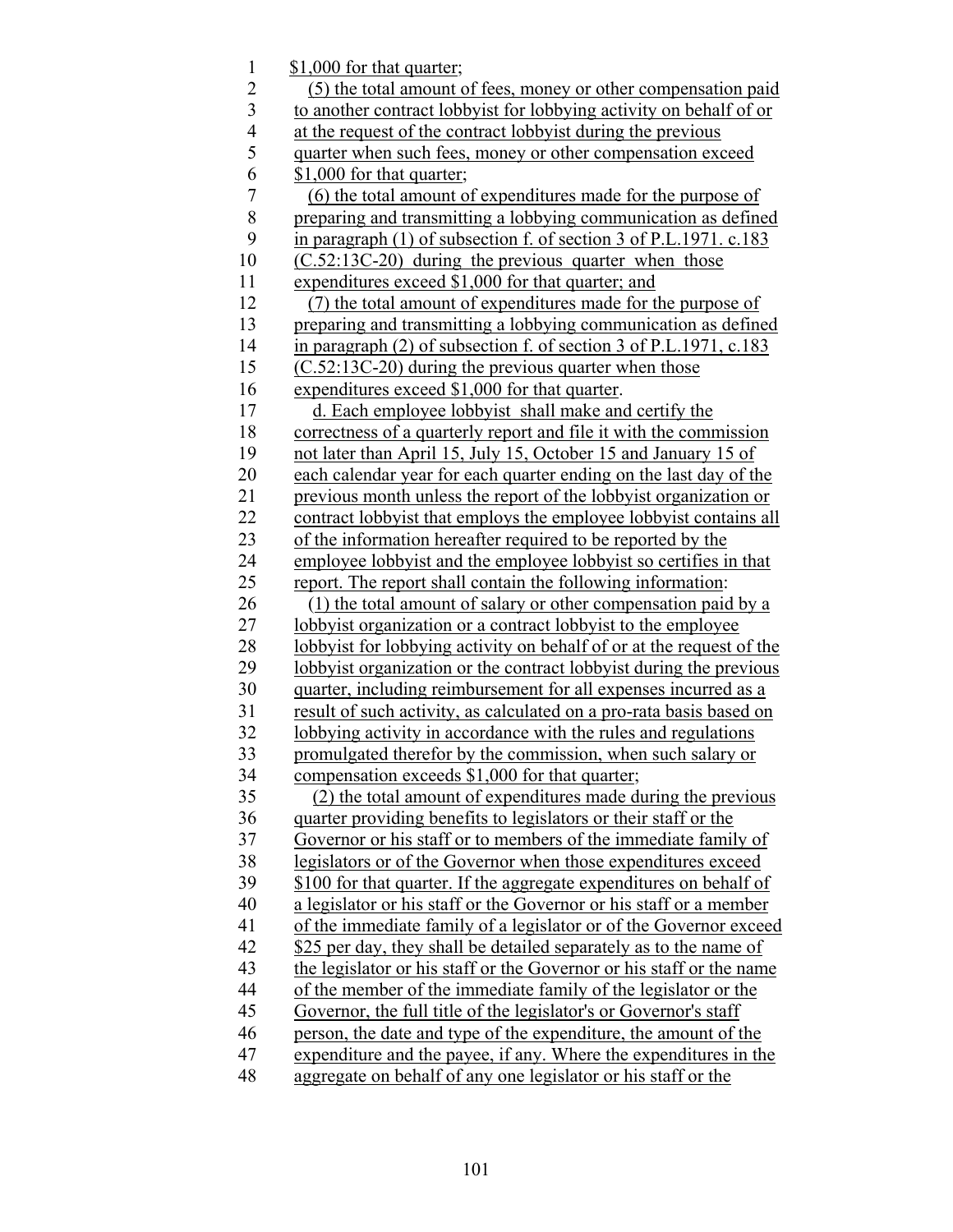1 Governor or his staff or a member of the immediate family of a 2 legislator or of the Governor exceed \$100 per quarter, the 3 expenditures, together with the name of the legislator or his staff 4 or the Governor or his staff or the name of the member of the 5 immediate family of the legislator or the Governor and the full 6 title of the legislator's or Governor's staff person, shall be 7 stated in detail, including the type of each expenditure, the 8 amount of the expenditure and the payee, if any. Where the 9 expenditures in the aggregate with respect to any specific event 10 are in excess of \$100, the report shall include the date and type 11 of the expenditure, a description of the persons invited to or 12 attending the event, the amount of the expenditure and the 13 payee, if any 14 (3) the total amount of expenditures made during the previous 15 quarter providing benefits to the staffs of State agencies or the 16 heads of State agencies or to members of the immediate family 17 of the heads of State agencies when those expenditures exceed 18 \$100 for that quarter. If the aggregate expenditures on behalf of 19 a member of the staff of a State agency or the head of a State 20 agency or a member of the immediate family of the head of a 21 State agency exceed \$25 per day, they shall be detailed 22 separately as to the name and full title of the member of the 23 staff of the State agency or of the head of the State agency or 24 the name of the member of the immediate family of the head of 25 the State agency, the name of the State agency, the date and 26 type of the expenditure, the amount of the expenditure and the 27 payee, if any. Where the expenditures in the aggregate on behalf 28 of any one member of the staff of a State agency or the head of a 29 State agency or a member of the immediate family of the head of 30 a State agency exceed \$100 per quarter, the expenditures, 31 together with the name and full title of the member of the staff 32 of the State agency or the head of the State agency or the name 33 of the member of the immediate family of the head of the State 34 agency and the name of the State agency, shall be stated in 35 detail including the type of each expenditure, the amount of the 36 expenditure and the payee, if any. Where the expenditures in the 37 aggregate with respect to any specific event are in excess of 38 \$100, the report shall include the date and type of expenditure, a 39 description of the persons invited to or attending the event, the 40 amount of the expenditure and the payee, if any; 41 (4) the total amount of expenditures made for the purpose of 42 preparing and transmitting a lobbying communication as defined 43 in paragraph (1) of subsection f. of section 3 of P.L.1971, c.183 44 (C.52:13C-201 during the previous quarter when those 45 expenditures exceed \$1,000 for that quarter; and 48 (5) the total amount of expenditures made for the purpose of 47 preparing and transmitting a lobbying communication as defined 48 in paragraph (2) of subsection f. of section 3 of P.L.1971, c.183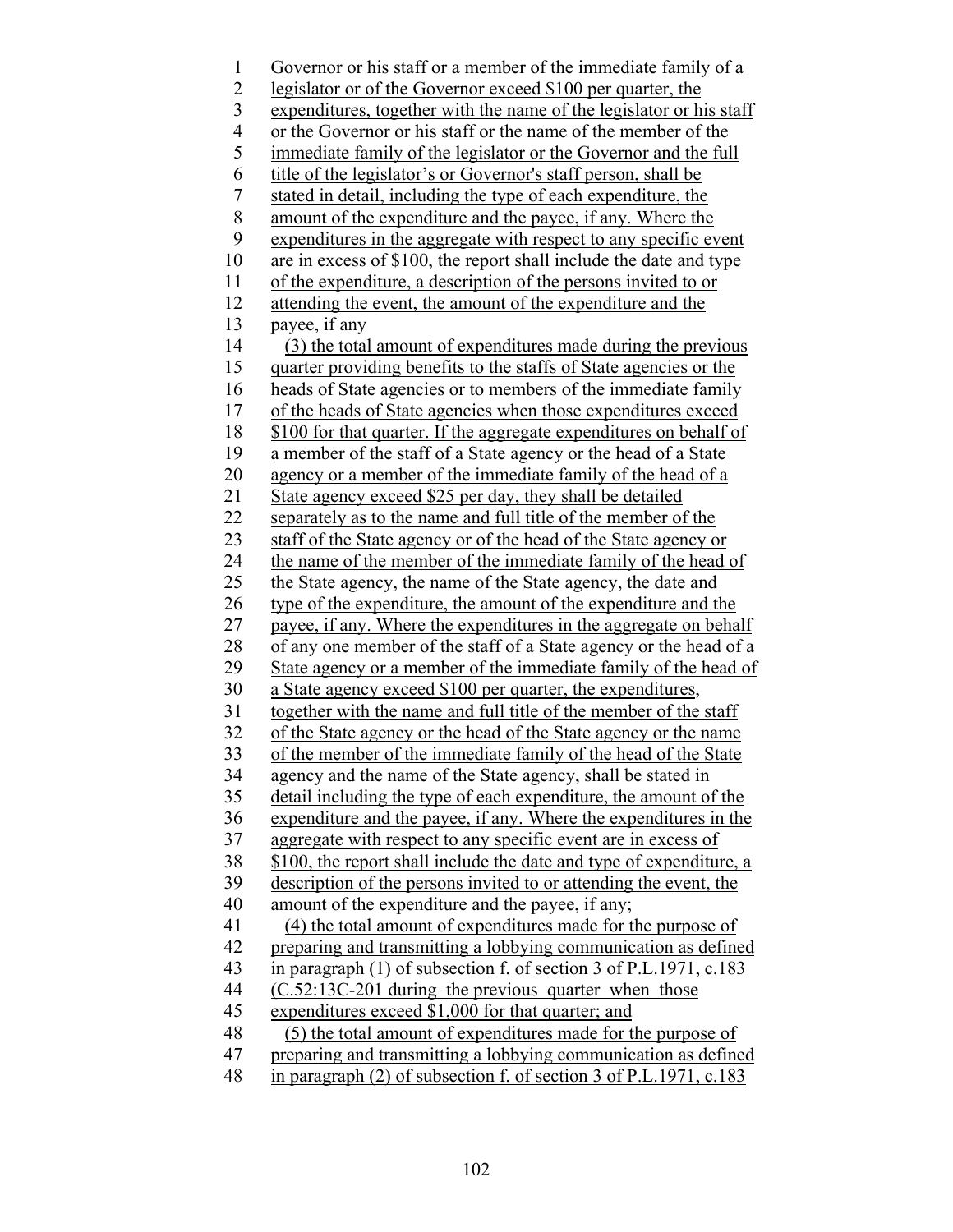- 1 (C.52:13C-20) during the previous quarter when those
- 2 expenditures exceed \$1,000 for that quarter.
- 3 (cf: P.L. 1981, c.513, s-1)

 4 11. Section 3 of P.L.1981, c-150 (C.52:13C-22.2) is amended to 5 read a follows:

- 6 3. Upon receiving evidence of any violation of this act the
- 7 Election Law Enforcement Commission shall have power to bring
- 8 complaint proceedings, to issue subpoenas for the production of
- 9 witnesses and documents, [and] to hold or to cause to be held by
- 10 the Office of Administrative Law, hearings upon such complaint
- 11 and to notify the Attorney General of any violations of this act
- 12 that may warrant further investigation and action. In addition to
- 13 any other penalty provided by law, any person who is found to
- 14 have violated this act shall be liable for civil penalty not in
- 15 excess of [\$1,000.001 \$3,000.00 for the first offense and \$6,000.00
- 16 for each subsequent offense plus three times the amount of the
- 17 expenditures not reported as required pursuant to section 2 of
- 18 P.L.1981, c.150 (C.52:13C-22.1), which penalty may be collected
- 19 in a summary proceeding pursuant to "the penalty enforcement
- 20 law" (N.J.S.2A:58-1 et seq.).
- 21 (cf: P.L.198l, c.150, s.3)
- 22 12. Section 6 of P.L.1971, c.183 (C.52:13C-23) is amended to 23 read as follows:
- 24 6. The [Attorney General] Election Law Enforcement 25 Commission shall:
- 26 a. permit public inspection of all statements filed pursuant to 27 this act;
- 28 b. compile and summarize information contained in statements 29 filed pursuant to this act, and report the same to the Legislature 30 and the Governor;
- 31 c. ascertain whether any persons have failed to file statements
- 32 as required by this act, or have filed incomplete or inaccurate
- 33 statements, and give notice to such persons to file such
- 34 statements as will conform to the requirements of this act;
- 35 d. investigate and prosecute violations of this act, and report 36 to the Legislature and the Governor thereon;
- 37 e. make such recommendations to the Legislature and the
- 38 Governor as will tend to further the objectives of this act and
- 39 take such other action as shall be necessary and proper to
- 40 effectuate the purposes of this act;
- 41 f. report to the Legislature and the Governor annually on the 42 administration of this act;
- 43 g. develop and prescribe methods and forms for statements
- 44 required to be filed by this act, and require the use of such forms
- 45 by persons subject to this act;
- 46 h. compile and publish quarterly a list of all [legislative
- 47 agents] contract lobbyists, employee lobbyists and lobbyist
- 48 organizations then registered, together with the information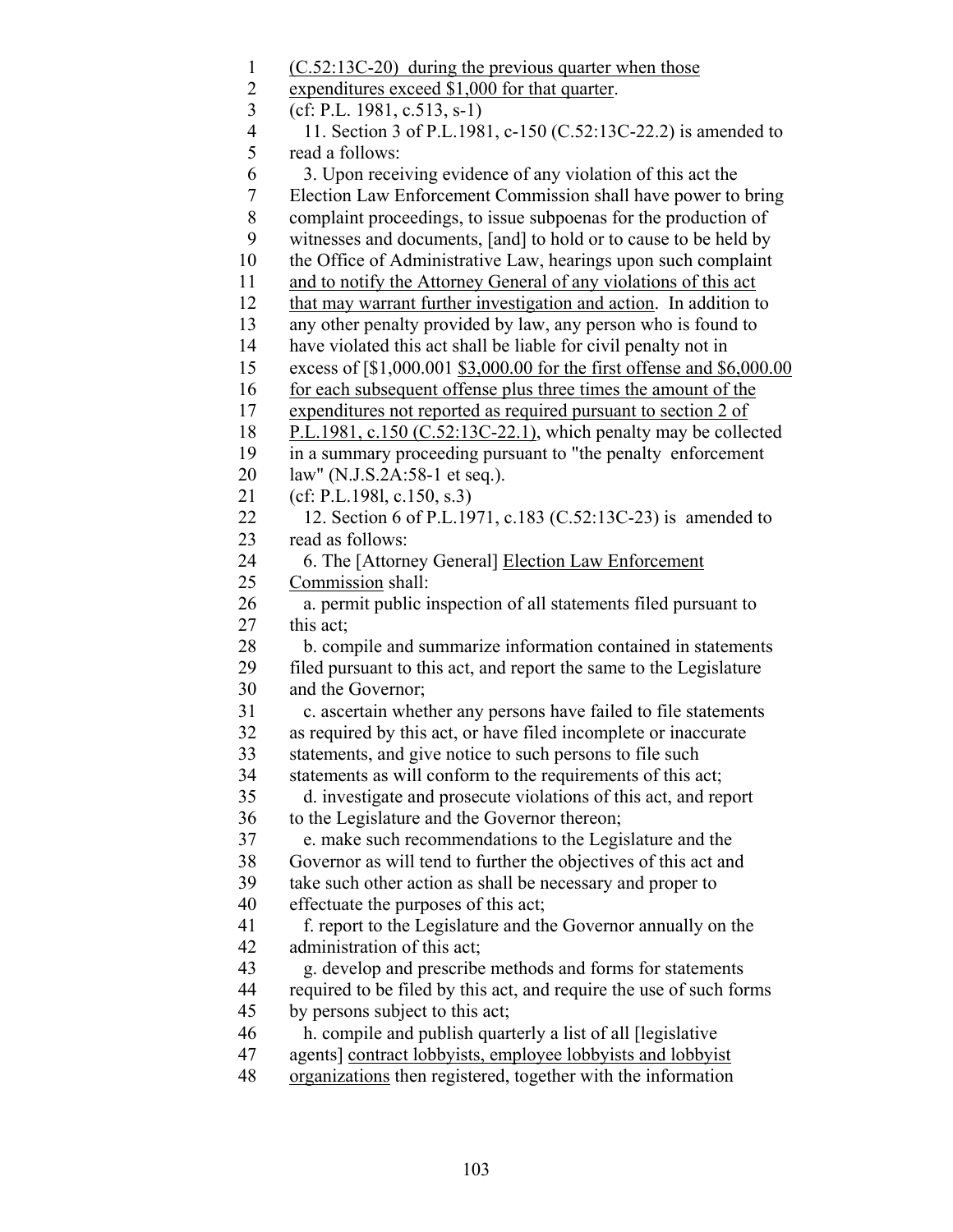1 contained in their notices of representation and last quarterly

2 report, which compilation shall be distributed to all members of

3 the Legislature and the Governor, and published in the New

4 Jersey Register;

5 i. prepare and publish a summary and explanation of the

6 registration and reporting requirements of this act for the use

7 and guidance of those persons who may be required to file

8 statements under this act;

9 i. in accordance with a fee schedule adopted by  $[\text{him}]$  it as a

10 rule or regulation establish and charge reasonable fees for the

11 filing of notices of representation and quarterly reports pursuant

12 to this act, provided that such fees shall not apply to the

 13 organizations which qualify under section 9(b) of chapter 30 of 14 the laws of 1966, as amended (C.54:32B-9(b));

 15 k. during periods when the Legislature is in session, report 16 monthly to the members of the Legislature and the Governor and 17 his staff all new notices of representation, notices of termination 18 and other notices filed pursuant to this act during the preceding

19 month.

20 (cf: P.L.1971, c.349, s.1)

 21 13. Section 7 of P.L.1971, c.183 (C.52:13C-24) is amended to 22 read as follows:

 23 7. Any person engaged in activity which makes him subject to 24 filing a statement under this act shall keep and preserve all

25 records of his receipts, disbursements and other financial

26 transactions in the course of and as a part of his activities as a

27 [legislative agent] contract lobbyist, employee lobbyist or

28 lobbyist organization. Such records shall be preserved for a

29 period of [3] three calendar years next succeeding the calendar

30 year in which they were made. [The provisions of this section

31 shall not apply to any legislative agent with respect to any

32 quarterly period within which the total of his compensation

33 including reimbursement of expenses is less than \$500.00.]

34 (cf: P.L.1971, c.183. s.7)

 35 14. Section 8 of P.L.1971, c.183 (C.52:13C-25) is amended to 36 read as follows:

37 8. a. Every [legislative agent] contract lobbyist and employee

38 lobbyist shall file a notice of termination report within 30 days

39 after his activity shall cease, on such form as the [Attorney

40 General] Election Law Enforcement Commission shall prescribe,

41 and any person who engages a (legislative agent] contract lobbyist

42 may file a notice of termination after such [agent] contract

43 lobbyist ceases to represent such person.

44 b. A [legislative agent] contract lobbyist who receives or

45 agrees to receive compensation for acting as such from any

46 person not named in the notice of representation filed pursuant to

47 section 4 of this act or in any subsequent supplement or

48 amendment thereto shall, within 15 days of receiving or agreeing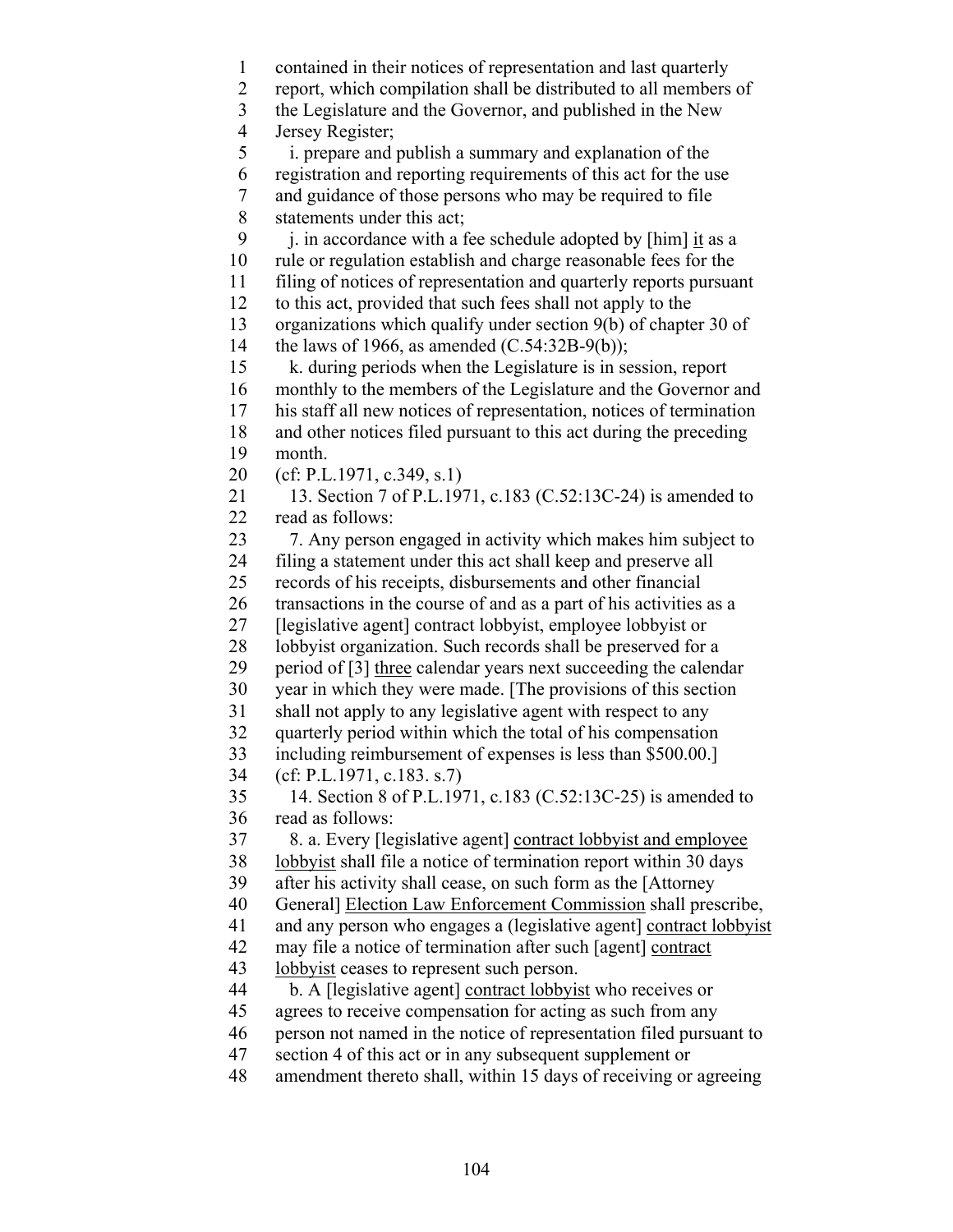1 to receive such compensation, file an appropriate notification 2 thereof in writing with the [Attorney General] commission. 3 c. A [legislative agent] contract lobbyist or employee lobbyist 4 shall notify the [Attorney General] commission in writing of any 5 material change in the information supplied by him in the notice 6 of representation filed pursuant to section 4 Of this act within 15 7 days of the effective date of such change. 8 (cf: P.L.1971, c.183, s.8) 9 15. Section 9 of P.L.1971, c.183 (C.52:13C-26) is amended to 10 read as follows: 11 9. The statements required by this act to be filed with the 12 [Attorney General] Election Law Enforcement Commission (a) 13 shall constitute part of the public records of [his] its office and 14 shall be available for public inspection; and (b) shall be preserved 15 by the [Attorney General] commission for a period of [5] five 16 years from the date of filing. 17 (cf: P.L.1971, c.183, s.9) 18 16. Section 10 of P.L.1971, c.183 (C.52:13C-27) is amended to 19 read as follows: 20 10. This act shall not apply to the following activities: 21 a. the publication or dissemination, in the ordinary course of 22 business, of news items, advertising, editorials or other comments 23 by a newspaper, book publisher, regularly published periodical 24 radio or television station including an owner, editor or employee 25 thereof; 26 b. acts of an officer or employee of the Government of this 27 State or any of its political subdivisions, including any 28 independent State or local authority, or of the Government of the 29 United States or of any other State or any territory [thereof] of 30 the United States or any of their political subdivisions, in 31 carrying out the duties of their public office or employment; 32 c. acts of bona fide religious groups acting solely for the 33 purpose of protecting the public right to practice the doctrines of 34 such religious groups; 35 d. acts of a duly organized national, State or local committee 36 of a political party; 37 e. acts of a person in testifying before a legislative committee 38 or commission, or at a public hearing duly called by the Governor 39 on legislative proposals or on legislation passed and pending his 40 approval in behalf of a nonprofit organization incorporated as 41 such in this State who receives no compensation therefor beyond 42 the reimbursement of necessary and actual expenses, and who 43 makes no other communication to [the Legislature] a legislator or 44 his staff or the Governor or his staff in connection with the 45 subject of his testimony; [and] 46 f. acts of a person in communicating with [the Legislature] a 47 legislator or his staff or the Governor or his staff if such 48 communication is undertaken by him as a personal expression and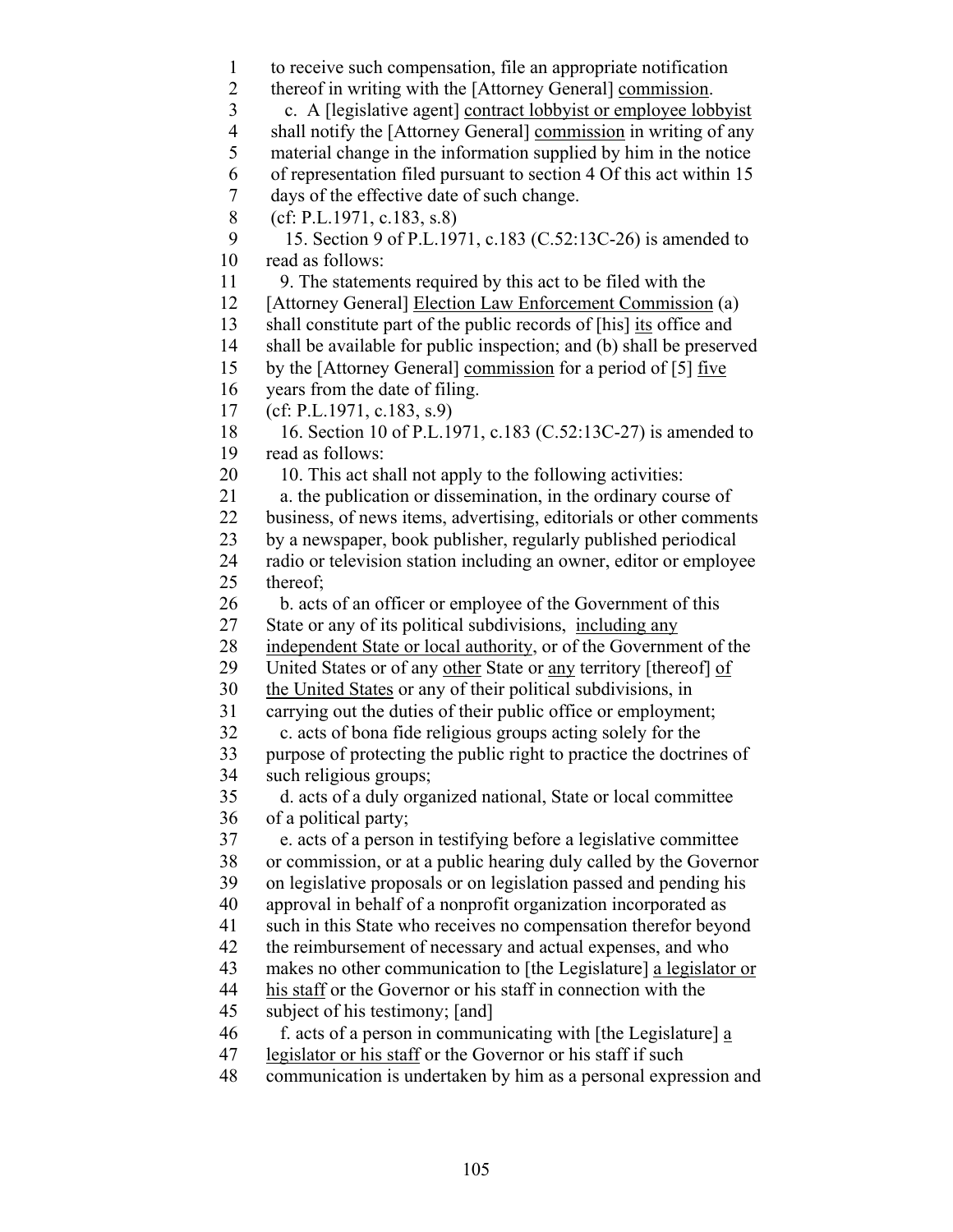1 not incident to his employment, even if it is upon a matter 2 relevant to the interests of a person by whom or which he is 3 employed, and if he receives no additional compensation or 4 reward, in money or otherwise, for or as a result of such 5 communication; 6 g. acts of a person testifying before a public hearing called 7 pursuant to the "Administrative Procedure Act," P.L.1968, c.410 8 (C.52:14B-1 et seq.), in behalf of a nonprofit organization 9 incorporated as such in this State who receives no compensation 10 therefor beyond the reimbursement of necessary and actual 11 expenses, and who makes no other communication to the staff of 12 a State agency or the head of a State agency or the Governor or 13 his staff in connection with the subject of his testimony; and 14 h. acts of a person in communicating with the staff of a State 15 agency or the head of a State agency if such communication is 16 undertaken by him as a personal expression and not incident to his 17 employment, even if it is upon a matter relevant to the interests 18 of a person by whom he is employed, and if he receives no 19 additional compensation or reward, in money or otherwise, for or 20 as a result of such communication. 21 (cf: P.L.1971, c.183, s.10) 22 17. Section 11 of P.L.1971, c.183 (C.52:13C-28) is amended to 23 read as follows: 24 11. Every [legislative agent] contract lobbyist or employee 25 lobbyist who is in the State House or the offices of a State 26 agency or the office of the Governor for the purpose of 27 [influencing legislation] engaging in lobbying activity shall at all 28 times wear a descriptive name tag of a type prescribed by the 29 [Attorney General] Election Law Enforcement Commission. 30 (cf: P.L.1971, c.183, s.11) 31 18. Section 12 of P.L.1971, c.183 (C.52:13C-29) is amended to 32 read as follows: 33 12. a. All staff, assistants and employees of the Legislature 34 who receive for their services a stated salary or similar 35 compensation from the State of New Jersey are forbidden to act 36 as [legislative agents] contract lobbyists or employee lobbyists or 37 to seek, receive or agree to receive, directly or indirectly, 38 compensation, in money or any thing of value, for influencing or 39 purporting to influence regulation. Whoever violates this section 40 is guilty of a [misdemeanor] crime of the fourth degree. 41 b. All the staff of a State agency who receive for their 42 services a stated salary or similar compensation from the State 43 of New jersey are forbidden to act as contract lobbyists or as 44 employee lobbyists or to seek, receive or, agree to receive, 45 directly or indirectly, compensation, in money 46 value, for influencing or purporting to influence the promulgation 47 of administrative rules or regulations or executive actions. 48 Whoever violates this section is guilty of a crime of the fourth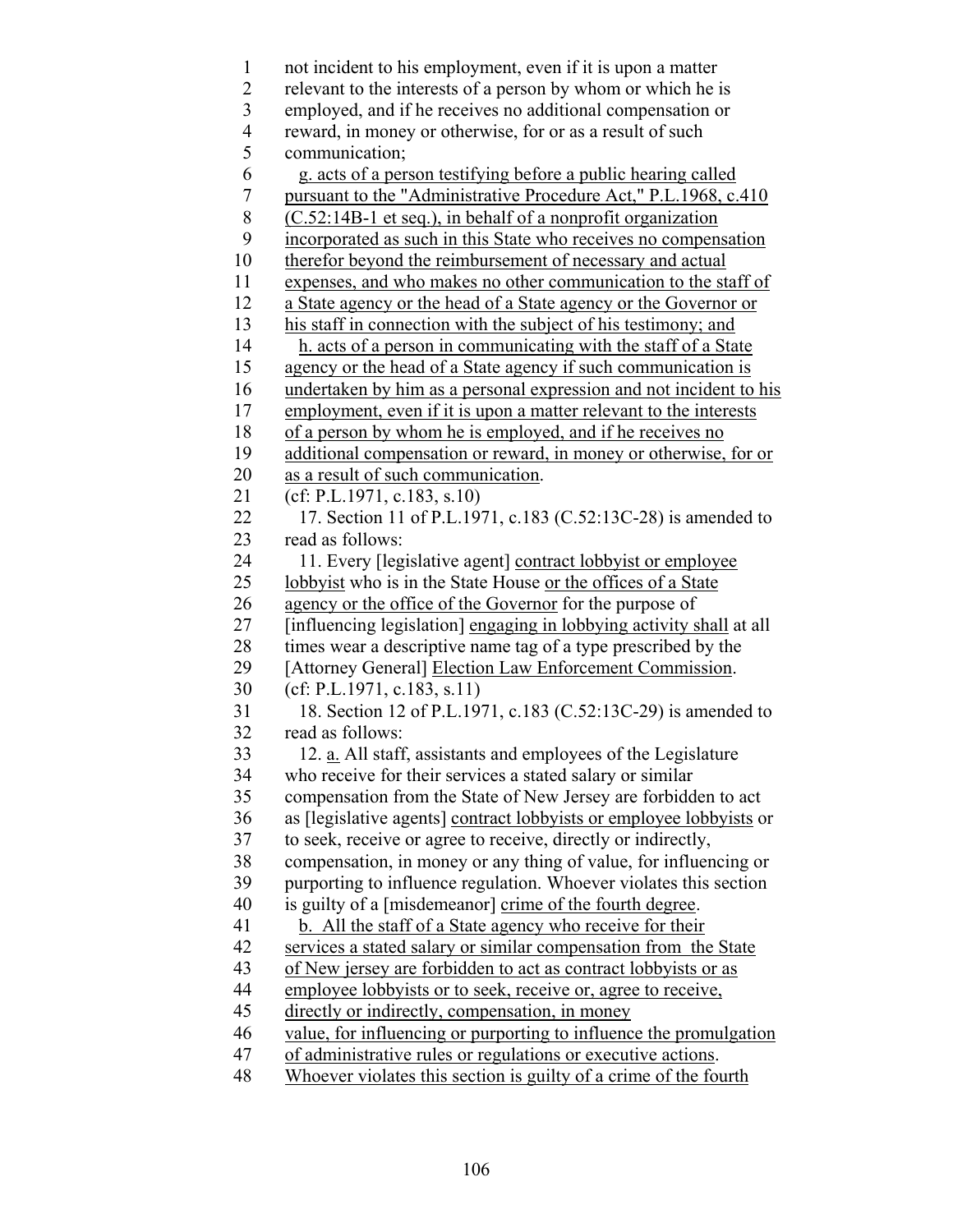1 degree. 2 (cf: P.L.1971, c-183, s.12) 3 19. Section 14 of P.L.1971, c.183 (C-52:13C-31) is amended to 4 read as follows: 5 14. a. Any person who shall transmit, utter or publish to [the 6 Legislature] legislators or their staffs or the Governor or his staff 7 any communication relating to any legislation or be a party to the 8 preparation thereof, knowing such communication or any 9 signature thereto is false, forged, counterfeit, or fictitious [, shall 10 upon conviction, be] is guilty of a [misdemeanor] crime of the 11 fourth degree. 12 b. Any person who shall transmit, utter or publish to the staff 13 of a State agency or the head of a State agency or the Governor 14 or his staff any communication relating to any administrative 15 rule or regulation or other executive action or be a party to the 16 preparation thereof, knowing such communication or signature 17 thereto is false, forged, counterfeit, or fictitious, is guilty of a 18 crime of the fourth degree. 19 (cf: P.L.1971, c.183, s.14) 20 20. Section 15 of P.L.1971, c.183 (C.52:13C-32) is amended to 21 read as follows: 22 15. Upon the failure to comply with any provisions of this act 23 by any person subject thereto the Election Law Enforcement 24 Commission may recommend to the Attorney General [may] that 25 he institute a civil action to enjoin such person from engaging in 26 activity covered by this act until such time as he shall perform 27 any duty imposed thereby and to require him to file any 28 statement required by this act for the period he acted in violation 29 thereof, and the court may proceed in a summary manner. 30 (cf: P.L.1971, c-183, s.15) 31 21. Section 16 of P.L.1971, c.183 (C.52:13C-33) is amended to 32 read as follows: 33 16. Any [legislative agent] contract lobbyist, employee 34 lobbyist or lobbyist organization required to file a notice of 35 representation or report or maintain any record under this act 36 who fails to file such a notice or report or maintain such record 37 [shall, upon conviction, be] is guilty of a [misdemeanor] crime of 38 the fourth degree. 39 (cf: P.L.1971, c.183. s.16) 40 22. Section 18 of P. L. 1971, c.183 (C.52:13C-35) is amended to 41 read as follows: 42 18. The [Attorney General] Election Law Enforcement 43 Commission shall make provision to accept statements similar to 44 statements required by this act from persons or organizations 45 who are not required by law to file such statements but who 46 choose to make reports upon their lobbying activities [in 47 influencing legislation]. The [Attorney General] commission shall 48 have full discretion in prescribing the form and detail of such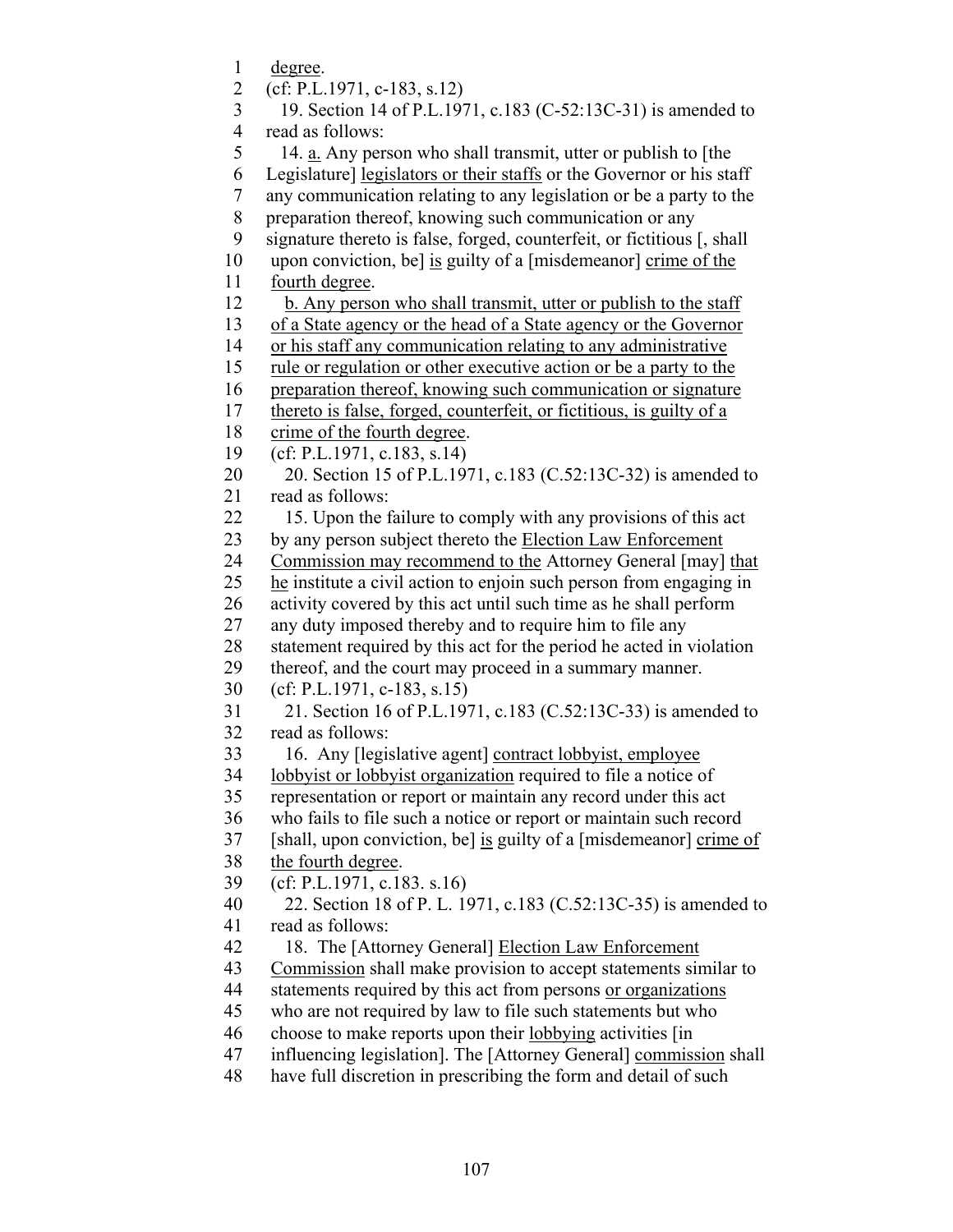- 1 voluntary statements, and [he] it may by general rules delimit
- 2 classes of voluntary filings which will or will not be accepted by<br>  $\int$  [him] <u>it</u> in order to further the purposes of this act and the
- [him] it in order to further the purposes of this act and the
- 4 efficient administration thereof. The information contained in
- 5 such voluntary statements as are accepted by the [Attorney

6 General] commission shall be included in the periodic reports and

- 7 \nsummaries required to be made by [him] <math>\underline{it}</math>. \n8 (cf: P.L.1971, c.183, s.18)
- 8 (cf: P.L.1971, c.183, s.18)

- 11 19. a. When it shall appear to the [Attorney General] Election
- 12 Law Enforcement Commission that a person or lobbyist
- 13 organization required to file any statement under this act has
- 14 failed to file such required statement, or has filed a statement
- 15 false, inaccurate or incomplete in any material matter, or has
- 16 otherwise violated the provisions of this act; or when the
- 17 [Attorney General] commission believes it to be in the public
- 18 interest that an investigation should be made to ascertain
- 19 whether a person has in fact violated any of the provisions of this
- 20 act, [he] it may apply to the Superior Court for an order or orders 21 directing[.]:
- 22 (1) That any such person or persons or lobbyist organization [to]
- 23 make available to [his] the commission's inspection, or to the
- 24 inspection of any of [his] its authorized deputies or agents, such 25 records as are required to be kept by that person or lobbyist
- 26 organization pursuant to section 7 of this act; or
- 27 (2) That any such person or lobbyist organization file a 28 statement or report in writing under oath concerning the facts 29 and circumstances upon which the [Attorney General's]
- 30 commission's belief in the necessity of an investigation is based; 31 or
- 32 (3) That any person or lobbyist organization submit to
- 33 examination under oath by the [Attorney General] commission in 34 connection with said circumstances, and produce any and all 35 records, books and other documents which may be specified by
- 36 order of the court; or
- 37 (4) That the [Attorney General] commission may impound any 38 record, book or other documents specified by order of the court.
- 39 b. Such application by the [Attorney General] commission shall
- 40 set forth all the facts and circumstances upon which [his] its
- 41 belief in the necessity of an investigation is based. The court
- 42 may proceed on such application in a summary manner; and if the
- 43 court determines that from the evidence submitted it appears 44 that a person or lobbyist organization required to file any
- 45 statement under this act has failed to file such statement, or has
- 46 filed a statement false, inaccurate or incomplete in any material
- 47 respect, or has otherwise violated any of the provisions of this
- 48 act, or that it is in the public interest that an investigation be

 <sup>9 23.</sup> Section 19 of P.L.1971, c.183 (C.52:13C-36) is amended to 10 read as follows: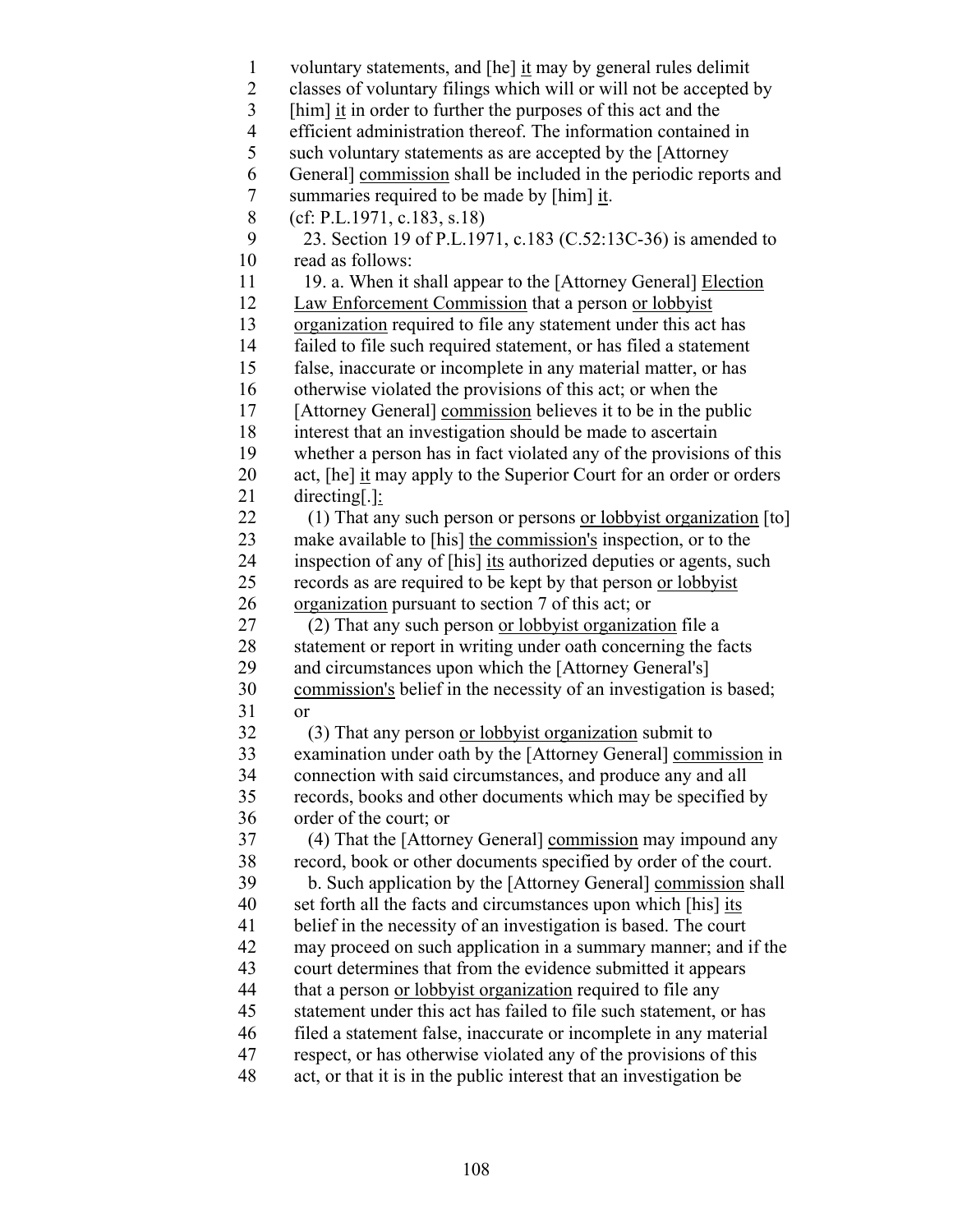1 held to determine whether such violation has occurred, the court 2 shall issue such order pursuant to subsection a. of this section as 3 it may deem necessary and proper. 4 c. The [Attorney General] commission shall hold as 5 confidential all statements, books. records, testimony and other 6 information or sources of information coming into [his] its 7 possession or knowledge as a result of an investigation pursuant 8 to this section; and (he] it shall not disclose or divulge any such 9 materials or information to anyone except the court under whose 10 order such material or information comes into [his] its knowledge 11 or possession, unless the court shall order its disclosure to a grand 12 jury of this State or other appropriate authorities for the 13 purposes of enforcing the provisions of this act or any other law. 14 d. If any person or lobbyist organization shall refuse to testify 15 or produce any book. paper or other document in any proceeding 16 under this section as ordered by the court on the grounds that the 17 testimony or evidence, documentary or otherwise, which is 18 required of him or it may tend to incriminate him or it, convict 19 him <u>or it</u> of a crime, or subject him <u>or it</u> to a penalty or 20 forfeiture, and shall, notwithstanding, be directed to testify or to 21 produce such book. paper or document, he or it shall comply with 22 such direction. A person who or lobbyist organization which is 23 entitled by law to assert such privilege, and does so assert, and 24 thereafter complies With such direction. shall not thereafter be 25 prosecuted or subjected to any penalty or forfeiture in any 26 criminal proceeding which arises out of and relates to the subject 27 matter of the proceeding. No person or lobbyist organization so 28 testifying shall be exempt from prosecution or punishment for 29 perjury on false swearing committed by him or it in giving such 30 testimony. 31 e. In any action brought under this section, the court may 32 award to the State all costs of investigation and trial, including a 33 reasonable attorney's fee to be fixed by the court. If costs are 34 awarded in such an action brought against a [legislative agent] 35 contract lobbyist, employee lobbyist or lobbyist organization, the 36 judgment may be awarded against the [legislative agent, and the 37 legislative agent's employer or employers joined as] defendants, 38 jointly, severally, or both. If the defendant prevails, he shall be 39 awarded all costs of trial. and may be awarded a reasonable 40 attorney's fee to be fixed by the court and paid by the State of 41 New Jersey. 42 (cf: P.L.1977, c.451. s.1) 43 24. Section 5 of P L. 197 1, c. 183 (C.52:13C-22) is repealed. 44 25. There is appropriated from the General Fund to the 45 Election Law Enforcement Commission \$260,000 for the purposes 46 of this act. 47 26. Section 25 of this act shall take effect immediately and 48 the remainder of this act shall take effect on the 180th day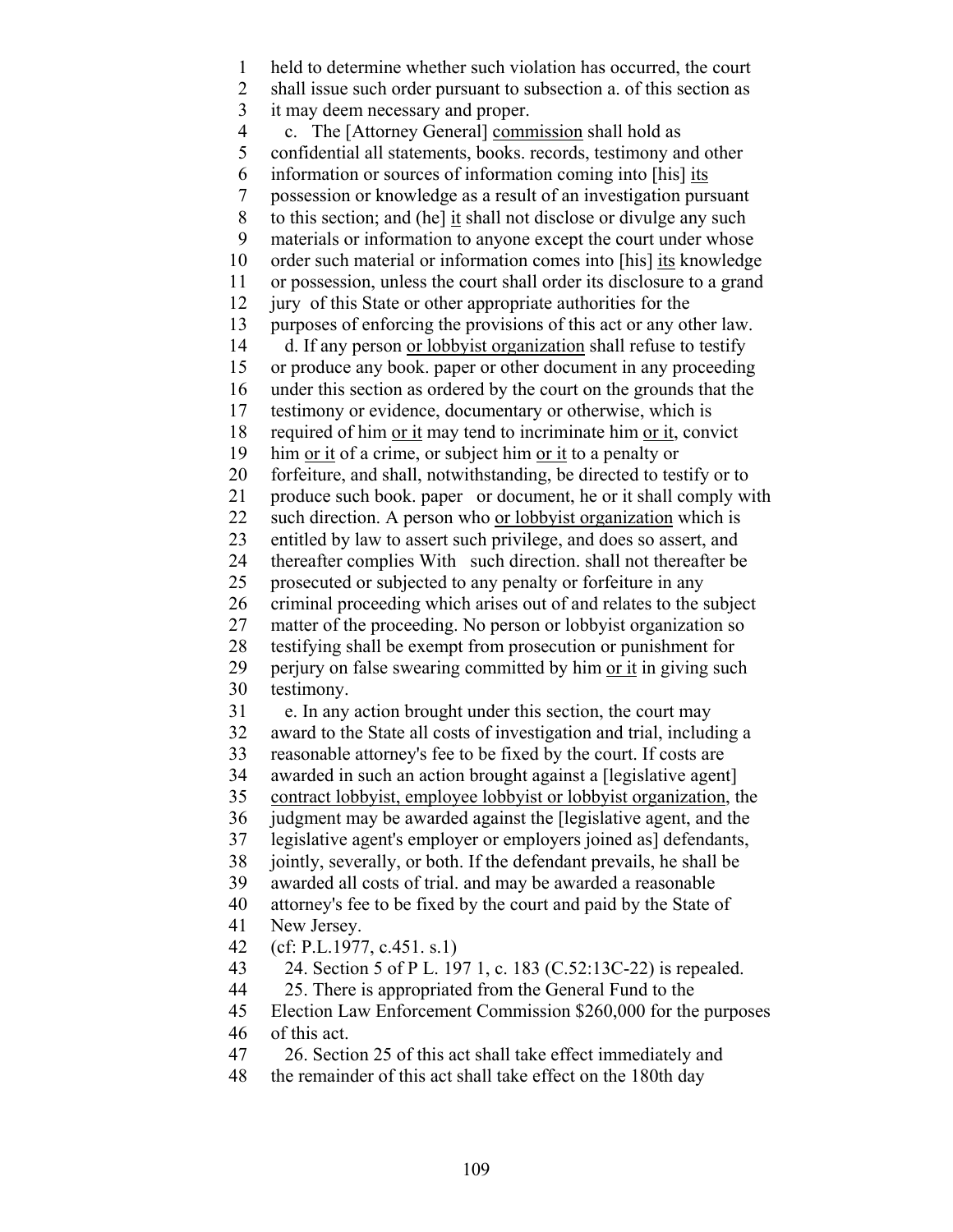1 following enactment.

- 2
- 3

## 4 STATEMENT

 5 6 The purposes of this bill are (1) to refine and strengthen 7 provisions in current law regarding the reporting requirements for 8 lobbying on legislation, and (2) to extend those reporting 9 requirements to lobbyists and lobbyist organizations which seek 10 to influence the promulgation of administrative rules and 11 regulations and other executive actions. 12 Specifically, the bill: 13 (1) eliminates the current exemption from the reporting 14 requirements of activities initiated by a lobbyist where "direct, 15 express and intentional communication with legislators 16 undertaken for the specific purpose of affecting legislation" does 17 not take place; 18 (2) requires lobbying activity directed toward State agencies 19 which is intended to influence the promulgation of administrative 20 rules and regulations and other executive actions to be subject to 21 disclosure; 22 (3) redefines wider the term "lobbying communication" the 23 kinds of communications covered by the reporting requirements; 24 (4) clarifies the reporting requirements relating to expenditures 25 providing a benefit to a recipient; 26 (5) replaces the term "legislative agent" with the terms 27 contract lobbyist" and "employee lobbyist" and the term 28 "lobbyist" with the term "lobbyist organization" to reflect more 29 accurately the present functions of these persons and groups; 30 (6) requires contract lobbyists, employee lobbyists and lobbyist 31 organizations to file financial disclosure reports on a quarterly 32 rather than an annual basis; and 33 (7) changes the administration and supervision of lobbying 34 activities from dual jurisdiction by the Attorney General and the 35 Election Law Enforcement Commission (ELEC) to sole 36 jurisdiction by ELEC, with the Attorney General retaining the 37 authority to investigate and prosecute violators of the act when 38 notification of such violation is received from ELEC; 39 Many of the provisions of the bill are based on 40 recommendations contained in the report The New Jersey 41 Legislative Activities Disclosure Act: Analysis and 42 Recommendations for Amendment issued by ELEC and the 43 Attorney General in December, 1982. 44 45 STATE GOVERNMENT 46 47 Revises and broadens reporting requirements applicable to 48 lobbyists and lobbyist organizations; appropriates \$260,000.